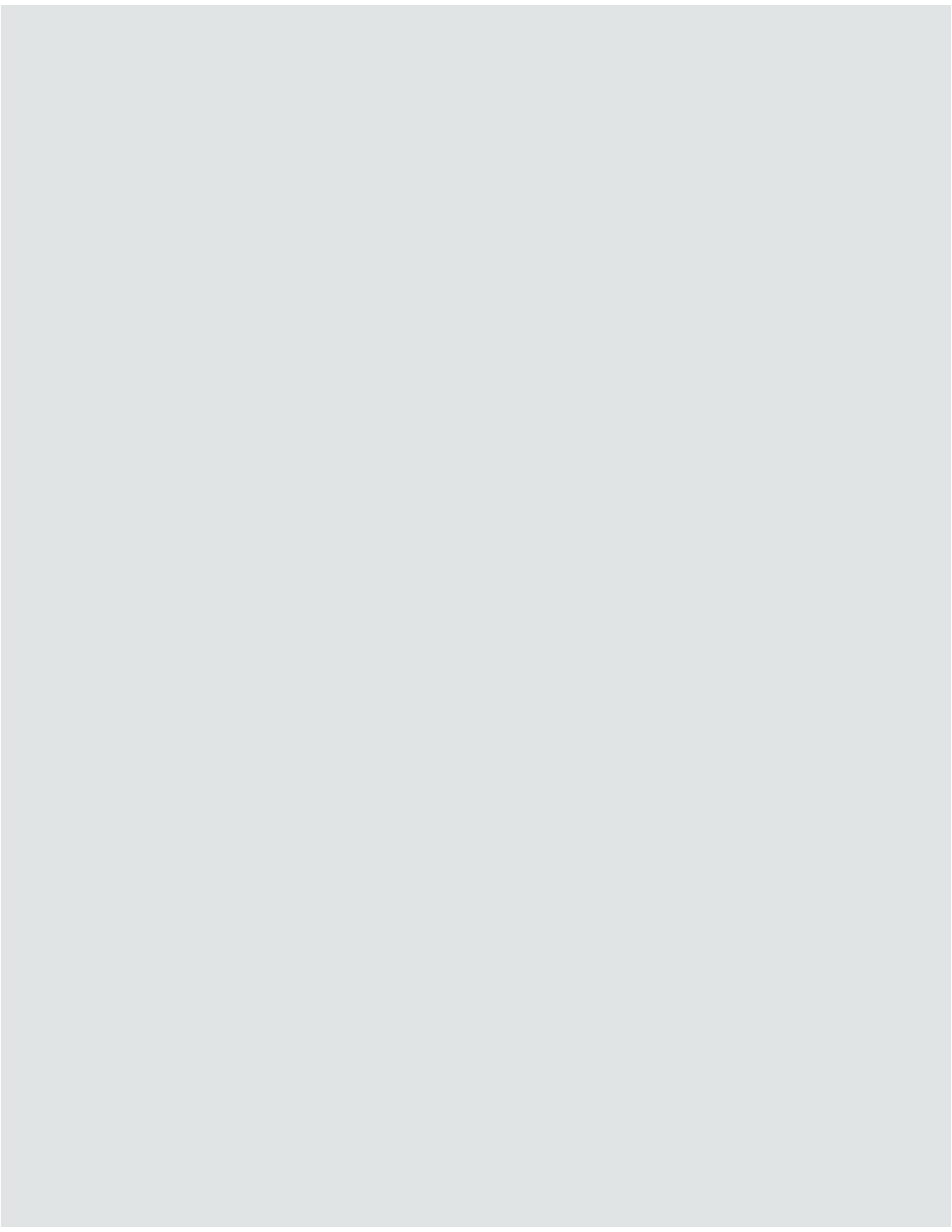# **ETHOS**

#### **Advisory Board**

Chan Heng Kee – CEO and Dean, Civil Service College Chan Lai Fung – Permanent Secretary, Ministry of Law Chew Hock Yong – Deputy Secretary, Ministry of Community Development, Youth and Sports Loh Khum Yean – Chief Executive, SPRING Singapore Ow Foong Pheng – Chief Executive Officer, JTC Corporation Andrew Tan – Deputy Secretary (International), Ministry of Foreign Affairs

#### **Editorial Team**

Alvin Pang – Editor • Sheila Ng – Assistant Editor Stephanie Tan • Lai Wei Lin

We welcome contributions, suggestions and letters to the Editor. The editorial team reserves the right to select, edit and publish articles according to its editorial policy. All correspondence should be directed to:

> The Editor, ETHOS Centre for Governance and Leadership Civil Service College 31 North Buona Vista Road Singapore 275983 Fax: +65 6775 8207 Email: ethos@cscollege.gov.sg

©2008 Centre for Governance and Leadership, Civil Service College

Published by the Civil Service College

Division (Prime Minister's Office). Established in 1971, the College is an integrated learning institution comprising the Centre for Governance and Leadership, the Institute of Policy Development, the Institute of Public Administration, Public Service Centre of Organisational Excellence, CSC Consultants and CSC International. Its vision is to be the Heart of Learning Excellence and Development for the Singapore Public Service.

All rights reserved. No part of this publication may be reproduced, stored in a retrieval system, or transmitted in any form or by any means, electronic, mechanical, photocopying, Governance and Leadership, CSC. The opinions and views expressed in Ethos are those of the authors, and do not necessarily reflect those of the Centre for Governance and Leadership, the Civil Service College or the Public Service Division.

Website: http://www.cscollege.gov.sg/ethos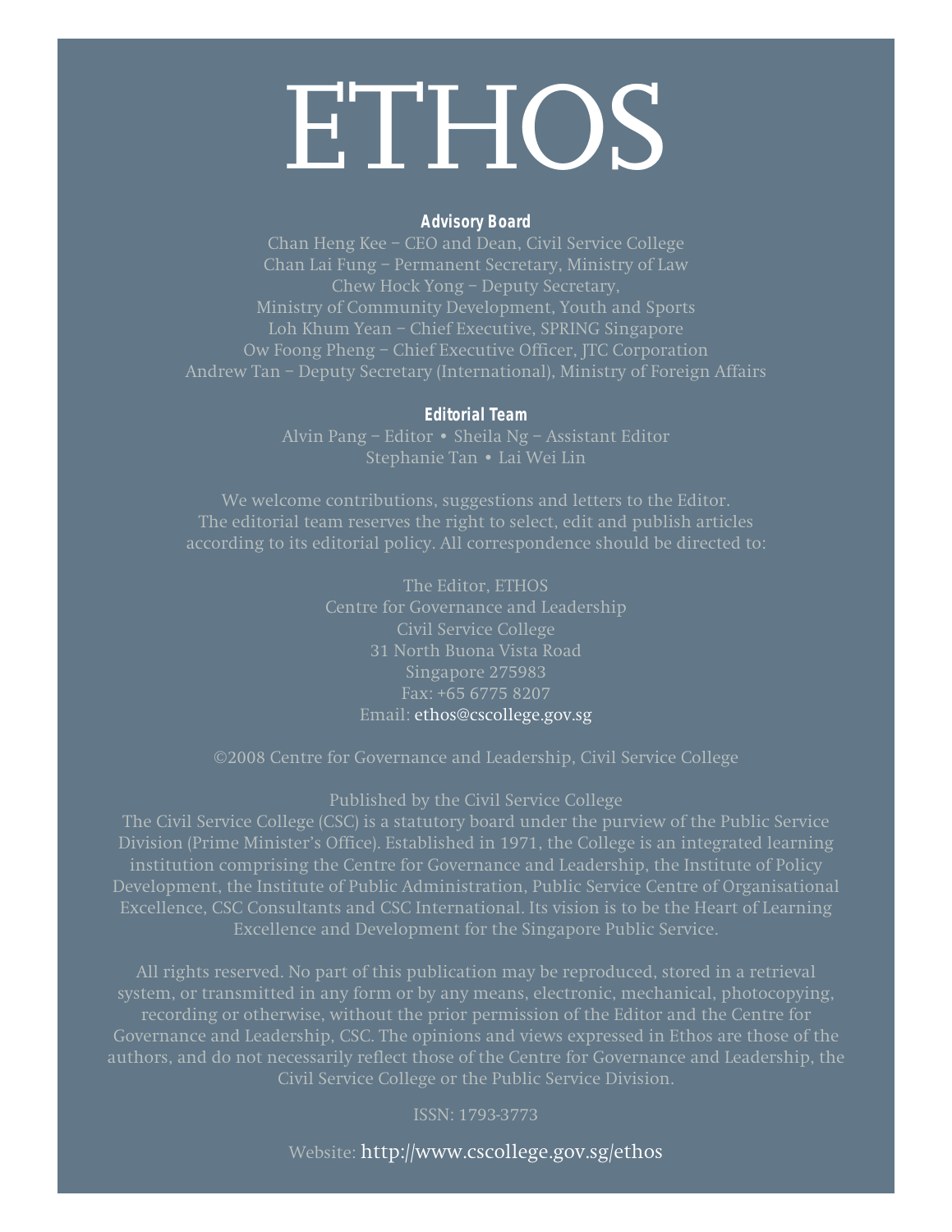### **CONTENTS** Issue 4, April 2008

#### 03 **Editorial**

05 **Reclaiming Public Administration**

**Jocelyne Bourgon**

- 10 **Not Just Service Delivery B. Guy Peters**
- 14 **Creating and Measuring Public Service Value**

**Ng Wee Wei**

#### 20 **Leveraging Networks for Public Service Delivery**

**Nicholas Mai, Tang Tee Sing and Yeo Yaw Shin**

28 **Reinventing Singapore's Electronic Public Services**

**Karen Wong**

38 **Better, Faster, Cheaper: Service Transformation and Channel Migration at the Ministry of Manpower Penny Han**

#### 45 **Ten Tips: How to Create a Next Generation Public Service Super-Portal**

**Rosina Howe-Teo**

- 53 **Service Beyond Excellence Interview with Ng Hock Keong**
- 59 **Integrated Service Delivery: The Australian Department of Human Services Jeff Popple**

64 **What Does It Mean to Optimise Public Service Delivery?**

**Lee Chong Hock and John Lim**

#### 68 **Book Review: Public Services at the Crossroads**

**Garvin Chow**

- 74 **Governance at the Leading Edge: Black Swans, Wild Cards, and Wicked Problems Peter Ho**
- 80 **Managing Complexity and Uncertainties Lam Chuan Leong**
- 86 **The Challenge of Growth Interview with Paul Romer**
- 91 **The Changing Face of Government**

**The ETHOS Roundtable with Dr Ashraf Hassan Abdelwahab, Mr Feng Tie and Mr Mothusi Bruce Rabasha Palai**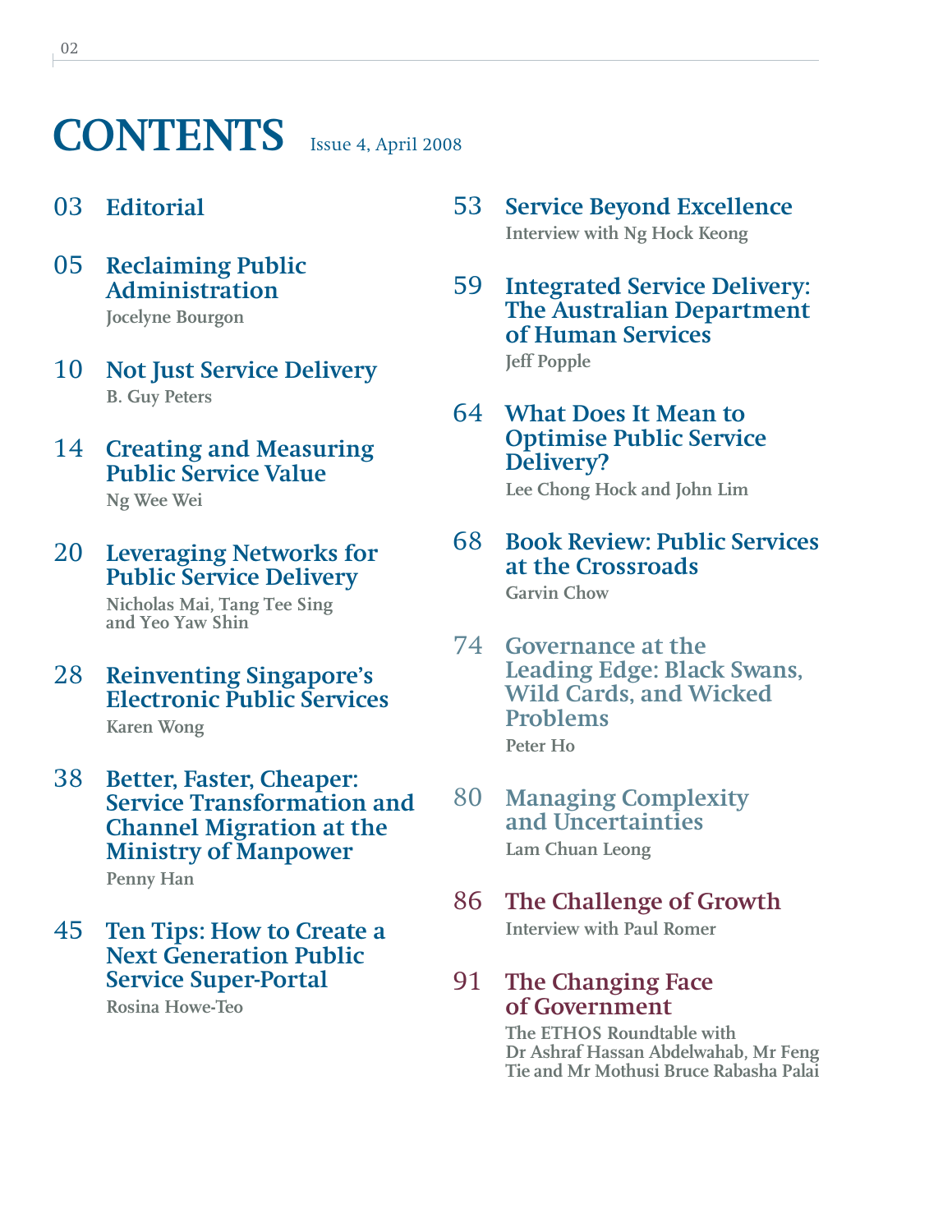### EDITORIAL

ublic services worldwide have undergone a remarkable revolution. Borrowing management approaches **and performance tools from the private**<br>and performance tools from the private sector, public agencies in most developed nations—including Singapore, with its PS211 movement—have learnt how to operate as leaner, more responsive and more service-oriented outfits. The infocomm revolution of the past decade was a godsend in a period of transition in public service delivery: it providing the technical means to deliver a wide range of services quickly, efficiently and conveniently, and unlocked the potential of deep but often unwieldy government databases, resources and processes. Conventional public sector traits—such as ubiquitous reach and relevance, information wealth, security, resilience and intrinsic credibility—have been demonstrated as vital strengths in a newly connected world. Even after the dot.com bust, government websites and online services continue to thrive—indeed, much more is now being asked of public services by increasingly informed and net-savvy citizens and businesses.

However, there is now a sense that the low-hanging fruits of public service reform and efficiency gains have been mostly identified, if not harvested. Is it enough to make public service delivery

and government transactions ever faster, less onerous or more courteous? Professor B. Guy Peters argues that the relationship between public servants and the citizens they serve needs to be re-examined and perhaps restated (page 10). Ng Wee Wei, from the Accenture consultancy group, proposes outcome targets for public service based on the delivery of social value (page 14), and The Honourable Jocelyne Bourgon from Canada believes that it is time for governments to define a fundamentally new model of public service that matches today's complex challenges which cut across many different sectors of activity (page 5).

There is some consensus that the next phase of development for public service delivery will involve much less rigid boundaries between active agents, and much more collaboration between stakeholders within and outside government. The Managing for Excellence office in Singapore's Ministry of Finance suggests a natural curve of public sector evolution towards greater network activity and integration, as trust, confidence and competence grow and demand for Whole-of-Government solutions mounts (page 20). Bold privatepublic collaborations in Singapore, such as the Land Transport Authority's One.Motoring portal, have already yielded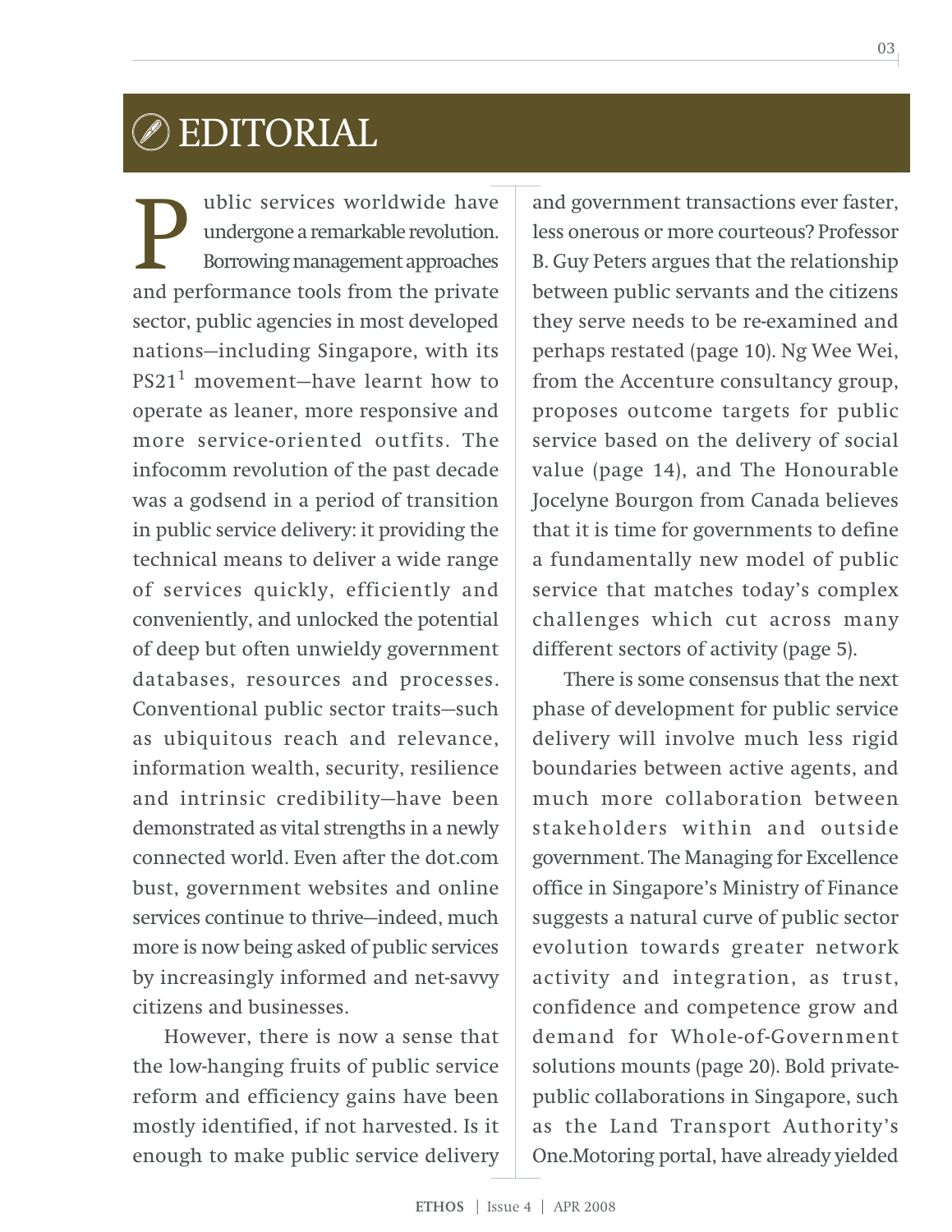04

promising results in this direction (page 45), while Australia's Department of Human Services points to the transformative potential of integration on a large scale across different service operations (page 59).

Technology will continue to be an important facilitator and enabler of change. While many of Singapore's e-Government initiatives are already at the forefront of global best practice, the Infocomm Development Authority is charting new trajectories for e-Government as technological possibilities and user readiness advance (page 28). Yet the pleasant irony of e-Government is this: far from leading to yet more faceless, robotic and rigid public service delivery, the ICT revolution has freed up many service units to become even more personalised, specialised and flexible in response. Innovations at agencies such as Singapore's Central Provident Fund Board (page 53) and the Ministry of Manpower (page 38) have returned the human touch to public services in a way that would have been well nigh impossible before. There are promising times ahead for the public sector, as it evolves beyond userfriendly transactions to new forms of productive engagement between government and society at large.

As we move into ever more turbulent and unpredictable waters, it is clear that governance-as-usual will no longer suffice. Head of Civil Service Peter Ho underlines key new capabilities that the Public Service will have to develop, in an operating environment which challenges us to anticipate the unprecedented and invent our own future (page 74). In this regard, the insights of veteran public servant Lam Chuan Leong on managing uncertainty and risk in government (page 80) are most timely and pertinent.

To discuss contemporary issues in governance, our Ethos Roundtable brings together three distinguished international public servants—participants in Singapore's inaugural Leaders in Governance Programme. We also have the privilege of hearing from Stanford economist Paul Romer, on the challenges of generating and sustaining economic growth.

I wish you a productive read.

Alvin Pang Editor, ETHOS ethos@cscollege.gov.sg

#### NOTE

1. PS21 or Public Service for the 21st Century, a broad-ranging change movement dedicated to organisational excellence, staff development and quality service in the Public Service, was launched in 1995 (see http://www.ps21.gov.sg).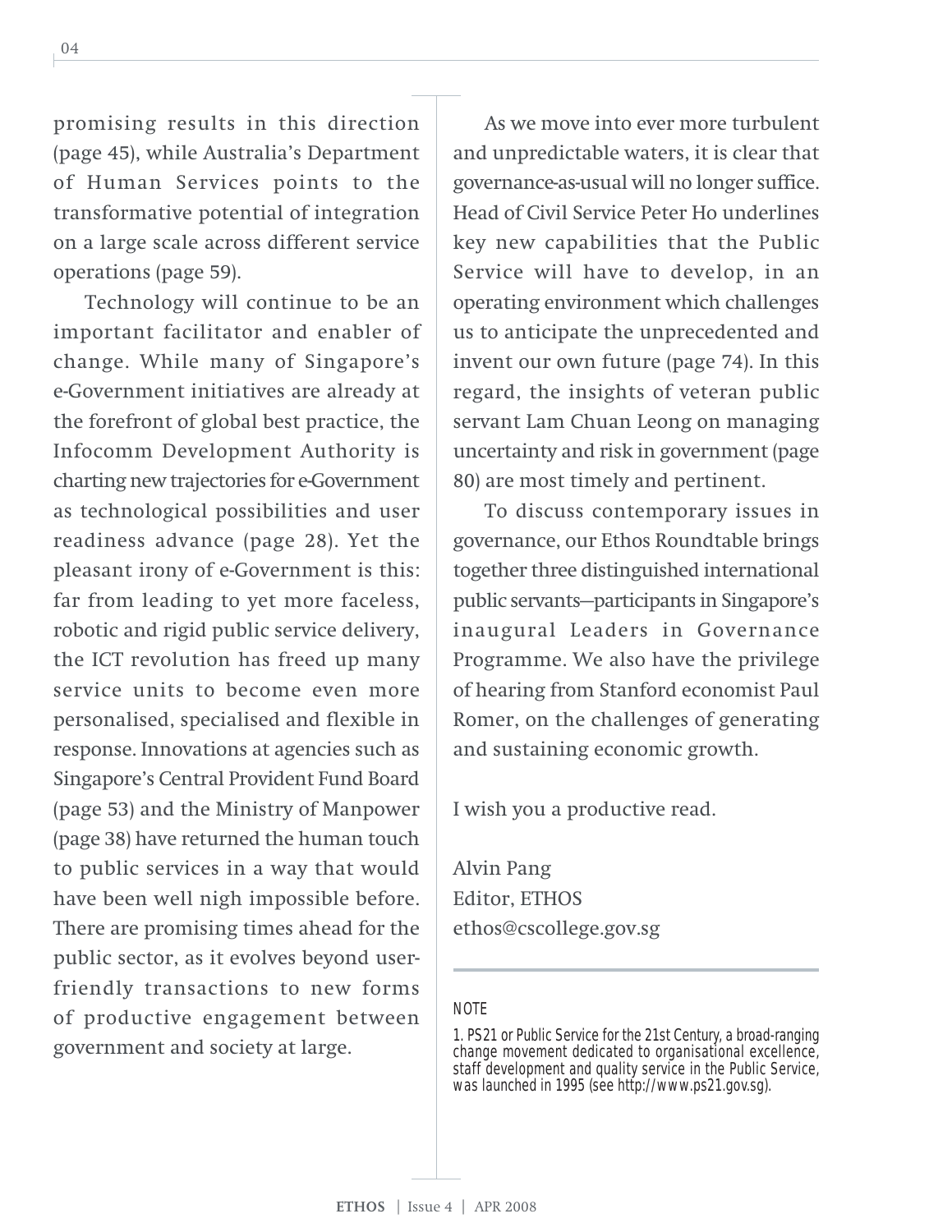

# Reclaiming Public Administration Jocelyne Bourgon

**After thirty years of reform and experimentation, it is now time to outline a new, integrated model of public administration more relevant to the complex challenges of today, argues Jocelyn Bourgon, President Emeritus of the Canada School of Public Service.**

ublic administrations are a vehicle for expressing the values and preferences of citizens, communities **P** for ex<br>prefere<br>and societies.

The past thirty years have been a rich period of experimentation in public administration, aimed at making government more efficient, effective, productive, transparent and responsive. It was also a period where much was learned about the importance of good governance and the shared responsibilities of the private sector, the public sector, civil society and citizens to ensure a high standard of living and quality of life. As a result, the current practice of public administration is no longer entirely consistent with the Classic model. Yet, practitioners do not have a modern, integrated theory adapted to today's circumstances.

It is time to integrate the core values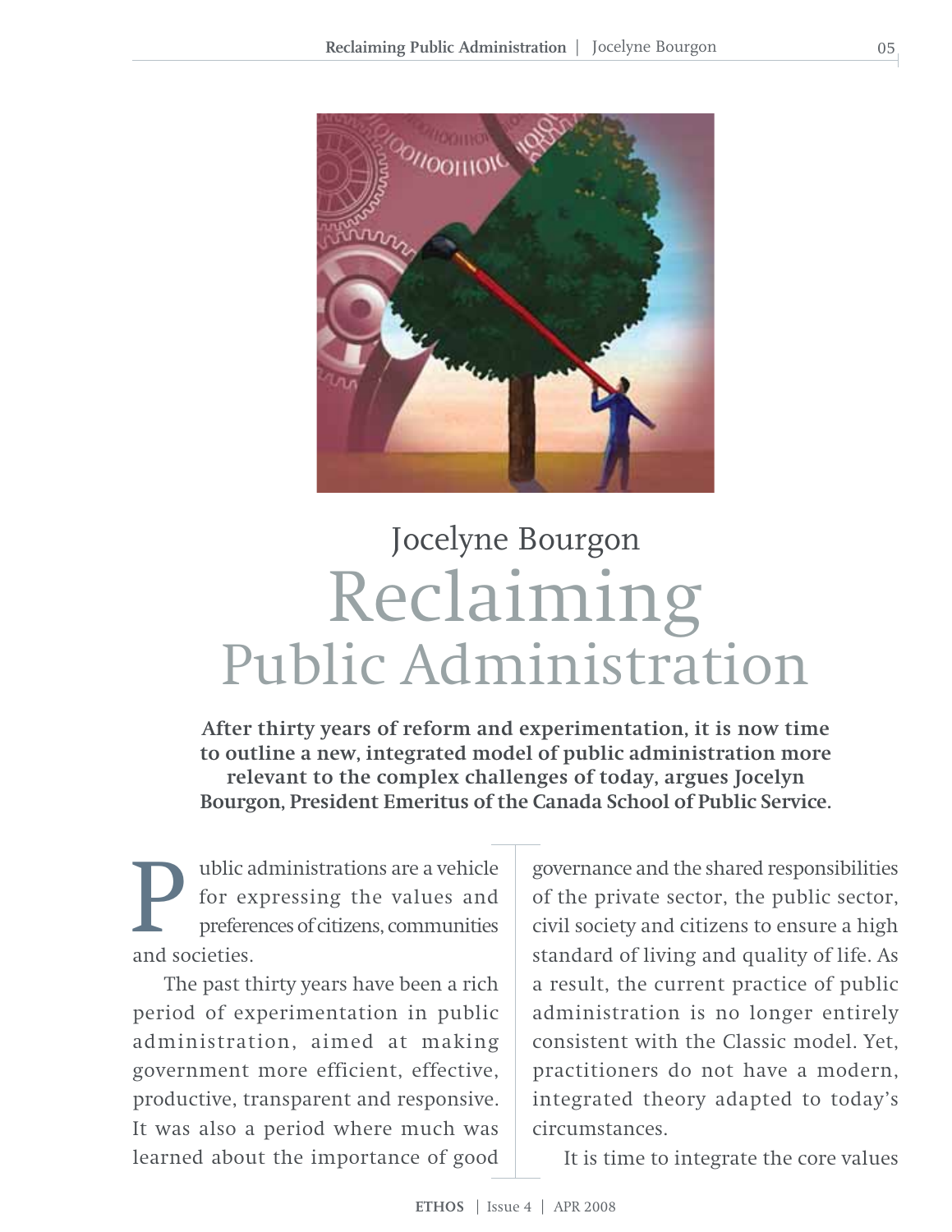of the past with the lessons of the last thirty years to develop a new synthesis of public administration to guide practitioners serving citizens in the 21st century.<sup>1</sup>

#### **NOT ENTIRELY OF THE PAST**

The Classic model emerged in the latter part of the 19th century, during the industrial revolution. It was founded on a number of conventions, including a strict separation of political and professional activities, public service anonymity and political neutrality. The power structure was vertical and hierarchical. It was ideally suited to repetitive tasks performed under precisely prescribed rules. The influence of scientific management led to an expectation that it was possible to define the "best" way to achieve complex results by breaking them down into simple tasks and that rigorous controls would ensure performance and accountability.

Today, few government activities come close to matching the Classic service delivery model which was organised hierarchically and controlled by delegated authority. $^{2}$  A recurring theme of the global government reform movement is the growth of non-traditional, nonhierarchical, and often non-governmental approaches to service delivery.<sup>3</sup>

#### **NOT YET OF THE FUTURE**

In public policy today, one finds a web of

diverse policy tools, provided by a vast network of agencies, some in government but most outside. They are not managed in the traditional way but instead through networks of interdependent relationships.

Indirect tools, such as contracts, loans, transfers, grants and tax credits, account for most government services. They differ from the direct service delivery of the past. The more government uses indirect means of delivery, the less relevant the traditional model of accountability becomes  $4$ 

An increasing proportion of government services are intangible and knowledge-based. The quality and the nature of the services provided depend on the accumulated knowledge of the organisation and the know-how of the public servant providing the service. Controls do not improve performance and may even forestall innovation.

New ways must be found to encourage coordination in a non-hierarchical environment where powers and responsibilities are broadly dispersed.

Coordinating complex operations is the new trademark of public administration. On important issues,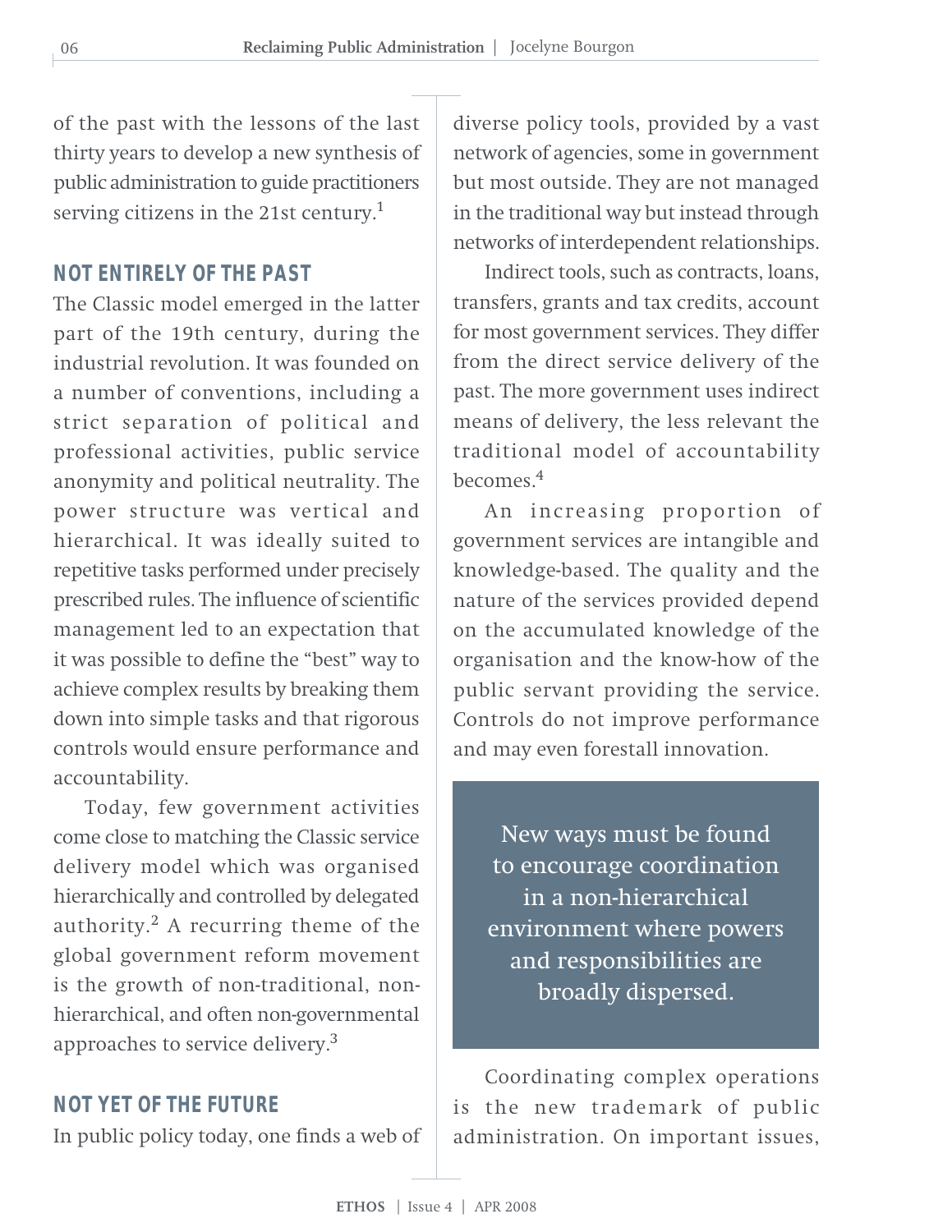it is necessary to develop a coordinated response to problems that stretch across boundaries. No government agency or country controls all the tools or has all the levers needed to address these modern issues. One cannot command collaboration (not even among agencies of the same government) or order trust. New ways must be found to encourage coordination in a non-hierarchical environment where powers and responsibilities are broadly dispersed.

Modern information and communication technologies allow citizens to reclaim their democratic institutions. It is no longer about democratic institutions providing services to citizens but about creating an enabling environment to empower citizens to take part in, even take charge of, the design and delivery of services provided to them. This is "initiating a dramatic change, a big U-turn, heading government back to the people".<sup>5</sup>

An increasing number of public policies require the active participation of citizens, as agents, to achieve the desired policy outcome, in particular when issues require a change of societal behaviour which is beyond the state's legislative authority and ability to act (e.g. obesity and global warming).

The hierarchical structure and authority-based public organisations created to meet the challenges of the

industrial age are not well-suited to manage a highly dispersed system of relationships and shared responsibilities needed to respond to citizens' expectations in the 21st century.

An increasing number of public policies require the active participation of citizens, as agents, to achieve the desired policy outcome.

#### **POLICY CHOICES AND PUBLIC ADMINISTRATION**

A good policy is one that achieves its intended results at the lowest possible cost to society, while minimising unintended consequences. While policy decisions get the most public attention, policy implementation is where success is defined.<sup>6</sup> The role of public administration is to transform good ideas into solid results to serve the public interest.

Modernising public administration will involve:

• *New approaches to service delivery* that empower citizens to play a key role in service design, delivery and innovation. While the traditional face-to-face approach will remain, particularly for highly complex services, the aggressive use of information technology makes it possible to maximise opportunities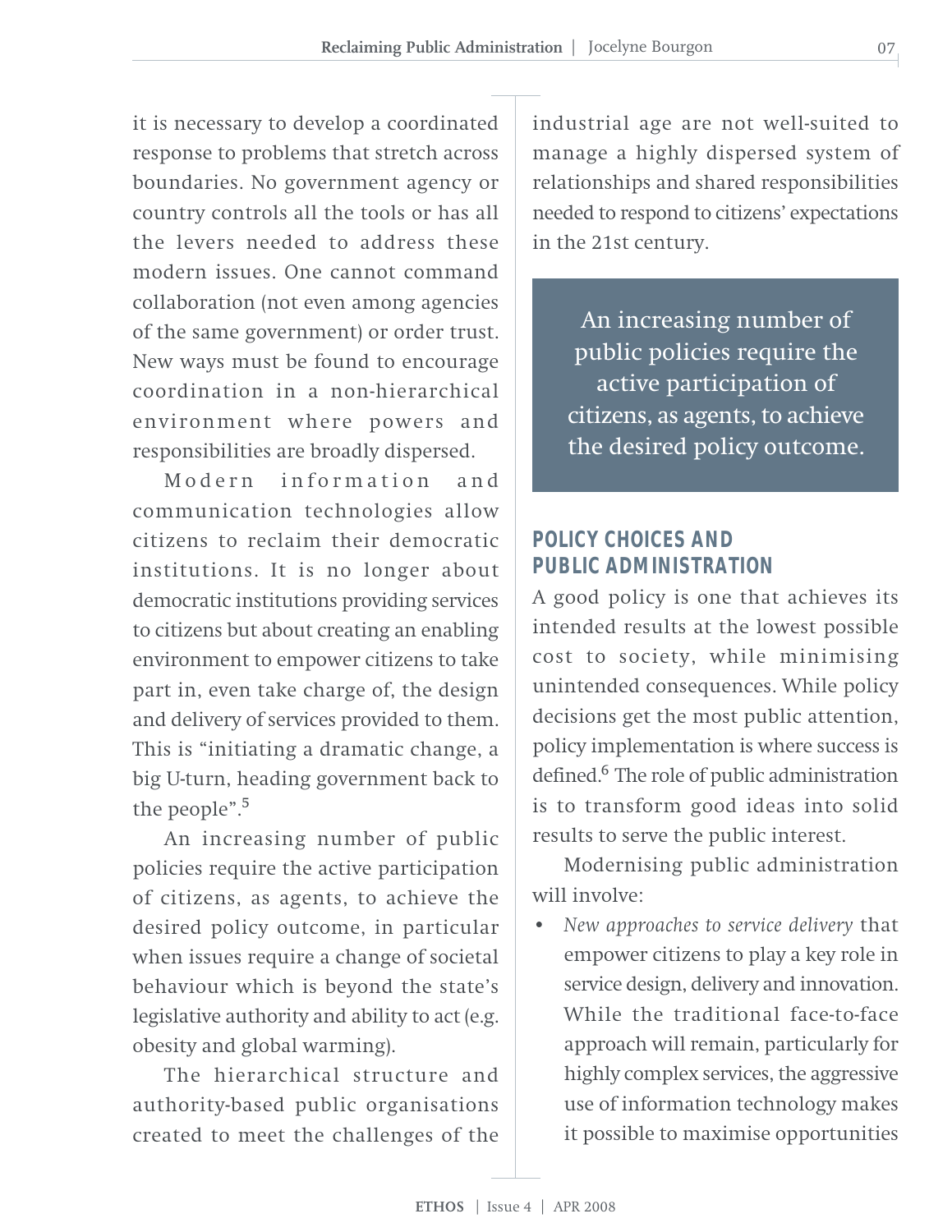for users to take ownership of service delivery functions.

- *New approaches to public policy* through citizen engagement. Citizen engagement elevates public discourse, expanding the sphere within which citizens can make choices. It encourages debate, leading to broader consensus on government initiatives. It enhances the legitimacy of government action with other governments in international forums.<sup>7</sup>
- *New systems of accountability* to balance the impact of rules and constraints to pursue policy goals, with reasonable risk-taking to innovate and improve performance, and with the obligation to maximise the achievement of results for citizens. The emerging focus on results is important. No organisation should be judged as successful if the cost burden of required compliance is at the expense of achieving results or exceeds the overall benefits to society.
- *New forms of accountability to citizens:* Public reporting on the achievement of societal goals based on evidence, comparative analysis, peer review and benchmarking with countries of a similar level of development, would elevate the public discourse and enrich the current system of accountability for the exercise of power.
- *Network management* across agencies as a complement to vertical authority

and accountability structures, supported by common information management systems transforming individual knowledge into the shared property of the collective and encouraging system-wide innovation.

• *Partnership and shared governance* as the management model of non-hierarchical relationships. Partnerships require lead time upfront in order to define common goals, purpose, decisionmaking mechanisms and roles and responsibilities. They also require sustained commitment, respect and trust.

None of these were trademarks of the Classic model.

#### **CONCLUSION**

As Donald Kettl has noted, "Public administration is in trouble because it does not match up well, in theory or in practice, with the problems it must solve." He goes on to summarise the challenge very well, "Public administration without a guiding theory is risky; administrative theory without connection to action is meaningless. That dilemma is the foundation of a genuine intellectual crisis in public administration."<sup>8</sup>

It is time to reclaim public administration and refashion it for a new century.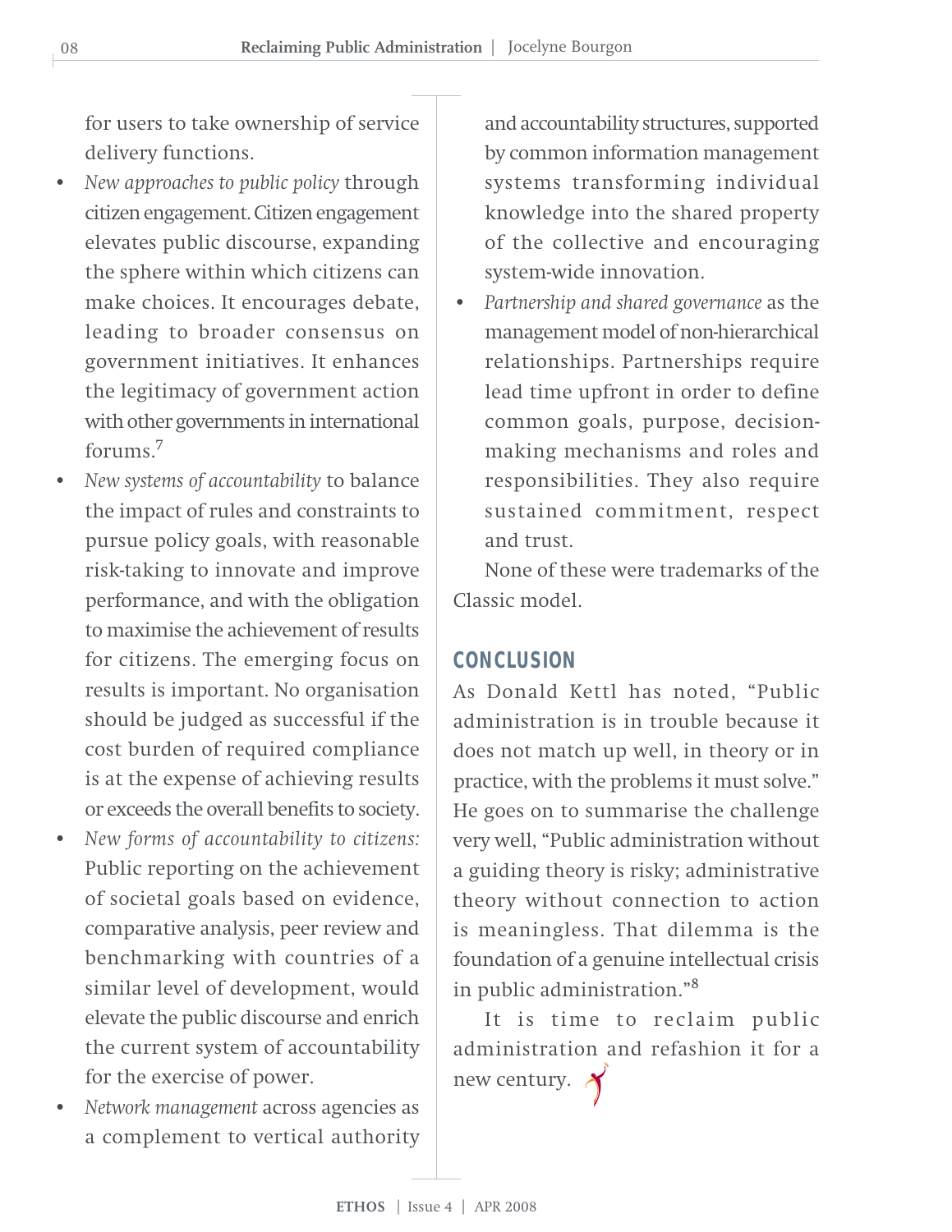The Honourable Jocelyne Bourgon served as President of the Canadian Centre for Management Development from 1999 to 2003. Her work led to the creation of the Canada School of Public Service. She became President Emeritus of the School in 2003. From 2003 to 2007, Ms Bourgon served as Ambassador to the Organization for Economic Cooperation and Development (OECD), where she played a key role on behalf of Canada in guiding OECD reforms. Since 2007, she has been Distinguished and Visiting Professor Public Administration and Public Service Reform, University of Waterloo and Distinguished and Research fellow at Center for International Governance Innovation. Ms Bourgon also serves as special advisor to the Privy Council Office and she pursues her work in support of the public service and public service reform as President Emeritus of the Canada School of Public Service. As an eminent expert in governance and public sector reforms, Ms Bourgon provides advice to various Governments around the world.

#### NOTES

- 1. Bourgon, Jocelyne, "Responsive, responsible and respected government: towards a New Public Administration theory," International Review of Administrative Sciences 73 (2007): 7- 26.
- 2. Managing Across Levels of Government, Paris: OECD Publishing, 1997.
- 3. Kettl, Donald F., The Global Management Revolution, 2nd ed., Washington, D.C.: Brookings Institute Press, 2005.
- 4. Salamon, Lester M., The Tools of Government, USA: Oxford University Press, 2002.
- 5. Clinton, Bill and Gore, Al, Putting Customers First: Standards for Serving the American People, Philadelphia, USA: Diane Publishing Co., 1995.

6. Levin, Martin A. and Sanger, Mary Bryna, Making Government Work: How Entrepreneurial Executives Turn Bright Ideas into Real Results, San Francisco, USA: Jossey-Bass Inc. Publishers, 1994.

7. Participative Web and User created Content: Web 2.0, Wikis and Social Networking," ' Paris: OECD 2007, http://www. oecd.org/document/40/0,3343,en\_2649\_201185\_39428648 \_1\_1\_1\_1,00.html.

8. Kettl, Donald F., The Transformation of Governance: Public Administration for Twenty-First Century America, Baltimore and London: John Hopkins University Press, 2002.

#### ADDITIONAL SOURCE:

Bourgon, Jocelyne, (unpublished), Why Should Governments Engage Citizens in Service Delivery and Policy Making, Paris, October 2007.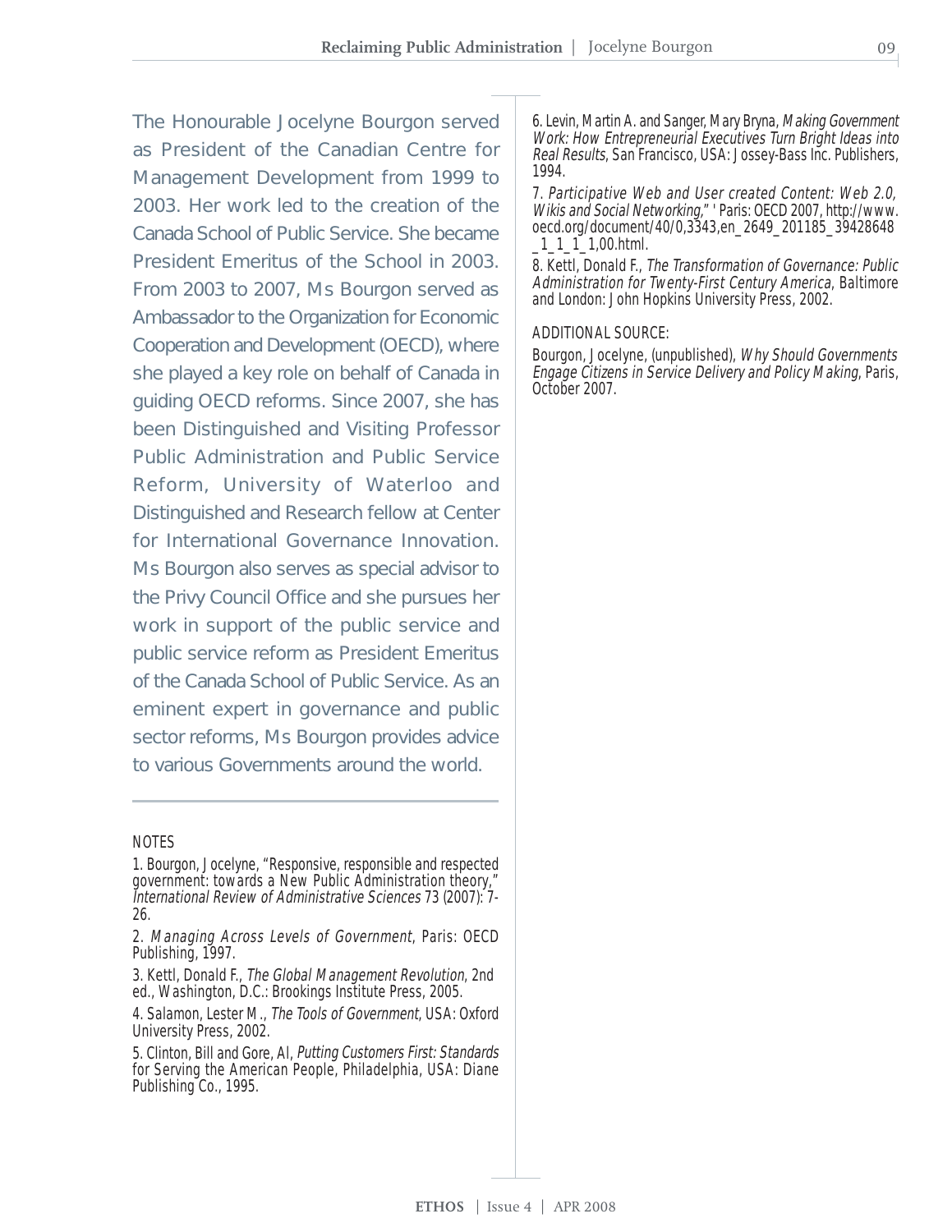### Opinion

## Not Just Service Delivery B. Guy Peters

#### **What does it really mean for public servants to improve their interactions with citizens and customers?**

n the past several decades, governments have become increasingly aware of the importance of good service I are past several decades, governments<br>have become increasingly aware of<br>the importance of good service<br>delivery to their citizens. Faced in some cases with manifestly poor quality services, as well as with numerous claims of inefficiency and ineffectiveness, leaders in the public sector have invested a great deal of energy in improving the quality of public services. This improvement has come about in part by outsourcing services, following the adage of the New Public Management that governments are better at steering than at rowing. For those public services that have remained directly in the public sector, however, quality has been a major concern and there have been numerous efforts to make those services both more efficient and more satisfactory for the public.

The evidence from service delivery efforts in the public sector has been encouraging. First, when the quality of services is measured, they tend to compare favourably with the quality of services delivered in the private sector. $1$  This relatively favourable ranking on performance has actually been evident for some time, although ideologies and anecdotal evidence have tended to emphasise the failures of government. Second, the quality of public services appears to be, in many instances, improving and, in some cases, improving significantly. Programmes administered by governments—for example education, social services, environmental protection are often difficult to deliver because they involve complex chains of causation and delivery, but the evidence is that they are doing better. The final piece of good news is that the majority of public employees are interested in providing high quality public services and are motivated to invest their time and energy in making government work better. Further, a good deal of this motivation appears to be intrinsic, rather than the product of manipulating economic rewards and sanctions.

The objective evidence that has been collected about the quality of service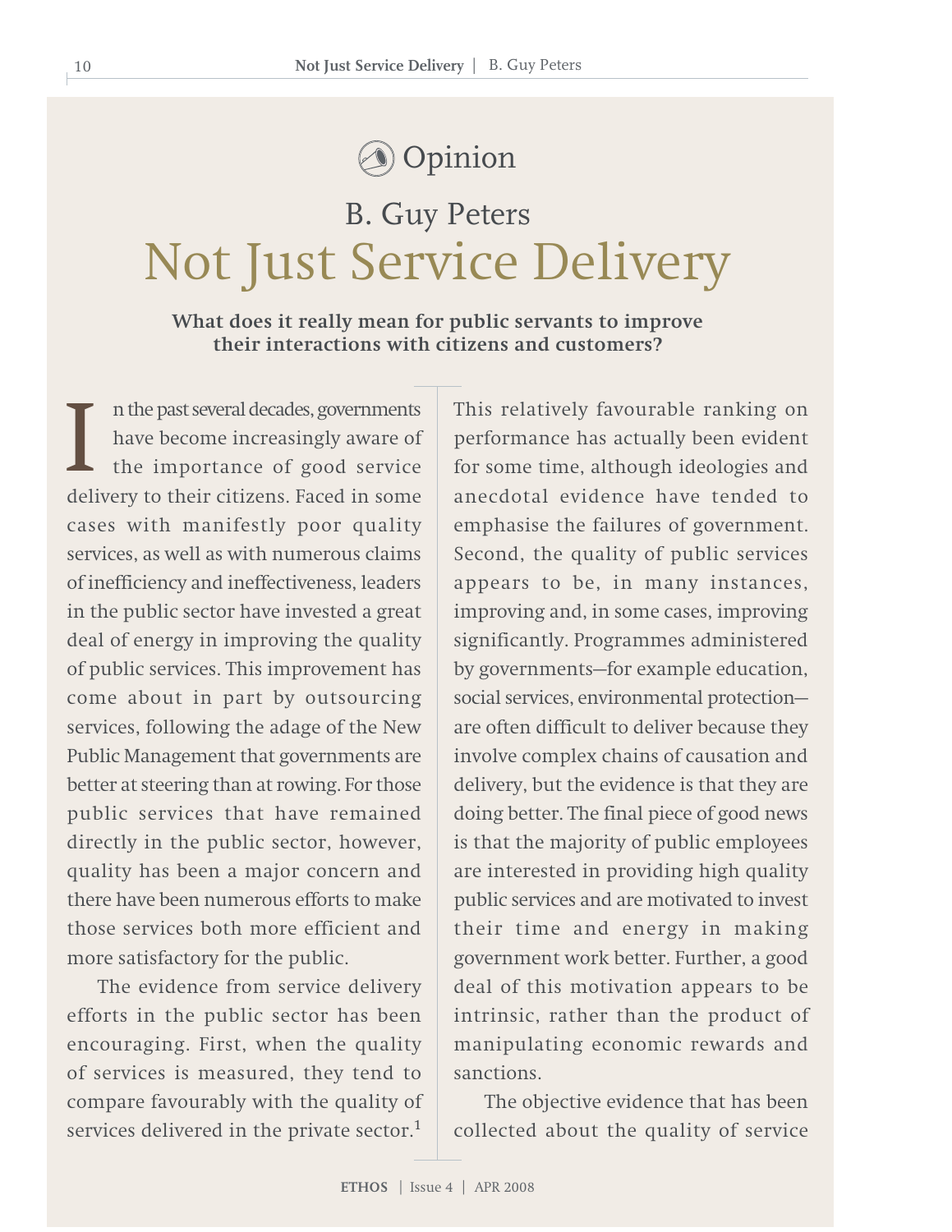delivery is important, but we should also be cognisant of the more subjective aspects of public programmes. In some ways, these subjective elements may be as important, and in some instances more important, than the more objective elements of quality. Providing public services is a crucial interface between state and society and, as such, provides a mechanism for promoting more positive linkages between citizens and their governments. The basic argument then is that for political and governance purposes, *how* services are delivered is important—just as it is important *what* services are delivered.

Most citizens, especially in the large, complex political systems that characterise the contemporary world, have relatively little direct contact with their political representatives. Citizens may vote for those representatives, and are entitled to some representation, but the direct linkage is weak and there are relatively few face-to-face interactions between citizens and their political representatives. There are in most societies many, many more interactions between public servants and the public. These public servants may be the police officer, the schoolteacher, the tax collector or the postal clerk, but the interactions with their clients of all these officials do matter in creating an image of the public sector. Thus, for most citizens a significant

portion of the image of government that they have may be created by their interactions with public servants.

The stress that has been placed on service delivery has engendered a good deal of measurement of the quality of public services and the performance of the public sector. Again that emphasis on the objective performance of the public sector is welcome and is important for defining the accountability of the public sector. Unfortunately, however, there is less emphasis on the subtler but equally important subjective elements in the contact. To some extent, that is measured through the "customer satisfaction" element of quality, but those measures may leave out important elements about interactions.

*How* services are delivered is important—just as it is important *what* services are delivered.

This emphasis on the importance of interactions between the public service and citizens should be considered in the context of the discretion exercised. Public servants, despite exercising authority delegated by law, do have considerable discretion when dealing with their clients. They can choose to enforce the law in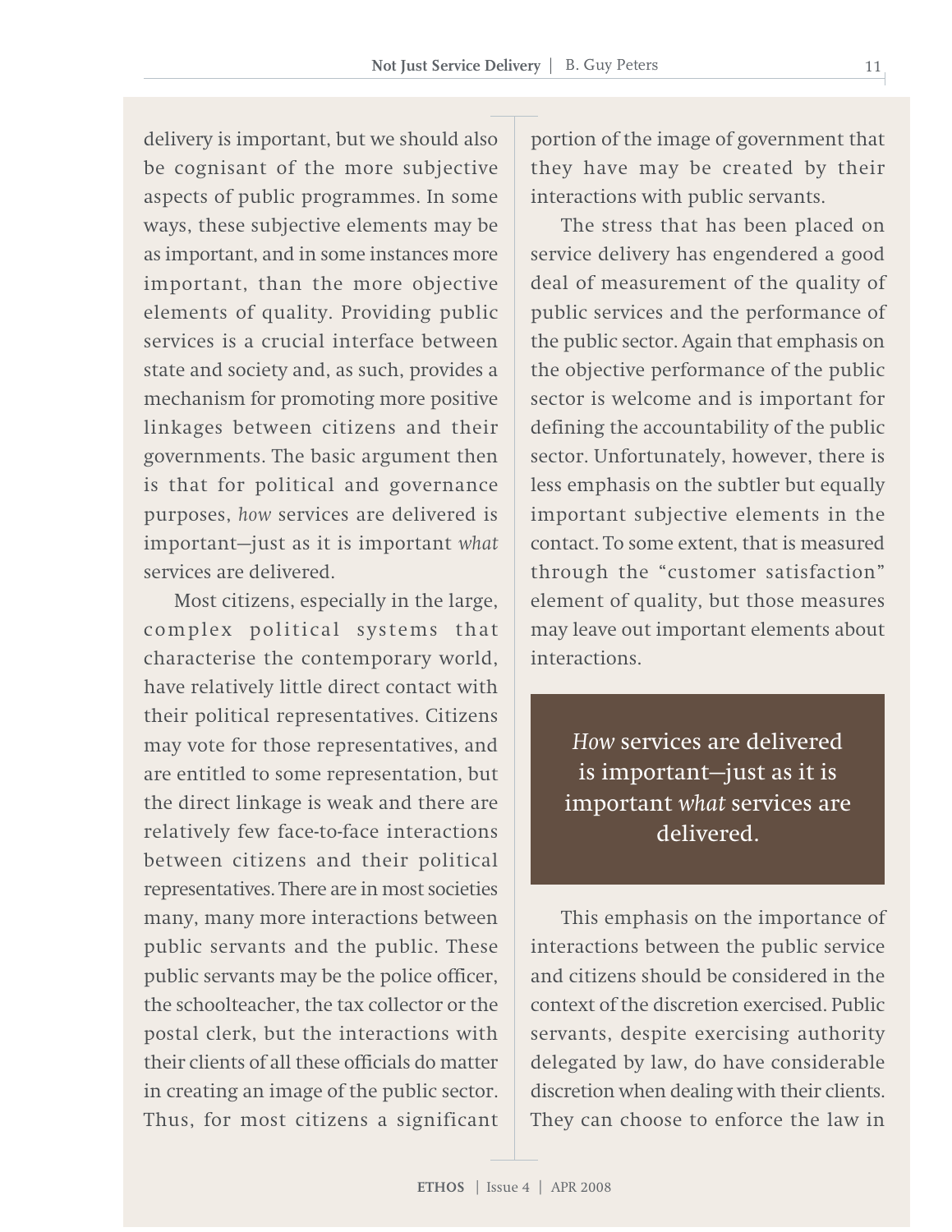minute detail or they can choose to be more helpful and supportive of their clients. There are instances in which the public servant must, and should, follow the letter of the law, but there are also instances in which some use of discretion can help not only the citizen but also the image of government. This discretion can therefore help to define what government is to the ordinary member of the public, defining government as being benevolent or bureaucratic, positive or punitive.

This discussion leads to an important point about the semantics involved in delivering public services, a point that has become more apparent as the ideas of the New Public Management (NPM) have come under greater scrutiny by both practitioners and by academics. Much of the language of NPM has been about serving the customer of the public sector. This phrase contains some important advice about how to improve the objective quality of the services provided, but it may mislead in terms of the politics of service provision. The public stands in something more than an economic, customer role relative to government. Members of the public remain citizens and therefore are entitled to be treated as individuals who are at once the subject and the object of public policy.

In addition to the creation of images about the public sector, the interactions between public servants and the society

can also be an important locus for fostering democracy. Going back at least to the now ancient work of *The Civic Culture*, <sup>2</sup> the creation of administrative efficacy was seen as important to building more participatory political cultures. However, the role for the bureaucracy in building democratic participation extends beyond making the public more efficacious. The public service also can be a means of helping to build civil society by providing a locus for the inputs from those social actors. Particularly when the representative dimension of politics is not well-developed, the openness of the bureaucracy to demands and suggestions from society can provide for at least some of that representation.

The public has more than an economic, customer role for government. They remain citizens who are at once the subject and the object of public policy.

In summary, the delivery of public services is more than the mechanical completion of certain mandated activities on behalf of the public; it is also a central political activity linking the public with their government. Public servants are central to this linkage and therefore are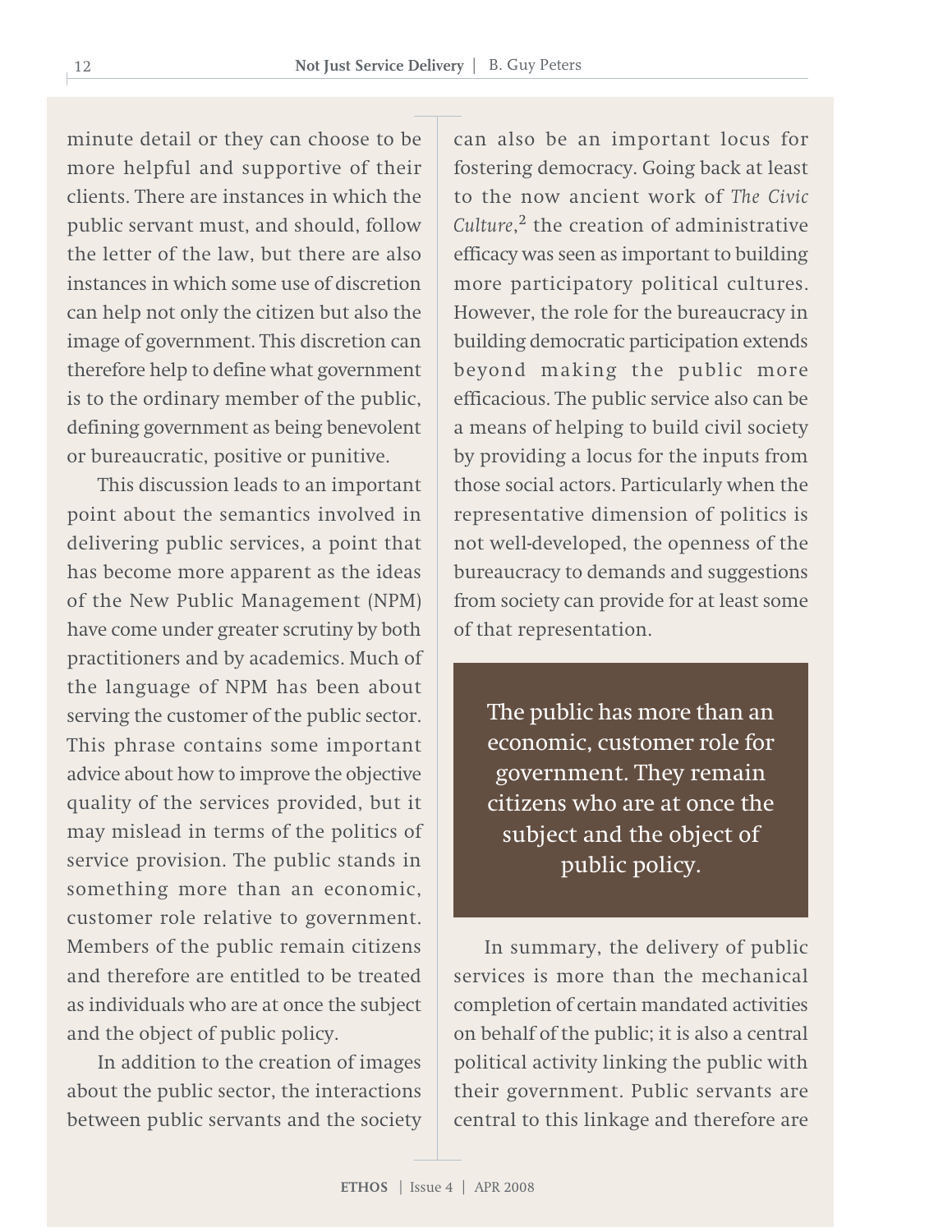in the rather difficult position of having to balance demands for responsiveness to the citizens with demands for responsibility to law, and to their political and administrative leaders. Phrased somewhat differently, public servants must be aware of serving their immediate clients as well as serving the public in general.

Professor B. Guy Peters is the Maurice Falk Professor of American Government at the Department of Political Science and Research Professor of the University Center for International Studies, University of Pittsburgh. He is also the Distinguished Professor of Comparative Governance at the Zeppelin University, Germany. His area of expertise is in comparative public policy and administration as well as American public administration. Professor Peters has authored and edited/coedited numerous books and published widely in international refereed journals. Some recent publications include Handbook of Public Policy (co-edited with Jon Pierre; Sage Publications, 2006); The Future of Governing (University Press of Kansas, 2001); and The Politics of Bureaucracy, 5th ed. (Taylor & Francis Kindle Edition, 2007).

#### **NOTES**

1. Van der Welle, S. and G. Bouckaert, Public Service Performance and Trust in Government, International Journal of Public Administration 26 (2003): p125-67.

2. Almond, G. A. and S. Verba, The Civic Culture (Princeton: Princeton University Press, 1963).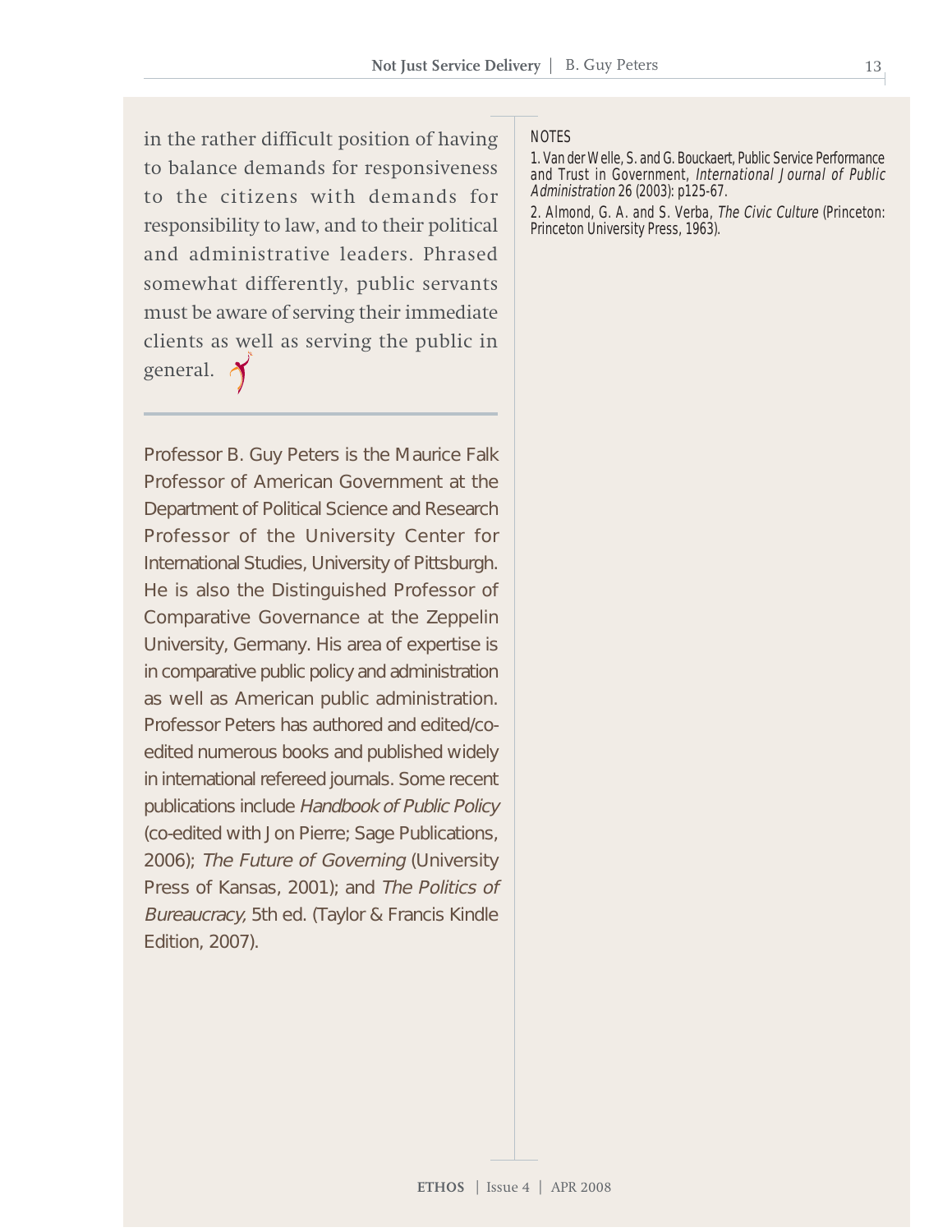

# Creating and Measuring Public Service Value Ng Wee Wei

**How can we measure the public sector's bottomline? Accenture's Ng Wee Wei advocates an outcome-oriented approach based on the concept of public value.**

#### **THE DILEMMA OF PUBLIC SERVICE**

Governments around the world are putting pressure on their public managers to improve service quality and deliver efficiency at the same time: to do more, for less. After all, managers in the private sector face similar pressures and they are expected to deal with them as a matter of routine. Why should the same not be asked of their public sector counterparts?

The reality, however, is that there are such significant differences between what

private and public sector organisations produce that simplistic comparisons of this kind are very misleading. Private sector organisations exist to create value for their shareholders. For managers in the private sector, organisational performance is measured rather straightforwardly and objectively (but not exclusively) in terms of financial profit or loss.

Instead of profit or loss or shareholder value, however, public service organisations aim to generate public value: a direct and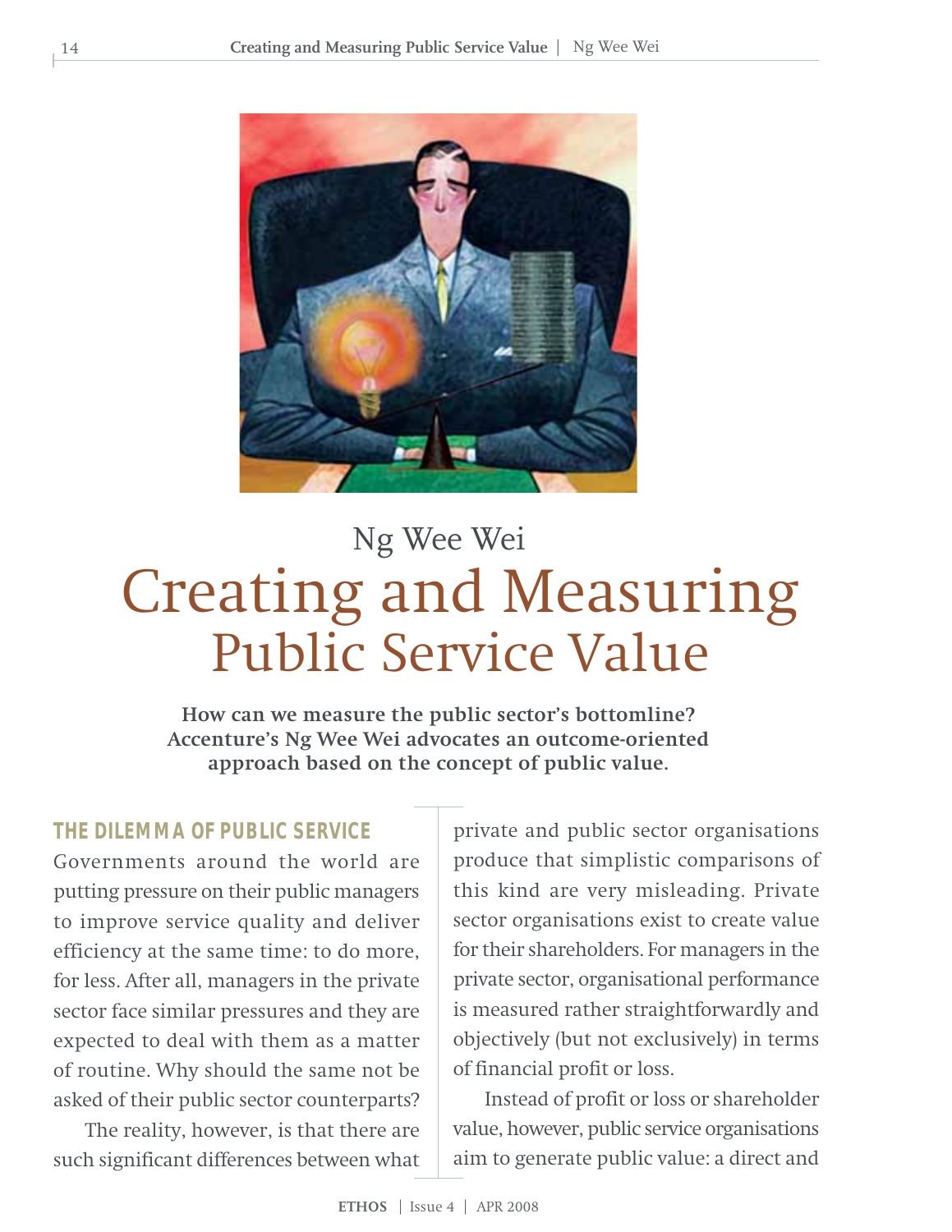not always immediate benefit to service recipients and the wider community of citizens, businesses and taxpayers. That value—be it education, public safety, health and other aspects of the public good—can be difficult to identify and causally relate to service delivery.

Likewise, what constitutes value can be different and, at times, conflicting for different stakeholders. Public value measurement is not at all straightforward or objective. The question then becomes: For social security, health, education and many other government services that many of us depend on, how can we objectively measure performance, given that there are few objective metrics that everyone can agree on?

This is the heart of a dilemma that affects the work of a large community of politicians, policymakers and public managers.

#### **THE SHIFT FROM OUTPUTS TO OUTCOMES**

One can easily measure what goes into a system (inputs), what happens within the system (processes) and what comes out of the other end (outputs). For public service, however, the results that politicians, managers and citizens actually experience (such as changes in health or public safety for example) are more subjective and therefore less easy to measure by conventional methods.

In education, an output may be the number of children passing a particular examination. Yet most of us may be more inclined to focus on a broader set of outcomes, which could include the ability of children to go on to further education, their long-term employability and even some aspects of their well-being, expressed in terms of healthy behaviours and attitudes. Measuring these outcomes is a lot less simple than checking grades, but would give us a better sense of how successful children's experience of education has been for them and, therefore, of the value that the education service is delivering to society and its taxpayers.

"Public value," a concept invented by Harvard Professor Mark Moore in the 1990s, is the cost-effective application of public money to improve social outcomes.<sup>1</sup> A focus on the social outcomes (not to the extent that we lose sight or control of inputs, processes and outputs, but as the core of public service accountability) can have significant effects on public service delivery and on the creation of public value.

For example, a new management team in the Ontario Ministry of Health and Long Term Care, responsible for healthcare in Canada's most populous province, recently found that they were measuring more than 2,000 performance indicators and still could not say whether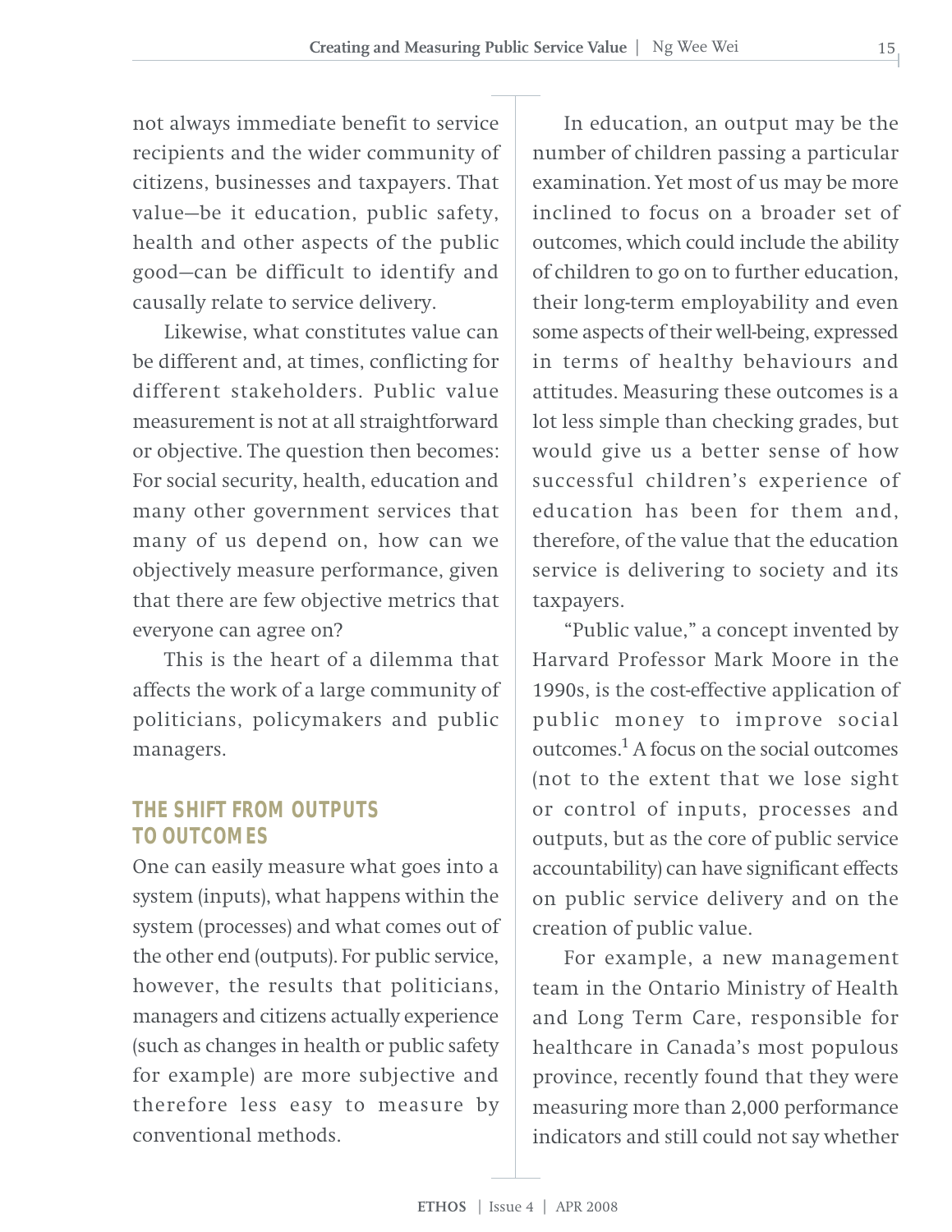the services for which they were responsible were sustainable and moving in the right direction. The mass of output measurements they routinely gathered, such as numbers of hospital admissions or numbers of surgical procedures for example, did not tell them what they needed to know concerning the health outcomes for individual patients and society as a whole.

> We need to be aware that people in society have different and sometimes conflicting ways of relating to these services.

As part of an innovative programme to focus on results, the team met with clinicians, managers, academics and health industry experts across the system to reduce what was being measured to less than 30 core indicators that were closely related to health outcomes. This enabled focused and accurate measurement, and provided the basis for a performance measurement system that is now organised under such key headings as health status, healthy behaviours and illness avoidance, patient-centeredness, ease of access and sustainability—all weighed against the effective use of resources. This approach has also enabled better decision-making, more effective

planning and closer alignment between healthcare policy and the public value created for patients and citizens.

#### **CHALLENGES AND OPPORTUNITIES IN CREATING PUBLIC VALUE**

Accenture advocates defining and measuring public value as the fundamental basis for more effective public service management and high performance in government organisations. In doing so, however, it is recognised that there are a number of complex issues—beyond definition and measurement themselves—that need to be addressed.

First, better public service performance is inevitably rooted in sound definitions of the outcomes to be achieved. While we may be able to agree on the general principle of measuring public services by the public value they create, we also need to be aware that people in society have different and sometimes conflicting ways of relating to these services. As a result, in any one public service organisation, there are multiple dimensions to the outcomes it produces, such as:

- the needs of the individual being served;
- the collective needs of society;
- the concerns of taxpayers; and
- the authorising directives of political leaders.

As consumers of healthcare, for example, people usually want no expense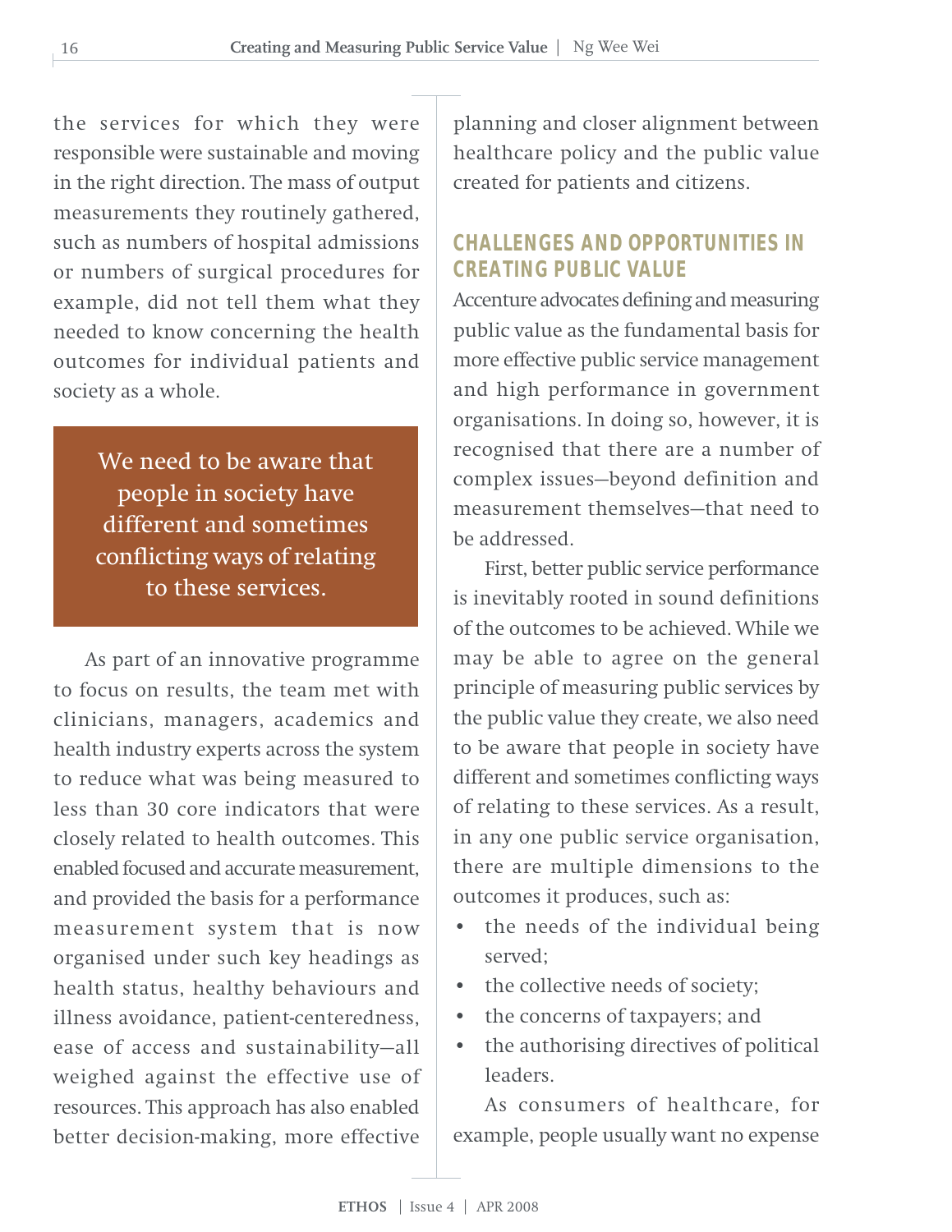spared on the treatment they or their families receive. But as taxpayers, they are frequently reluctant to pay the price of the quality they demand. Politicians want to have a profound effect on the long-term well-being of their constituencies, yet short-term pressures often require them to demonstrate rapid progress on matters that may not be susceptible to quick fixes. This can emphasise producing short-term results rather than improvements in social outcomes, which take longer to materialise.

There is much scope for conflict, with individuals changing their viewpoint depending on their needs and concerns at the time.

In the US State of Arizona, for example, the Department of Revenue explicitly tried to reduce the administrative burden on taxpayers by introducing faster and more convenient customer services. Yet its emphasis on reducing taxpayer burden actually resulted in a reduction in revenue—in one of the fastest growing states in the US. While the State could hardly withdraw its improved customer service to taxpayers, it had an obligation to maximise voluntary compliance and revenue collection. A new Director used outcome measurement techniques—in this case, Accenture's Public Service Value model—and found that the net result of current administrative and budget deployment was an erosion of public

value. By rebalancing staff efforts and placing greater emphasis on compliance activities, while simultaneously retaining high levels of support to taxpayers, the Department was able to maintain good relations with taxpayers and increase tax receipts in line with the State's economic expectations.

This example illustrates that the different needs of stakeholders mean that a great deal of detail must be taken into account when organisations define their intended outcomes. For example, improving health service performance should include not only action around improved access to healthcare, but also preventive care and education. In addition, the combined effects should be measured in longer-term improvements in the community's health, such as reductions in the incidence of heart disease or diabetes.

Similarly, crime reduction could involve putting more officers on the street, but it should also include visible reassurance about the effectiveness and professionalism of the police, ensuring that people feel less threatened by crime, and, over the longer term, fostering closer trust and collaboration between police forces and the citizens they serve. This principle was put into practice very effectively in UK with the Police Community Support Officers (PCSOs) scheme (see box story on the next page). In this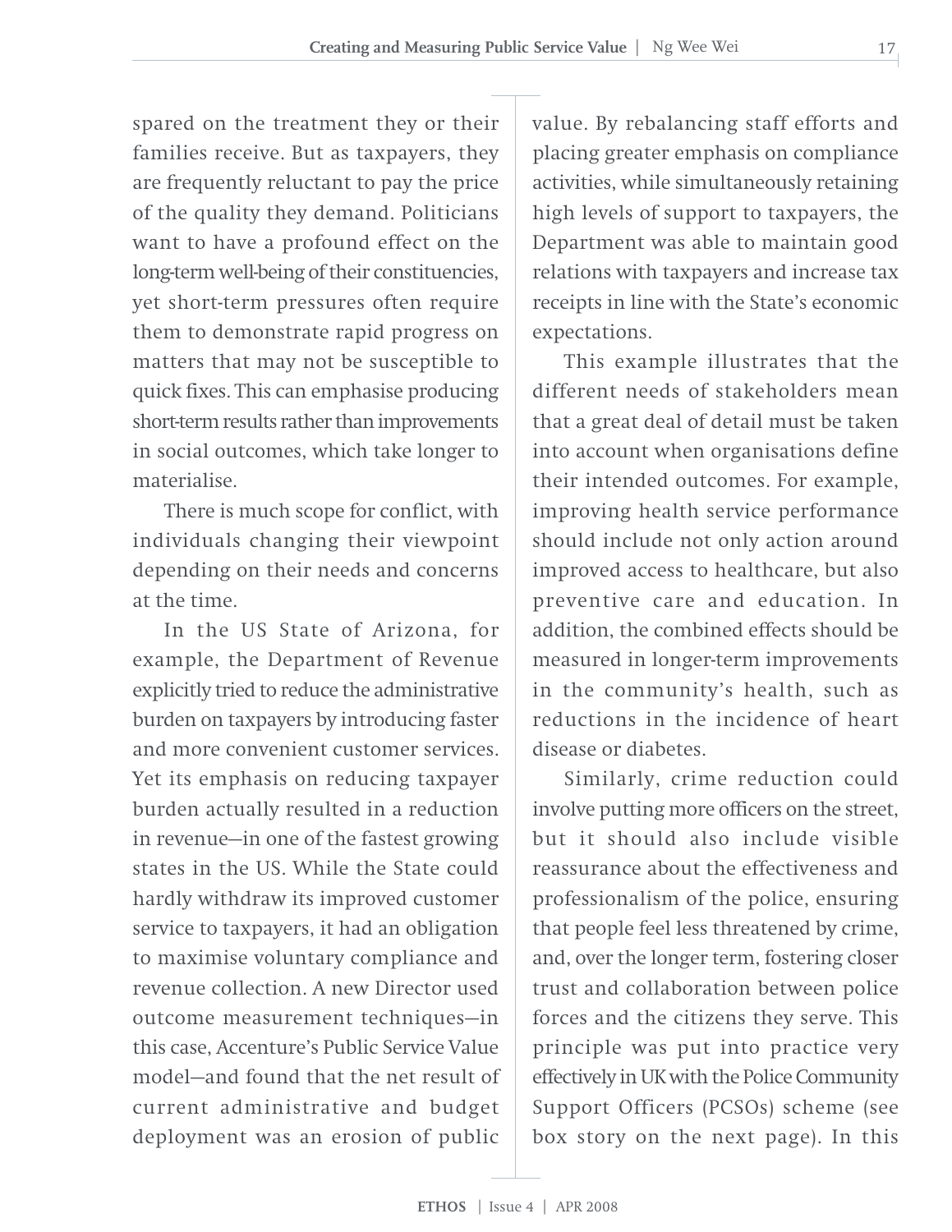### ACHIEVING OUTCOMES RATHER THAN OUTPUTS

Rather than hiring more police officers, the leaders of some local police forces in England and Wales focused on the outcome that demanded more staff in the first place: reducing fear of crime.

They proposed a new initiative: the establishment of Police Community Support Officers (PCSOs). PCSOs are not fully empowered police officers, which means that they can be recruited and trained faster, put to work in much less time and, of course, represent a lower burden on police budgets. Yet they complement regular police in vital ways. Not only do they provide visible reassurance to the public, they are especially useful in gathering intelligence,

because they are seen by local people as approachable and closely attuned to community attitudes. PCSOs also allow police commanders to make more effective use of their regular police officers and deliver a more effective and efficient range of services as a result.

Since its launch, the PCSO initiative has contributed to significant reductions in crime in London. The use of PCSOs in the capital and in the other pilot sites has proved so successful that the innovation has now been expanded across all the local forces England and Wales, with the aim of having 16,000 PCSOs serving the public by 2008. – Ng Wee Wei

case, the focus on intended outcomes challenged conventional thinking about how best to deploy public safety resources. The solution transformed the policing workforce in UK to meet a wider set of duties and, as the data have shown, helped reduce fear and crime in the communities in which they serve.

Ultimately, organisational leaders need to agree, preferably in consultation with their stakeholders, on the right mix of outputs and outcomes and of short-term and long-term objectives. They need to define an adequate and acceptable way of measuring and linking these goals and objectives to the productive capabilities of their organisations. They need to balance their organisation's own efforts in an attempt to counter-balance the different and competing interests and timeframes of all of their stakeholders.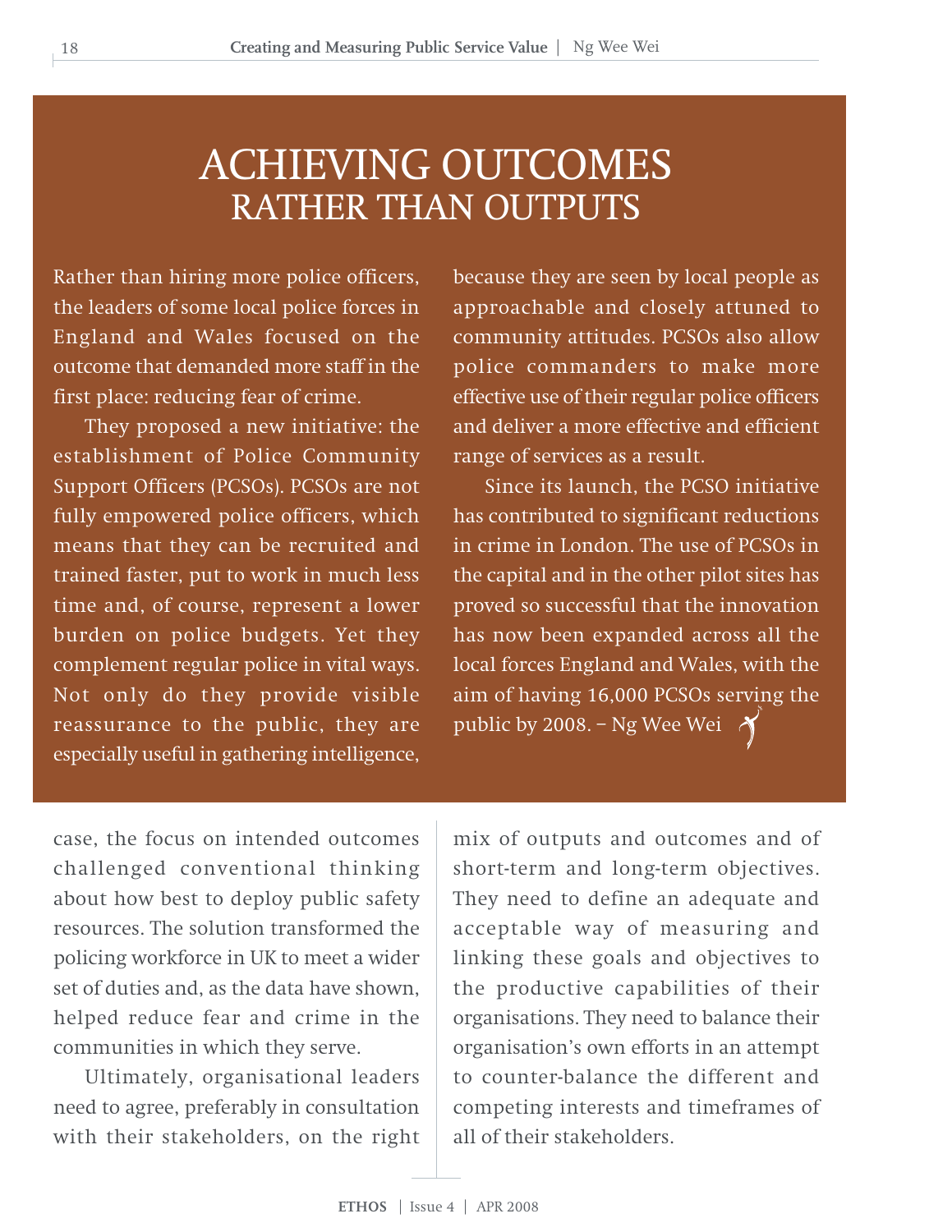#### **UNDERSTANDING HOW TO CREATE PUBLIC VALUE**

The concept of value creation is at the heart of what private sector executives do as a matter of course. They add value by combining labour and raw materials through manufacturing processes, for instance to produce cars, or by using skills and knowledge, say, to increase returns to pension funds or to design more appealing and functional buildings. The added value is the margin that businesses take from what we are willing to pay for their goods and services.

Creating value in the public sector is very different. Public value stems from a balance between the outcomes delivered by the service agencies and the public money spent to achieve them. Learning how to maximise that ratio—outcomes produced for tax money spent—lies at the heart of high-performance government. The tensions between consumers, citizens and taxpayers that we have discussed compound the issue. Furthermore, because the desired outcomes of different public service organisations can be so different, comparative learning between organisations can be difficult and sometimes inappropriate. Yet, these are the challenges that have to be tackled if we are to learn about how to create public value: how different stakeholders define value and how, through public management and service delivery, we can

improve outcomes for them all costeffectively.

The challenges ahead remain enormous, but the clear focus on social outcomes and a mission of public value creation provide a new direction for public service agencies, for those that manage them and for the political leaders that authorise and support them. The potential payoff is high performance in government through dramatic improvements in public service delivery. Ultimately, what we gain is a better society for us all.  $\lambda$ 

Ng Wee Wei is a senior executive in Accenture's Public Service Operating Group. She has 12 years of experience in supporting and partnering with government clients in Asia as they transform their services to serve their constituents more effectively. Her expertise includes managing the organisational change journeys for large-scale transformation programmes, human capital management, learning and knowledge management. Currently based in Singapore, she also leads the Accenture Institute for Public Service Value programmes for Asia Pacific.

#### **NOTE**

<sup>1.</sup> Moore, Mark C., Creating Public Value: Strategic Management in Government (Cambridge, MA: Harvard University Press, 1995).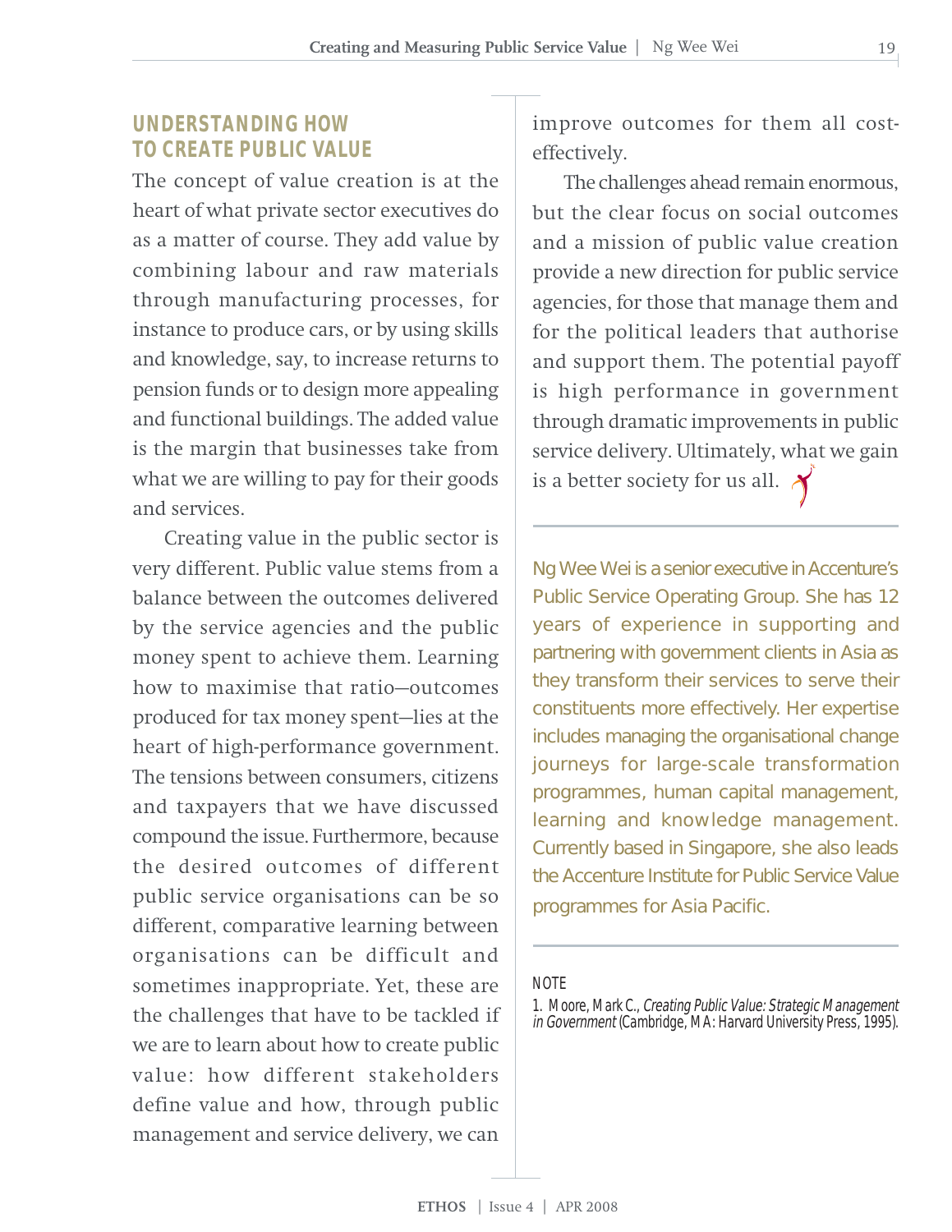

# Leveraging Networks for Public Service Delivery Nicholas Mai, Tang Tee Sing and Yeo Yaw Shin

**Are we on the brink of a golden age of public service delivery, rich in cross-sector partnerships and collaborative networks?**

#### **NEW CHALLENGES AND OPPORTUNITIES IN A MASSIVELY CONNECTED WORLD**

While technology has enabled many advances in service delivery today, technological progress is also driving rapid change in a massively-connected world, presenting new challenges and opportunities for public service delivery.

The Singapore Government has had to tackle challenges associated with the rising expectations of a more affluent population. The development and

proliferation of Web technologies has also led to a more informed citizenry which compares the quality of services provided by the Government to the best available services offered by the private sector worldwide. Every e-store has to match what Amazon can offer, and every search engine is measured against Google's capabilities.

In fairness, the Singapore Government has been a leader in the infocomm technology revolution. Our public service delivery network has moved progressively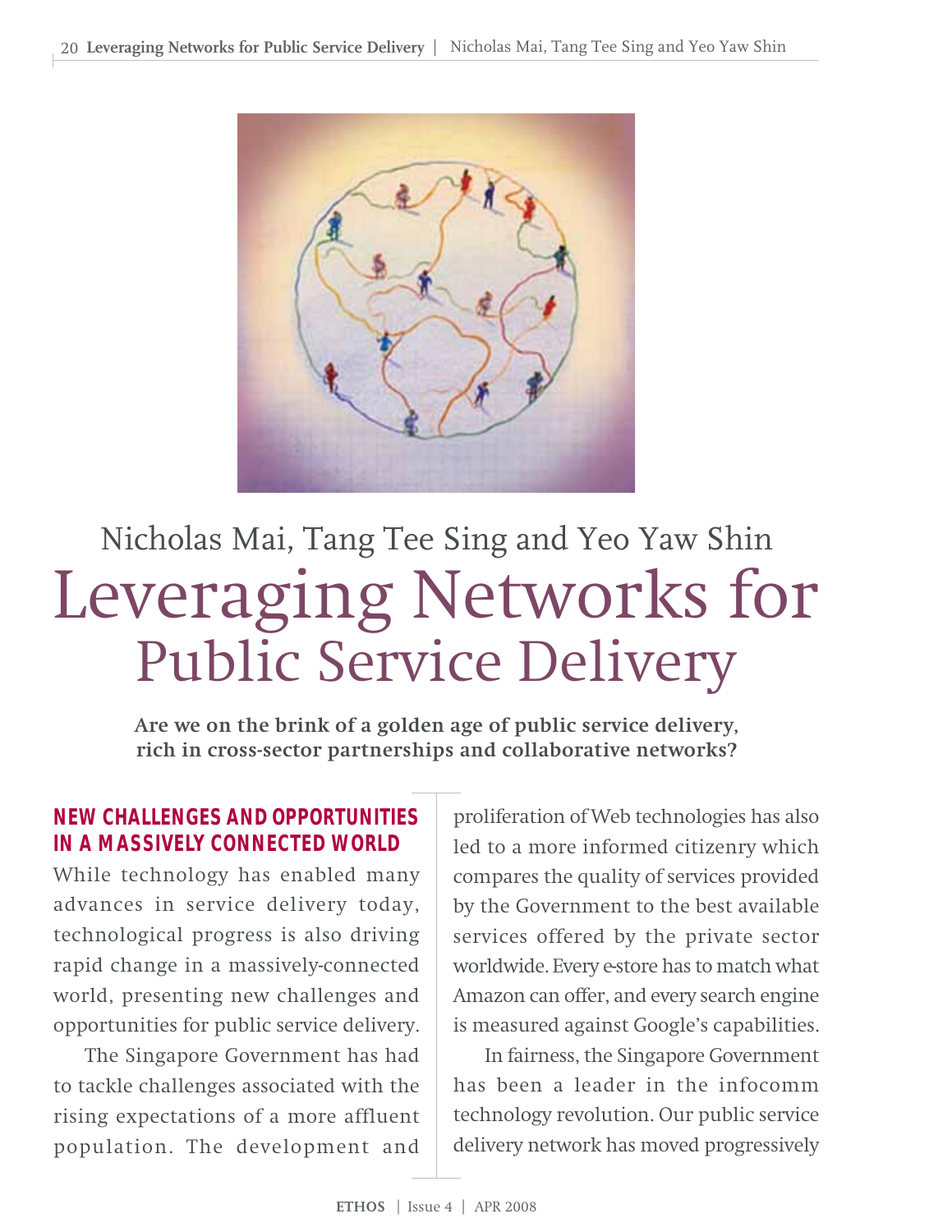### **FIGURE 1. EVOLUTION OF PUBLIC SERVICE DELIVERY NETWORK–A MODEL**



Source: Ministry of Finance, Managing for Excellence Directorate

The model shows how networks within a government mature from the Age of Agencies with very few, if any, networks to the Golden Age of Networks, when the public and private sectors are all interlinked in a wellconnected network.

By providing leadership and encouraging mindset changes, a government can actively nurture and grow its network maturity from Ages I to IV. Doing so increases

the participation base which the government can draw on.

Subsequently, by leveraging the built-up networks, a government can tap on the resources and imagination of many participants to fulfill the needs of the constituents.

By actively cultivating and leveraging the network, a government can bring out its full potential to deliver maximum value for public service delivery.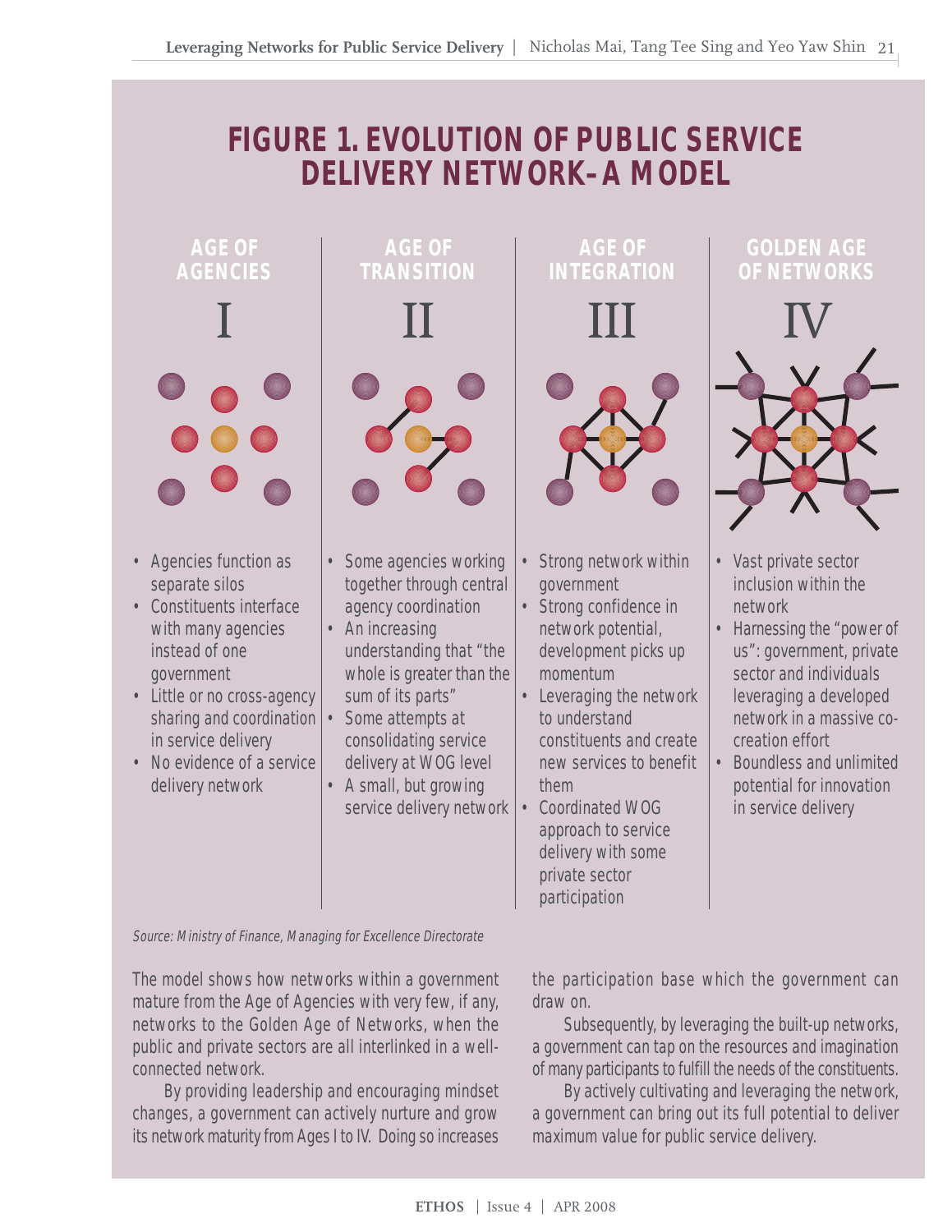up the curve of network maturity (Figure 1) over the last two decades. Today, we are at a transitional stage of network development in public service.

During the initial waves of computerisation in the 1980s and 1990s, the Public Service made aggressive attempts to adopt the new technologies for both internal and external efficiency gains. About 1,600 online public services were introduced to provide round-theclock access to government information and transactions, some to much acclaim.

However, despite being a significant step forward in terms of accessibility and convenience, this initial wave of computerisation did not change the fundamental approach to public service delivery; with some exceptions, these e-services were largely electronic equivalents of existing counter or form-based services already provided by respective agencies.

Nevertheless, several agencies have embraced the possibilities of service delivery at the Whole-of-Government (WOG) level. Cross-agency initiatives, such as the Online Business Licensing Service (OBLS) and integrated various services from different agencies have already dramatically improved entire business processes for the public. However, such efforts have been the exception rather than the norm for electronic public service delivery to date.

Going forward, it is clear that Singapore will face increasingly complex and multifaceted issues, such as an ageing population, that cut across the domains of different agencies and are beyond the scope and capabilities of any single agency to resolve.

In the past, we were only able to effectively address individual aspects of multi-faceted issues. Today, however, "while hierarchies are not vanishing, profound changes in the nature of technology, demographics, and the global economy are giving rise to powerful new models of production based on community, collaboration and self-organisation rather than on hierarchy and control".<sup>1</sup> The present challenge is whether we can apply these new models of production to provide new solutions, by leveraging the power of networks of participants.

#### **WHAT IS LEVERAGING NETWORKS?**

Google Maps is just one of many examples of how organisations at the forefront are leveraging the immense potential of networks. Wikipedia, with more than two million articles $2$  as of end 2007, taps on the collective contributions of thousands of Internet users. The Tactical Ground Reporting System<sup>3</sup> is revolutionising the war in Iraq, providing a large data trove of information that army personnel can retrieve and contribute to—valuable information that is saving lives.

What do these examples have in common?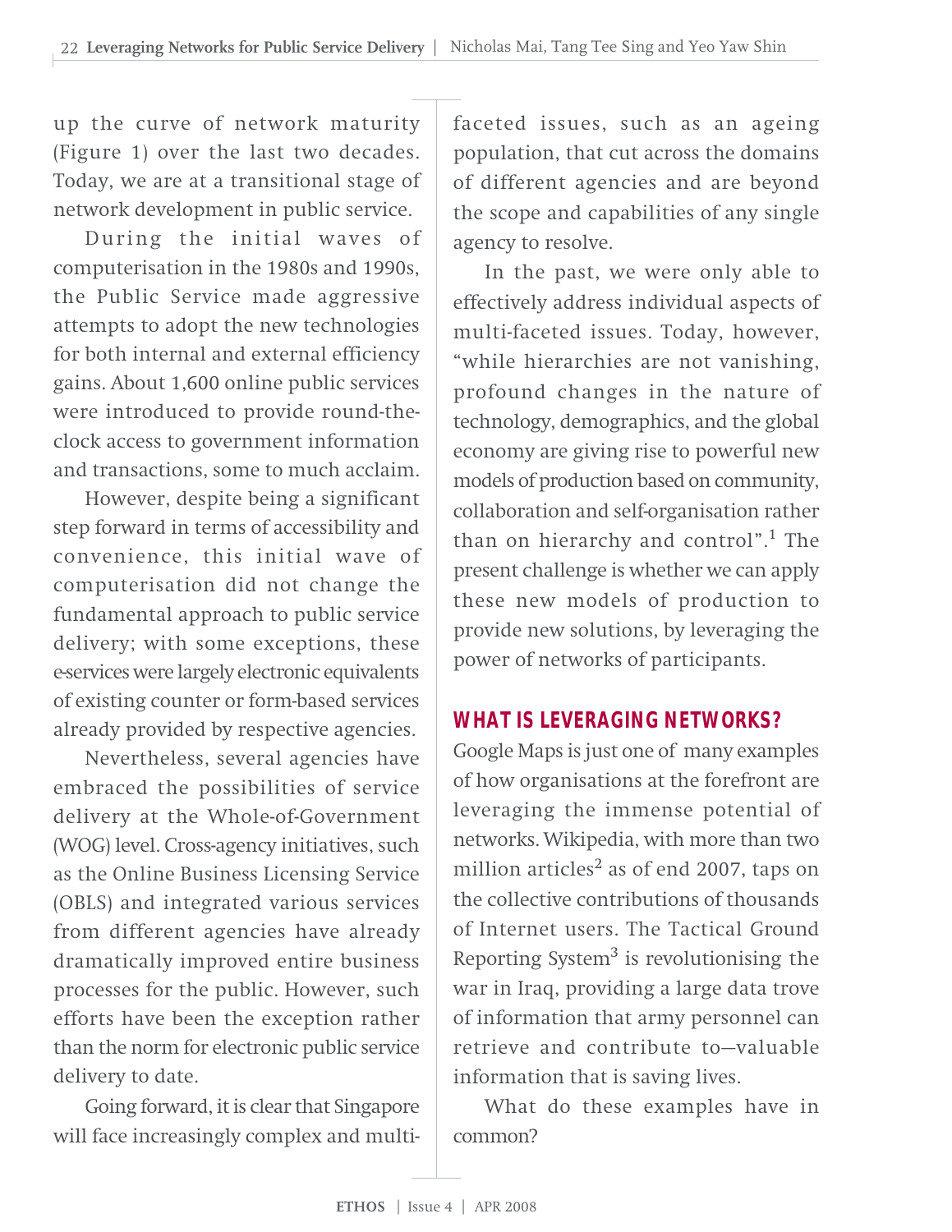**Think Platform:** They do not seek to solve problems directly, but rather, leverage the network's latent ability to solve problems by tapping on the imagination of many. Instead of trying to provide a customised product for every conceivable purpose, Google transformed Google Maps from a product into a platform to provide the answers to the myriad needs of millions of users.

**Empower Players:** Users in the network are empowered by these platforms to transform their innovative ideas into reality. From passive users, they can now become active contributors. With empowerment come creative solutions and boundless possibilities.

**Inspire Participation:** Wikipedia broke the monopoly that traditional encyclopaedias have on authoritative knowledge, by empowering participants to contribute (or verify) detailed information on topics they are passionate and knowledgeable about. It gave ordinary users a reason to participate in a shared project towards a larger goal.

Imagine this concept applied to public service delivery. By leveraging networks, we can tap on the resourcefulness and creativity of the public and private sectors as well as individuals to improve upon existing public services or delivering new ones.4 We can harness the "power of us" by trading ideas, best practices and knowledge within the network, and we can bring out new ways of thinking and

innovation to benefit all. This could lead to new levels of public service delivery, made possible by the very networks that we are serving. Leveraging networks is, in short, a new approach to problemsolving public issues.

Tackling the challenges that public service delivery will face by leveraging networks is about turning these challenges on their heads, and transforming them into opportunities for people to innovate and develop new ideas. It is about harnessing the ideas of the people, and allowing these people to realise their ideas. We need to start thinking about how to leverage networks, both within and outside of the Government.

#### **LEVERAGING INTERNAL NETWORKS— INTEGRATED GOVERNMENT**

The first step is to start from within by developing a truly integrated government to elevate the public service in terms of its network maturity (Figure 1). An integrated government achieves two goals for public service: a more holistic understanding of the different areas of constituents' needs; and better capabilities and coordination among agencies to deliver cross-agency services. There are three main building blocks:

**Create an Environment for Agencies to Work Together:** An integrated government is about agencies working together. However, this does not come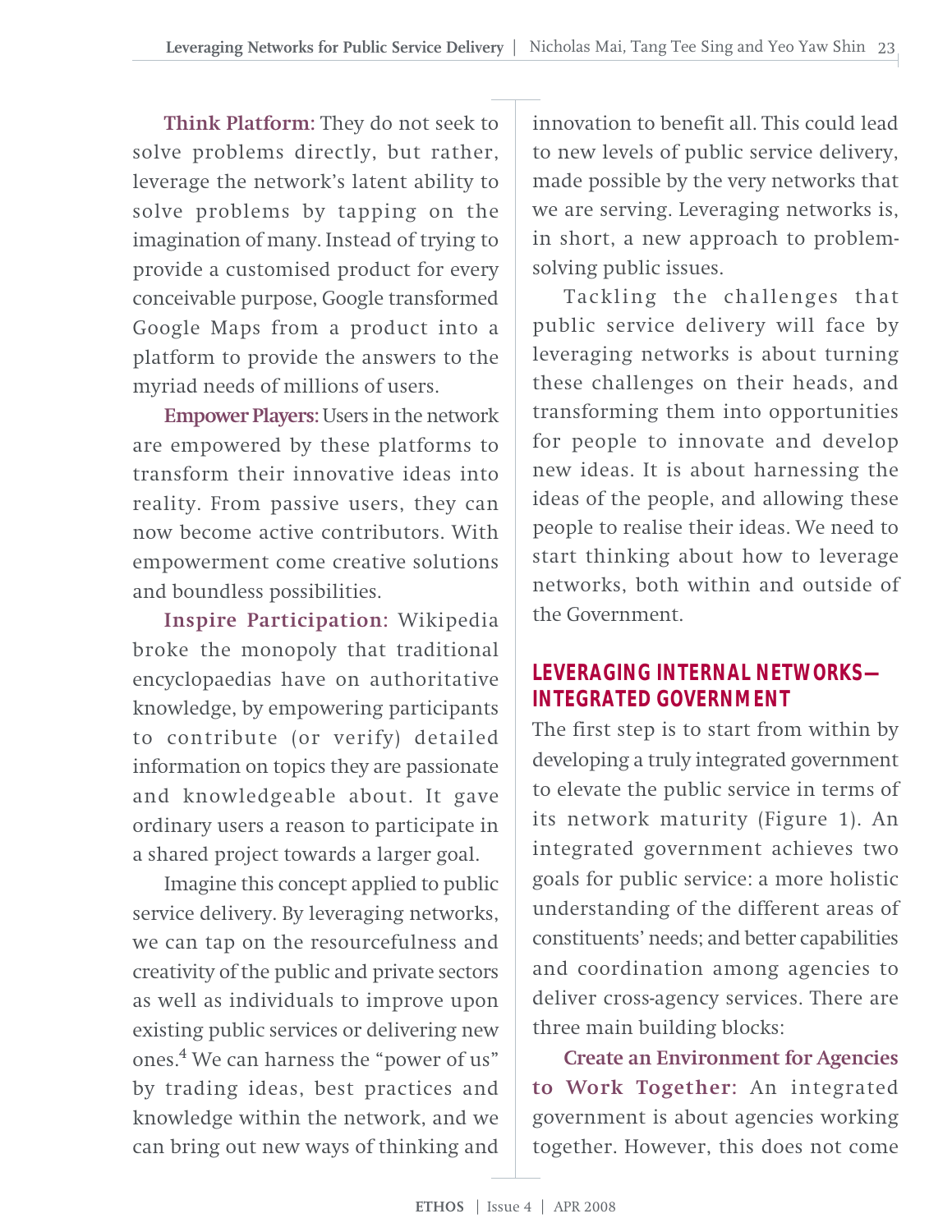naturally as the concept of integrated government is counter-intuitive to agencies which have been operating in silos traditionally. Some of these structural impediments can be overcome by providing funding support where it is most needed, and by promoting shared systems and greater sharing of information. For instance, the SOEasy project will provide a robust, connected and agile infocomm environment for Singapore's public officers to work together as One Government, while the iPower Intranet will empower public officers to share ideas and collaborate with each other more spontaneously.

**Advance Leading Ideas:** To integrate government, we need to develop new processes to work across boundaries. These new processes should either increase the efficiency and effectiveness of our public services through multi-agency collaborations, or address gaps in the Government's capabilities. In Singapore, regular multi-agency platforms such as the iGov Council and Social Forum are becoming important generators of new ideas. Other initiatives arise from dialogues with ministries during the budget cycle and by studying the best practices of other countries and organisations.

**Turn Ideas into Reality:** To realise real benefit, we need to encourage agencies with the right expertise to lead

and implement good cross-agency ideas. For this to happen, the Ministry of Finance (MOF) is developing a "Centre of Expertise" framework. For each idea, MOF aims to encourage a natural agency to take up a leadership role. These lead agencies will be recognised as Centres of Expertise, and will coordinate with different agencies to provide the expertise necessary to implement the ideas. If required, MOF will be a strategic partner in execution, helping to bring agencies together by providing a Whole-of-Government perspective.

New processes should either increase the efficiency and effectiveness of our public services through multiagency collaborations, or address gaps in the Government's capabilities.

For instance, the Monetary Authority of Singapore (MAS), the Infocomm Development Authority (IDA) and MOF are working hand-in-hand to bring about the next wave of e-payment innovation and adoption. Each party brings their respective competencies to the table: MAS as the financial regulator, IDA as the technical expert and MOF as the catalyst for innovative public services. Together, the three agencies hope to spur the next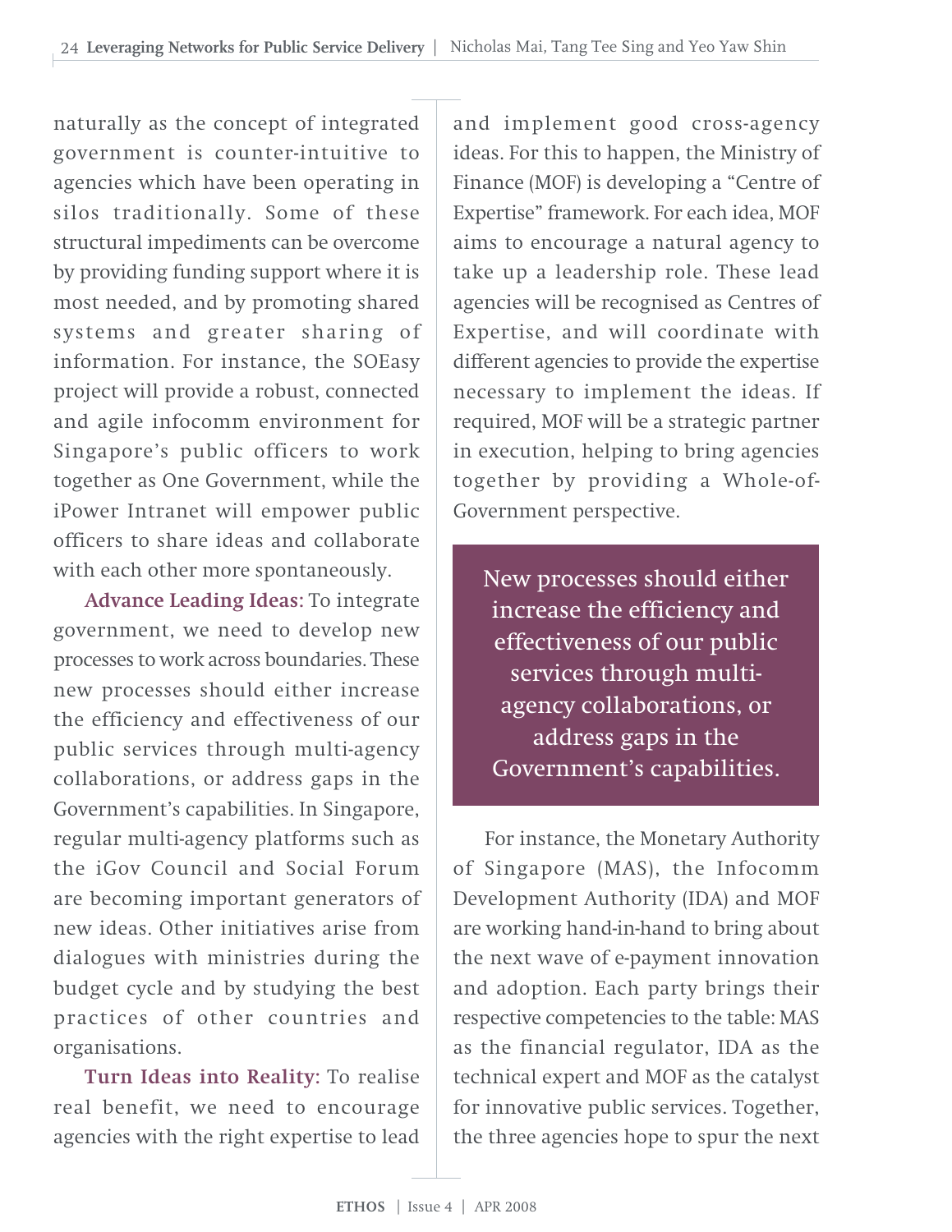wave of payment innovation, such as allowing Singapore residents to pay for purchases with their hand phones, unlocking new opportunities for public services.

In the new world of Wikipedia, citizens are not satisfied with just being consumers—they can and want to participate and have a say.

By achieving an integrated Government, we build up our internal networks of resources and ideas, as well as improve our ability to leverage these networks to develop and deliver new public services.

#### **LEVERAGING EXTERNAL NETWORKS— CO-CREATION WITH THE PRIVATE SECTOR**

Leveraging internal government networks is just the beginning. While our current efforts focus on empowering agencies and public officers to leverage internal networks, we can reap the full benefits of leveraging networks only if we extend the concept beyond the Government. This will propel us towards Stage 4 of the maturity framework (Figure 1).

The next milestone will be to look outside of the public sector to harness the potential of a much wider network. Proctor & Gamble's success with the Connect and Develop programme offers

us a glimpse of the possibilities. As *BusinessWeek* described it, P&G's method was to "Embrace the collective brains of the world. Make it a goal that 50% of the company's new products come from outside P&G's labs. Tap networks of inventors, scientists, and suppliers for new products that can be developed in-house."<sup>5</sup>

This approach stands in stark contrast to the present, where the Government is used to being in the driver seat and providing all the answers. In the world of Britannica, our Government can afford to be the dominant supplier of information and services; but in the new world of Wikipedia, citizens are not satisfied with just being consumers—they can and want to participate and have a say. It is essential that the Government look for ways to actively involve the private sector and individuals in creating and delivering new public services.

This concept of a government leveraging on a wider network to develop new ideas well beyond its in-house capabilities has been put to good use elsewhere. The United States Defense Advanced Research Project Agency (DARPA) regularly engages the defence industry network. DARPA explains the challenges they face in specific technological areas to interested organisations who then embark on their own research and development projects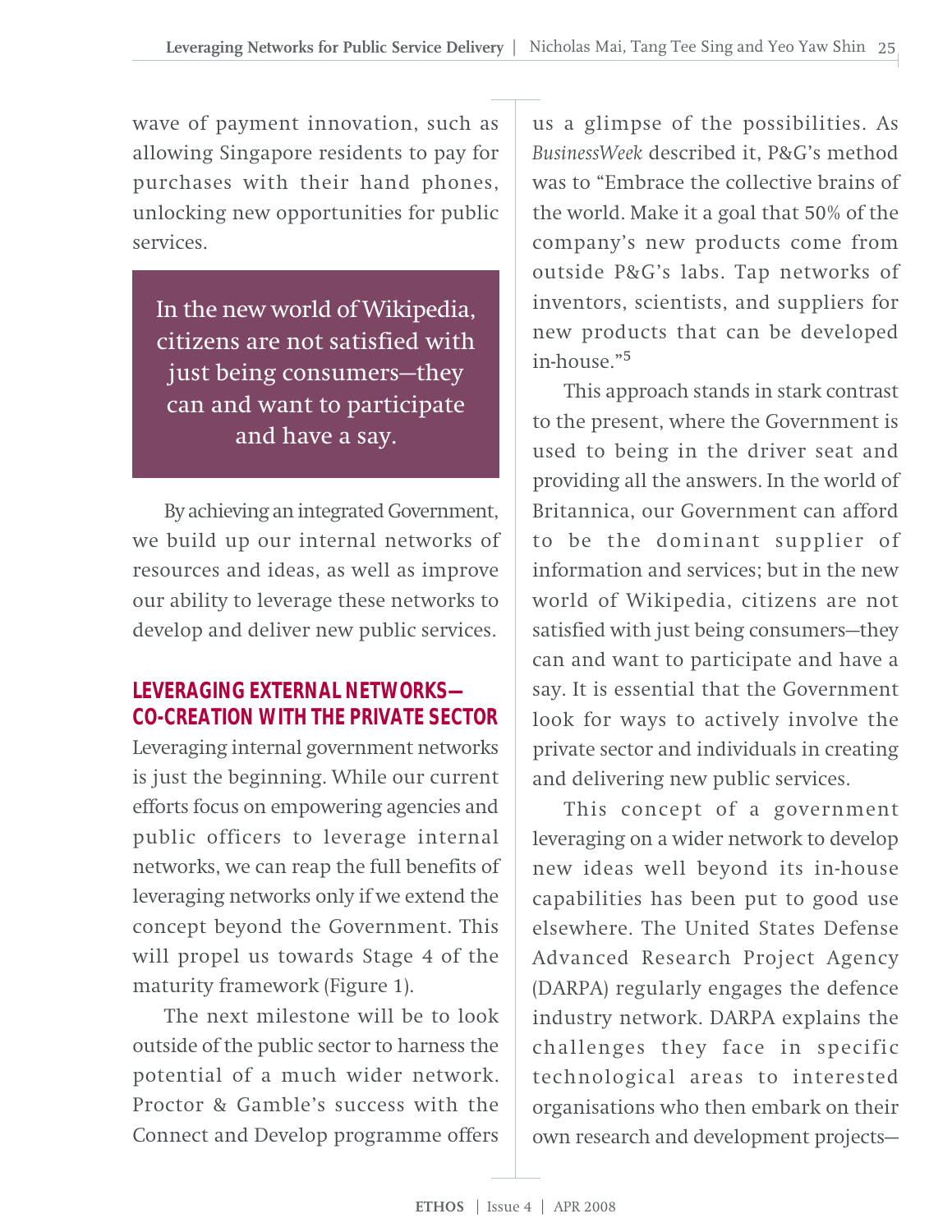the fruits of the research are incorporated into the US military where suitable.

In the long term, we envision a government that, instead of being the sole provider of public services, sets and referees the rules in an ecosystem which allows new participants, whether private sector or individuals, to freely innovate and create value-added services on top of or even superseding existing public services. Government services and data will be made available, where possible, in a new way so that businesses and individuals can re-use them to develop innovative "mash-ups". This cross-sectoral network of "public-private governance" will be empowered to deploy new valueadded services to the public, generate ideas on how to solve complex issues and implement creative solutions.

> How successful we are at leveraging networks will depend on how well we can encourage spontaneous and unplanned "partnerships" to proliferate, and nurture a culture that can tap on it.

However, this path is not without its challenges. We will need to grapple with issues that include information security, accountability and privacy. How do we prevent unauthorised access and usage? How do we ensure that businesses and individuals use government systems and data responsibly? And how do we balance all these against issues such as privacy and economic viability? These are complex issues that will pose immense challenges. However, the potential rewards are so great that we cannot afford to ignore the possibilities.

#### **A NEW PARADIGM**

As we shift towards a new paradigm of leveraging networks, there are new questions that need to be asked: How can we create these networks? How can we leverage them to deliver maximum value to our constituents? How successful we are at leveraging networks will depend on how well we can encourage spontaneous and unplanned "partnerships" to

> proliferate, and nurture a culture that can tap on it. It is both chaotic—in the sense it is unpredictable and spontaneous yet orderly, in that it is selforganising and constructive. That is the beauty behind leveraging networks.

For this paradigm shift to succeed,

the public sector needs to recognise the remarkable potential behind the ability to harness the collective knowledge and expertise of various players in a network, both internally within the public sector, and externally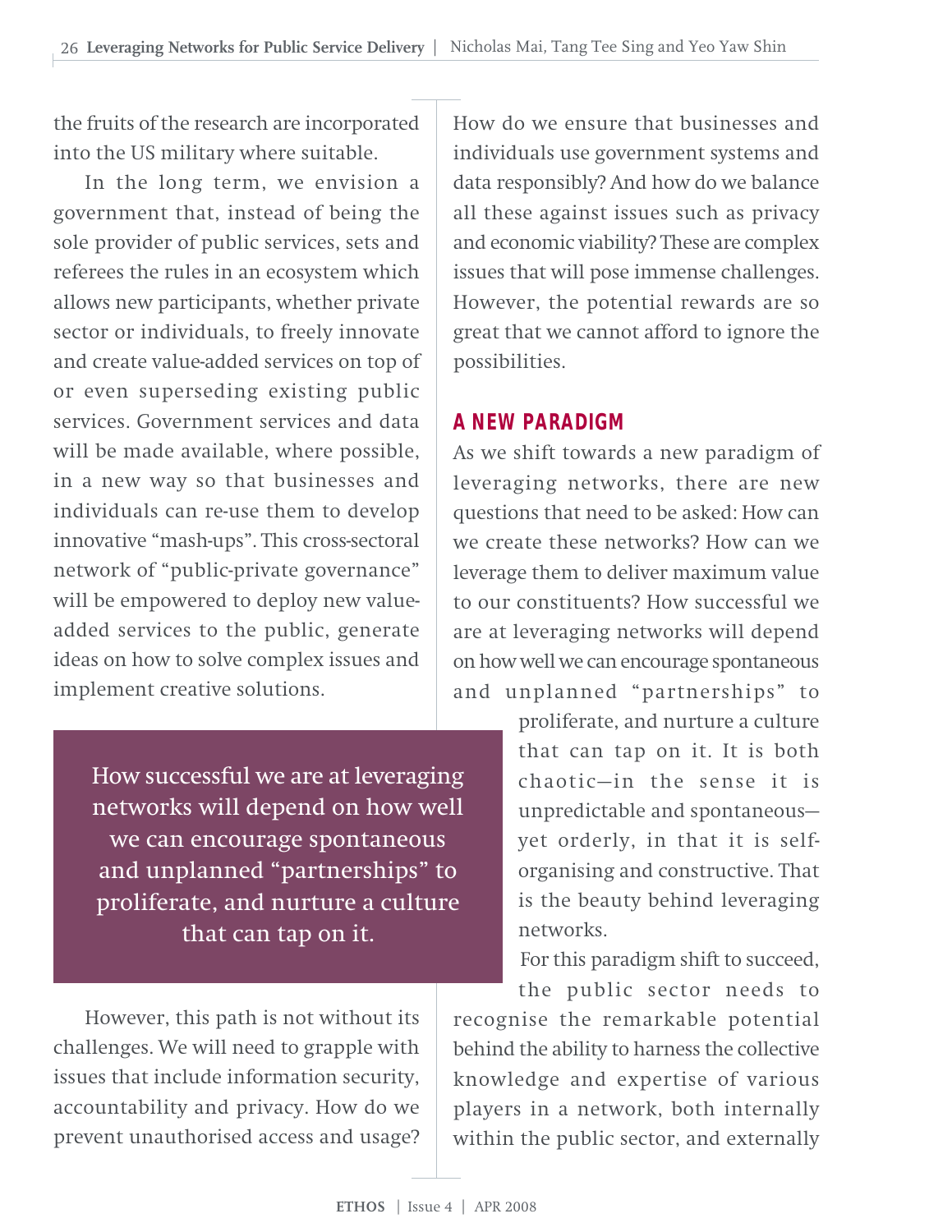in the private sector and the people we are serving. However, driving change towards this new wave is much more difficult than in earlier waves of public service change, as it requires a shift in fundamental government culture and values: from "mandate" to "collaborate", from "my turf, my responsibility" to "let's work together", and from "service delivery" to "value creation". With clear commitment and a persistent call for change, this new era of public service can happen, with benefits and opportunities for all.

Intern Nicholas Mai and Associates Tang Tee Sing and Yeo Yaw Shin are with the Managing for Excellence (MFE) Directorate in the Ministry of Finance, Singapore. The MFE Directorate seeks to bring about an integrated Government that strives for high performance and advances new possibilities.

#### **NOTES**

1. Don Tapscott and Anthony D. Williams, Wikinomics: How Mass Collaboration Changes Everything, 2006

2. Wikipedia: Size of Wikipedia, http://en.wikipedia.org/wiki/ Wikipedia:Size\_of\_Wikipedia

3. Talbot, David, "A Technology Surges", Technology Review,<br>March/April 2008, http://www.technologyreview.com/Infotech/ 20202/?a=f

4. While leveraging networks call for partnerships, it is fundamentally different from the cross-agency initiatives and public-private partnerships that we are familiar with. Instead of bringing a few nodes in the network together, it is about tapping on the collective resources of all the nodes in the network. It is about constructing a business model that allows unplanned but effective partnerships to take place spontaneously across the network.

5. "The World's Most Innovative Companies", BusinessWeek, 24 April 2006, http://www.businessweek.com/magazine/ content/06\_17/b3981401.htm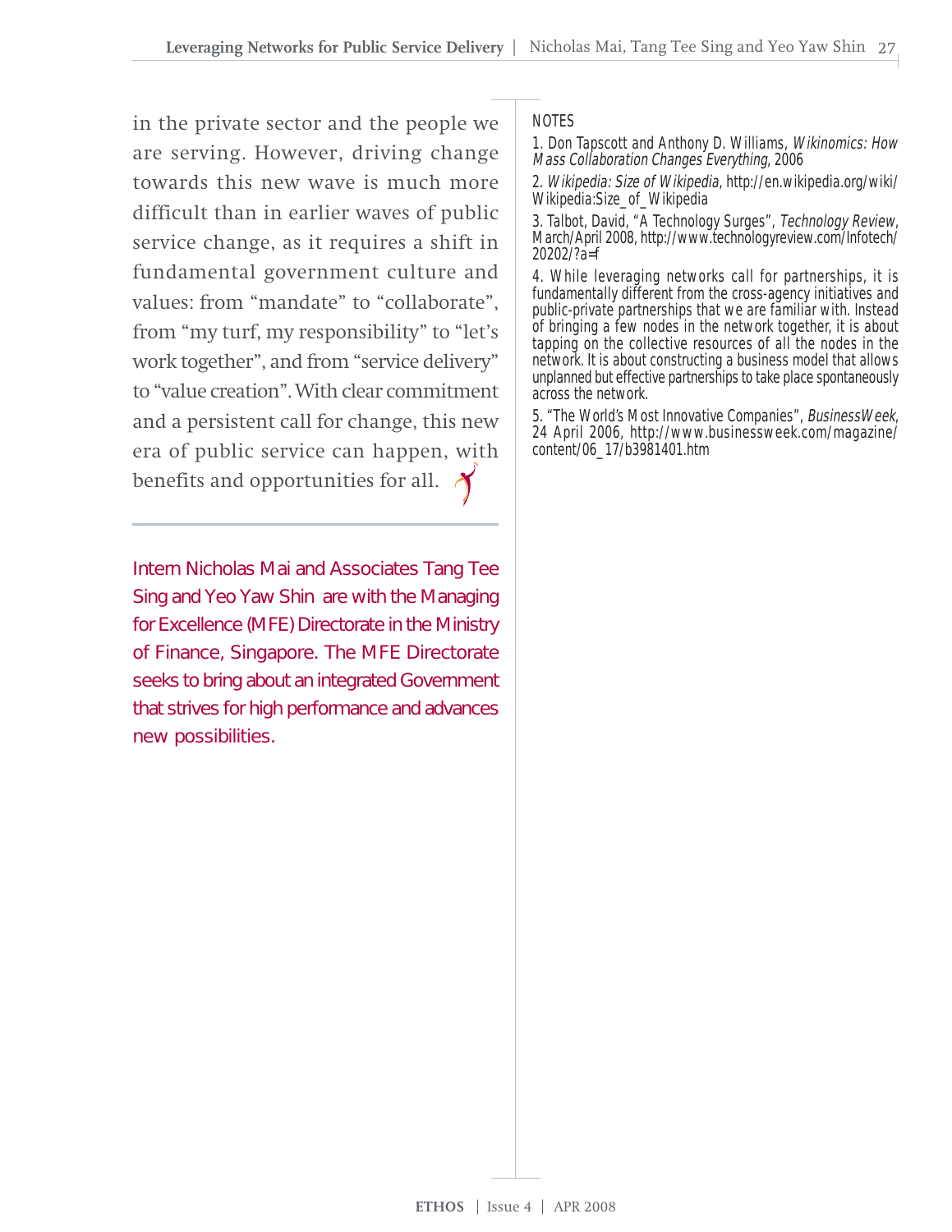

# Reinventing Singapore's Electronic Public Services Karen Wong

**Building on its acclaimed online public services, Singapore is developing the next generation of truly interactive government technologies.**

n 1997, Singapore took bold steps to make public services available through electronic means. Electronic public services were seen as a strategic initiative to enhance Singapore's readiness to plug into an increasingly complex and networked global economy, and as a means to achieve dramatic improvements in service delivery standards, by harnessing the efficiencies and synergies of emerging information and communications technology. By the end of 2001, more than I

1,600 public services were offered online and made accessible through the Internet 24/7, from anywhere in the world. Guided by three e-Government Master Plans,<sup>1</sup> Singapore has built up significant understanding and capabilities within the Public Service to leverage electronic service delivery channels to its advantage.

In the past decade, the Public Service has won many international awards and accolades for its e-Government efforts, and is even beginning to export its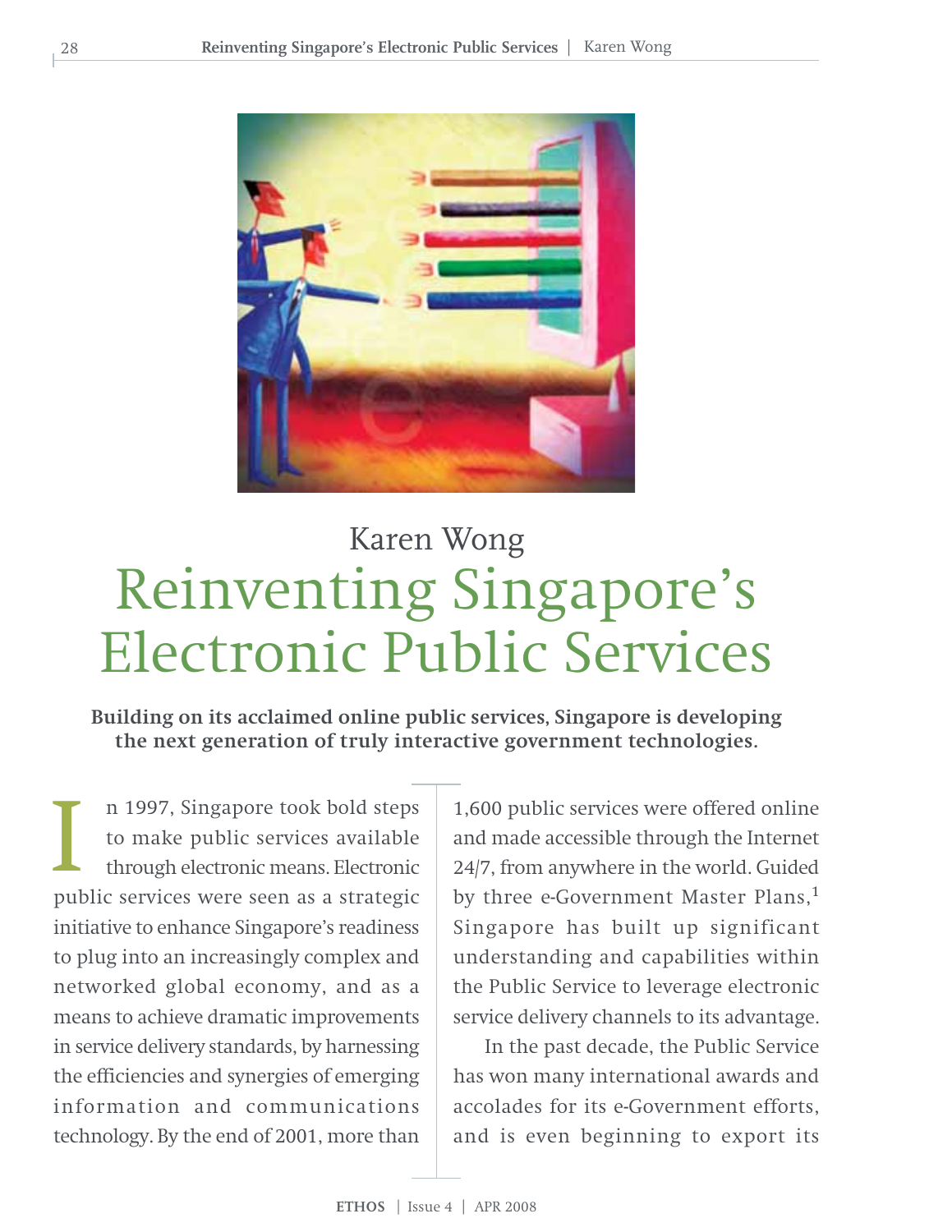# Milestones in our e-Government Journey

| <b>PERIOD</b> | <b>GOVERNMENT INFOCOMM PLANS AND THEIR ACHIEVEMENTS</b>                                                                                                                                                                                                                                                                                                                                                                                                                                                                                                                                                                                                                                                                                                                                                                                                                                                                                                                                                                       |
|---------------|-------------------------------------------------------------------------------------------------------------------------------------------------------------------------------------------------------------------------------------------------------------------------------------------------------------------------------------------------------------------------------------------------------------------------------------------------------------------------------------------------------------------------------------------------------------------------------------------------------------------------------------------------------------------------------------------------------------------------------------------------------------------------------------------------------------------------------------------------------------------------------------------------------------------------------------------------------------------------------------------------------------------------------|
| 1980-1999     | Civil Service Computerisation Programme<br>Phase 1: Improvements to public administration through the effective use of IT<br>• Automating traditional work functions<br>• Reducing paperwork and clerical staff<br>Phase 2: "One-Stop, Non-Stop" services to public and businesses<br>• Data sharing across agencies, e.g., People Hub, Establishment Hub, Land Hub<br>• Extending government systems to private sector, e.g., TradeNet, MediNet, LawNet<br>Phase 3: Supporting the vision of "Singapore-The Intelligent Island"<br>• Consolidation of systems in a Data Centre<br>• Implementation of Civil Service-wide network infrastructure                                                                                                                                                                                                                                                                                                                                                                              |
| 2000-2003     | e-Government Action Plan I<br>• Focused on enhancing interactions and capabilities in three components: Government-<br>to-Citizens (G2C), Government-to-Businesses (G2B), Government-to-Employees (G2E).<br>• G2C: Provided citizens with easy and 24/7 access points to government services; built<br>central infrastructure and common facilities (data exchange, e-Payment, authentication)<br>that allowed government agencies to offer e-services to citizens quickly and efficiently.<br>• G2B: Established easy and convenient online access to government information and<br>services that translates to savings in time and money for businesses. This supports the<br>national drive to promote a pro-enterprise environment to facilitate business growth<br>in Singapore.<br>• G2E: Laid foundation for a Networked Government; equipped public sector officers with<br>the relevant skills and expertise to operate in an environment that was increasingly<br>collaborative, customer-centric and consultative. |
| 2003-2006     | e-Government Action Plan II<br>• Focused on three desired outcomes: Delighted Customers, Connected Citizens, Networked<br>Government.<br>• Delighted Customers: Built on wealth of e-services implemented for citizens-further<br>enhanced on usability and convenience of access. Focused on building e-services that<br>transcend organisational boundaries.<br>• Connected Citizens: Promoted active citizenry and engaged citizens as stakeholders in<br>introduction of government public policies through online consultations; built communities<br>by leveraging on online channels, thereby fostering greater trust and confidence in<br>Government.                                                                                                                                                                                                                                                                                                                                                                 |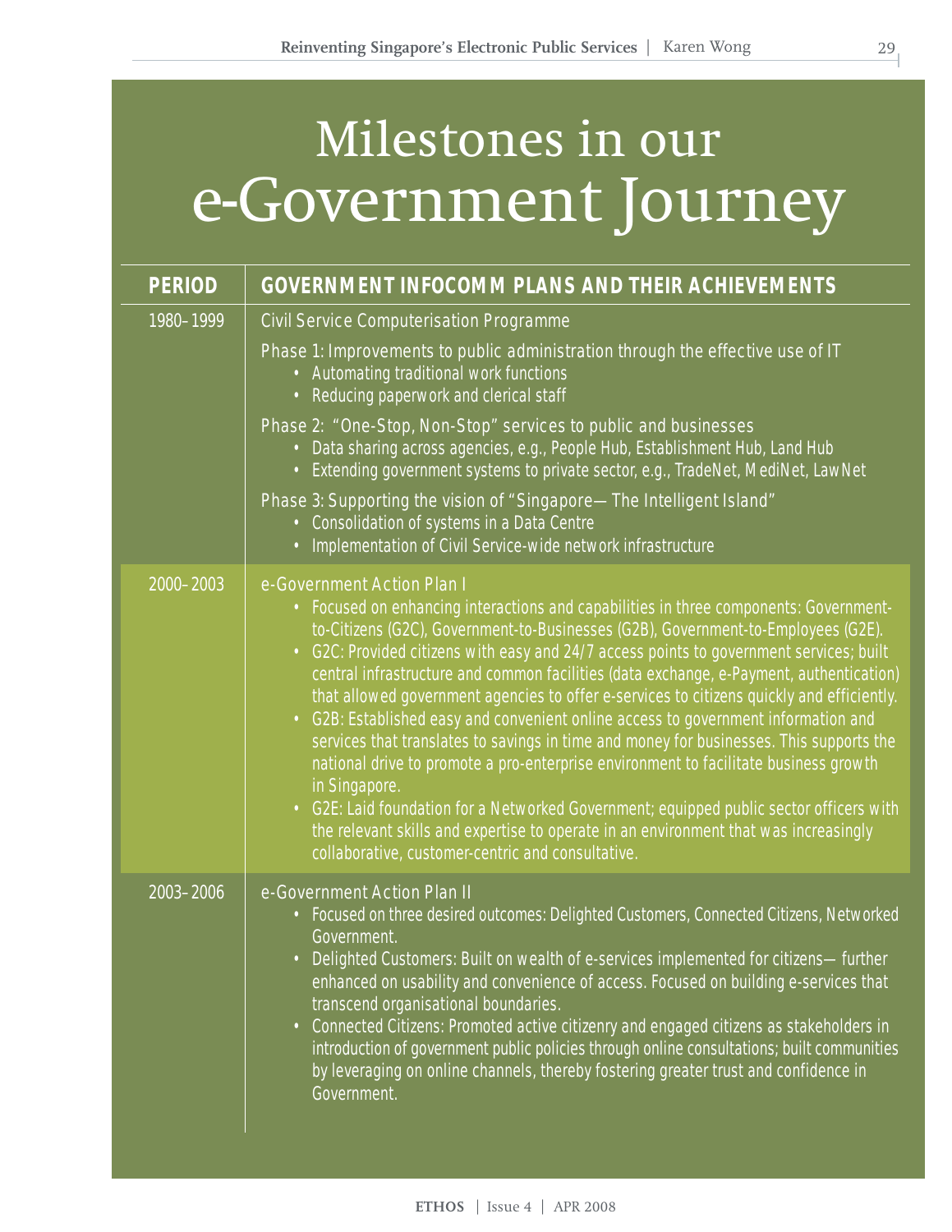| <b>PERIOD</b> | <b>GOVERNMENT INFOCOMM PLANS AND THEIR ACHIEVEMENTS</b>                                                                                                                                                                                                                                                                                                                                                                                                                                                                                                                                                                                                                                                                                                                                                                                                                                                                                                                                                                                                                                                                                                                                                                                                                                                                                                                                                                                                                                                                                                                                                                                                                                                                                                                                                                                                                                                                                                                                                                                                                                                                                                                                                                                                                                                                                                                                                                                                                                                                                                                                                                                                                                                                                                                                                                                                                                                                                     |
|---------------|---------------------------------------------------------------------------------------------------------------------------------------------------------------------------------------------------------------------------------------------------------------------------------------------------------------------------------------------------------------------------------------------------------------------------------------------------------------------------------------------------------------------------------------------------------------------------------------------------------------------------------------------------------------------------------------------------------------------------------------------------------------------------------------------------------------------------------------------------------------------------------------------------------------------------------------------------------------------------------------------------------------------------------------------------------------------------------------------------------------------------------------------------------------------------------------------------------------------------------------------------------------------------------------------------------------------------------------------------------------------------------------------------------------------------------------------------------------------------------------------------------------------------------------------------------------------------------------------------------------------------------------------------------------------------------------------------------------------------------------------------------------------------------------------------------------------------------------------------------------------------------------------------------------------------------------------------------------------------------------------------------------------------------------------------------------------------------------------------------------------------------------------------------------------------------------------------------------------------------------------------------------------------------------------------------------------------------------------------------------------------------------------------------------------------------------------------------------------------------------------------------------------------------------------------------------------------------------------------------------------------------------------------------------------------------------------------------------------------------------------------------------------------------------------------------------------------------------------------------------------------------------------------------------------------------------------|
| 2003-2006     | e-Government Action Plan II (continued)<br>• Networked Government: Built foundation pieces to achieve "Many Agencies, One<br>Government" experience for citizens and businesses; built infrastructure to achieve agility,<br>effectiveness and efficiencies in government functions; set guidelines and measures to<br>protect information and ICT assets in highly networked government environment and<br>also due to increased Internet interactions between Government and citizens/businesses.                                                                                                                                                                                                                                                                                                                                                                                                                                                                                                                                                                                                                                                                                                                                                                                                                                                                                                                                                                                                                                                                                                                                                                                                                                                                                                                                                                                                                                                                                                                                                                                                                                                                                                                                                                                                                                                                                                                                                                                                                                                                                                                                                                                                                                                                                                                                                                                                                                         |
| 2006-2010     | iGov2010 Masterplan<br>• The move from using "e" in earlier e-Government masterplans to "i" in iGov2010 symbolises<br>a shift in focus from the means (electronic) to the outcome (Integrated Government). It<br>highlights the importance of establishing an Integrated Government-the underlying<br>foundation to serving citizens and customers better. It emphasises the opportunity to<br>move from just integrating services to integrating our processes, systems and information.<br>• Four strategic thrusts formulated to achieve iGov2010 vision of Integrated Government:<br><b>Thrust 1</b> "Increasing Reach and Richness of e-Services": Programmes implemented to<br>acquire a deeper understanding of our customers, to allow Government to anticipate<br>their needs and deliver proactive, responsive e-services, through their preferred electronic<br>channels. Initiatives started to integrate processes and services across organisational<br>boundaries, including those of private sector entities, with the aim of minimising the<br>number of interactions between customers and Government in completing their transactions.<br>Set ups designed to make it easy and convenient for citizens to transact with Government,<br>regardless of whether he or she has the means or know-how to do so, via CitizenConnect<br>Centres.<br>Thrust 2 "Increasing Citizens' Mindshare in e-Engagement": Build on earlier efforts to<br>engage citizens in public policy-making and reviews through consultation, and setup of<br>online communities to promote greater bonding amongst citizen groupings, and citizens<br>with Government.<br>Thrust 3 "Enhancing Capacity and Synergy in Government": Work started on development<br>of the Singapore Government Enterprise Architecture (SGEA), a blueprint to identify<br>potential business areas for inter-agency collaboration and set data and application<br>standards to facilitate sharing of information and systems across agencies.<br>Thrust 4 "Enhancing National Competitive Advantage": Leverage iGov efforts to provide<br>a strategic competitive advantage for Singapore at industry, national and international<br>levels. At industry level, government agencies collaborate with the infocomm industry<br>in the co-creation, development and export of iGov solutions. At the national level,<br>government agencies play active roles, working with industry players in the use of<br>infocomm to transform various economic sectors of Singapore. At international level, our<br>Government partner like-minded countries in the development of infocomm initiatives.<br>For instance, Singapore leverages its infocomm experience to accelerate the development<br>of cross-border infocomm initiatives and proactively share our experience and provide<br>consultancy to countries keen on building up their own versions of e-Governments. |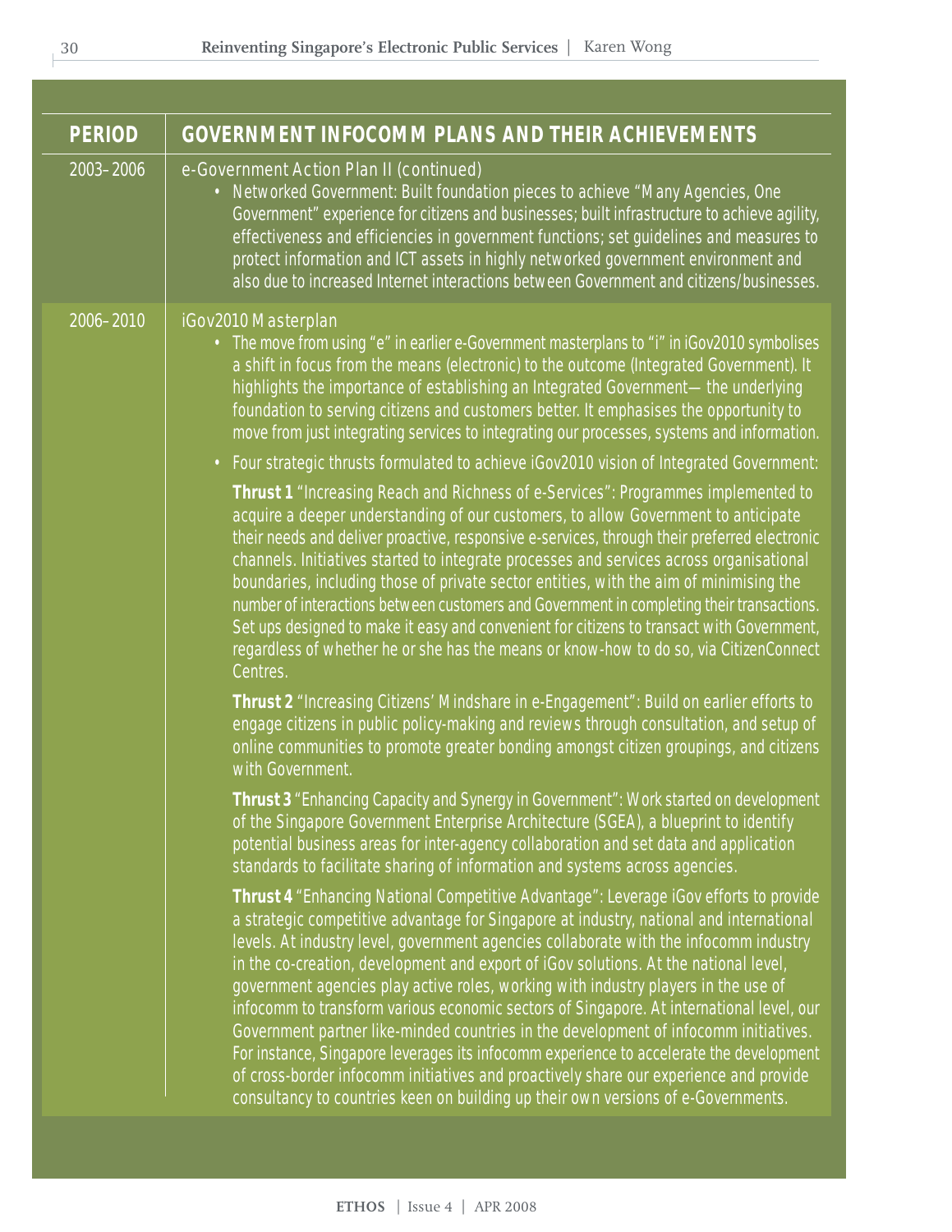# Achievements

| <b>KEY INTERNATIONAL AWARDS</b>                                                                                                | <b>YEAR</b>                                                                                                                                                                                                                                                                                                                                                                                                                                                                                                       |
|--------------------------------------------------------------------------------------------------------------------------------|-------------------------------------------------------------------------------------------------------------------------------------------------------------------------------------------------------------------------------------------------------------------------------------------------------------------------------------------------------------------------------------------------------------------------------------------------------------------------------------------------------------------|
| Accenture e-Government Leadership Study                                                                                        | 2nd position (2000-2004)<br>3rd position (2005)<br>1st position (2007)                                                                                                                                                                                                                                                                                                                                                                                                                                            |
| World Economic Forum's Global Information<br><b>Technology Report</b>                                                          | 1st position (2002-2004)                                                                                                                                                                                                                                                                                                                                                                                                                                                                                          |
| United Nations e-Government Readiness Report                                                                                   | Ranking amongst 192 UN member states:<br>e-Participation<br>e-Readiness<br>13 <sub>th</sub><br>2003<br>12 <sup>th</sup><br>2004<br>4th<br>$\overline{8th}$<br>2005<br>2nd<br>7th<br>10th<br>2008<br>23rd                                                                                                                                                                                                                                                                                                          |
| Stockholm Challenge Award                                                                                                      | Winners & Finalists:<br>- eCitizen Portal (2002)<br>- Mobile Phone Reuse Project and the PC Reuse Scheme<br>under Empowering Persons with Disabilities (2002)<br>$-$ BizFile (2004)<br>- Access to Archives Online (2004)<br>- Child Care Link (2004)<br>- Electronic Medical Record Exchange (2006)<br>- Integrated Case Management System for Protection<br>and Welfare of Youth, Children and Families at<br>Risk (2006)<br>- Telecare: Remote Outpatient Care Anytime Anywhere<br>for Chronic Diseases (2006) |
| <b>UN Public Service Award</b>                                                                                                 | Online Business Licensing Service (OBLS) for<br>category of "Application of Information and<br>Communication Technology (ICT) in Government:<br>e-Government" (2005)<br>Integrated Work Permit Online Services (WPOL)<br>for category of "Improving transparency, accountability<br>and responsiveness in the Public Service" (2006)                                                                                                                                                                              |
| <b>Commonwealth Association for Public</b><br>Administration and Management (CAPAM)<br><b>International Innovations Awards</b> | eCitizen Portal (MOF) (Bronze) (2000)<br>The Enterprise Challenge (PSD) (Bronze) (2002)<br>Child Care Link (MCYS) (Finalist) (2004)<br>myCPF (CPFB) (Finalist) (2006)                                                                                                                                                                                                                                                                                                                                             |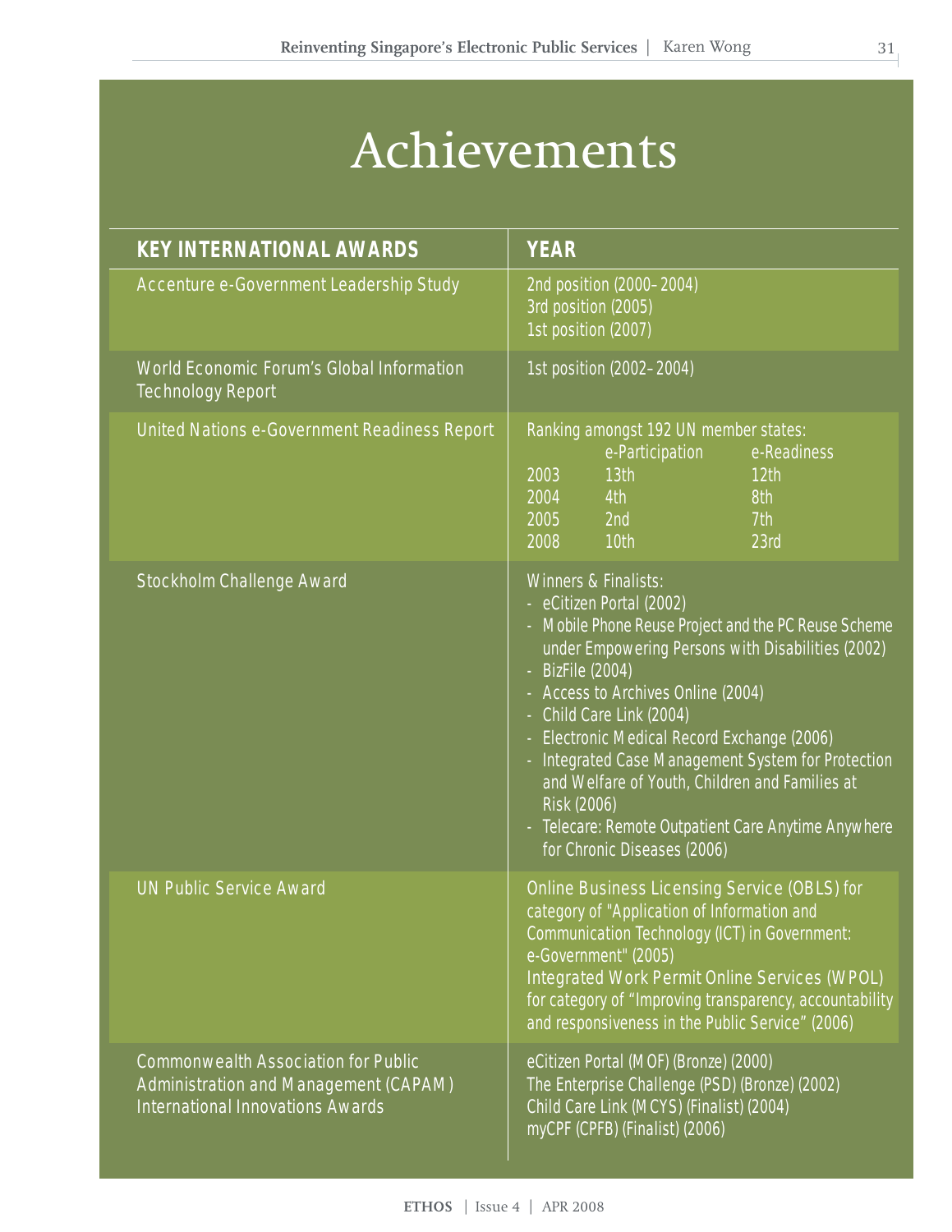knowledge and expertise in electronic service delivery. This is a solid achievement that has put Singapore at the forefront of e-Government rankings worldwide. But is this enough? There is clear recognition that the rapid pace of change, a savvier generation of citizens and businesses, and the interconnectedness of public needs will put yet greater demands on the Public Service and the e-infrastructure it has put in place to deliver its core services.

#### **FROM ONLINE SERVICES TO INTEGRATED GOVERNMENT**

Singapore's success has been due in no small part to its nimbleness and adaptability to a changing environment. Decentralisation and autonomy have enabled public agencies to be quick and decisive. But this has also brought about fragmentation, resulting in loss of systemic efficiency and economies of scale. More importantly, there could be suboptimisation at the whole-of-government level.

This is especially pertinent given the increasingly multi-faceted and interrelated nature of public needs. The Accounting and Corporate Regulatory Authority could be very efficient in registering a new company, but the company could not start work if our telecommunications infrastructure takes a long time to wire up. In order for our trade and logistics industry to

thrive, related agencies such as the sea ports, airports, maritime authorities and customs and have to work together to maintain seamless traffic and interconnectivity.

In the initial years of Singapore's e-Government effort, there was an urgency to make public services available online. Public service agencies were strongly encouraged to establish a presence in cyberspace—this resulted in a widespread proliferation of corporate websites, many of which carried little more than basic information about the organisation's mandate and portfolio of services. In parallel, the eCitizen Portal established opportunities for agencies in charge of related functions to offer their services as an online package for the convenience of customers. This approach was initially focused on front-end bundling of information and basic application and query activities.

However, efforts are now being made to achieve true service integration, through the redesign of business process and flow-through for related public services across different agencies. For instance, an original process might be removed or simplified, such as when another agency has already undertaken necessary steps for validation.

Also under review is the strict delineation between websites that offer government content and those that offer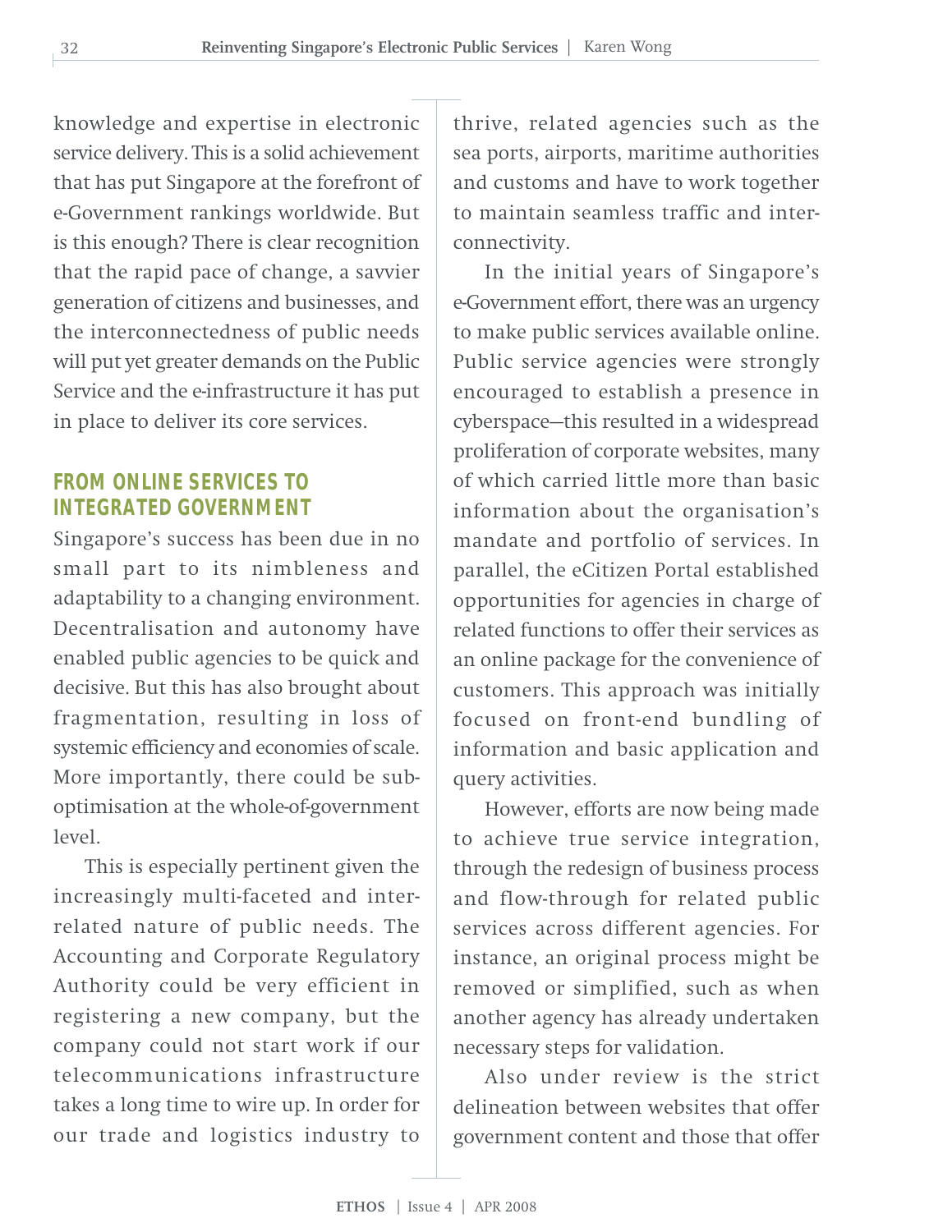commercial content. The new consumer wants to receive a range of holistic services readily from a single location, regardless of whether the service is of governmental or commercial origin; he also wants these services delivered to him on-demand in an engaging and refreshing manner, with service standards comparable to those of the best available commercial online services in the world.

Progressively, public agencies are partnering with the private sector to provide government information and services together with relevant commercial content on commercial portals. With the introduction of the Public-Private-People Integration (3Pi) approach in 2005, government projects have started looking into opportunities to collaborate across the public and private sectors in order to deliver a holistic range of services with radical improvements and synergies.

Mindef's miw.com (subsequently replaced by NS Portal<sup>2</sup>) and LTA's One.motoring3 are forerunners in this effort, with government owned but privately run portals delivering trusted public services alongside rich commercial offerings of relevance to NSmen and motorists respectively. In 2006, IDA also outsourced its MyeCitizen personalised portal, allowing the private sector to bring more vibrancy into the service through introduction of useful commercial

services such as Travel Buddy and Moving  $H$ 011 $S$  $\theta$ 

Government projects have started looking into opportunities to collaborate across the public and private sectors in order to deliver a holistic range of services with radical improvements and synergies.

**THE SERVICE IMPERATIVE FOR CHANGE** Dramatic changes in the nature of public service delivery have been enabled by the Information and Communication Technology (ICT) revolution in the past decade. Yet they are not—and should not be—motivated by technological change. Instead, they have been driven and guided by a fundamental shift in the public sector's service mindset.

The traditional approach to public service delivery conceived of a single customer profile, with which the government agency interacted according to a clearly defined set of rules and accountabilities. In this "one-size-fits-all" model, any special needs were handled as exceptions to the standardised "fair treatment" provided as the norm. As public agencies embraced customer service values, they began to offer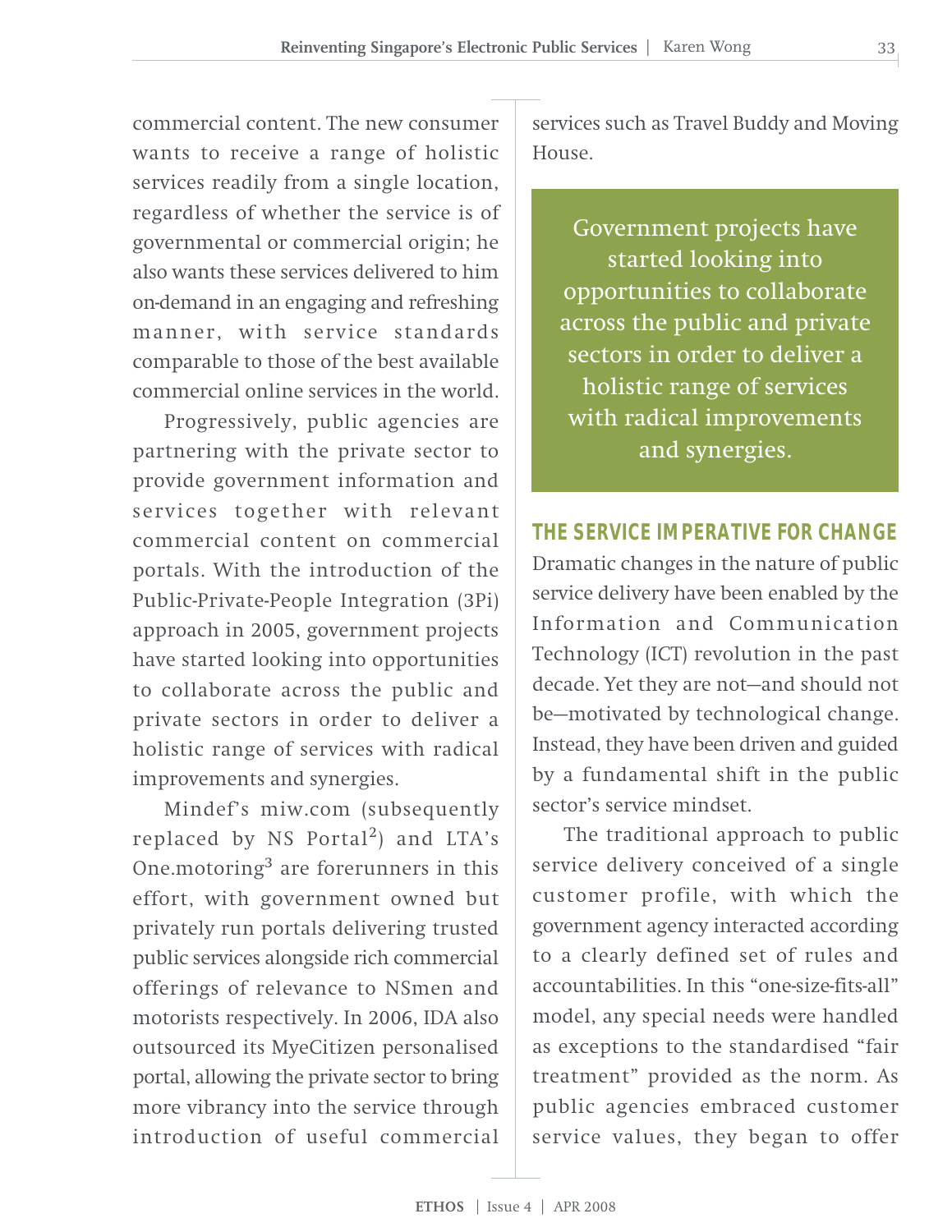### GROWING THE NETWORK: ISSUES AND CHALLENGES

Public-Private-People Integration (3Pi) initiatives have provided strong learning opportunities for government agencies venturing into the relatively new frontier of public service delivery through commercial portals. Some of the key challenges that public agencies have had to grapple with include:

**Sustainability of the business model:** In a 3Pi project, particularly one that is initiated by the Government, the choice of commercial partner(s) is vital. The chosen partner should have a clearly viable business model or the project will be doomed to failure. Several unsuccessful attempts at 3Pi projects began with the Government providing seed funding to start up the project (usually a portal business). The partner, who more often than not was selected based on technical competence and not business acumen, continued to rely on Government funding to sustain the portal business long beyond rollout. The burden to sustain the commercial portal (especially since the Government's own portal had ceased operation) outstripped the benefits that had been brought about through the 3Pi approach.

**Consumer awareness of government versus commercial content:** While government agencies are free to collaborate with their chosen private sector partner to deliver bundled services, it is necessary to

ensure that the consumer can distinguish between government content and commercial content. This is because the Government can only be accountable for its own information and services, and a clear understanding by the consumer of limits and caveats is necessary. This also posts creative and practical limitations on the ways in which Government and commercial can be combined and presented.

**Exclusivity:** The Government generally does not grant exclusivity in its engagement with commercial vendors, as it still wants to retain the option of engaging other partners. However, commercial partners frequently prefer to negotiate for an exclusive engagement, as it provides protection against competition and gives a certain assurance of business demand. In fact, some commercial partners view this as a critical success factor for the partnership to flourish.

Despite these challenges, public agencies who have engaged in 3Pi projects have gained valuable insight into business thinking, modelling and marketing. Businesses have also come to appreciate the Government's need to strike a balance between creative flexibility and public accountability. These experiences continue to reap benefits for public-private sector relations well beyond the scope of the specific project. – Karen Wong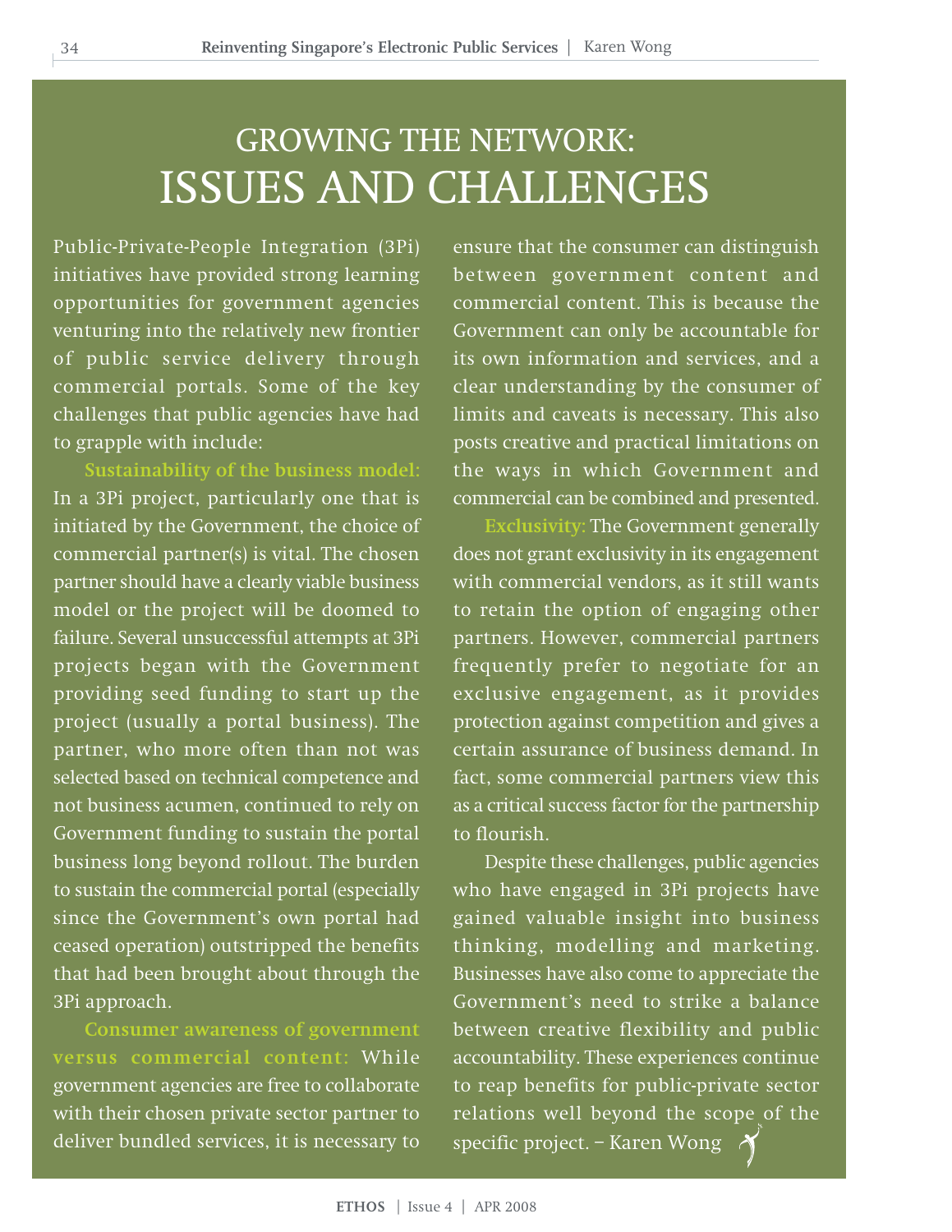# BEYOND SERVICE DELIVERY

As part of the e-Government revolution, public service agencies have embarked on a series of broad initiatives in order to reap efficiency gains from streamlining and integration, and IT-enabled automation.

**Consolidating Shared Services:** Pooling shared services across different government agencies, such as human resource and finance through the Vital.Org initiative, reaps economies of scale across the public sector, while allowing Ministries to retain a high degree of autonomy in decision making.

**End-to-end servicing:** The Online Business Licensing System (OBLS) integrates the processes needed to apply a plethora of business licences. However, integration means more than just automating the application process—it means possibly doing

away with some licenses or using alternative non-licensing measures to achieve regulatory objectives.

**Standardisation and collaboration:** A new infrastructure, the Standard Operating Environment (SOEasy), is being built as a standardised ICT operating environment for the entire public sector. It will homogenise, consolidate and aggregate demand of all desktops, messaging, online collaboration tools and network environment across all government agencies, involving some 60,000 users across 73 agencies. The result will be a rich, portable and interactive environment through which all public officers can work and collaborate, regardless of their physical location in the public sector. – Karen Wong

customised and even personalised services to differentiated groups of customers within their purview.

However, the fundamental truth of public interaction with the Government is that often, many agencies are involved even in basic activities such as buying a new house or starting a new business. Further, customers who use public services do not differentiate between different government agencies—they see

and expect the Government to operate as a seamless entity.

There is also time pressure on the Public Service to deliver on the ICT promise of ubiquitous connectivity and service ondemand. One approach is to modularise as many public services as possible, creating Lego blocks out of fundamental units of services, which can be quickly assembled in different combinations on the fly to meet diverse requests on demand.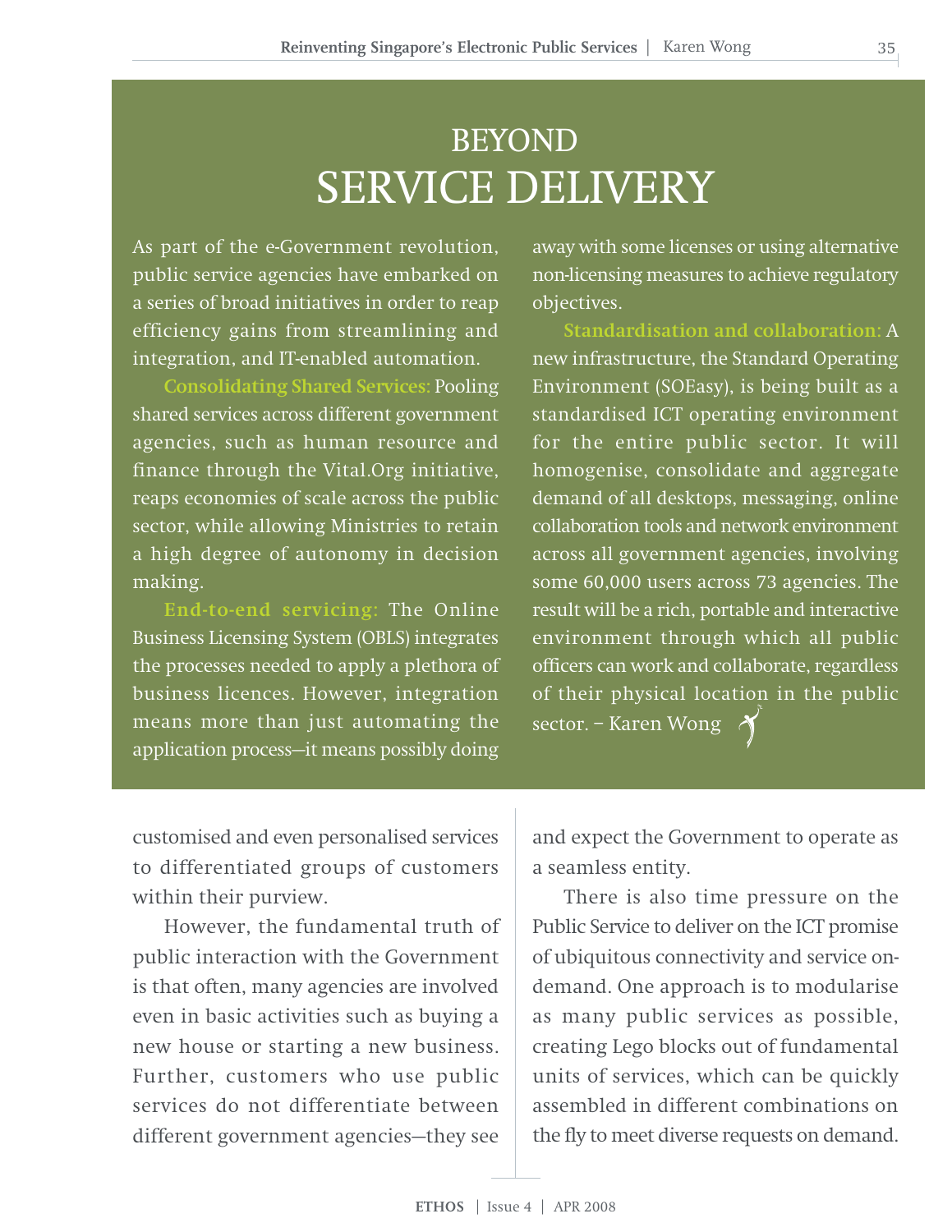This implies more than just the need for front-end integration of services. It also calls for the need to better share data among and across agencies—not just to reap immediate service efficiencies and synergies, but also to enhance business intelligence and customer understanding in order to understand the customer base more broadly across the public sector. This is no small feat, as it would require a review of current policies and legislation limiting agencies' ability to share data, to streamline processes, and leverage common IT systems. More subtly but just as vital is the nurturing of a whole-ofgovernment mindset among public officers not yet accustomed to designing public services and reviewing public policies across different agencies. There needs to be clear recognition, that what the Government can achieve as an integrated whole is much greater than the sum of the individual agencies.

#### **TOWARDS GREATER E-ENGAGEMENT**

The Public Service must remain responsive to changing needs, aspirations and circumstances of Singaporeans over time. Although Singapore was ranked as the world's first in Accenture's 2007 report on Excellence in Customer Service, the most recent UN eGovernment Survey (released in January 2008) rated Singapore unfavourably due to, amongst other things, poor showing in the e-participation

index of our citizens in public policy discussions and formulation process.

In the next generation of e-Government, electronic public services must go beyond the merely transactional. They will also involve electronic means for government to more effectively engage citizens in the formulation of public policies. Singapore has already started on this effort.

e-Government has become the primary interface between the Government and Singapore's citizens and businesses.

Since 2005, the Reaching Everyone for Active Citizenry @ Home (REACH) website (http://www.reach.gov.sg) has offered a series of online channels including discussion forums, online chats, blogs and emails, in order to gather public feedback as well as facilitate discussion on government policies. Once a year, REACH also organises an eTownhall discussion (using its online chat facility) to allow citizens to have real-time discussions with politicians upon the release of the Budget Speech.

It remains to be seen whether such forms of engagement are sufficient in the eyes of our citizens, as well as international bodies. What is clear, however, is that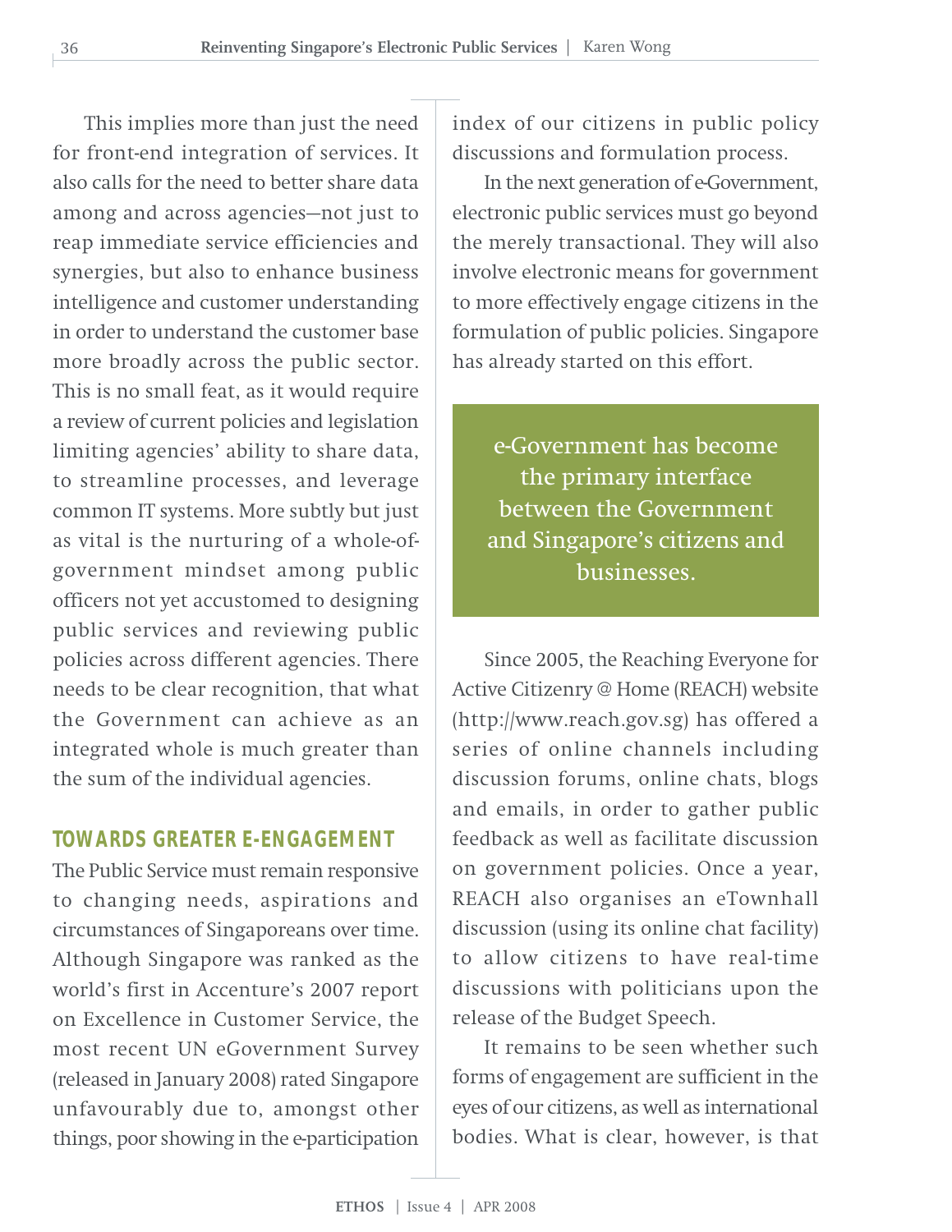electronic channels are no longer a niche or alternative means for delivering information and services only when it is convenient or cost-effective to do so. e-Government has become the primary interface between the Government and Singapore's citizens and businesses. It is a reality that the Public Service has to embrace.

Karen Wong is Director of the e-Government Programmes and Policies Division in the Government Chief Information Office, Infocomm Development Authority of Singapore. In this role, Ms Wong is responsible for leading the Division to strategise, plan and implement the iGov2010 Masterplan through a variety of public sector-wide e-Government initiatives.

#### NOTES

<sup>1.</sup> The three masterplans are the e-Government Action Plan (2000–2003), the e-Government Action Plan II (2003–2005) and the iGov2010 (2006–2010). For details. refer to http://www.igov. gov.sg/Strategic\_Plans/Our\_Journey.htm 2. For details, refer to the NS Portal at http://www.ns.sg

<sup>3.</sup> For details, refer to the One.motoring Portal at http://www. onemotoring.com.sg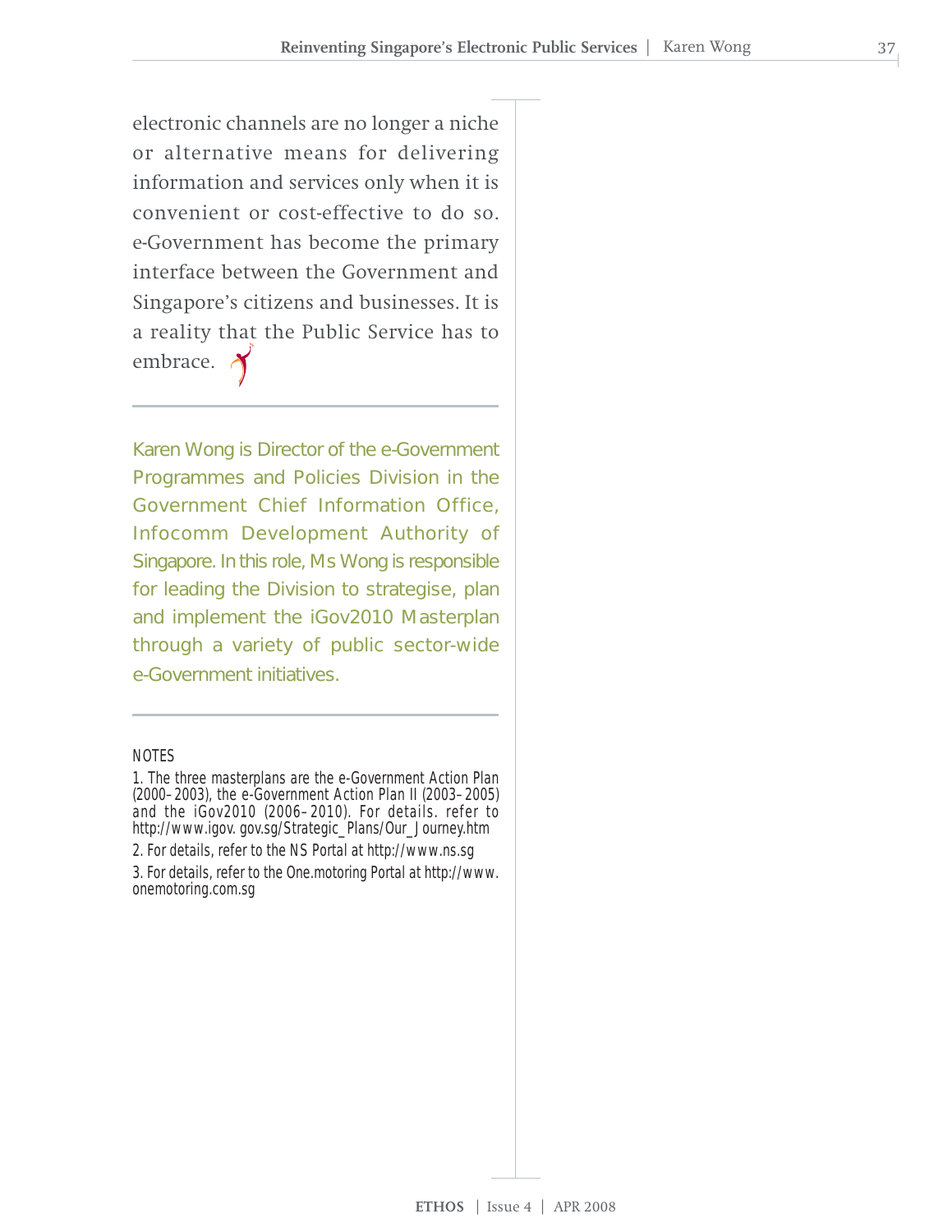

# Better, Faster, Cheaper: Service Transformation and Channel Migration at the Ministry of Manpower Penny Han

**A successful transition to new service channels has transformed this traditional regulatory agency into an award-winning service provider.**

ublic agencies around the world are under increasing pressure to do more with less. More and more **a** ublic agencies around the world<br>are under increasing pressure to<br>do more with less. More and more<br>are being caught in a "value squeeze",<sup>1</sup> seeking more efficient ways to create public outcomes amidst calls for better, faster service against tighter budgets and rising customer expectations.

The Ministry of Manpower (MOM) faces similar pressures. It has responded by aligning its service excellence goals to the

broader MOM vision of creating a Great Workforce and a Great Workplace.

In June 2003, the Customer Responsiveness Department was created within MOM to establish a dedicated capability for strategic leadership and to drive the planning and delivery of all MOM services and customer responsiveness initiatives.

A Customer Responsiveness Framework (Figure 1) sets out the strategic outcomes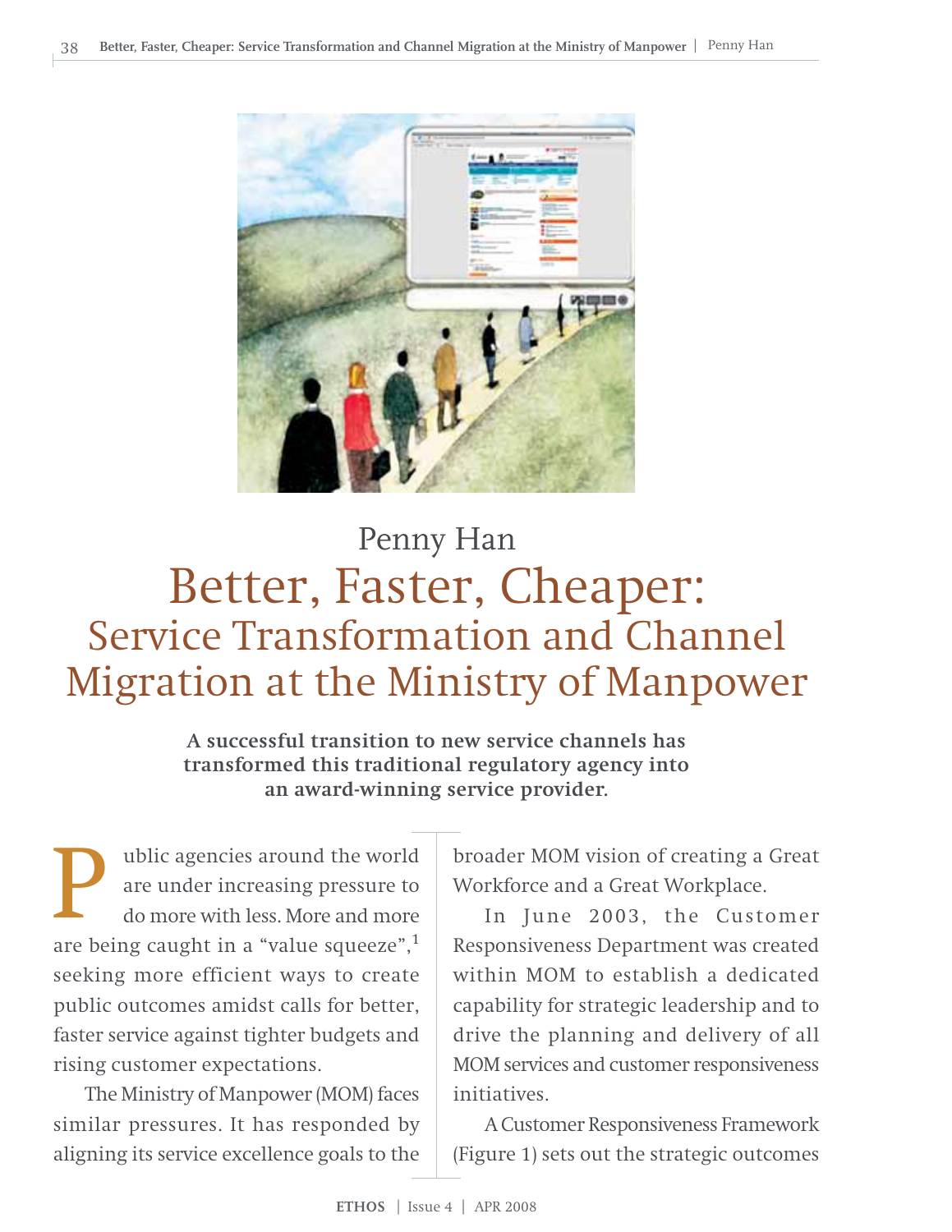

#### **FIGURE 1. CUSTOMER RESPONSIVENESS FRAMEWORK**

and key strategies for MOM's service vision. While MOM's core functions often have a highly regulatory component aligned with Singapore's manpower policies, the Framework defines a customer-centric service delivery approach that emphasises trust, superior communications and a positive customer experience through high quality service delivery.

#### **DIVERSE CUSTOMER BASE, MULTI-CHANNEL SERVICES**

MOM serves a wide spectrum of customers in two principal groups: **employers** (comprising both about 100,000 businesses as well as individual employers of foreign domestic workers) and **employees** (comprising about 1.8 million locals and about 900,000 foreigners on a variety of work passes).

Employer types range from families hiring foreign domestic workers in

households, to small oneman operated businesses, to global multinational corporations. Workers comprise both local and foreign employees of varying levels of skills and educational levels.

In order to meet the needs of this diverse profile of customers, MOM maintains a multi-channel service delivery strategy.

Each year, MOM:

- receives about 1.6 million e-transactions;
- assists about 72,000 e-transactions through the e-Service Lobby;
- handles about 2 million calls to the MOM Contact Centre;
- replies to about 130,000 emails;
- receives about 36 million website visits; and

• receives about 760,000 counter visits. This is achieved with a frontline force of about 150 officers (including outsourced centres).

Due to MOM's high volume of transactions, its website and other electronic channels are configured as ideal first points of contact and self-help service modes. Electronic platforms provide customers with speed, convenience and accessibility from anywhere in the world. Furthermore, cost comparisons across various channels show that electronic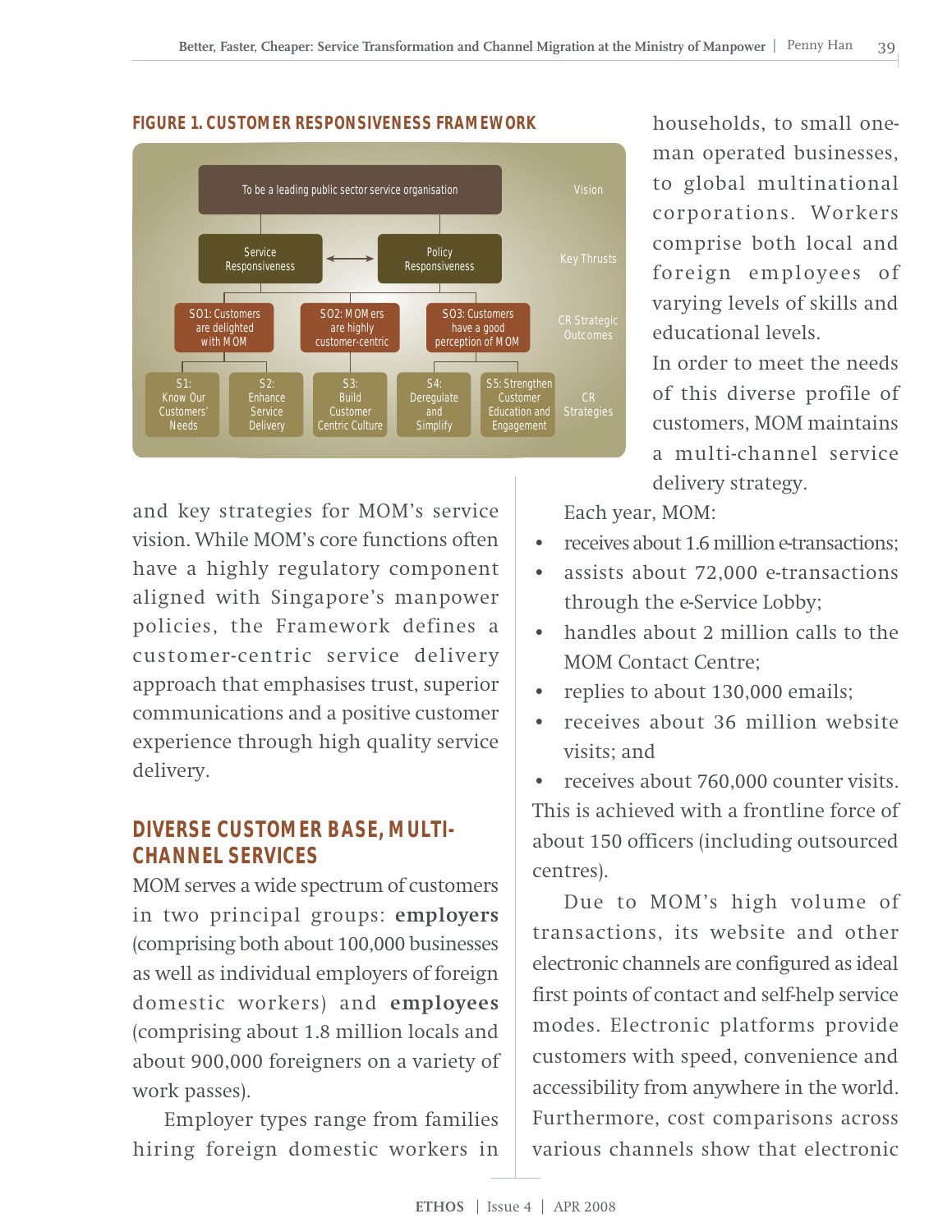

#### **FIGURE 2. COST COMPARISONS**

channels are the most cost-effective (Figure 2).

#### **CHANNEL MIGRATION: MAKING ELECTRONIC SERVICES THE FIRST AND BEST CHOICE**

A number of measures have been taken to draw customers to electronic channels:

*Website revamp:* The MOM website was revamped in October 2006, taking into account feedback from a representative sample of 4,000 customers. It was reorganised into several main categories (by customer groups, and by the most frequently visited functional areas which are work passes, workplace relations, and workplace safety and health). Transactional services were also made more userfriendly, and interactive tools such as e-calculators, self-assessment tools, e-guides, e-tutorials and e-demos were introduced to facilitate self-help and self-learning.

*E-services palette, differential service:* A whole suite of e-services is provided to MOM customers, from the processing of work passes, to the reporting of workplace accidents, and services relating to employeremployee relations. One important e-service is the Work Permit Online (WPOL) system, which offers employers a worldclass system for processing work

permits (see box story on page 41). Employment information such as foreign worker quota eligibility, levy and application outcomes have also been made easily accessible online.

MOM offers differential pricing and superior service standards for online channels for two of its key services, viz. WPOL and Employment Pass Online (EPOL) services. A work permit submitted online is processed by the next working day, compared to one week for manual applications. For employment passes, online applications take one week, compared to three weeks for manual submissions. For both work permits and employment passes, fees are waived for online renewals and issuing of passes, whereas there is an administrative fee of \$20 for each counter transaction.

*Contact Centre—emails and calls:* MOM's contact centre is outsourced to external vendors who are given incentives to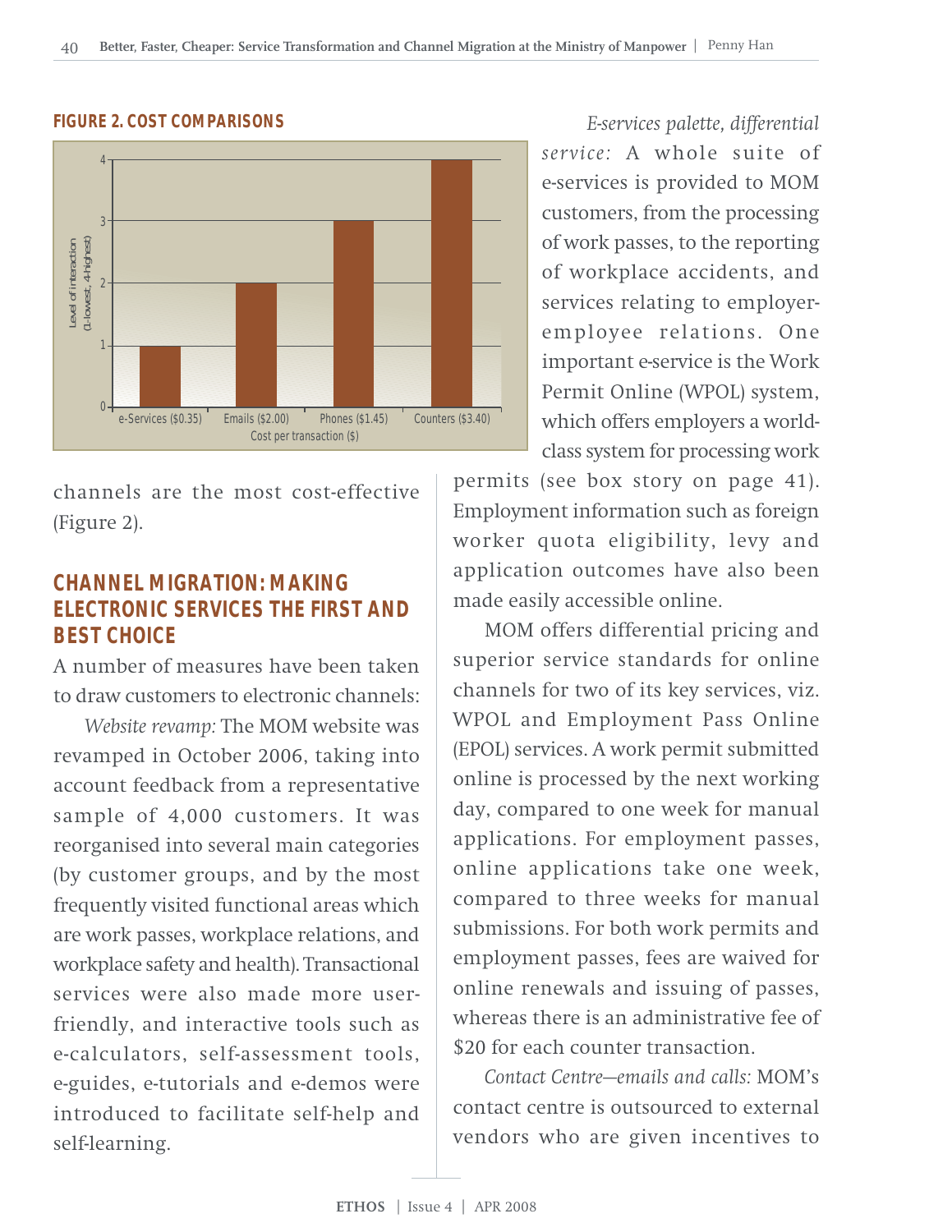# Work Permit Online: A World Class E-Service

The Work Permit Online service (WPOL) is today a leading-edge e-service for Singapore businesses with a processing capacity, integrative features and efficiency standards that are unsurpassed in the world.

In order to achieve dramatic improvements in transaction time, over 50 rules, procedures and requirements were reviewed in the development process, and back-end integration between agencies was exploited where possible.

The resulting system improvements have led to faster processing times despite record transaction volumes and with no increase in staffing levels.

Employers using WPOL enjoy processing standards that are the best in the world:

- 90% of service requests processed either immediately or by the next working day;
- Renewals are processed within one day, cancellations within 15 minutes;
- Number of actual trips to MOM reduced from four to one; and

• Number of documents to be submitted reduced from 23 to seven.





For its achievements, the WPOL service was awarded the 2006 UN Public Service Award for improving transparency, accountability, and responsiveness in the Public Service. MOM was one of only three government organisations worldwide, and the only one in the Asia-Pacific region to receive the award. – Penny Han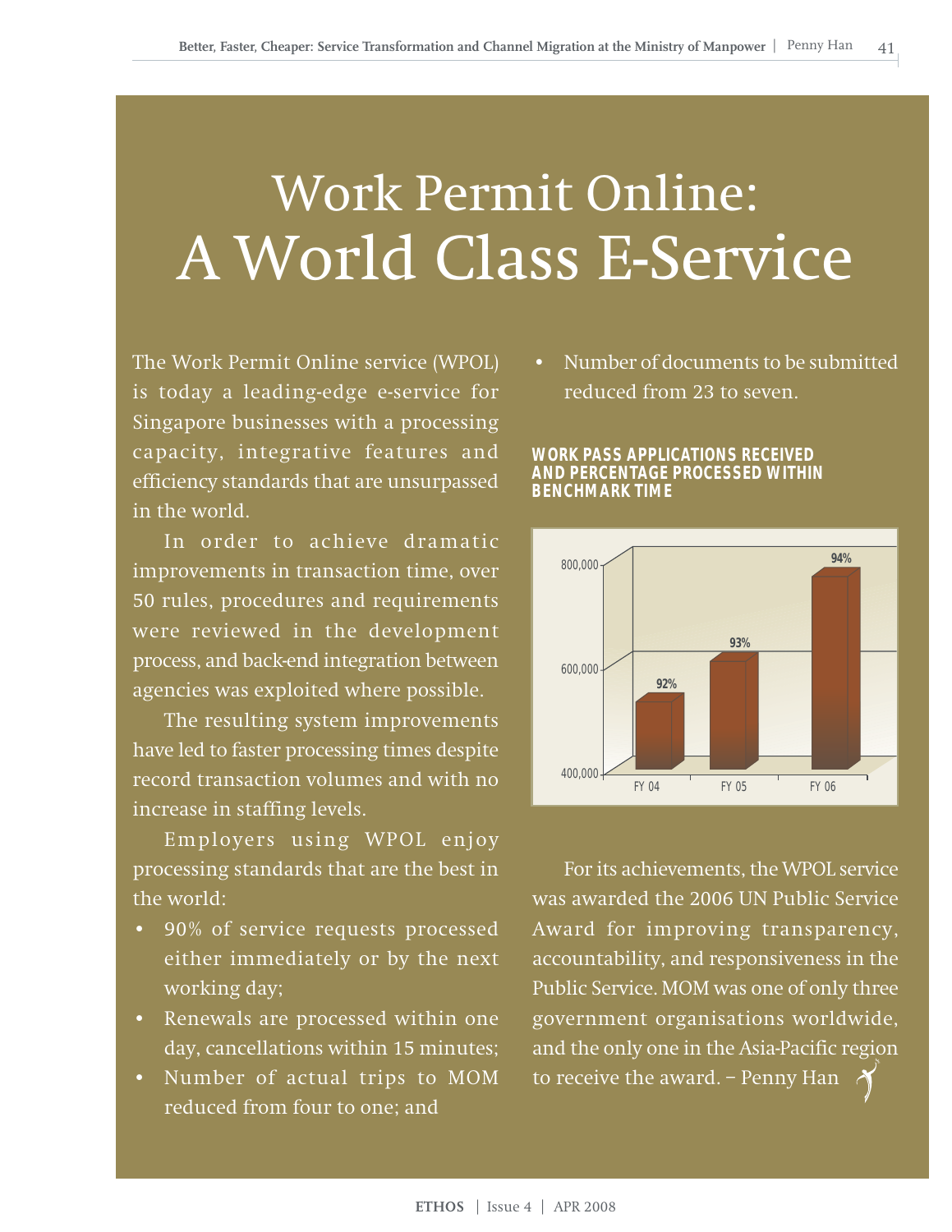reduce call enquiries and convert customers to using electronic service channels. Call trends are also closely monitored for opportunities to migrate customers to self-help channels. For instance, the top five call types were found to be on work permit application procedures, work permit renewal procedures, levy, work permit rejection reasons and error messages encountered from the WPOL service. The website was then revised to provide a step-by-step guide of work pass application and renewal procedures, as well as an e-demo on work pass application procedures. The interactive Foreign Worker Levy Billing (iFWLB) service was enhanced, allowing customers to check outstanding levy amounts and make online payments. The content in the WPOL system and MOM website were reviewed and simplified to be more user-friendly. In addition, the WPOL service was enhanced to enable employers to view work permit rejection reasons online. The overall result has been a migration of 25% of work permit callers from the contact centre to online channels.

*Assuring usability:* A key learning point from the development of the WPOL system is the need to build in usability tests at the outset of system design. MOM now requires that usability testing by actual customers take place on prototypes of major e-services before implementation.

Feedback is then taken into consideration and design aspects tweaked before actual rollout. During the pilot phase following prototyping, design changes are tested out with small groups of pilot users and refinements made before the actual launch, to ensure that the final system is truly user-friendly to customers under real-world conditions.

*Customer education and engagement:* MOM actively engages and educates its partners and customers, including employment agents, who are the main intermediaries for the employers of foreign domestic workers and smaller businesses. Handson training, individualised coaching and regular briefings on the WPOL e-service are still conducted today. Users are also kept updated regularly via email and internet broadcasts to account holders.

These efforts to make online channels the best and most frequently used service channel have paid off with utilisation of the WPOL service climbing from 85% in 2005, to 95% in 2006, to 98% today.

#### **TOWARDS HIGHER SERVICE QUALITY**

MOM's customer responsiveness approach has borne fruit. Customer perception survey results have shown steady improvements over the years, with the percentage of satisfied customers increasing from 91.2% in 2006 to 93.2% in 2007. MOM scored well in the annual Pro-Enterprise Ranking (PER) survey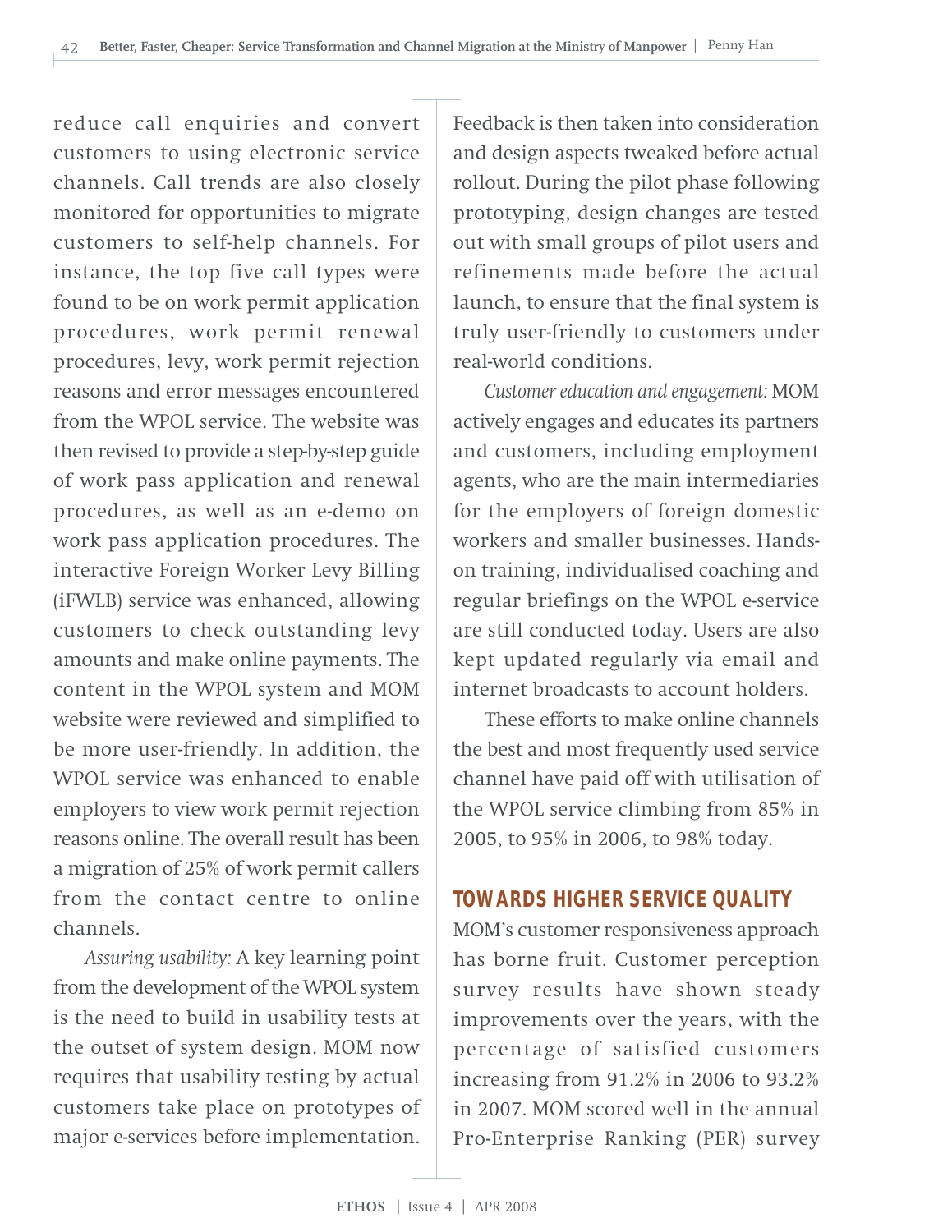### PERSONALISED ASSISTANCE: THERE WHEN NEEDED

While customers are encouraged to selfhelp as far as possible, the less educated, less Internet-savvy or simply those who need help with situational enquiries are still able to get personalised assistance from a variety of service delivery channels, including:

- **Phone:** The MOM Call Centre aims to be efficient, accurate and reliable. The Contact Centre, which is outsourced, answers 4,000 to 5,000 calls daily within one minute,  $80\%$  of the time.<sup>2</sup> No more than 10% of calls are dropped by customers waiting to have their enquiries addressed. Those who need case-specific assistance are put in touch with domain specialists, where enquiries are responded to within one working day for 95% of cases.
- **Email:** Email responses are given in a timely manner, with general enquiries responded to within one working day for 95% of all enquiries received. Customers are also able to receive comprehensive responses to queries sent through an e-feedback service on the website.
- **Counters:** Counter services, which offer efficient service and expert advice for specific cases, are maintained for advisory and transactional services which cannot be performed through online channels.

amongst businesses, rising from a PER index of 72.5 in 2006 to 74.6 in 2007. In recognition of the management systems and processes in place for service excellence, MOM was also awarded the Singapore Service Class certification in November 2007.

MOM plans to deliver more electronic and mobile services in the near future. The Employment Pass (EP) Online service will be enhanced, like the successful WPOL, to significantly improve turnaround times for EP processing. Another key e-service will be the development of an integrated Occupational Safety and Health service that will bring together services for reporting workplace accidents, applying for licences and obtaining advice relating to workplace safety and health issues.

Higher customer expectations from a more educated populace will continue to generate demand for even more sophisticated levels of service delivery. At MOM, the next phase of customer responsiveness is to move beyond efficiency targets to raising the standards of service quality. Policies and service strategies will be kept responsive. Quality assurance across all business departments will be ramped up. To intensify customer engagement and outreach, MOM will do more to ensure closure of feedback loops in handling policy and customer-related issues. In 2008, a "Best Public Suggestion Award"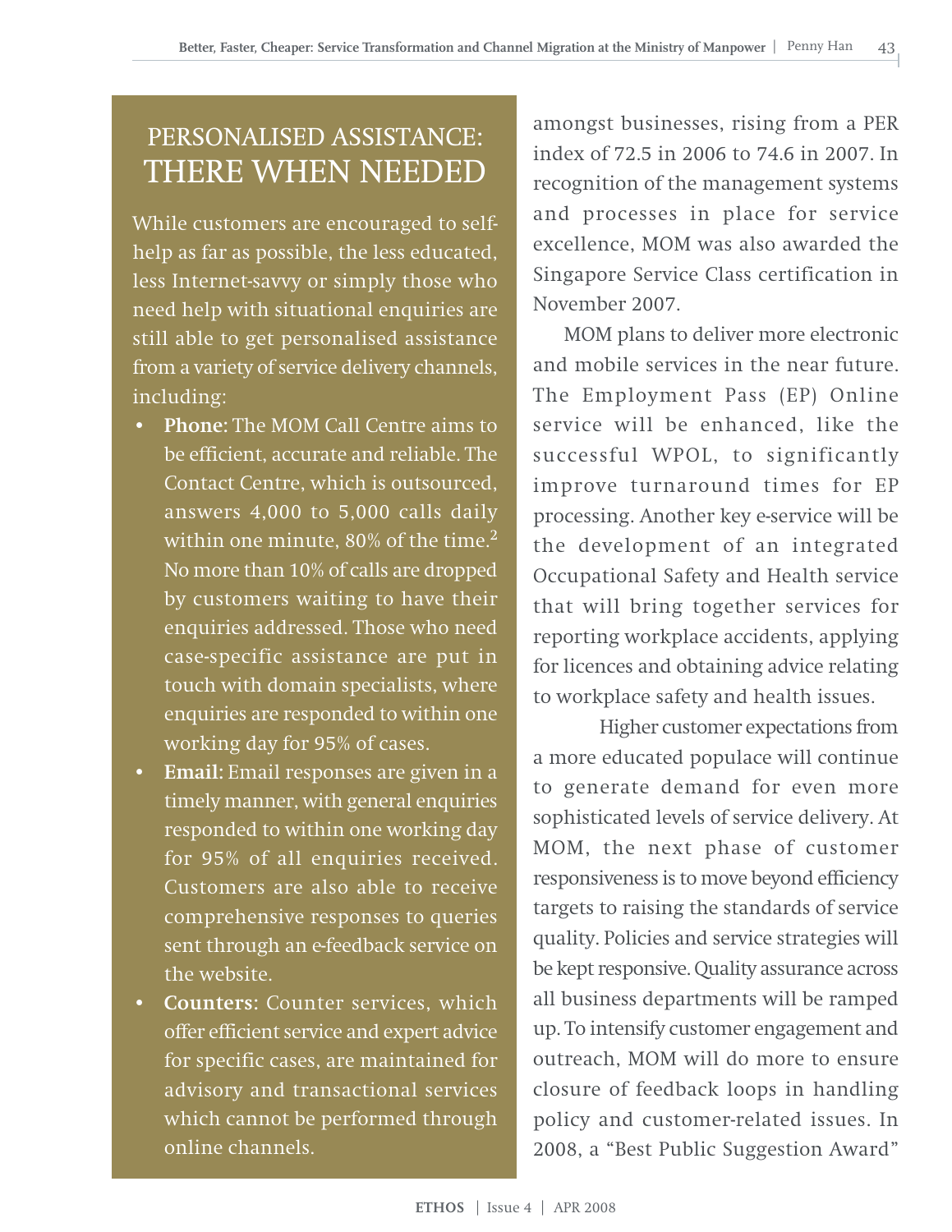will recognise members of the public who have provided suggestions that have led to significant service improvements for the Ministry—this will enhance customer engagement and encourage good suggestions from the public to improve services.

MOM has seen the fruits of its early efforts at service transformation. It has worked hard to balance an effective multichannel strategy that is sensitive to its customers' diverse needs with the broader drive towards cost-effectiveness and value creation. It is a clear illustration that a policy-oriented, regulatory agency can deliver a superior customer experience and responsive service vision that is on par with the best in the world.  $\lambda$ 

Penny Han is Director of the Customer Responsiveness Department in the Ministry of Manpower. She is concurrently the Quality Service Manager and Director, (Applications and Processing) Work Pass Division in the same Ministry. Ms Han has more than 20 years' experience in the public service, in employment-related matters, spanning labour relations, labour prosecution, work injury compensation and work pass administration.

#### NOTES

2. From October 2008, this will be enhanced to 80% of calls answered within half a minute.

<sup>1.</sup> Cole, Michael and Parston, Greg. Unlocking Public Value: A New Model for Achieving High Performance in Public Service Organizations. New Jersey: John Wiley & Sons, Inc. 2006: pp.xiii.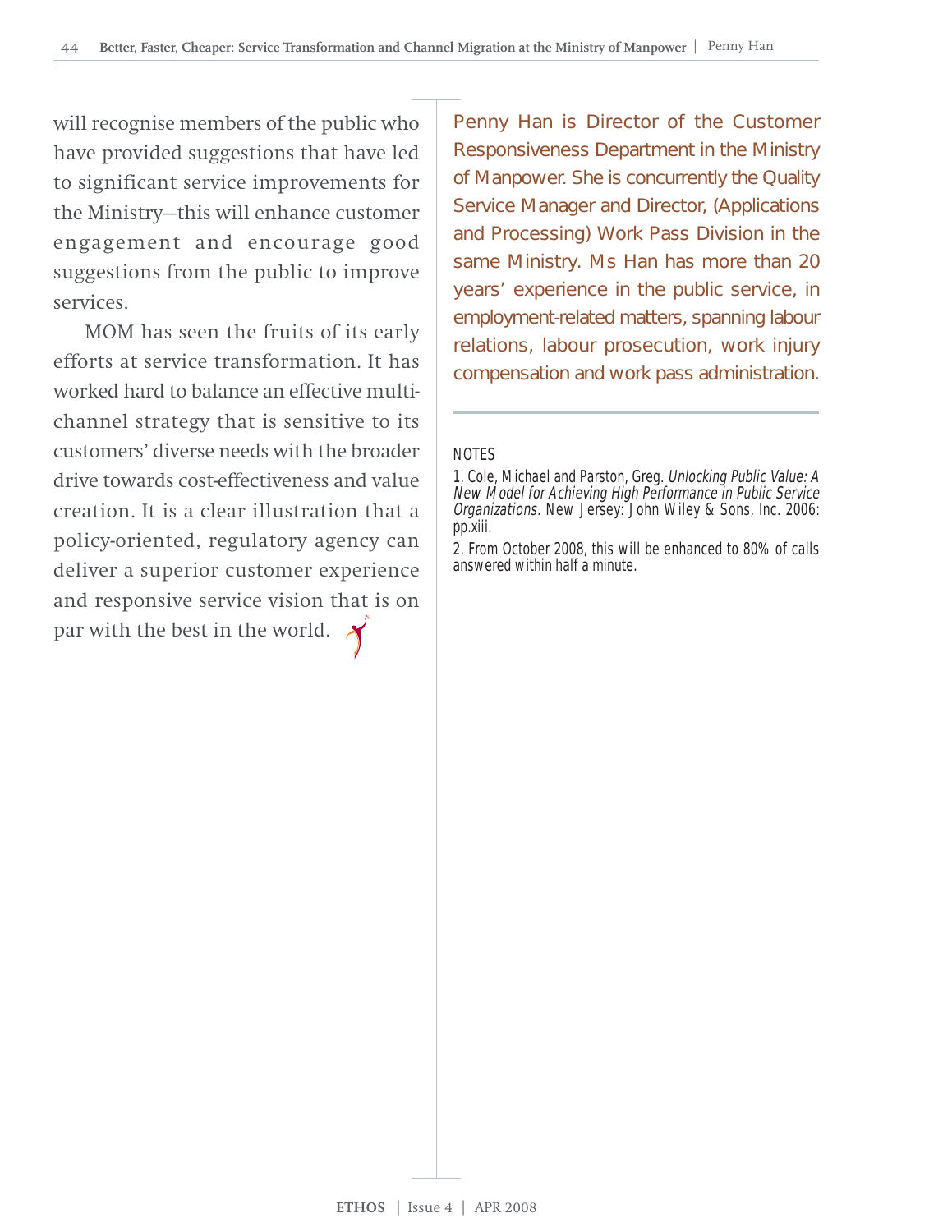

# Ten Tips: How to Create a Next Generation Public Service Super-Portal Rosina Howe-Teo

ince its inception in 2000, the Land Transport Authority's ONE.MOTORING (http://www. Since its inception in 2000, the<br>Land Transport Authority's<br>ONE.MOTORING (http://www.<br>onemotoring.com.sg) portal has become an indispensable online destination for the motor trade industry, vehicle owners and the general public. With more than 8 million monthly page views, this comprehensive information, service and community portal polled user satisfaction ratings of 93% in 2008.<sup>1</sup> It was also awarded the 2006 National Infocomm Award (Merit) for the most innovative use of infocomm technology (ICT) in the public sector, among a number of international accolades<sup>2</sup>

A pioneering effort in integrated e-services and public-private collaboration, the developers of ONE.MOTORING encountered many challenges common to the radical adoption of electronic service delivery by public sector agencies. The management team behind this revolutionary portal offers 10 hard-earned lessons from their experience in developing next-generation e-Government services.

### **1. CHANGE MINDSETS, CHANGE THE GAME**

An early aspect of the Land Transport Authority (LTA) e-services master plan in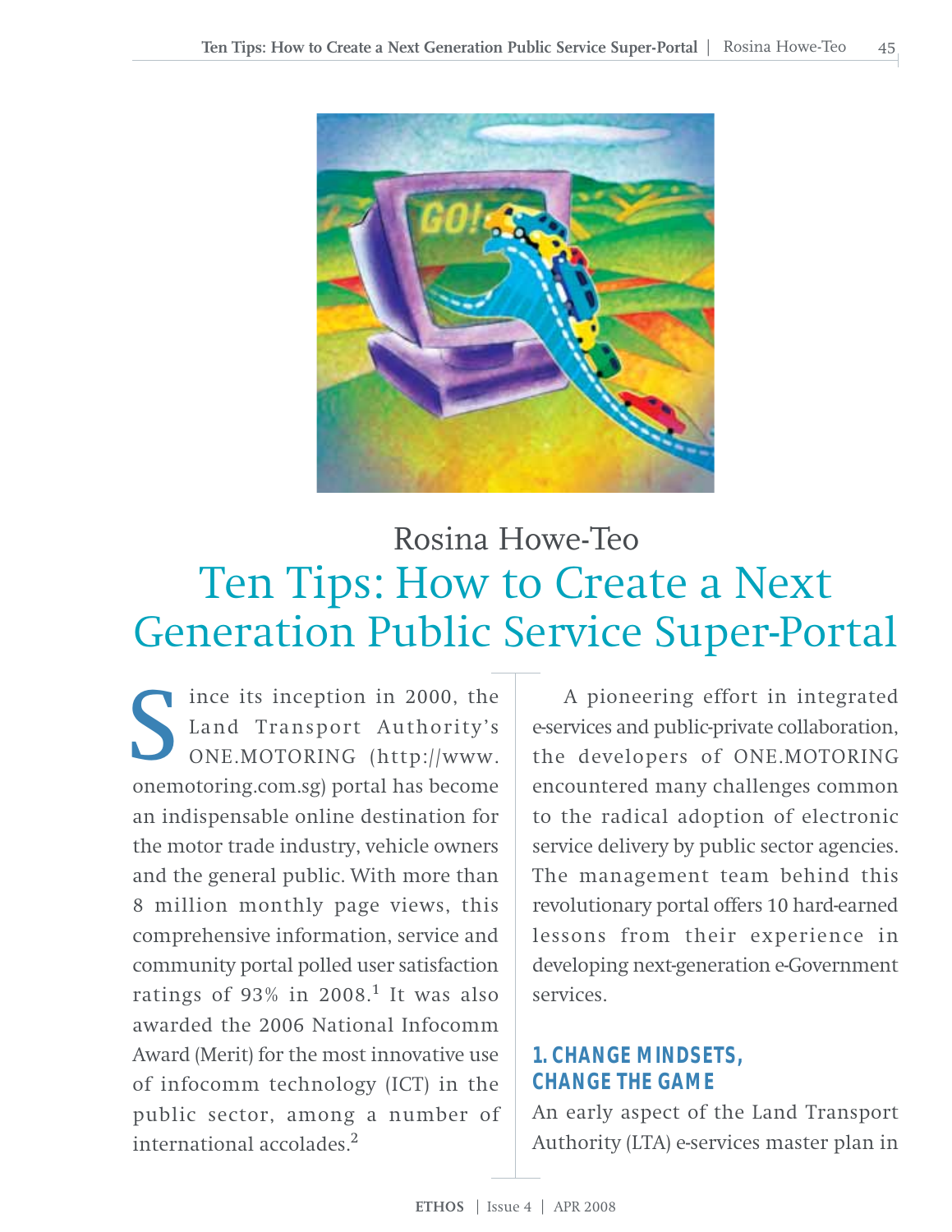the late 1990s was the recognition that it had to provide a customer experience beyond mere service delivery, by integrating both government and commercial services in order to increase the depth of e-services.

This was a significant departure from traditional government-led initiatives where commercial interests were held at arm's length in order to maintain public accountability and impartiality.

The richness of collaboration between government, commercial and public entities is precisely what has transformed an otherwise government-centric portal into a vibrant lifestyle hub for the motoring community.

Instead, ONE.MOTORING would draw on the public service's reputation for trustworthiness, reliability and transparency, while tapping the creativity and operational nimbleness of the private sector. Today, the richness of collaboration between government, commercial and public entities is precisely what has transformed an otherwise governmentcentric portal into a vibrant lifestyle hub for the motoring community.

As a hybrid portal offering both public and private services, ONE.MOTORING did not comply with standard government guidelines of how a government website should look and operate. As part of the mindset shift, the portal was registered under LTA's wholly-owned subsidiary as *onemotoring.com.sg* immediately freeing it up conceptually to offer radically new forms of joint public-private services ahead of the curve.

### **2. TRANSFORM AN ENTIRE INDUSTRY— WITHOUT BEARING ALL THE COST**

Singapore's motor industry is largely made up of small and medium enterprises (SMEs), where the adoption rate of information technology is relatively low. The ONE.MOTORING initiative, by providing a trusted gateway to a comprehensive range of services, was an opportunity for LTA to help close the digital divide among companies, achieve seamless integration, and reap efficiencies across the industry.

However, this approach does not mean that LTA bears the development costs of all services on ONE.MOTORING. Instead, LTA acts as an anchor tenant, bringing credibility and a strong base of transactions to the portal. Today, LTA attracts more than 8 million page-views monthly to the portal, of which 50% are government-related transactions and enquiries. Commercial services offered by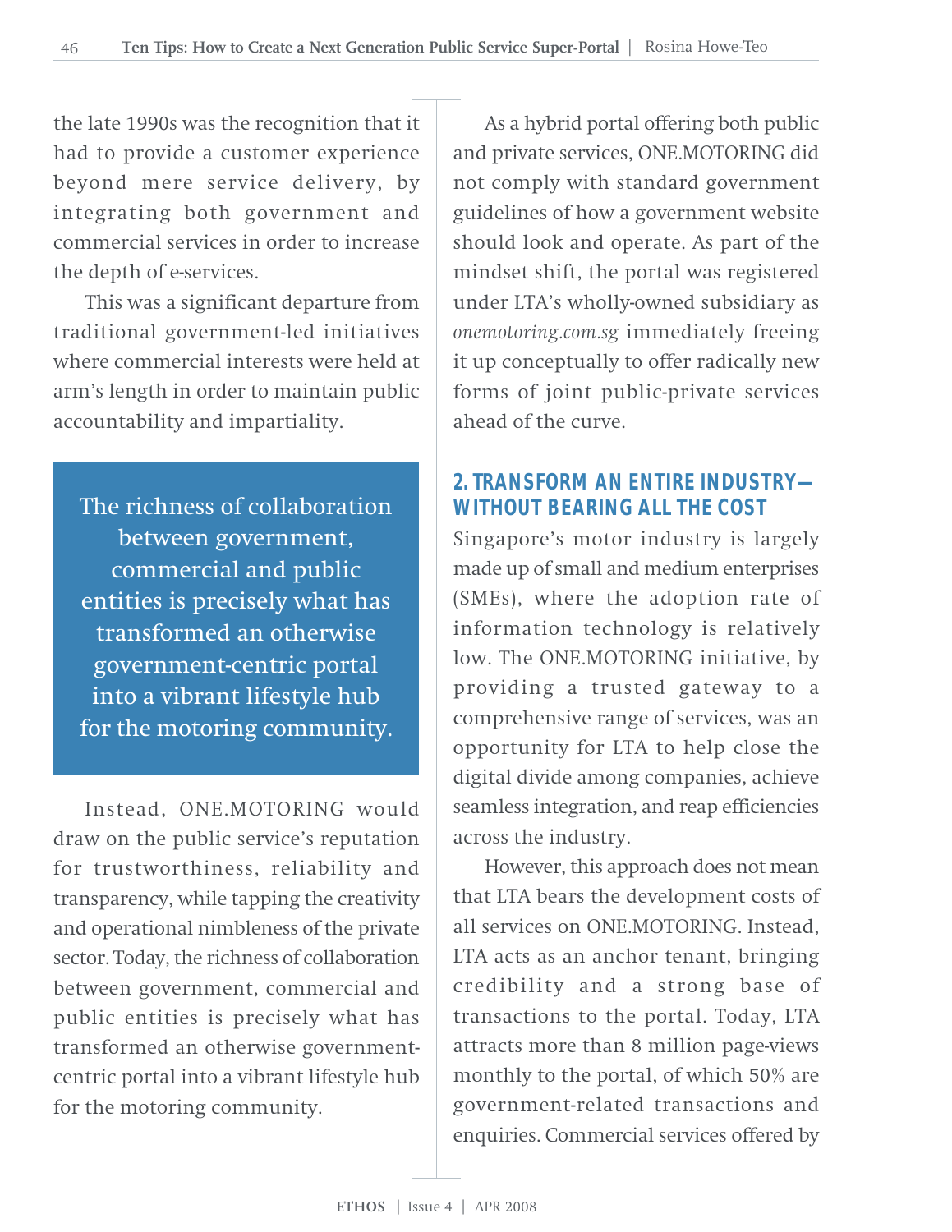industry partners through their own corporate systems make up the rest of the portal's transactions.

ONE.MOTORING does not provide hosting services, hence its capital set-up is kept low. Instead, every e-service owner or provider is responsible for its own backend development as part of its business operations. As a TrustSg<sup>3</sup> certified hub, the portal ensures that the highest possible security controls are put in place and regular vulnerability tests conducted by authorised third-parties ensures the website is secured and safe.

Being a gateway, the portal provides a "service green lane" that directs and links the various e-services to the respective backend systems for processing. In this way, it is able to ensure the fastest possible response time without the overhead of a massive, centralised technical infrastructure. Each corporate participant determines their own development priorities. Business competition drives the pace of available new e-services. The portal is therefore not encumbered by e-services that nobody wants, or by a dearth of new features.

At the same time, the business partner who operates and maintains the portal is incentivised to 'recruit' new commercial e-services, related to motoring needs, through a share of advertising revenue.

#### **3. BUILD BUY-IN WITH STAKEHOLDERS**

To make ONE.MOTORING possible, LTA

had to work closely with external stakeholders such as the transport operators, motor dealers, insurance companies and financial institutions to develop the land transport portal.

From as early as 2000 when LTA presented the concept of ONE.MOTORING as a one stop centre for all motoring needs in Singapore, industry requirements and feedback were gathered. This early start helped to build rapport with business partners and a sense of collaboration towards shared goals that has shaped the evolution of the portal till the present.

When the full suite of e-Services @ONE.MOTORING was officially launched in February 2006, as many of 3,500 personnel from over 750 industry partners were trained by LTA and over 50 site-visits were made to private companies to verify the integration of their systems with the LTA. In addition, at least 800 personnel from 500 motor trade companies participated in the testing of our systems before these were rolled out.

#### **4. BECOME A CATALYST FOR CHANGE**

It is not the case that industrial involvement in ONE.MOTORING is driven by top-down government mandate. Instead, it is vital to the long-term viability of the portal, that all participants derive value from their involvement.

One example is a local company that provides online car mart services.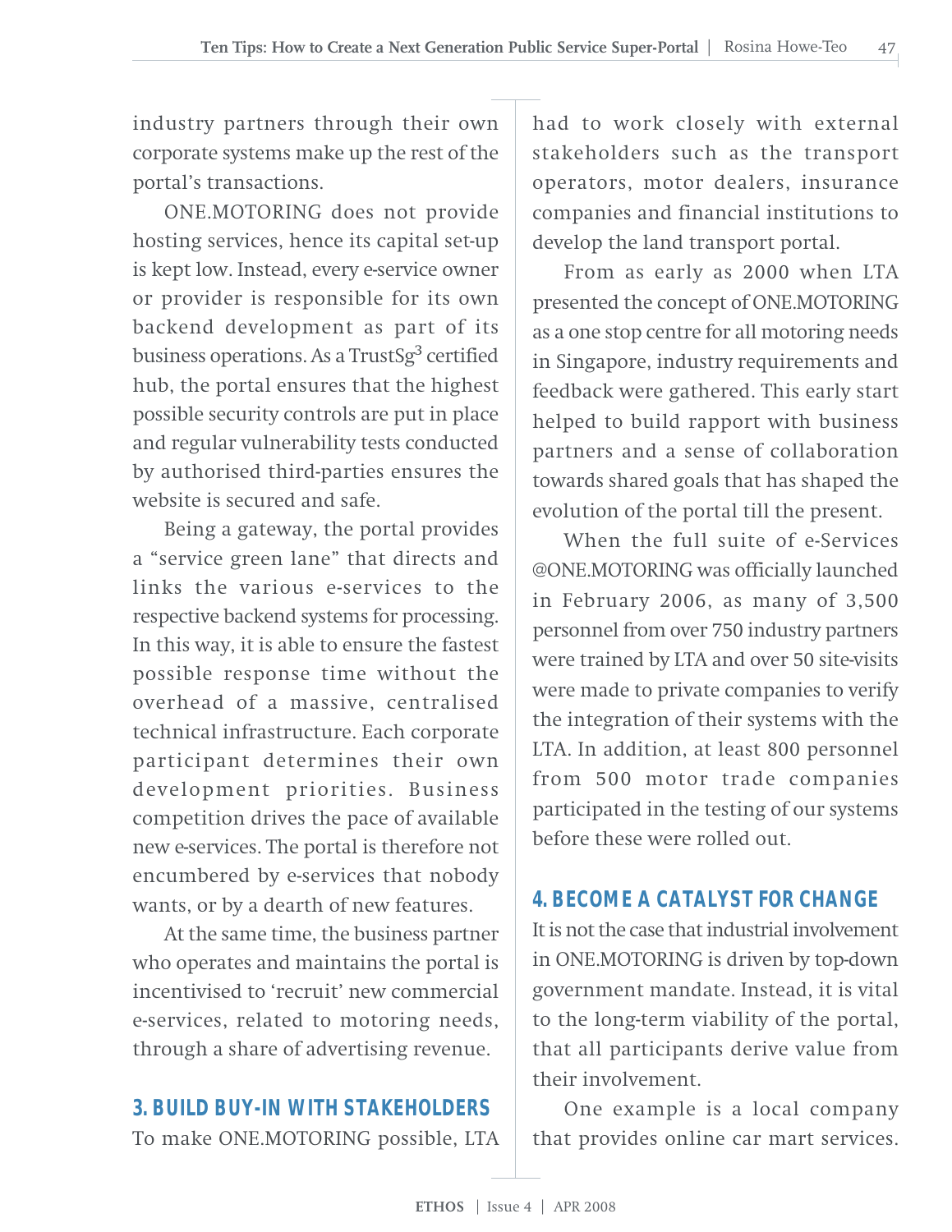They were initially concerned that ONE.MOTORING would compete with their own portal and dilute business opportunities by drawing eyeballs away. They were assured that ONE.MOTORING was not intended to compete with their services, but on the contrary would provide a gateway to their offerings. In the past 18 months, this company has become the No.1 automotive website in Singapore and they have openly attributed their gains in hit-rates to ONE.MOTORING.

Land transport is seen not as a way to bring people from point A to point B; it is instead regarded as a vital lifestyle good that affects the quality of life in Singapore.

*The LTA Community Network for Partners* is another case in point. ONE.MOTORING is linked to more than 820 motor trade industry partners comprising motor dealers, inspection centres, motor trade associations and payment serviceproviders. This extensive network of business users taps on LTA's backend system through ONE.MOTORING for various online services. However, the need to link up with LTA was considered an added business cost for small companies. In anticipation of this business concern,

LTA aggregated the demand for high-speed leased lines with the telcos through a LTA-initiated tender. This initiative offers a special group discount scheme to business partners connecting with LTA, while providing a trusted environment where fast and secure e-transactions can be performed.

### **5. SERVE A REAL COMMUNITY AND GENUINE NEEDS**

One key visionary aspect of ONE. MOTORING is its customer-oriented perspective. Land transport is seen not as a way to bring people from point A to point B; it is instead regarded as a vital lifestyle good that affects the quality of life in Singapore.

In servicing the lifestyles and aspirations of the broader motoring community, ONE.MOTORING has become a popular interaction point. Since October 2004, the portal's 40,000 registered members have participated in nearly 6,000 forum topics and polls. Topics of electronic discussions range from the best motor-parts in town, car maintenance services, fuel consumption to driving tips, lowest parking rates, and useful tips when buying a car in Singapore.

These informal public exchanges complement the formal services provided by LTA and the motoring industry. The end result is a content-rich portal powered by real users, transforming what might have been a typical, functional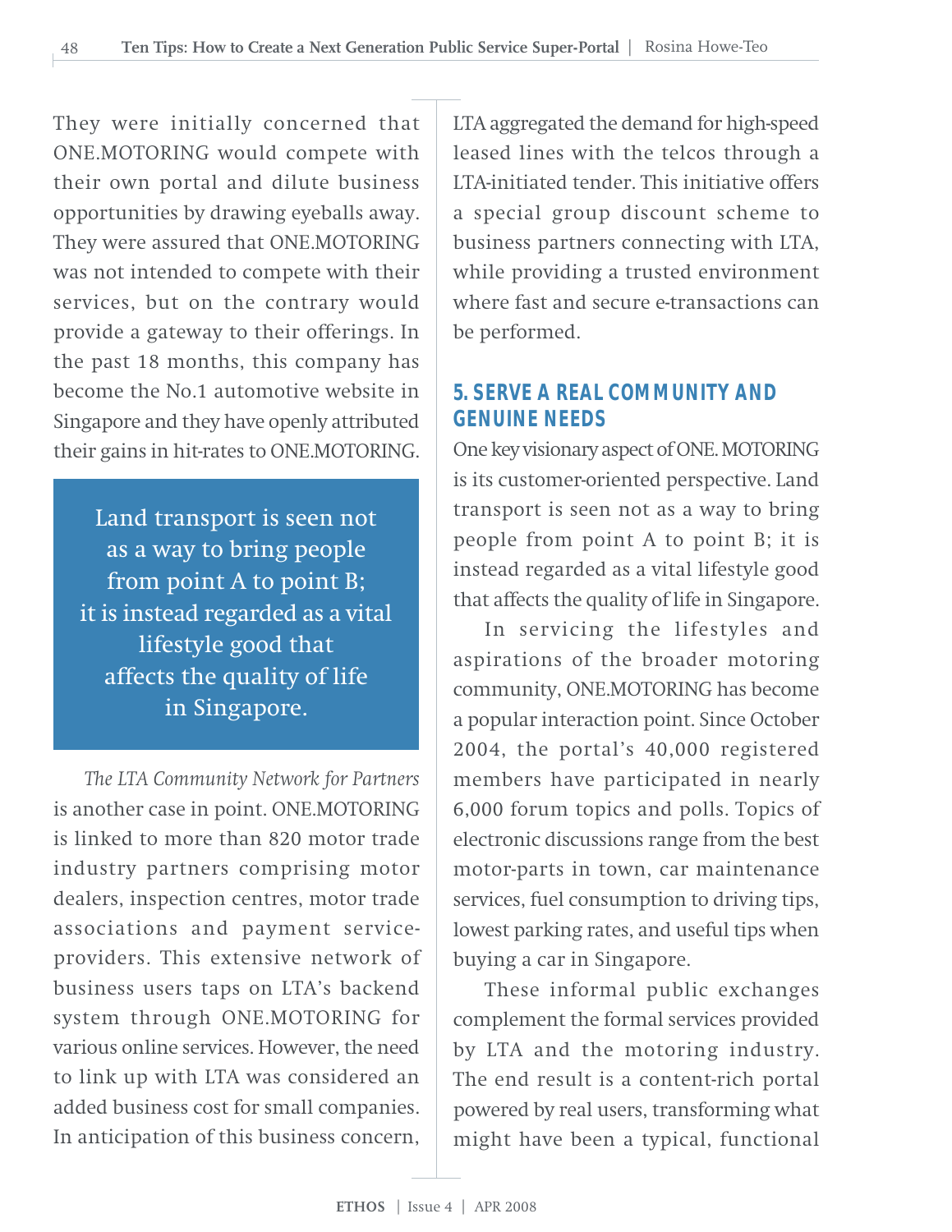government portal into a lifestyle hub, enabling communities with similar interests to engage and exchange information.

To stay relevant and ensure that the portal remains "the gateway to all motoring needs in Singapore", comments and suggestions provided by both individual and business users are fed back as improvements in the portal's look-andfeel, or as new services and new channels of delivery.

### **6. HAVE A BIAS FOR ACTION, NOT PERFECTION**

The business plan for ONE.MOTORING took less than four months to conceptualise, but its actual implementation took place over several years and through several phases of thematic implementation.

The real challenge was not the availability of technology, but of change management. LTA recognised that different companies in the motoring industry varied in terms of readiness to come onboard the portal. Each company had its own business priorities; each needed time to review their existing processes.

LTA's strategy was to adopt a 90-day "battle call" in the initial period, where a new function or service would be introduced every three months. A "What's Coming" column on the portal anticipated upcoming improvements.

Short intervals between roll-outs allowed much needed time to make vital adjustments and to mitigate possible risks in earlier judgment.

When embarking on radically new initiatives, trials and pilots were also taken in order to gauge public reactions and allow for fine-tuning of plans and systems before a full-scale launch.

By adopting a phased approach, surprises for the project team were minimised and user confidence accelerated with each successful launch of new features.

### **7. OFFER NEW SERVICES THAT WOULD NOT HAVE BEEN POSSIBLE BEFORE**

Through the use of a single portal, LTA has closed the digital divide among the companies in the use of ICT. This provided the opportunity for the private sector to synergise activities and seek new way to deliver integrated services that have not been possible before. One such spin-off is the Electronic Vehicle Recall Service (EVRS).

From time to time, car manufacturers would issue notices for the recall of vehicles for parts replacement. These recalls are also mandated by LTA to comply with road safety and roadworthiness standards. Prior to EVRS, motor agents would send notices to carowners based on their purchase records. The success rate of such recalls was less than 70% and inventory costs were high.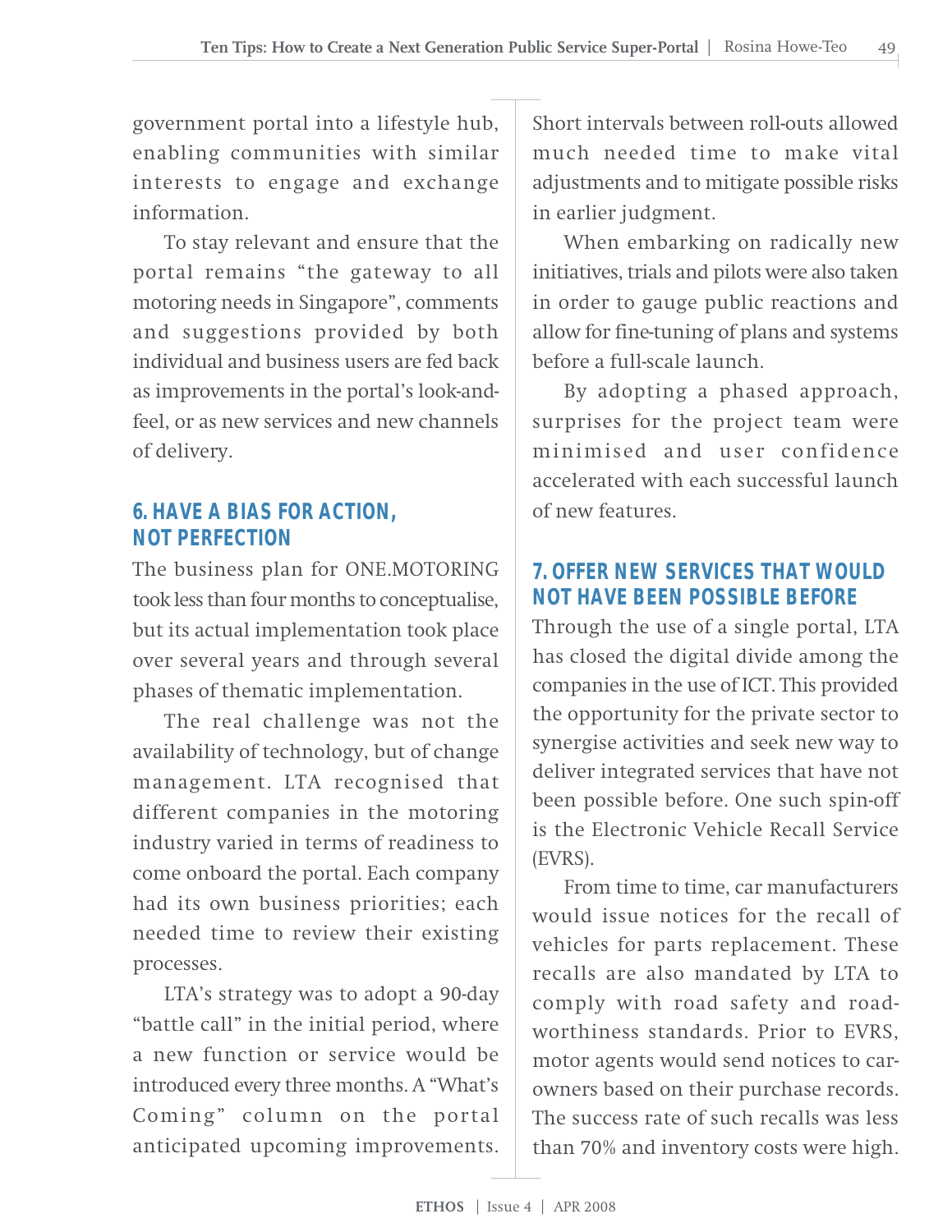With EVRS, motor agents leverage on ONE.MOTORING to notify affected vehicleowners, whose addresses are kept up-todate in the portal's central database due to road tax renewal regulations. Now, timely notifications are sent to affected vehicle owners, while motor dealers are able to better manage their inventory of rectification parts, and LTA achieves higher levels of vehicle road-worthiness. Since its introduction, the EVRS has garnered positive feedback from motor dealers for improving productivity, lowering business costs and enhancing overall efficiency.

### **8. MAINTAIN A COHERENT BRAND THAT IS RELEVANT, WITH A CLEAR CORE BUSINESS**

With a hybrid portal offering both government and commercial services, a strong branding is essential to pull everything together. The name ONE.MOTORING was derived from the portal's vision of "one-stop motoring".

Four strategic thrusts underpin ONE.MOTORING's brand-value proposition:

- *Content:* The portal must be informative, up-to-date and easy to use to promote self-service.
- *Community-centric:* It must be built with the end-user in mind, including the various interest groups among the public.
- *Collaboration:* It should be an amalgamation of efforts by the private

and public sector, with LTA being the catalyst to transport the landscape of land transport services.

• *Commerce:* The portal will harness the capabilities of Internet technologies and provide alternative servicechannels for transactions to be conducted over the net.

These fundamental principles have guided the development of the portal. As early as 1999, private-public-partnership strategies, definition of customer segments and elements of branding and marketing were already being adopted, in order to sharpen the portal's focus.

### **9. DO NOT JUST OUTSOURCE, BUILD ACTIVE PARTNERSHIPS**

LTA outsources the technical development and day-to-day operations and maintenance for ONE.MOTORING services to a technology partner. Marketing and business development activities are included as part of the overall agreement. However, LTA takes joint responsibility for overall business development to ensure that the portal stays focused and remains relevant to its primary stakeholders.

A joint business-development team from LTA and the service provider determines the annual work plan for the portal. Related key performance indicators are used and quarterly reviews conducted to align progress and discuss issues. New initiatives are determined collectively to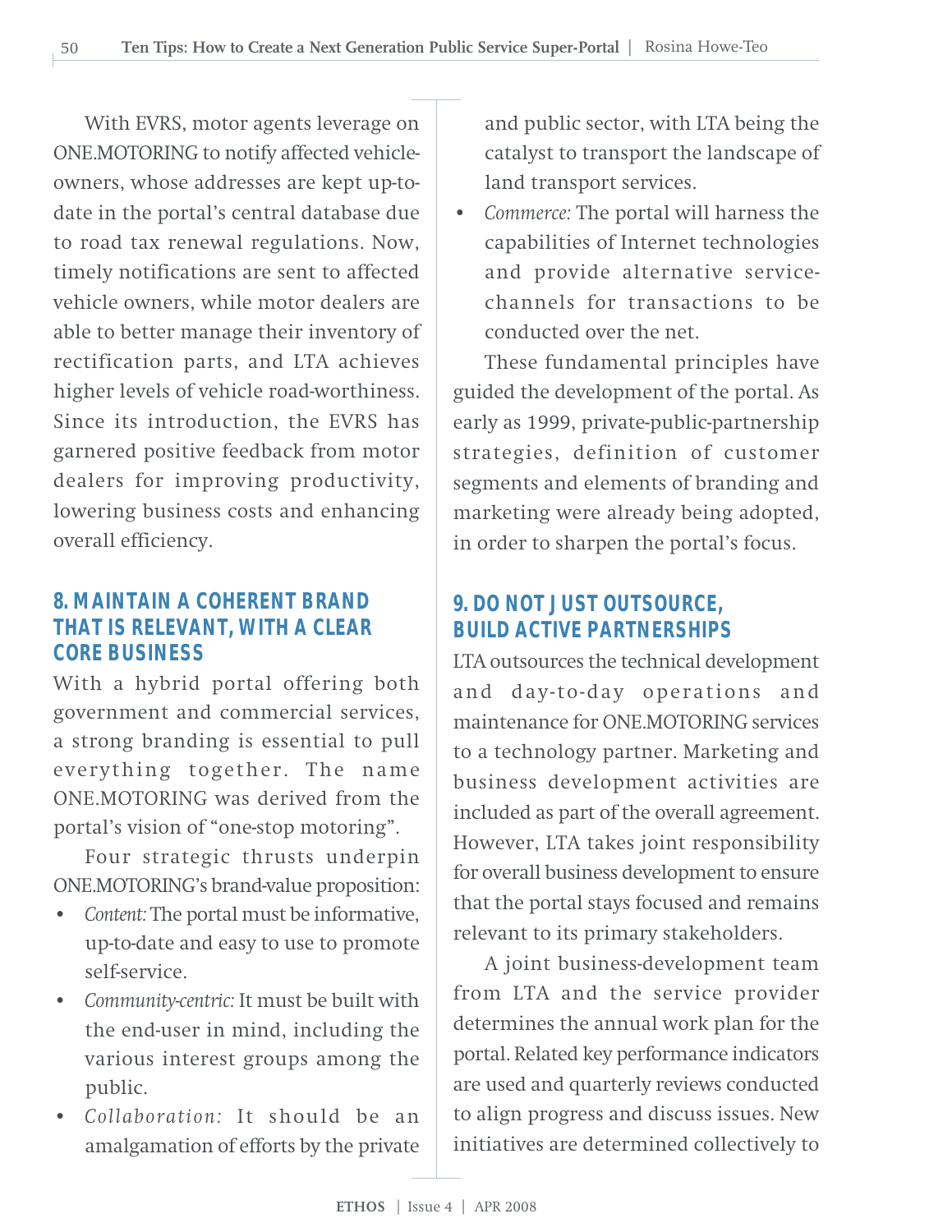ensure that these do not conflict with the Authority's goals, while keeping an open mind to offerings of new ideas and opportunities by partners.

A radical new vision of serviceorientation cannot be limited to frontline staff; it has to permeate an entire organisation and its culture.

The working style of the public service and commercial partners can be radically different. However, instead of being overly guarded with each other, openness and transparency are key to bridging these differences.

#### **10. DO NOT FORGET TO POWER UP STAFF**

Citizens and businesses are at the centre of the service vision, and partnership with stakeholders is essential for successful service delivery. However, the impact of change on staff should not be forgotten. E-Government is about transformation, but this cannot be achieved without careful and coordinated human resource management. A radical new vision of service-orientation cannot be limited to frontline staff; it has to permeate an entire organisation and its culture.

Business process re-engineering training and service-related workshops have been built into LTA staff training roadmaps since 2000. Training incorporates real-life problems as case studies; recommendations and feedback from each case are fed back to respective business units for follow up. This approach also helped to develop a sense of ownership for change among operational staff.

### **THE FUTURE OF ONE.MOTORING: A 4P EFFORT**

ONE.MOTORING has proven that public sector efforts, using creative business models and applying disruptive technologies, can dramatically alter the industry landscape.

As customer expectations continue to evolve and new developments in technology are made available, the challenge is to further include, understand and serve ever more diverse customer groups, while striking a balance between service and delivery cost.

Building on its pioneering 3P (public-private partnership) model, ONE. MOTORING is now looking ahead to a 4P (public-private-people partnership) effort, involving the people and community in developing the next generation of truly integrated services.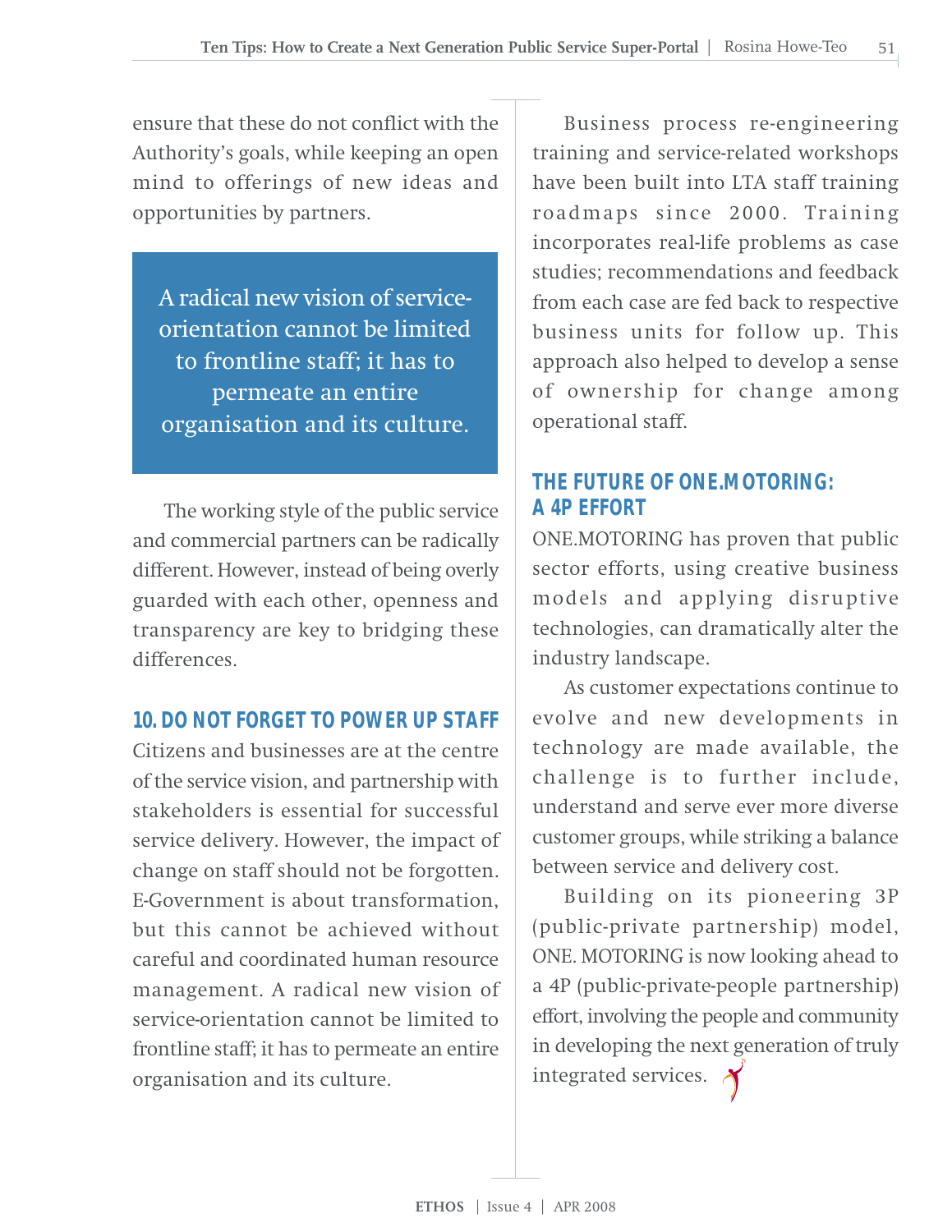Rosina Howe-Teo is Chief Innovation Officer and Group Director of the Innovation and InfoComm Technology Group at the Land Transport Authority (LTA). She has been the Project Director for ONE.MOTORING since 1999 and is also LTA's Quality Service Manager. She chairs the Land Transport Innovation Fund Committee to promote innovation excellence in Singapore's land transport development.

#### NOTES

1. Customer satisfaction rating in 2008 improved over 2007's rating of 90.4%, which is an achievement, given that significant effort is typically required to maintain satisfaction levels, let alone improve them.

2. ONE.MOTORING was also a Finalist in the 2006 Commonwealth Association for Public Administration and Management (CAPAM) Awards, and a Winner of the CIO Asia Award in 2003.

3. TrustSg is a nation-wide trust mark initiative by the National Trust Council (NTC) to boost the electronic commerce environment in Singapore. This is to help build confidence in e-commerce transactions especially in the area of privacy and security. To acquire the TrustSg seal, merchants are required to comply with a stringent code of conduct for online business practice set by the NTC. The code covers the area of disclosure, privacy, fulfilment, best business practices, and protection of minors and the elderly. Consumers will recognise the merchant as a trustworthy e-commerce operator when the website carries the TrustSg seal. For details, see http://www.trustsg.com.sg.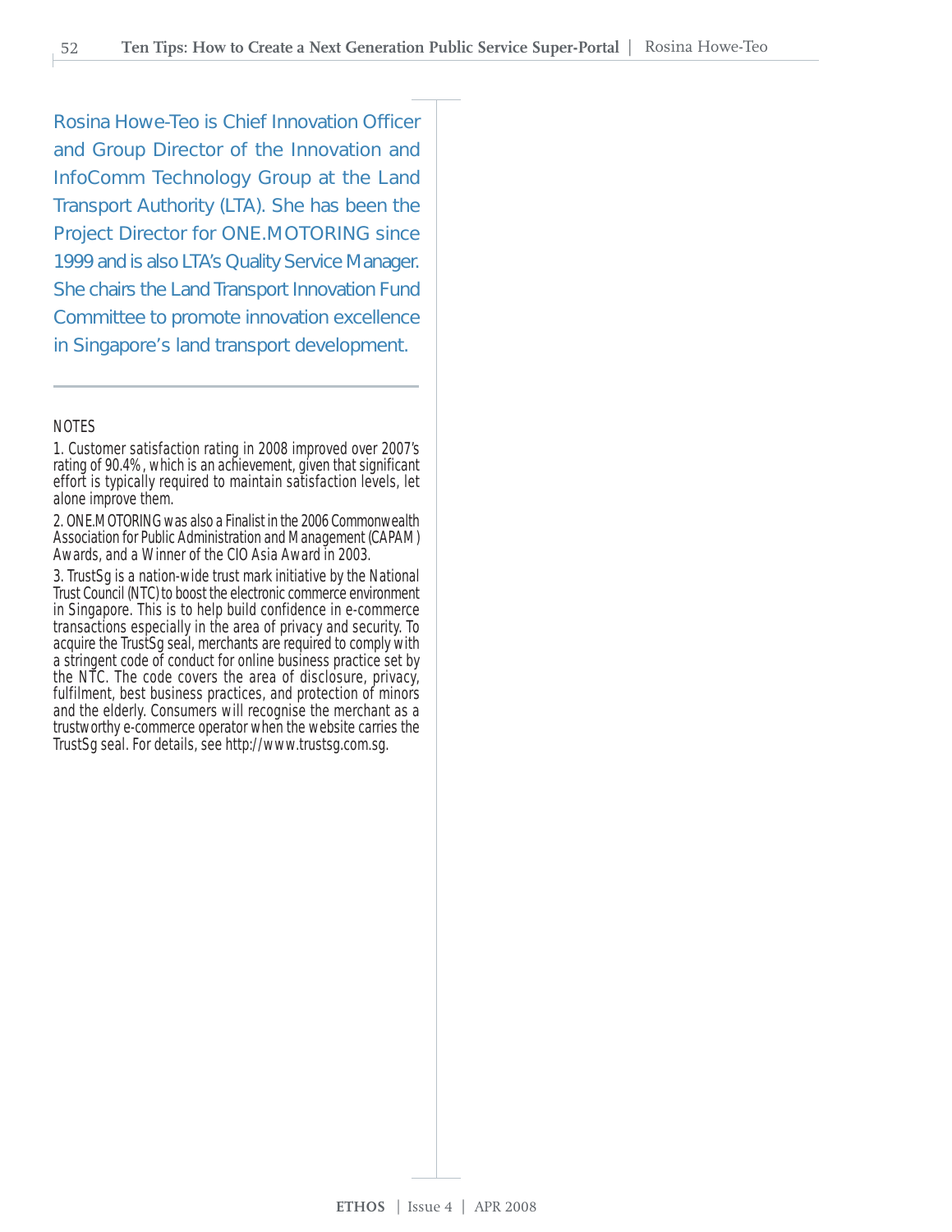# Service Beyond Excellence Interview with Ng Hock Keong

**Singapore's Central Provident Fund Board (CPFB) has won many accolades for its service excellence and innovations such as the groundbreaking my.cpf online portal. Ng Hock Keong, the Quality Service Manager (QSM) behind many of CPFB's service initiatives, shares his views on the challenges of change in a mature serviceoriented agency responsible for over three million members.**

**CPFB has a hard-earned reputation for being a quality service-oriented agency. What is driving it to introduce new service innovations, especially when some of these could potentially disrupt existing service experiences that are already comfortably well received?**

There are two driving forces. First, it is clear to us that the customer has changed. Citizens have become savvier, and have higher expectations of government, transparency and service. What was once a delighter or performance service is now considered a basic service. Second, a public service agency providing excellent customer service brings about national goodwill; we cannot be stagnant or complacent in meeting the rising expectations of our citizens.

From an organisational perspective, why would CPFB think of some new service to delight the customer or test the market every year? I believe it is a passion of wanting to be a service excellence agency: we take pride in exceeding expectations, and surpassing other service providers, public or private. The only way is to do something that has never been done before. Two most recent examples are the "m-ambassador" and "e-concierge" services.

to surpass other benchmark organisations

#### **Public service agencies are often stereotyped as being risk-averse. Yet how does CPFB's organisational culture support change and innovation in service delivery?**

I think we have a willingness to admit imperfection and mistakes—and the ability to then build on that, to come up with a better version of ideas. This is something you do not see that often outside CPFB.

One example was the development of the initial version of our mobile services, designed for personal digital assistants (PDAs) in 2006. Our target customers were not very receptive to it. So we took a step back, did a post-mortem, and moved on to a better solution today. Another project in which I was personally involved was a IT system for scanning in hardcopy correspondence. The idea was good and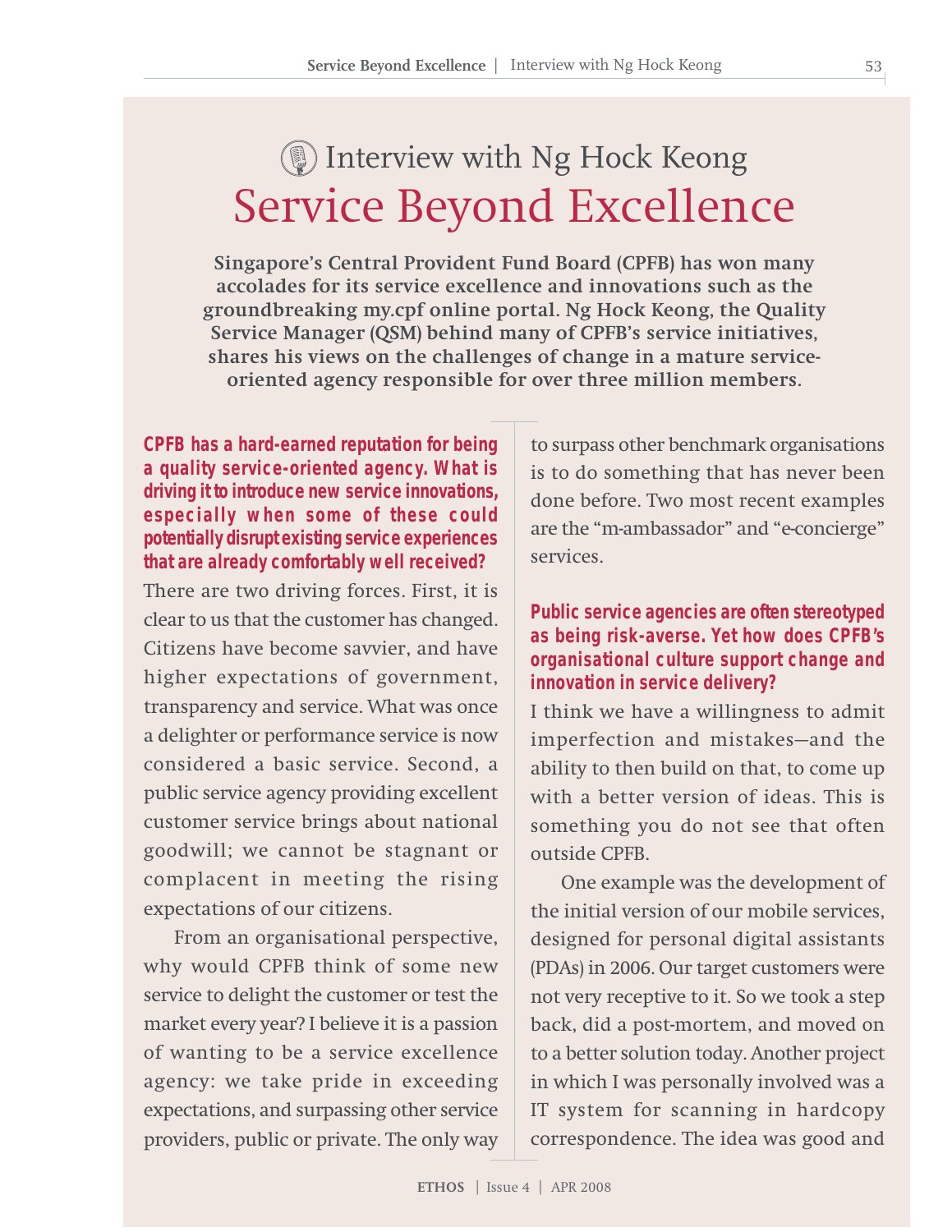the system was developed with the latest technology available in 2000, but it did not take off as we wished because customer behaviour had changed by the time the system was ready, and more customers were simply writing emails to us. We eventually stopped using the system in 2003. Yet there were no repercussions on the officers involved. The experience we gained from the failure of the project helped tremendously when we developed other systems later on. The important thing was that management accepted that while the initial systems were technically up to scratch, it did not succeed operationally due to a range of other reasons, including users' resistance to change. We learned from that episode. The core personnel of the project team were reassembled for the subsequent customer relationship management system project, which was implemented very smoothly as a result.

There are many other service innovation stories, where it is not "first version perfect". But we have a culture where if someone is championing a project and it is not working out, they will not say "Let's cover up" or "Let's pretend it works". The moment you take away the fear factor of a penalty for honest mistakes, people will be more upfront, and they will want to do better. And we are prepared to put in more resources to get it right the next time. It is very important that our top management has been so supportive of this culture of tolerating failure.

We also have an internal culture where we celebrate success and new ideas. We give out generous awards for successful new projects. And when one department tries out new ideas that work, every other department will want to come on board—the word-of-mouth effect is better than a top-down plan from the QSM office!

By freeing up less value-adding channels, we can now offer different strokes to different folks, instead of the traditional one-size-fits-all approach.

#### **How has CPFB's service model moved from pursuing cost savings and efficiency gains to one of value enhancement?**

If we keep traditional service models, there is no way that we will have enough additional resources to do all these new things; you can only get incremental improvements. You can always do more with extra resources, but that is not sustainable. So first, you have to pursue the cost-saving model. Automate high volume transactions. We tackled this in 2003, by e-enabling these transactions, and began to reap raw cost savings. We cut down the number of physical counters, reserving them for those who really need them. We freed up staff to do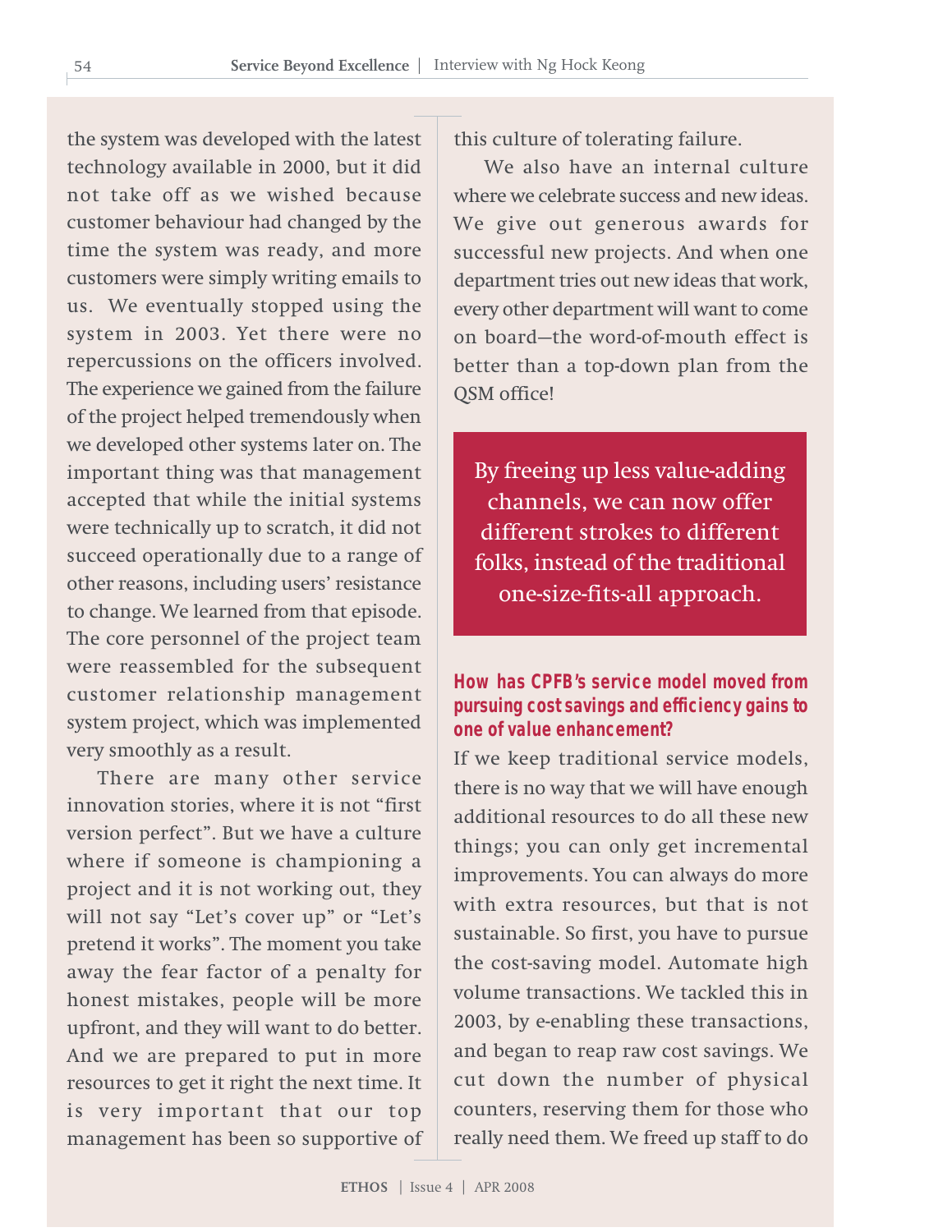other things, such as helping people with electronic transactions. We changed our physical layout so that the e-lobby with self-help service terminals is the first point of contact. Manned counters are still there, but with a much longer waiting time of say 60 minutes for walk-in, young and able customers. So the customer decides what he is prepared to do.

The fact is that given a choice, customers prefer to self-help and complete their transaction without waiting. And there are e-ambassadors around to assist them with this. We implemented the e-appointment system in 2005, where customers could book a face-to-face appointment ahead of time. So now you wait less than 10 minutes to see someone, and the counter staff would have had time to prepare your case, know what you need, and prepared a solution for you. The allocated transaction time is 30 minutes, but in fact it takes less than that because the process has become much smoother.

So by freeing up less value-adding channels, we can now offer different strokes to different folks, instead of the traditional one-size-fits-all approach.

We can now also sift out people who cannot use the e-channels and make options available to them. For instance, we have a Club 55 service for senior citizens who are probably less IT-savvy and need more personalised help. It would

be wrong to force them to use e-services. At Club 55, they are served by specialists within 20 minutes.

Our Customer Service Officers (CSOs) are now also freed up to go out to the community. We started off with old folk's homes, community centres and roadshows, to help people in the heartlands check their CPF balances, and take home very useful messages about their CPF and personal finances. We call them the "CPF m-ambassadors". If someone were bed-ridden without a support system, the m-ambassador could make a house call and help them. For the past few national projects, we were able to do sign-ups at community centres, instead of requiring citizens to come to the CPF building.

And we have done all this with a stable headcount of 1,300 staff. In fact, for the past three years, we have met the 3% headcount reduction requirement, without affecting our customers' service experience with us.

#### **Are there other new services you have introduced that represent a fundamental change in the established way of doing things?**

E-concierge is one such service. It started as feedback from some customers, who emailed us to ask us to perform certain transactions, without using a conventional form. By traditional cost-benefit analysis, it does not make sense to develop a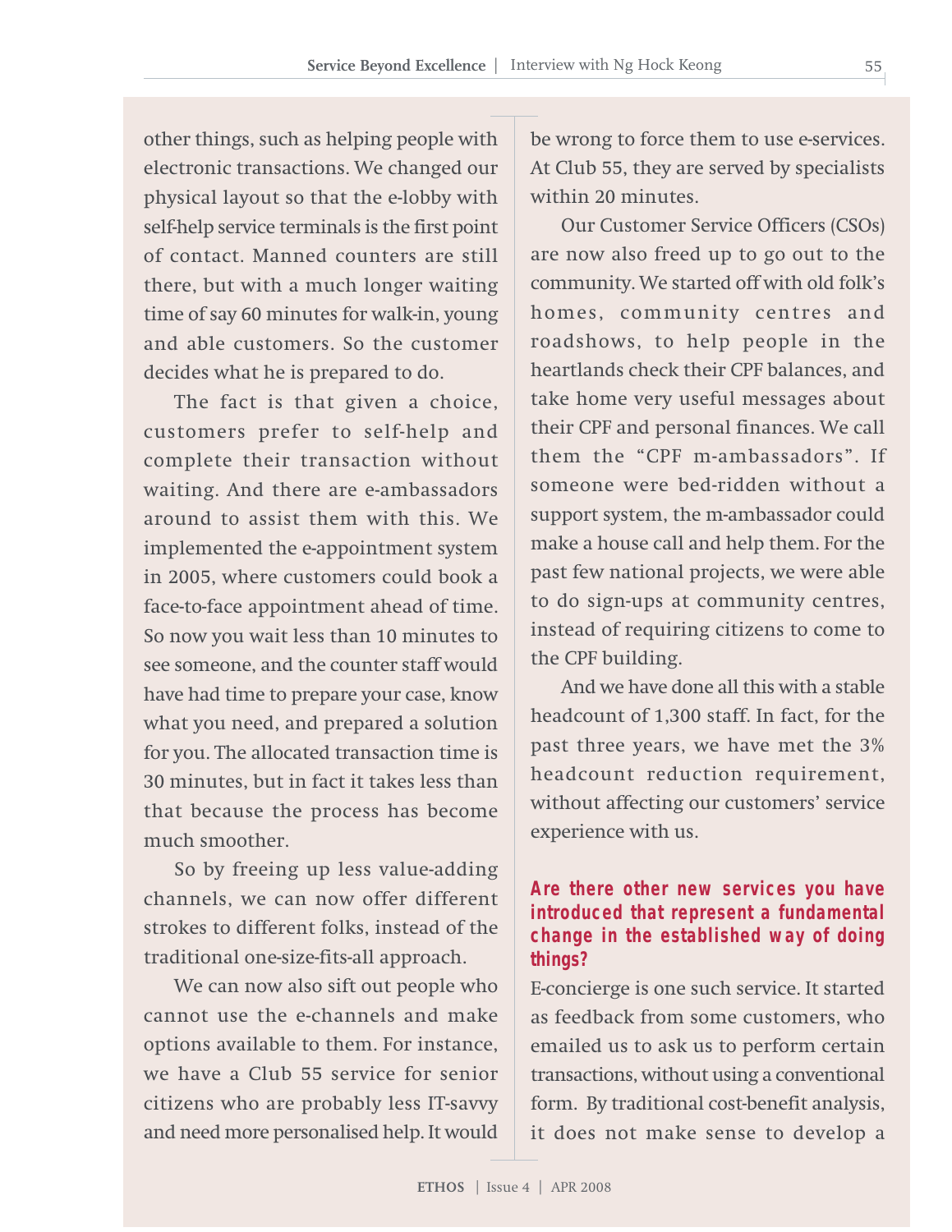process just to cater to such exceptional, low-frequency tasks. But the customer does not really care whether his transaction is high-volume or exceptional in nature—he only cares about the outcome he needs. Yet if we look at the customer's instructions and the desired end result, we realise that we can perform the transaction without putting in place a new process. So now we let customers put in a free-form request from the e-concierge page and we can perform his transaction, once we have confirmed who he is, what he wants and how to serve him. It has changed the entire traditional mindset of form-based transactions. Now you can tell me what you want, and I will serve you.

From the Board's perspective, this is more costly in terms of time and resources than a structured form. For instance, the human element is now needed to decipher the request, just as when reading an email. But it is far better than having to manage the customer who has come to the counter to kick up a fuss, or writing letters to argue over why the request cannot be processed in that way. In fact, departments spend less time performing the transaction than trying to explain to customers why they cannot carry out their non-standard instructions.

This e-concierge concept is a bold initiative that no one else in public service has tried so far. But in fact, there is no risk, since authentication and confirmation still take place. And as a public service agency, we actually hold a lot of authenticated information and can do specialised transactions for customers that even commercial banks cannot access. There is the potential for tremendous value-add to the customer.

Of course, the initial fear was that customers would only use this e-concierge system instead of the prescribed forms. But our operational experience has been the opposite—customers would rather tell you precisely what they need, by using the correct form if they could. This is really a last resort solution for them, and if there is in fact a standard form that customers can be redirected to, they quite reasonably proceed to complete the process on their own. The end result is that we can say "yes" to customers a lot more often, and we end up with a much better service experience overall.

#### **You have said that CPFB goes beyond excellent service delivery to furthering national objectives by creating more informed, financially selfsufficient customers. Could you elaborate?**

I think the big picture we are out to achieve is to make sure our greying population has enough for their retirement. So we need to move beyond a transaction-based relationship, i.e., you want this now, we carry it out quickly for you. Instead, we should leverage on the basis that people trust us since we have given them good service. Our transaction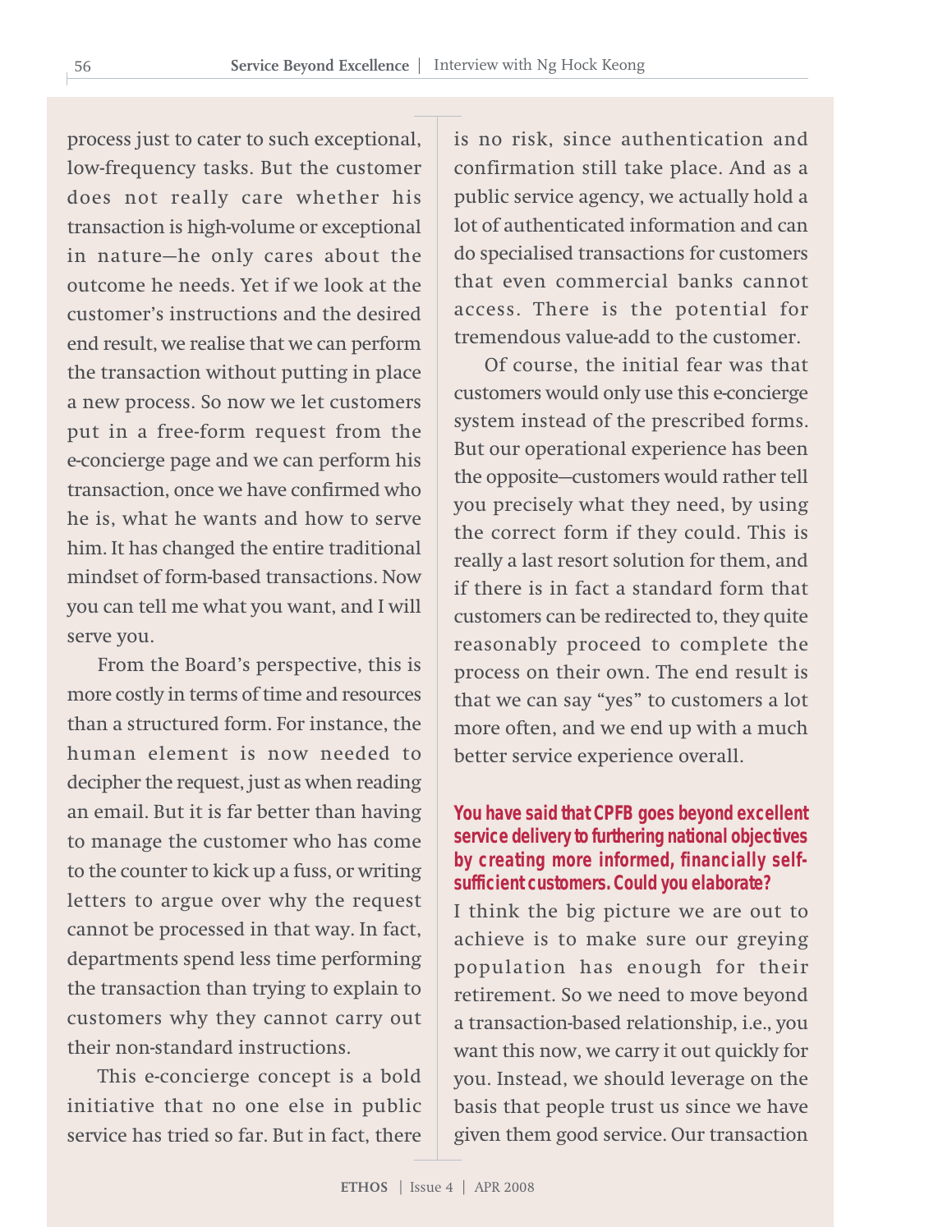time also represents valuable interaction time with the customer; they are a captive audience.

During this time, we are able to influence and educate customers: Do they know the consequences of each transaction? Have they calculated the financial implications of the housing loan they are about to take on using their CPF? What is the retirement income they need based on their current lifestyle?

With information technology, it is relatively cheap to include these things on the website. How do we then draw customers in? We provide short teasers and games, send them text messages, give vouchers for little quizzes. It sets people thinking.

Development should be driven by business processes and customer context, rather than technical specifications alone.

So here is another mindset change. Instead of giving them just the facts of their CPF account, we try to bring the bigger message across. CPFB can push out personalised messages because we know your customer profile, and give you prompts, say six months before you hit your CPF balance limit for your housing instalments. We provide online

calculators so people can see the bottom line impact on their own pockets instead of reading pages of news reports. We will leverage on new media to further extend our reach in public education in the next two years.

#### **What advice would you give to other public service agencies that are just beginning to transform their existing service models?**

A lot of organisations jump on the technology bandwagon, when they think of service innovation. They spend money and resources hoping to find a breakthrough to better service their customers. That is well and good, but I think the implementation has to be backed by an entire service culture, leadership and the right mindset; otherwise, you will not get very significant customer results. You also need to have a certain confidence in and knowledge of your business process and customer context, rather than let the development process be driven by technical specifications alone.

Outsourcing to vendors is also not a bad thing, because you lay off less efficient channels, but accountability should not be compromised. You must watch them even more closely, because when they are staff, you have a certain trust in them. But when they are vendors driven by profit, you have to be more careful. You have to be sure that they are aligned with your service values, because the customer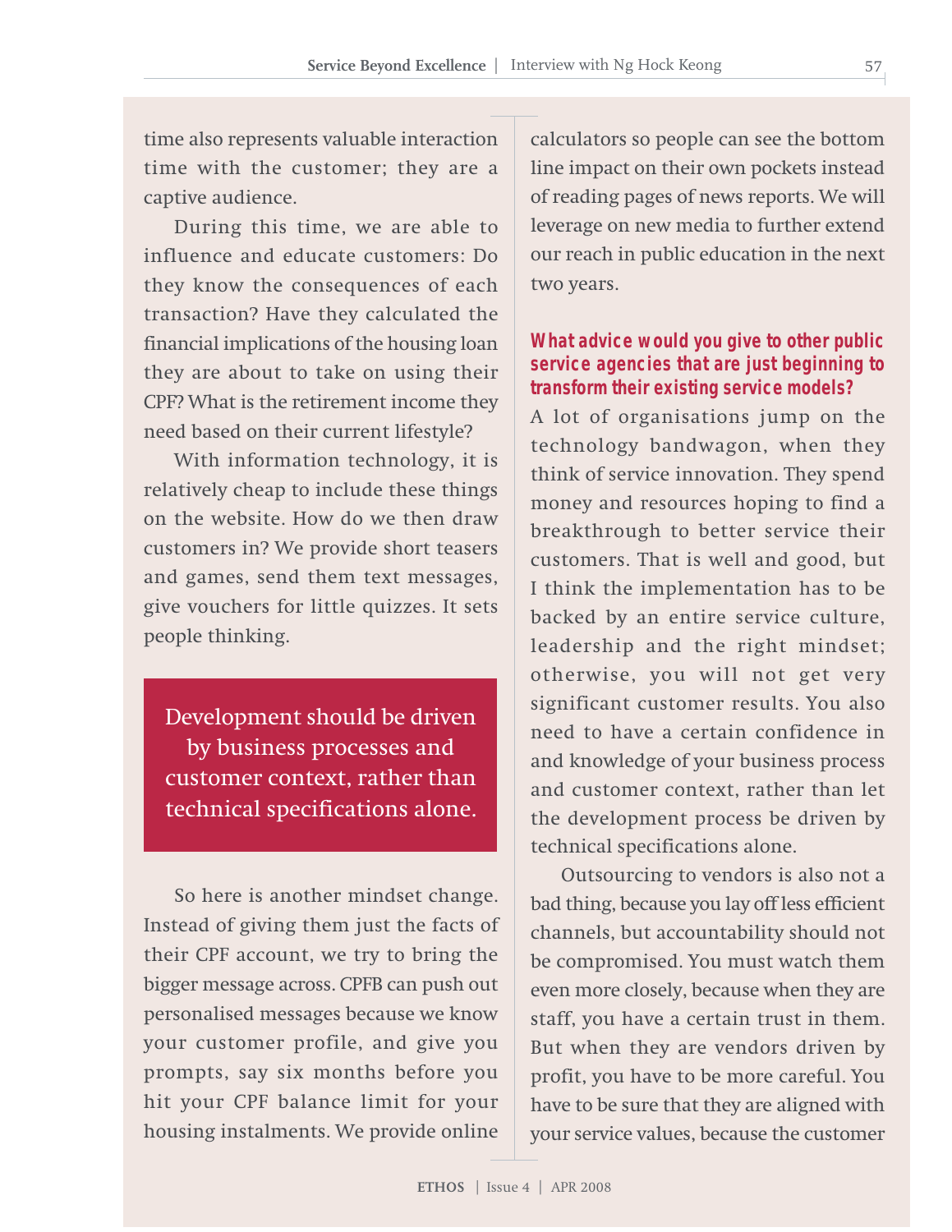will not care whether the service is outsourced or in-house; it is part of their service experience. This is an especially sensitive issue when outsourcing some public service functions.

I always tell my chaps that service delivery is not only about transactions. Through these service experiences, goodwill has been built over the last five decades and that is why the customer has trust in the organisation. It is not an overnight task. It takes a long runway to build a strong service culture in an organisation. It is a journey that never ends.  $\lambda$ 

Ng Hock Keong is Director of Customer Relations Division in Singapore's Central Provident Fund Board (CPFB). As Quality Service Manager, Mr Ng ensures a high level of customer satisfaction for its three million CPF members. He is the key advocate for service excellence in the Board, which has won the prestigious Singapore Quality Award (2004), Singapore Service Class (S-Class) Award (2005), Pro-enterprise ranking award (2004–2007), CAPAM Innovation Award (2006), APAC Government Technology Award (2007), and most recently, re-certification of Singapore S-Class Award (2007). Mr Ng has also initiated many e-transactional services that allow members to easily transact with the Board at any time. He introduced "my.cpf" online portal that seeks to both serve and educate CPF members on retirement planning based on

important life stages. Today, the website is one of the most popular government websites in Singapore, serving more than 39 million transactions a year.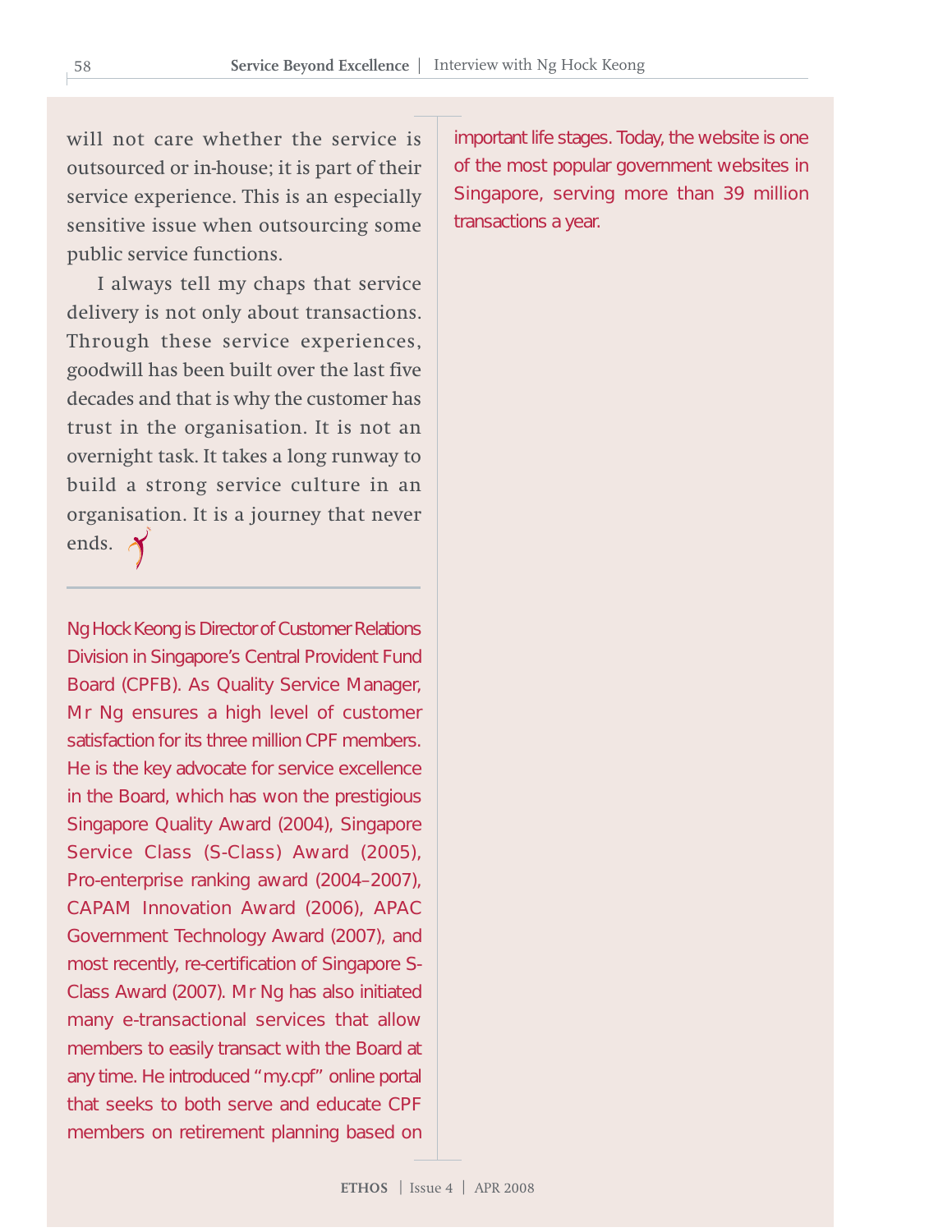

# Integrated Service Delivery: The Australian Department of Human Services Jeff Popple

**Jeff Popple, from Australia's Department of Human Services, discusses their experience in integrating service operations across different agencies, in order to achieve large-scale synergies.**

**What is the Australian Public Service's approach to innovation and excellence in service delivery? What are the factors behind your drive towards service innovation and service integration?**

Like most Public Services around the world, the Australian Public Service constantly seeks to improve the quality of services it provides to the Australian people. One of the factors behind the establishment of the Department of

Human Services was the desire to reinvigorate public administration and improve the delivery of services to the many Australians who have contact with the agencies that comprise the Human Services portfolio. This has led to a culture within Human Services, and its agencies, of always trying to improve the quality of services that are provided. The individual agencies undertake a range of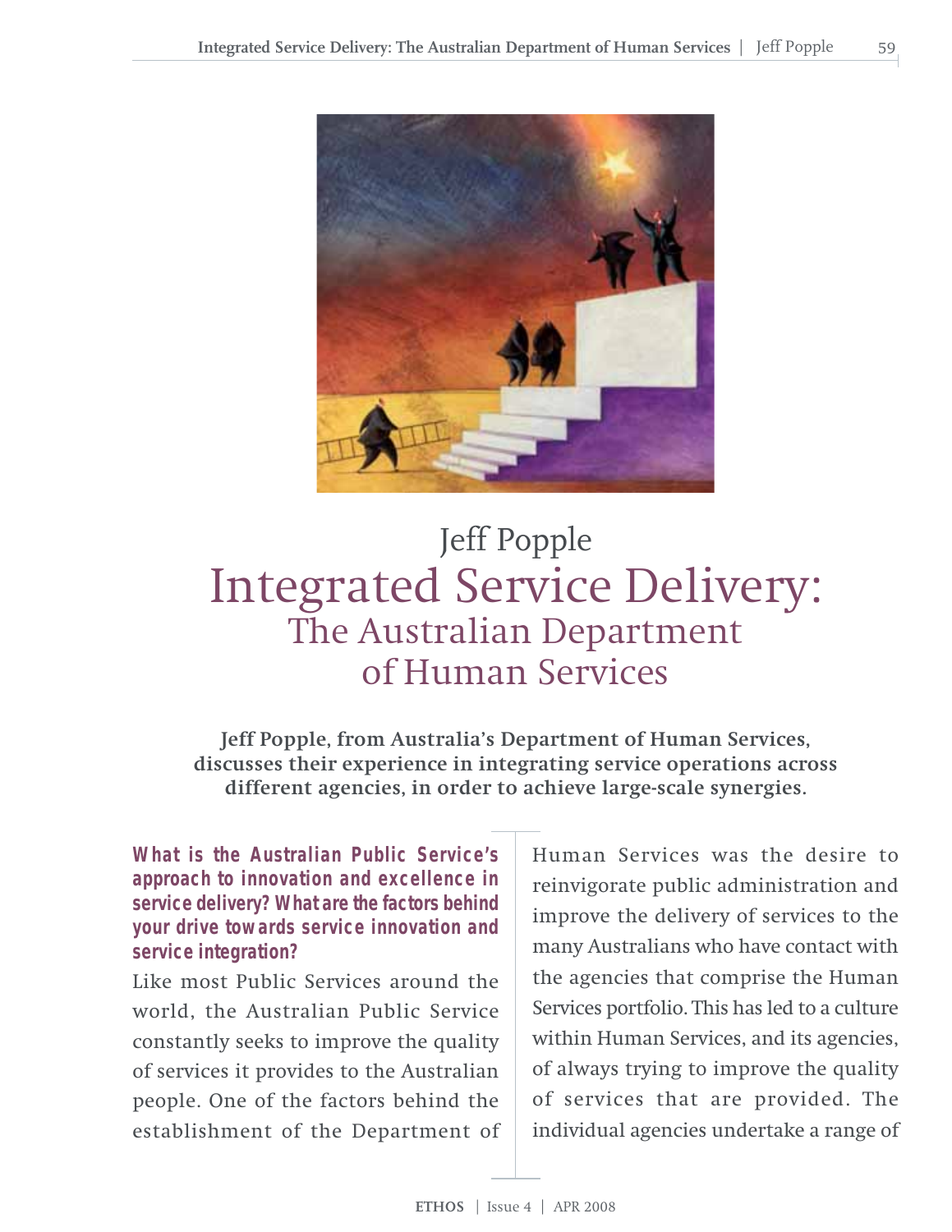# THE AUSTRALIAN DEPARTMENT OF HUMAN SERVICES

The Department of Human Services (DHS) was created on 26 October 2004 to achieve improved governance, clearer accountability and better performance in government service delivery by:

- ensuring the **efficient, effective** and **sympathetic** delivery of social and health-related services, including financial assistance, to the Australian community; and
- **influencing** policy development **upfront**—so that service delivery and implementation issues are taken into account in policy design and decisionmaking at a whole-of-government level.

The Minister for Human Services is a senior Minister in Cabinet and brings a service delivery focus to Government deliberations.

The DHS administers almost A\$100 billion in health and welfare payments each year (amounting to about 10% of Australia's GDP or 40% of the national budget), serving nearly all 21 million Australians through Medicare and other services.

With a total of 40,000 staff, the agencies under the Human Services Portfolio include Centrelink, Medicare Australia, Australian Hearing, CRS Australia, Child Support Agency and the HSA Group.

Set up in 1997, Centrelink (now a key agency under the DHS) delivers A\$64 billion worth of payments and services on behalf of national and state governments to 6.5 million customers, including retirees, families, carers, parents, people with disabilities and the unemployed. Serving as the "human face" for the Australian Government in many local communities, it is the broker of services ranging from income support, workforce and social participation support, farm and drought assistance, regional development programmes and emergency assistance. Approximately 1.8 million citizens are registered for Centrelink's award-winning online services, undertaking more than 14 million view and update transactions per year.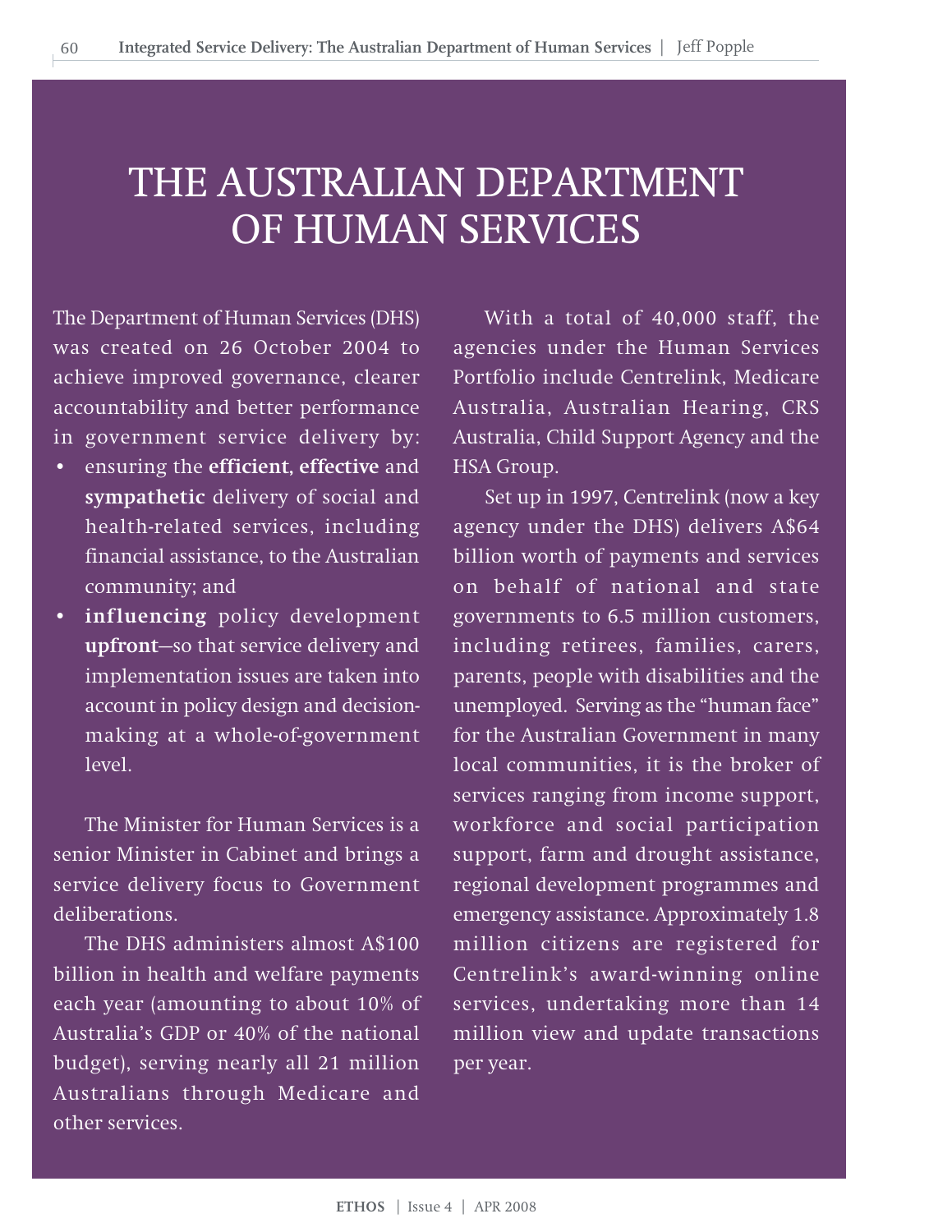activities to support this approach to excellence, including benchmarking, customer surveys and monitoring against performance standards. Agencies also explore more innovative ways of dealing with customers, such as the use of short message service (SMS) or text messaging, provided these innovations do not conflict with the policy intent of the programmes they are administrating and do not jeopardise the integrity of the payments they administer. If done well, innovative service delivery can result in higher satisfaction amongst customers and can also be more efficient and more cost effective.

There are advantages to integration, but it has to be managed in such a way that you do not compromise the expertise that individual delivery agencies have built up and do not weaken their current accessibility.

The search for improvement in service delivery can sometimes logically lead to service integration, but this is not necessarily always the case. If done in an effective manner, integration can lead to more convenient service delivery. In Australia, we have the complication of

three different levels of government: local, state and commonwealth. Often, each of these levels of government can have involvement in the same areas, such as childcare.

61

The Australian people, however, often do not differentiate between the different levels and just see it as being "government". Achieving greater synergy between the three levels of government is one of the biggest challenges that we face.

#### **In your experience, what are the challenges of pursuing an integrated approach to service delivery, and what are the key opportunities and advantages?**

An integrated approach to service delivery can lead to more convenience for customers, especially if they only have to visit one location to do their business. We have had some success in Australia with the Flexible Service Delivery Trials, involving Medicare Australia, which primarily administers health rebates, and Centrelink, $<sup>1</sup>$  which delivers welfare and</sup> family payments to Australians. The trials involved Centrelink delivering some of their services for older Australians and carers through four Medicare sites and, in turn, Medicare trial-tested the delivery of some of their services in four Centrelink sites. The trials were reasonably successful and the benefits included:

• more convenience with people able to conduct a range of government business in one place at the same time;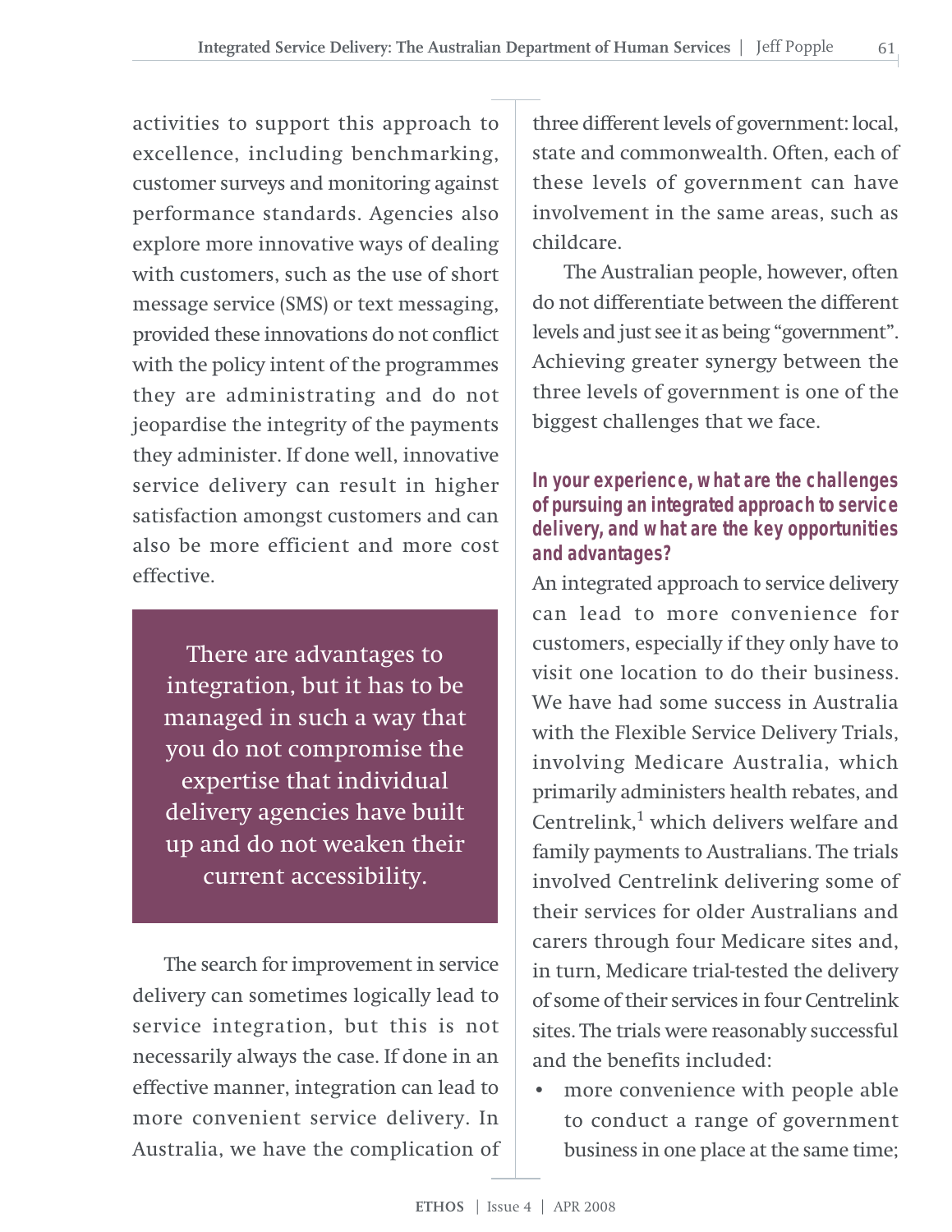- better customer service designed to suit people's specific needs; and
- more choices of sites in which to conduct government related business. The Australian Government is

currently considering the outcomes of the trials.

There are advantages to integration, but it has to be managed in such a way that you do not compromise the expertise that individual delivery agencies have built up and do not weaken their current accessibility, i.e., by forcing them into less suitable locations.

#### **Has technology, or new models of management and organisation supported your pursuit of service excellence? What achievements would you highlight and what are the factors underlying their success?**

Technological advances have certainly provided new opportunities to improve service excellence. The most obvious examples involve the use of the Internet, mobile phone communication and the electronic sharing of data.

Australia is still developing new ways of improving electronic service delivery, although nearly 60% of people now report having contacted the Government using the Internet at least once in the previous 12 months. This is nearly a doubling of Internet contact since 2004.

One significant improvement has been the development of the Human Services Portal, $^2$  which provides a single

entry point to the online services offered by Centrelink, Medicare Australia and the Child Support Agency. The Portal also has a single sign-on to the online services of the agencies, so instead of having to go through three separate identification processes, the customer now only has to do it once before being able to easily access the services of the three agencies. Another noteworthy advance has been the introduction of electronic claiming processes for Medicare services, so that Australians can now receive their rebates electronically at the point of service, instead of having to make a separate trip to a shopfront to receive their rebate.

#### **How does the Department of Human Services harness the natural strengths of its component agencies in order to achieve whole-ofgovernment policy objectives?**

By looking across the six agencies that make up the portfolio, Human Services is able to see the possible synergies and advantages by using a range of agencies. An example of this was the delivery of the Liquid Petroleum Gas Scheme, which provided a rebate to Australians who converted their petrol cars to liquid petroleum gas. The scheme was jointly delivered by Centrelink and Medicare Australia. Working with these agencies, we were able to develop a delivery arrangement which used the natural advantages of the two agencies: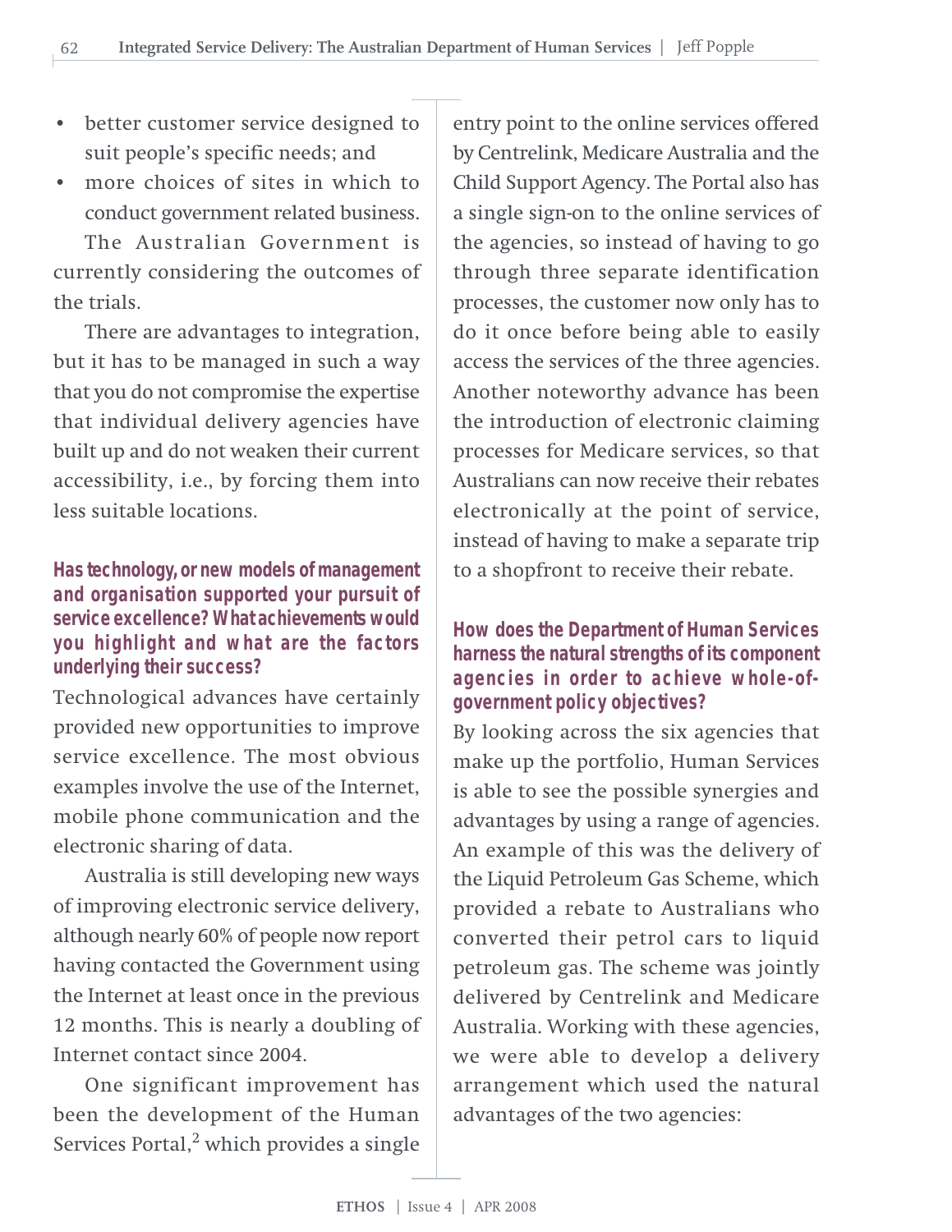- Centrelink's ability to quickly implement payment systems and efficiently make payments; and
- Medicare's network, which is largely based in easily accessible shopfronts in shopping centres.

This meant that in a matter of weeks, the system was set up and people were able to lodge claim forms at a convenient shopfront, which then sent the claim forms to a processing centre that quickly processed them and made payments to customers.

#### **Is the Department of Human Services involved in ensuring that service outcomes are considered in the policymaking process?**

I think that this has been one of the main achievements of the Department. Too often in the past, the service delivery arm of government was separate from the policymaking process. This meant that sometimes good policy ideas were unable to achieve the envisaged outcomes for Government because too little consideration had been given to the implementation issues. With the formation of Human Services, greater emphasis has been given to service delivery. On the practical level, this means that service delivery has a more prominent role in policy development by being involved in the Cabinet process. With the establishment of a department of state with a specific responsibility for service delivery, policy departments have also

been more willing to engage in discussions about service delivery at a much earlier stage. Proper consideration of service delivery means that the customer is better served when the individual policies are implemented.

Jeff Popple is the Acting Deputy Secretary in the Australian Department of Human Services. He is responsible for the overall management of the service delivery role of the Department, advising on the performance of the Portfolio's Agencies and providing strategic and policy advice on a range of service delivery issues.

#### NOTES

1. Centrelink (http://www.centrelink.gov.au) is an Australian Government Statutory Agency, assisting people to become self-sufficient and supporting those in need.

2. Single entry signon: http://myaccount.humanservices.gov.au/ wps/portal/ linked from the Human Services Portfolio Portal at http://www.humanservices.gov.au/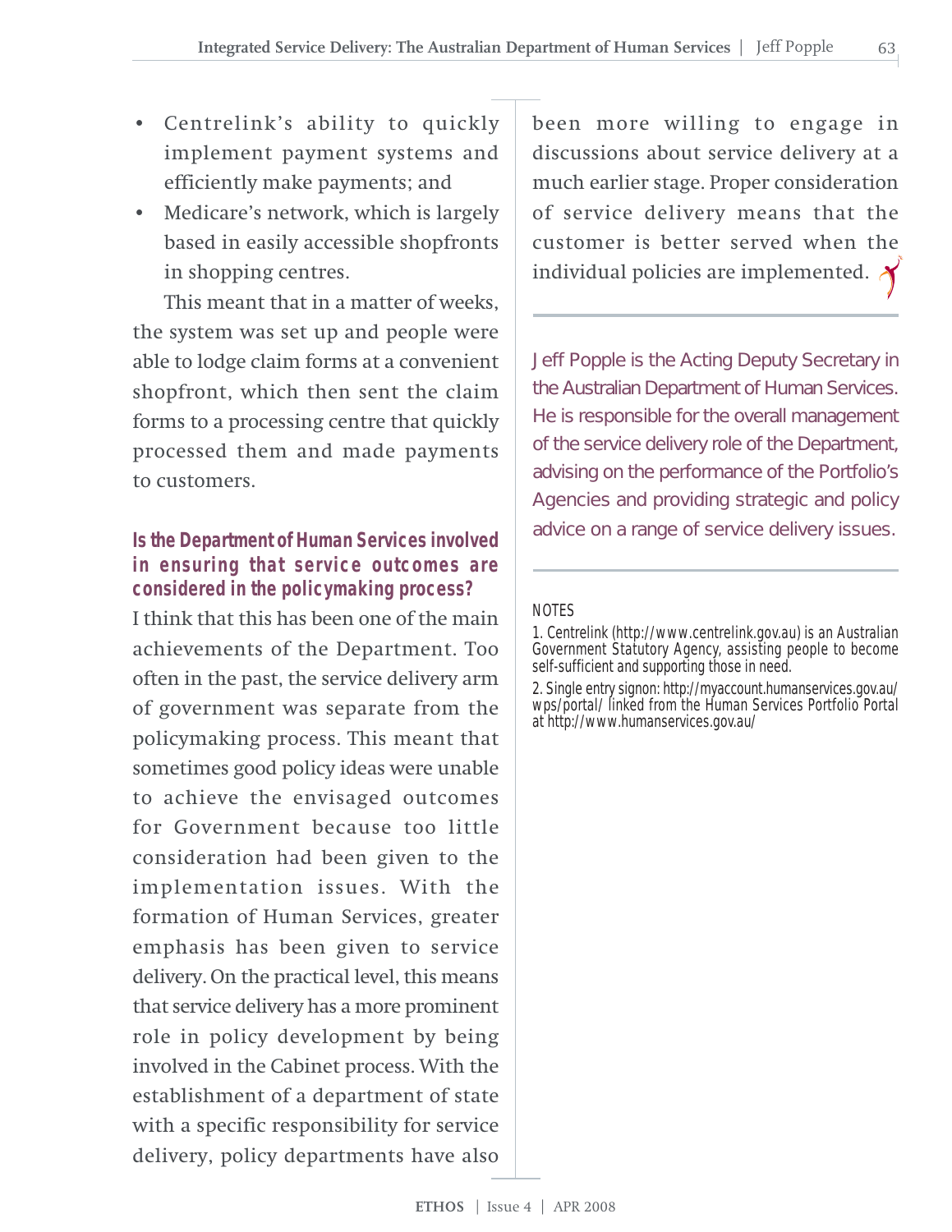

# Lee Chong Hock and John Lim What Does It Mean to Optimise Public Service Delivery?

**Lee Chong Hock and John Lim from the PS21 Office examine the challenges that face the Singapore Public Service, as it reaches beyond individual service excellence towards Whole-of-Government outcomes.**

#### **ACHIEVING SERVICE EXCELLENCE**

Standards of public service delivery in Singapore have demonstrably improved in the last decade. While developments have been uneven across the Public Service, the efforts of agencies to pursue service excellence have generally benefited the public in the form of more service channels and higher standards of customer service. In 2007, Singapore took the top spot in Accenture's "Leadership in Customer Service: Delivering on the Promise" study for our efforts in developing customer-centric service models and proactive communications, ahead of 22 other countries, including Canada and the US.

According to Accenture, Public Services around the world have been focusing primarily on improvements to the front end of service. However, the interpretation of citizen-centric service delivery as providing existing services in multiple channels (especially the electronic

channel) has unintentionally widened the gap between public agencies' vision of customer service and the actual service experience of their customers. Citizens use these channels expecting consistent levels of service but, without the same commitment to the backend structural and cultural changes needed to support the vision, the customer experience is one that is ultimately negative.

Singapore's advantage lies in our Public Service's aggressive approach to implementation, with a clear top-driven agenda which includes a holistic ICT master plan to positively transform the customer service experience. This approach has served us well. However, one should keep in mind the fundamental purposes of the Government as we continue our evolution of public service delivery.

#### **ACHIEVING SERVICE OPTIMALITY**

Focusing on the customer experience is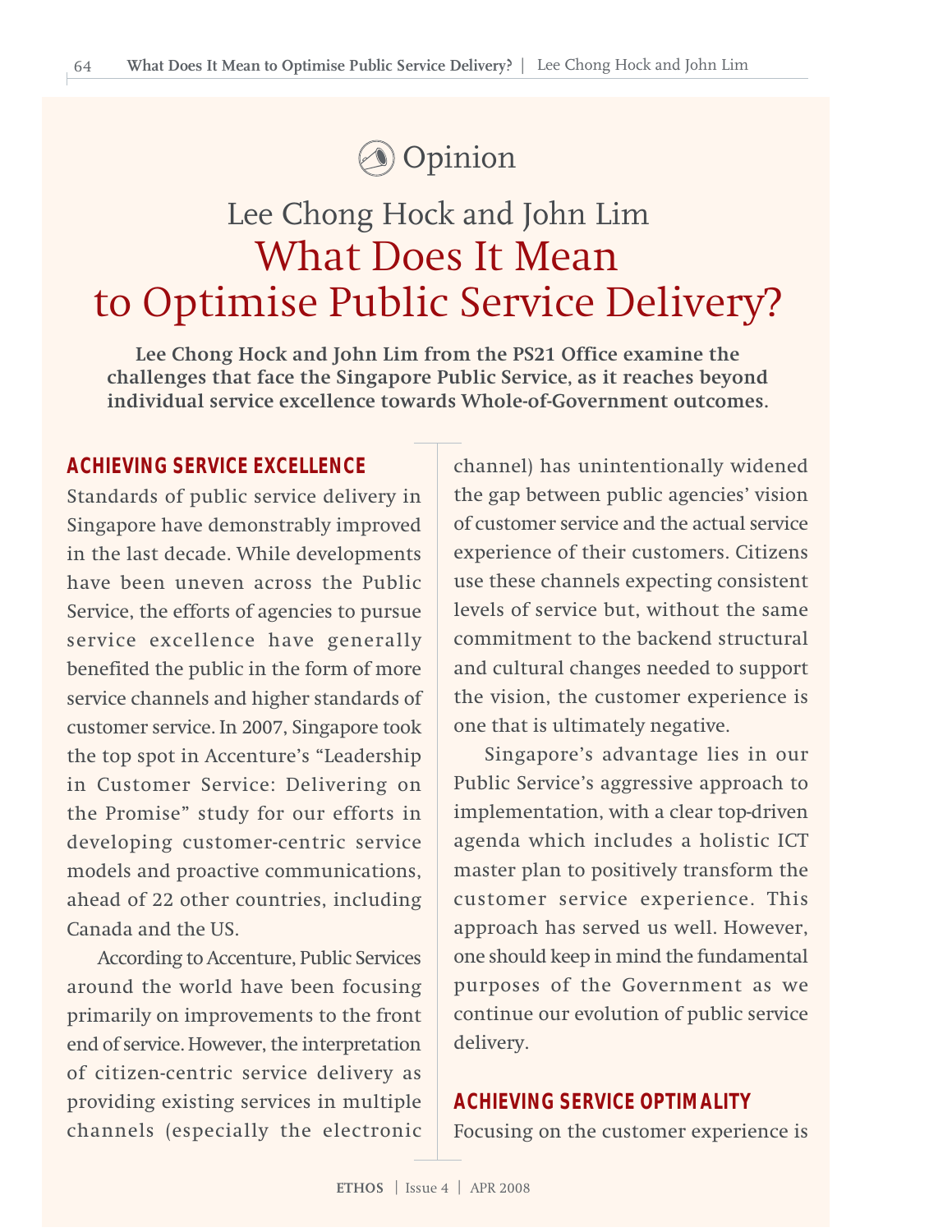essential, but there is also a need to balance that with good governance. Without a clear strategy to strike an equilibrium between serving customer interests and serving the public good, our current trajectory of "service excellence" may be skewed towards "going the extra mile", and placing an overemphasis on improving standards and innovating service solutions, ad infinitum. To begin the discourse on this equilibrium, two areas need closer examination:

#### *1. What price, service?*

There is no common understanding between the Public Service and its customers as to what constitutes "service excellence". Public expectations are rising, and a growing number of customers demand higher standards and more choices. Against this backdrop is the Government's responsibility to uphold the public good and ensure cost efficiency in service delivery. Agencies attempt to meet demands of both sides, balancing customer wants against their organisations' priorities, but these are mostly ad hoc, agency-level strategies rather than comprehensive Whole-of-Government solutions.

Without an explicit way of determining the ideal state of service provision vis-à-vis public interest, perceptions are being shaped by a vocal few, and agencies are susceptible to pressure applied by this vocal minority.

Better service invariably comes at a price (i.e., requiring more resources), and the question often neglected is: who actually benefits, and who is paying for it?

Customer satisfaction is about giving customers what they need, when they need it.

#### *2. Should it be handled with CARE?*

The Singapore Public Service uses the CARE<sup>1</sup> framework to guide its approach in delighting customers. However, the framework itself gives more focus to front end customer service standards, and does not address the systemic and mindset issues at all levels of Government necessary to bring about true service excellence stemming from total organisational excellence.

Customer satisfaction is about giving customers what they need, when they need it. For the Public Service, this means policies should be formulated with implementation and delivery in mind, from involving stakeholders early by providing avenues for consultation and feedback, to demonstrating a willingness to change policy stances to meet the needs of the people. How prepared are we (as a Government) to more comprehensively and openly engage stakeholders from the onset of the policy-making process, so as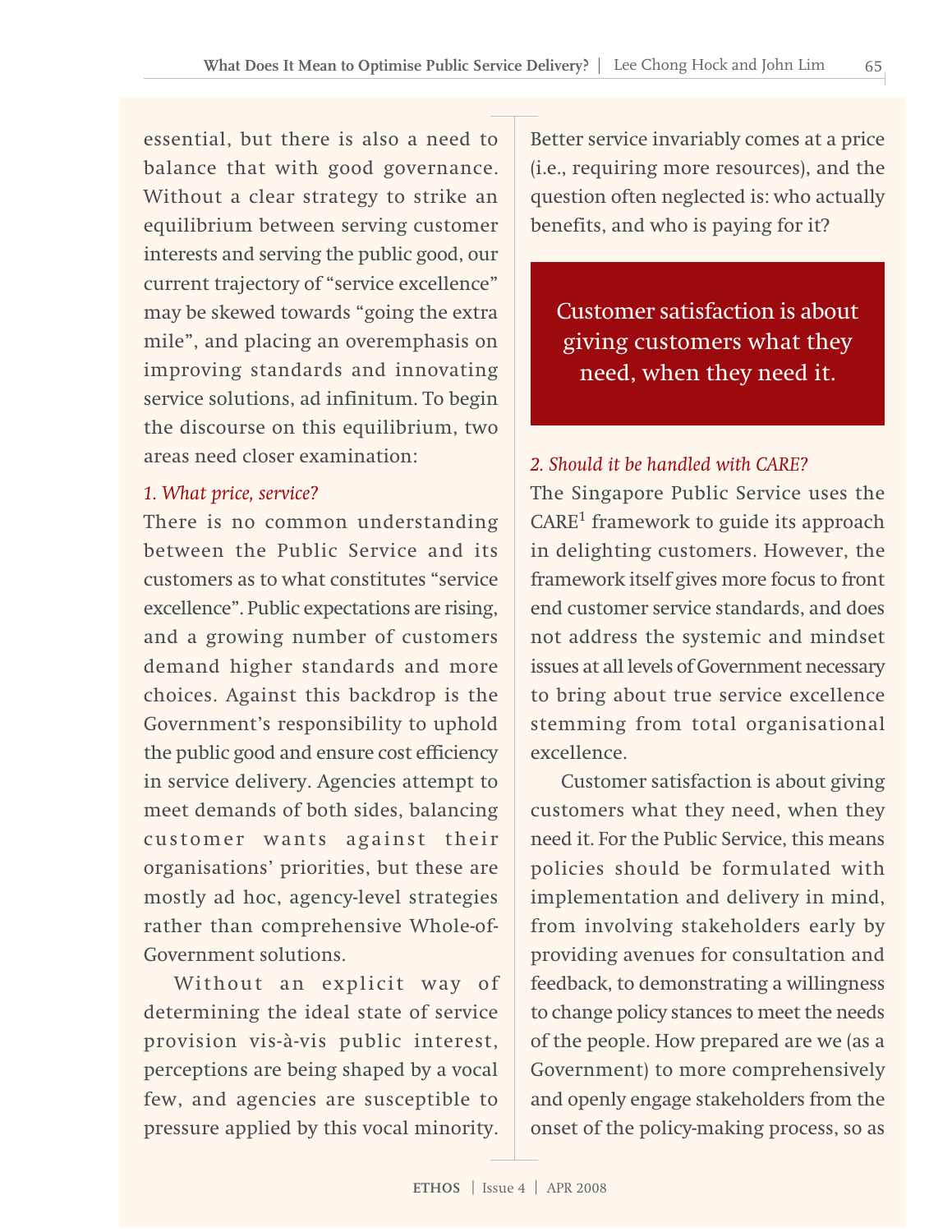to provide policies and services that meet shared desired outcomes, rather than attempting to "delight" them with good customer service at the end, or plugging gaps and loopholes as they arise?

#### **CASE IN POINT: HOW MUCH IS "E-NOUGH"?**

The tension that exists between the strategic push for e-Government and customer-focused service delivery is symptomatic of the need for a more focused strategy. On the one hand, in order to fully reap the benefits of electronic channels, both agencies and customers must be wholly onboard. Agencies must invest the resources necessary to make the successful transition of services to electronic channels, and customers must be willing and able to access them online. On the other hand, customer-focused service means service delivery at the greatest possible ease and convenience to the customer, as defined by the customer. This would mean that the customer has a choice among all available channels, all with the highest possible standards.

Currently, many agencies still use a mixed channel strategy, trying to strike a balance between fulfilling the goals of e-Government and providing a wide array of service channels to meet customer needs. Without making sense of the strategies we could take for service

channel evolution and how these can be aligned at the Whole-of-Government level, it remains the agencies' prerogative to determine that middle point and to manage that tension between strategies.

#### **CONCLUSION**

The size and nature of the Public Service do not lend itself well to rigid standardisation and normalisation. This is a good thing, as we increasingly rely on the creativity, dynamism and boldness of our agencies to carry out their duties in this constantly changing environment. The same goes for service excellence. Agencies should be allowed to improve and improvise at their own pace, governed by a central strategic directive. However, the greatest challenge with that is that perceptions of the Public Service are shaped by the "weakest link". This has been demonstrated by lapses in the "No Wrong Door" policy,<sup>2</sup> where customer satisfaction plummets at the point where the policy is disregarded, when the first officer "drops the ball".

### Perceptions of the Public Service are shaped by the "weakest link".

One way to address this is to resist the urge to roll out blanket service improvement initiatives which agencies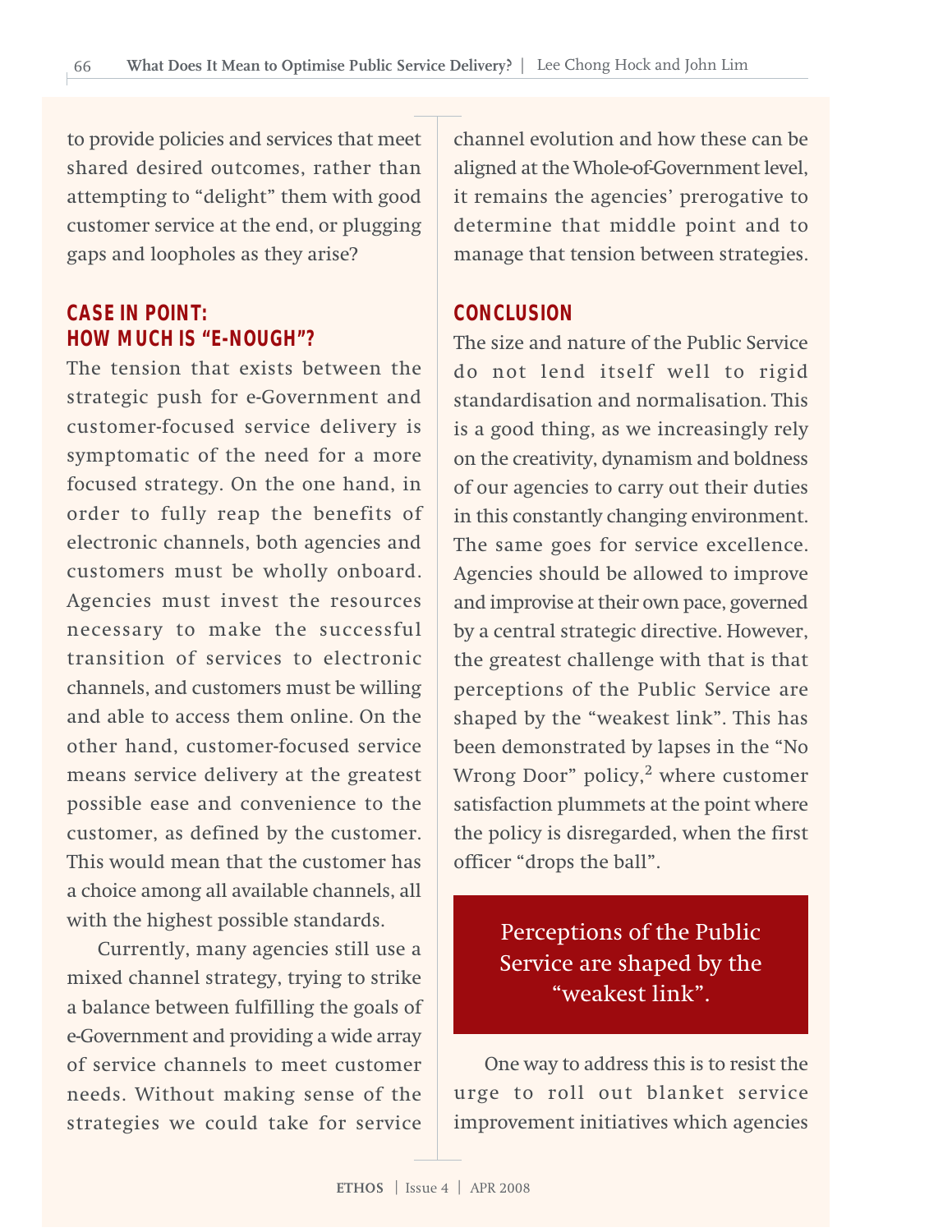have to follow, and instead use a more targeted approach to achieve predefined Whole-of-Government outcomes. Attention and resources should be given to critical areas, such as supporting agencies that require more assistance, or building necessary infrastructure to aid agencies' efforts. In essence, we need to articulate a credible Whole-of-Government vision of service excellence, facilitate the realisation of that vision, and then just trust our agencies to do the right thing.  $\bigwedge$ 

Lee Chong Hock is an Assistant Director (Development) in the PS21 Office, where he oversees the customer and citizen engagement portfolio. He works with public agencies to strive for service excellence, as one of the focus areas under Singapore's "Public Service for the 21st Century" (PS21) movement.

John Lim is a senior executive in the PS21 Office. He manages the citizen engagement portfolio in Public Service Office (PSO), and works with the Infocomm Development Authority to design and implement the Public Service's e-engagement strategy under iGov2010, the Government's five-year ICT master plan.

Through PS21, the Office hopes to build up capacity in the Public Service so that it is better prepared to meet future challenges. For more information, please visit http://www.ps21.gov.sg

#### NOTES

1. CARE stands for: Courtesy (politeness, considerateness); Accessibility (convenience of transacting with the Government, including being able to complete a transaction without going to multiple agencies); Responsiveness (includes promptness of service delivery, proactively meeting customers' needs, and flexibility to accommodate special circumstances); and Effectiveness (consistency of quality and reliability of Government services).

2. Launched in 2004, the premise of the No Wrong Door policy is a simple one: if an agency receives feedback on an issue which is not under its charge, it must redirect the feedback to the right agency and ensure that the latter agency responds to the feedback giver; and if the feedback involves a few agencies, the receiving agency should coordinate a single consolidated reply.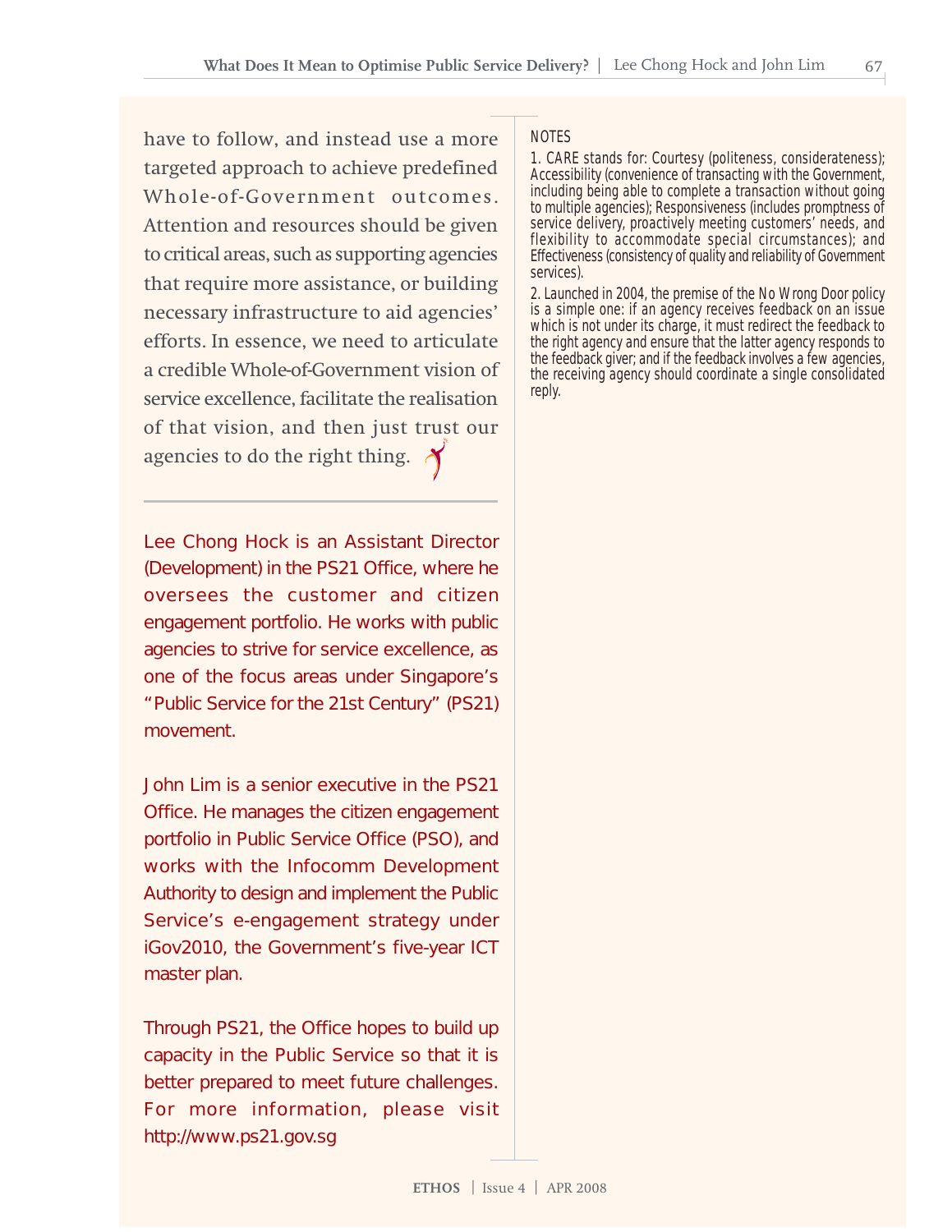

# Public Services at the Crossroads

**Edited by : Richard Brooks Contributors :** Richard Brooks, Kay Withers, Miguel Castro Coelho, Tim Gosling, Guy Lodge, Sophie Moullin, Nick Pearce and Ben Rogers **Published by :** Institute for Public Policy Research, UK: 24 September 2007

> *Garvin Chow reviews the IPPR's milestone report on contemporary public service delivery in the UK.*

With a pool of increasingly educated citizens, a knowledge-savvy workforce and highly competitive market forces, many governments are feeling the pressure to continually improve the quality of their public services. This phenomenon is not felt in Singapore alone. The contributors to *Public Services at the Crossroads*, a report published by the noted UK-based Institute for Public Policy Research (IPPR), have also observed the same phenomenon in the UK. They argue that the design and delivery of public services should no longer be a prescriptive blueprint devised by the government independently, but should instead depend on the relationship between the government, services and citizens (Figure 1).

The demands placed on public

services will continue to rise, as society becomes more educated and the problems it faces become more complex and broad-ranging.



The challenge to government is to balance high aspirations for public services against the risk of establishing unrealistic expectations, while also maintaining the trust and support of the public service workforce. For instance, can major improvements to public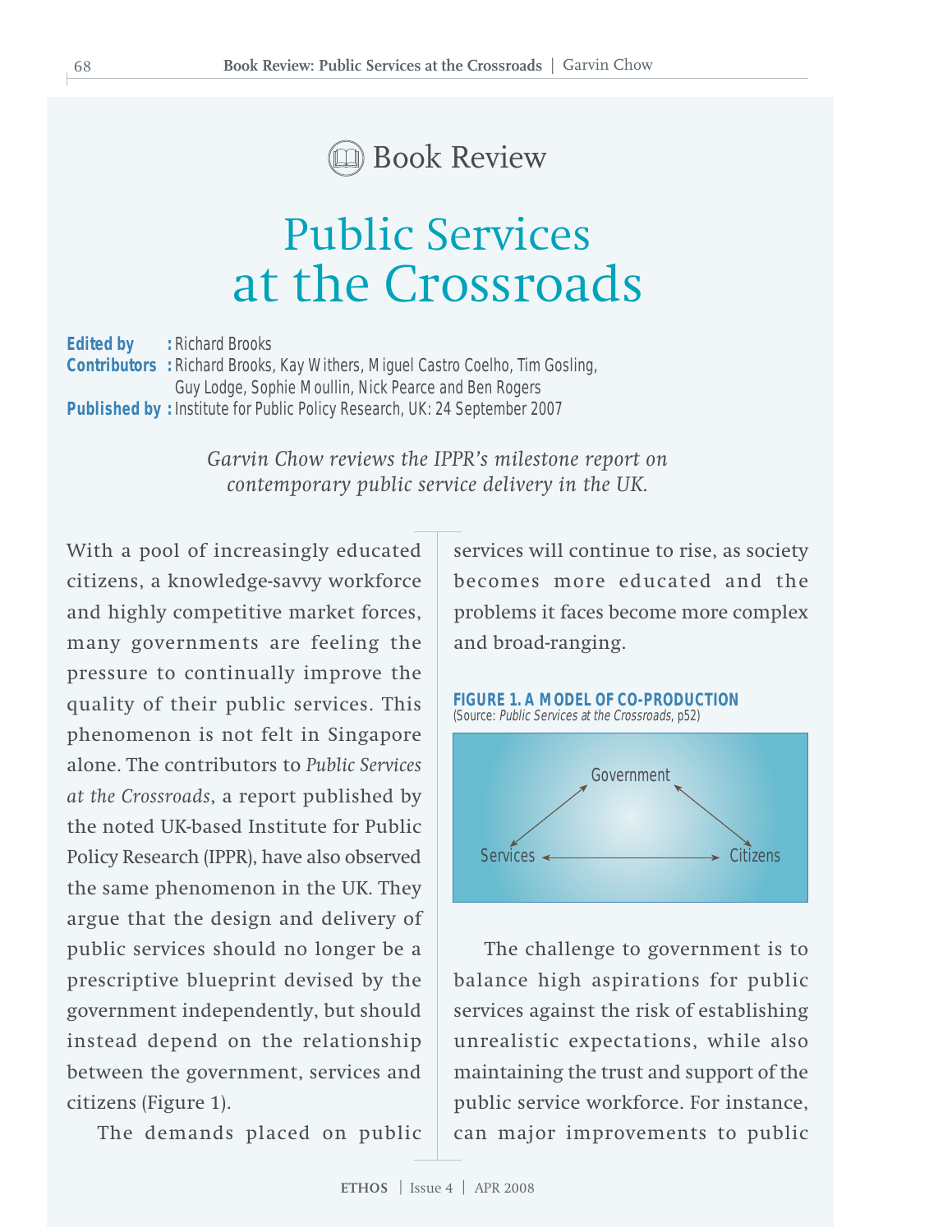services take place without losing the support of incumbent staff, some of whom may have to be laid off or reassigned? The low levels of staff morale and confidence in management experienced by some public agencies in the UK point to the implications of an unbalanced approach to reform.

#### **CITIZEN SATISFACTION—A PRIMARY GOAL OF PUBLIC SERVICES?**

As the mindset shifts towards getting the relationship between government, services and citizens right, the desired outcomes of public services would need to be re-evaluated. Should customer satisfaction be the target and the means by which the civil service measures its success and allocates resources? According to the report's authors, this appears intuitively appropriate: if citizens are not satisfied with public services, they would naturally withdraw their support from public services, lose trust in the civil servants who administer them, and reject the politicians who advocate them. Satisfaction with services gives voice to citizens, helps to redress the failings of unresponsive service agents, exposes policy decision-makers to public scrutiny, and may turn the spotlight on neglected services that are valued by citizens.

However, the heterogeneity of citizens' expectations ("value pluralism") means that few would share the same subjective interpretation of happiness or satisfaction. Besides, resource scarcity and environmental constraints mean that the civil service cannot fully satisfy those who adjust their preferences to ever higher levels of consumptions with little or no regard to constraints. Healthcare is a good example of a service type where such behaviour is observed in many countries.

Where should we draw the line between meeting the demands of citizens and being an efficient and effective government?

By the same token, the report concludes that satisfaction or happiness maximisation cannot be the basis for measuring the success of public services and allocating resources. Where should we draw the line between meeting the demands of citizens and being an efficient and effective government? Perhaps we may concur with *Public Services at the Crossroads*, that procedural justice (making and implementing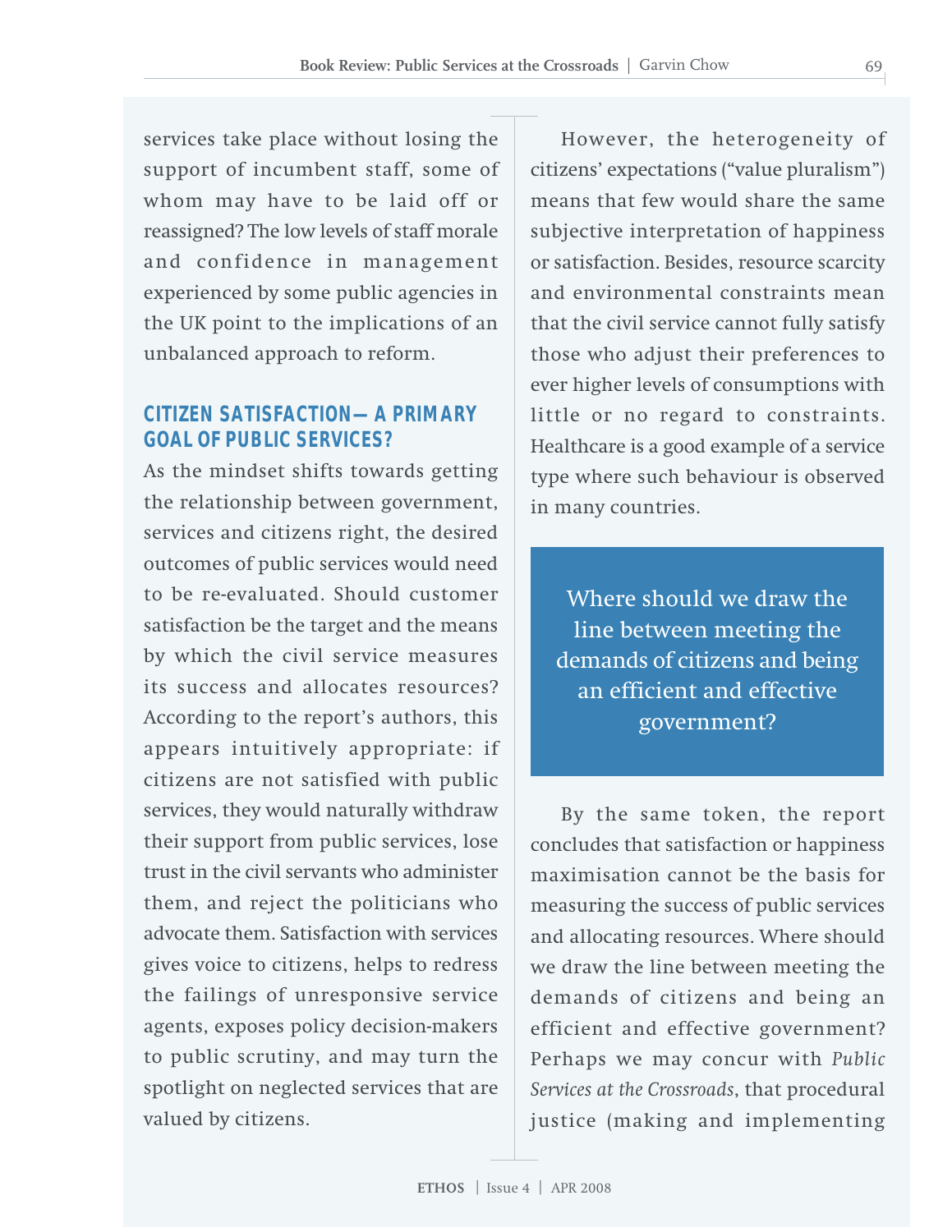decisions according to fair processes with respect to consistency, bias suppression, accuracy, correctability, representativeness and ethicality<sup>1</sup>) and distributive justice (what is just or right with respect to the allocation of benefits and burdens) must take precedence.

#### **MISSING THE TARGETS IN PERFORMANCE MANAGEMENT**

In the last decade, much public service reform has focused on adopting "top-

down", market-derived performance management mechanisms such as targets, incentives, regulation and intervention. In the UK, this "targetoriented" approach appears to have led to a number of unintended behaviours (outlined in Table 1). The drive to define the quality and efficiency of public services through performance targets may also have been at the expense of establishing useful norms and long-term outcomes for citizen behaviour in

#### **TABLE 1. PERFORMANCE, TARGETS AND THEIR POTENTIALLY PERVERSE SIDE EFFECTS** (Source: Public Services at the Crossroads, p36)

| <b>THE PROBLEM</b>                                                                                                                        | <b>EXAMPLE</b>                                                                                                                                                                                                                                                                                                                                                  |
|-------------------------------------------------------------------------------------------------------------------------------------------|-----------------------------------------------------------------------------------------------------------------------------------------------------------------------------------------------------------------------------------------------------------------------------------------------------------------------------------------------------------------|
| Tunnel vision: Concentrating on<br>what is included in the performance<br>indicator to the exclusion of other<br>important considerations | Attempting to meet the high-profile target for five A-C grade General<br>Cerificate of Secondary Education (GCSE) passes has incentivised<br>schools to focus on those on the C/D margin. Evidence suggests<br>that very low-achieving pupils have, as a result, not shared in<br>educational gains.                                                            |
| <b>Measure fixation: Focusing only on</b><br>measured outcomes-hitting the<br>target but missing the point                                | The target to see a general practitioner (GP) within two working<br>days led to some practices refusing to book more than two days in<br>advance. 30% of patients surveyed in 2005 reported that their<br>general practice did not allow them to make an appointment three<br>or more days in advance.                                                          |
| Gaming: Getting round the system<br>by altering behaviour to obtain<br>strategic advantage                                                | In order to meet targets for total time at Accident and Emergency<br>(A&E), gaming behaviour included requiring patients to wait in<br>ambulance queues until the hospital was confident that they could<br>be seen in under four hours, and the performance of cancelling<br>scheduled operations and drafting in extra staff over the period was<br>measured. |
| Data misrepresentation: A spectrum<br>of behaviours from "creative<br>accounting" to fraud                                                | Auditors found evidence that 12 National Health Service (NHS)<br>Trusts had adjusted their waiting lists 'inappropriately' for the two<br>hospital waiting time targets. In 2004/5, officially 96% of patients<br>at A&E were seen in under four hours, but the survey-reported level<br>was only 77%.                                                          |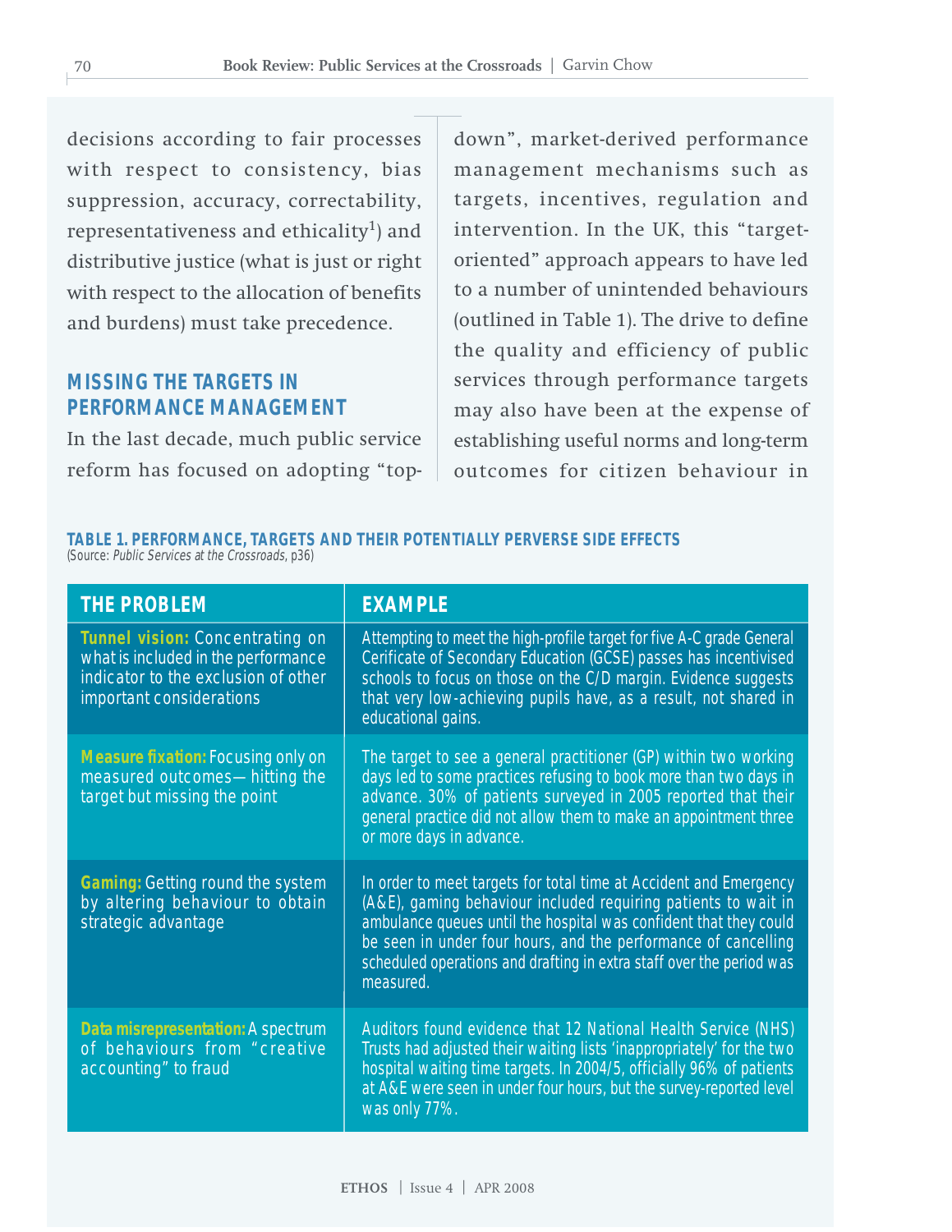| TABLE 1. PERFORMANCE. TARGETS AND THEIR POTENTIALLY PERVERSE SIDE EFFECTS (continued) |  |  |  |
|---------------------------------------------------------------------------------------|--|--|--|
| (Source: Public Services at the Crossroads, p36)                                      |  |  |  |

| <b>THE PROBLEM</b>                                                                                                                           | <b>EXAMPLE</b>                                                                                                                                                                                                                                                                                                                                                                                                                                                                |  |  |
|----------------------------------------------------------------------------------------------------------------------------------------------|-------------------------------------------------------------------------------------------------------------------------------------------------------------------------------------------------------------------------------------------------------------------------------------------------------------------------------------------------------------------------------------------------------------------------------------------------------------------------------|--|--|
| Myopia: Concentrating on short-<br>term issues and ignoring long-term<br><b>risks</b>                                                        | Waiting-time targets for new ophthalmology outpatient appointments<br>had been achieved by cancellation and delay of follow-up<br>appointments, on which there were no targets. At least 25 patients<br>had lost their vision over two years as a result.                                                                                                                                                                                                                     |  |  |
| Sub-optimisation: The pursuit of<br>narrow objectives, at the expense<br>of strategic coordination and goals                                 | Managers in the NHS were ladened with performance targets and<br>required to ensure financial viability amongst the projects in their<br>portfolios. When managers discovered that Primary Care Trusts were<br>accorded low priority in the NHS balance sheet (and could therefore<br>be deprioritised without affecting their bottomline), the proportion<br>of Trusts left to "significantly underachieve" in financial performance<br>rose from 3% in 2001 to 30% in 2005. |  |  |
| Convergence: Also known as<br>"threshold effects", where targets<br>do not provide incentives for those<br>performing above the target level | Waiting times in A&E departments have converged just below the<br>four-hour target.                                                                                                                                                                                                                                                                                                                                                                                           |  |  |
| <b>Ossification: A disinclination to</b><br>experiment with new and innovative<br>methods                                                    | A poorly designed pupil assessment regime in English schools has<br>led to shallow, narrow teaching in pursuit of gains in test results.<br>In tight target regimes, budgets for research and development<br>necessary for innovation have been cut to focus resources on<br>essential work to meet targets.                                                                                                                                                                  |  |  |

relation to public services—in terms of constructive feedback and dialogue, for example.

## **PUBLISHING PUBLIC SERVICE PERFORMANCE**

In spite of the negative notions and sideeffects that could be brought about by adopting a "top-down" performance management style, the report is right to point out that performance targets will continue to play an important role in the design and delivery of public

services. The rule of thumb is not to rely excessively on management by targets but to ensure that any performance target set should clearly indicate the key public objectives in each instance.

The report's authors further advocate that government departments should publish their performance data in a bid to stimulate improvements to service quality through public accountability and 'peer-pressure', especially where quasi-markets operate. They cited an example where there is little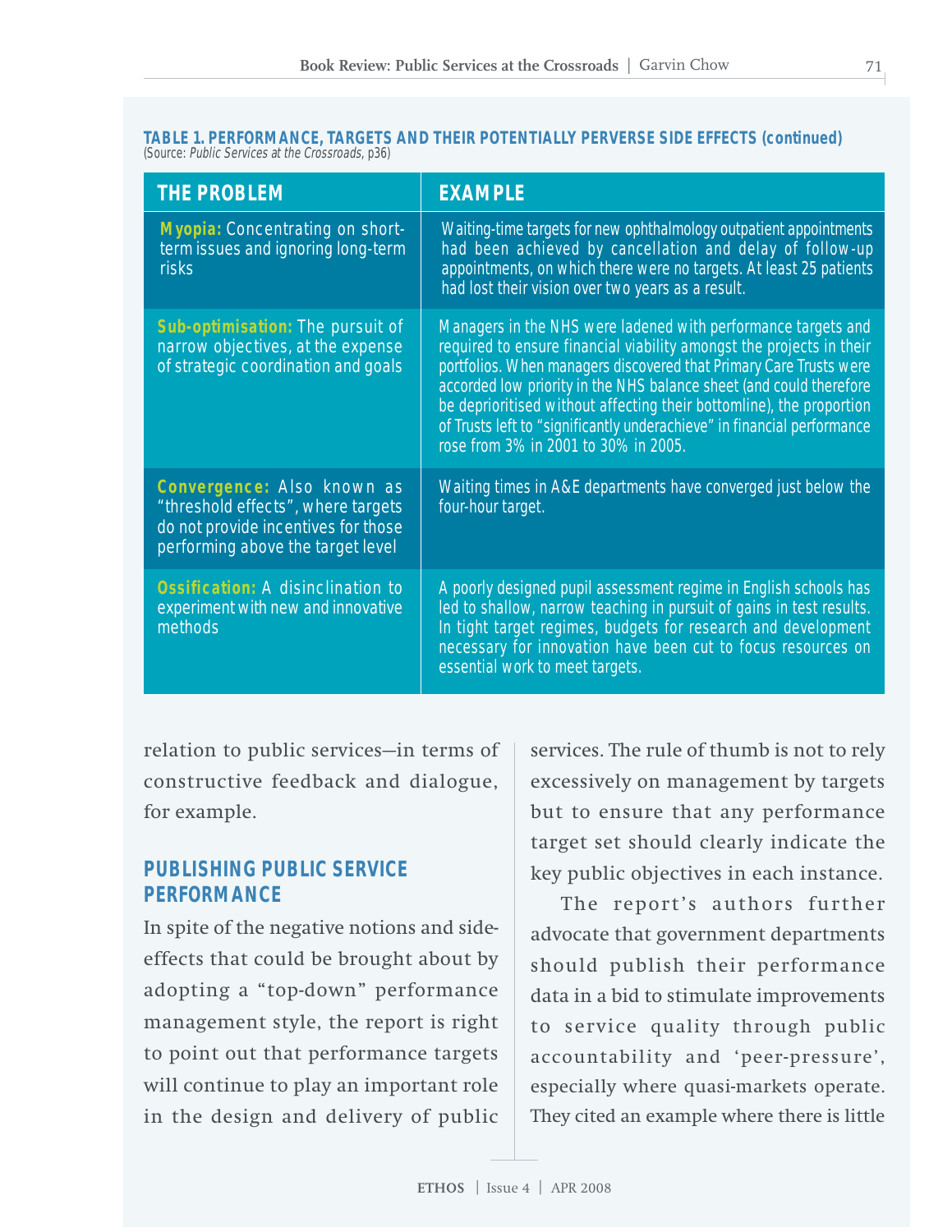performance impact on a hospital if its performance data is shared internally and privately, whereas publication of this data had tremendous positive effects, motivated by a concern for the hospital's public image. By the same note, the authors believe the same can be applied to the public service. They are not alone in this approach: government departments in Canada and US already publish their public service performance data online to inform their citizens.

It is clear that with higher service expectations and greater general IT literacy the public will become more demanding of information about their public services, and be more able to access and interpret that information. Already, some private sector organisations (such as Dr Foster, an independent commercial provider of healthcare information http://www.drfoster.co.uk) have emerged to play an intermediary role in relation to public service information.

# **PUBLIC SERVICE WORKFORCE— ADMINISTRATORS OF PUBLIC SERVICES**

In spite of increased resources and priority accorded to public services, the report found the UK public service workforce to persist in a state of

disillusion and dissatisfaction. According to an MORI survey, $<sup>2</sup>$  public</sup> sector employees had less confidence (about 10% lower) in their management compared to private sector employees on assessments of trust, confidence and view of their vision. This was found to be particularly acute in the healthcare

The public will become more demanding of information about their public services, and be more able to access and interpret that information.

sector, where public servants cited lack of resources, the scale and speed of changes, and a lack of clarity about priorities as significant contributions to their grievances. Clearly this had a knockon impact on general perception of public services, since public servants are often the sole channel of delivery for many inimitable services, as well as the representatives and spokespersons for their service areas and the public sector as a whole.

## **CONCLUSION**

*Public Services at the Crossroads* highlights the difficulties of managing citizens'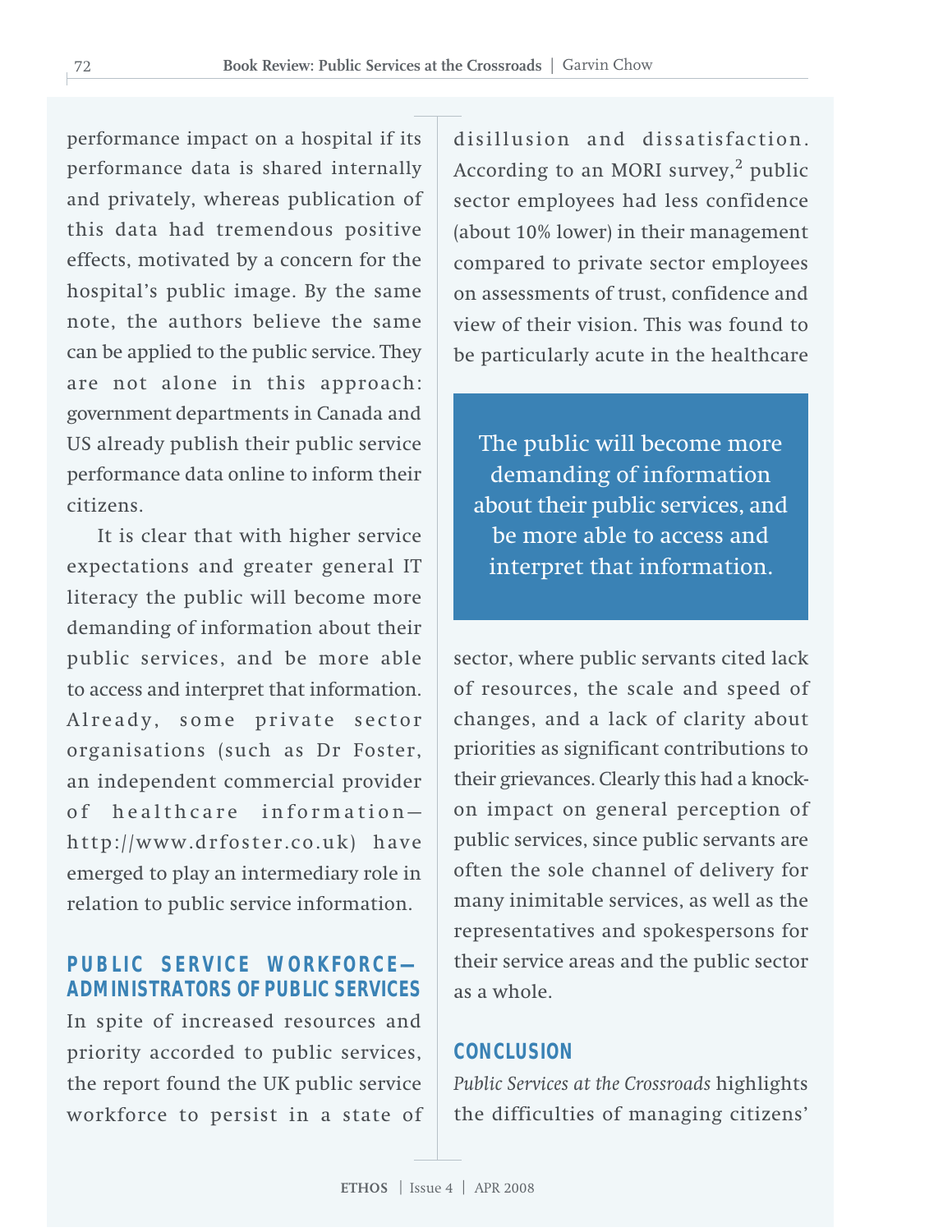expectations of public services, the importance of the public sector workforce as a determinant of both performance and perception of the public service as a whole. In the UK experience, public service reform initiatives seem geared towards finding an effective but often elusive balance between policy objectives, service provision and citizen expectations. If executed well and in the right spirit, the report asserts that efforts to improve service governance should help to strengthen trust (clarity of reform objectives, availability of public services performance to the public, and more citizen engagement) in government. If managed badly, delicate but critical changes, necessary to bring a nation to the next level of development, may falter or even fail. – Garvin Chow

Garvin Chow is a Manager in the Public Service Centre for Organisational Excellence, Civil Service College, Singapore. The views expressed in this article are his own.

#### **NOTES**

<sup>1.</sup> Deutsch, Morton, "Justice and Conflict", in The Handbook of Conflict Resolution: Theory and Practice, 2nd ed., eds. Deutsch, Morton, et al (California: Jossey-Bass, 2000).

<sup>2.</sup> Truss, C., et al, Working life: employee attitudes and engagement. Research report (London: Chartered Institute of Personnel Development, 2006).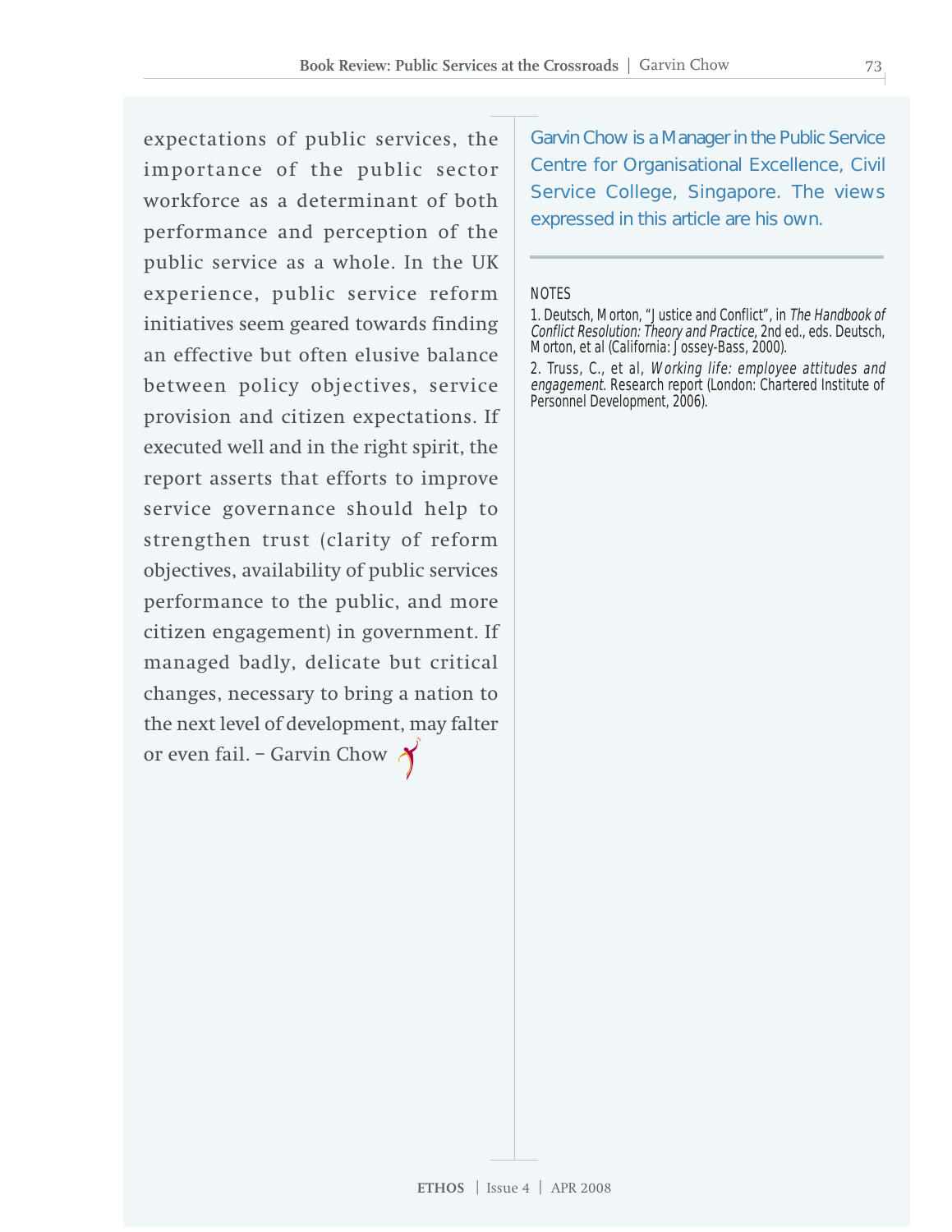

# Governance at the Leading Edge: Black Swans, Wild Cards, and Wicked Problems Peter Ho

**At the 2008 Strategic Perspectives Conference, Head of Civil Service Peter Ho traced the evolution of contemporary public sector practice. He concludes that while the Public Service has successfully adopted best practices from the private sector and elsewhere in the past, these are not enough to ensure good governance as we move into an unpredictable and complex future. In the following excerpt, he highlights the nature of the challenges ahead and argues that Singapore must develop its own new brand of governance in order to manage these critical uncertainties and generate original solutions to the wicked problems of our time.**

# **OF BLACK SWANS AND WILD CARDS**

Much of the current practice of good governance assumes that a high level of predictability and order exists in the world. This is a dangerous assumption, because it encourages simplifications that are useful in ordered circumstances but

which can lead to leadership failures if they are applied in more complex or chaotic situations, where unexpected yet highly significant occurrences are more likely to appear.

At a Pentagon briefing in 2002, Donald Rumsfeld, then Secretary of Defense, said: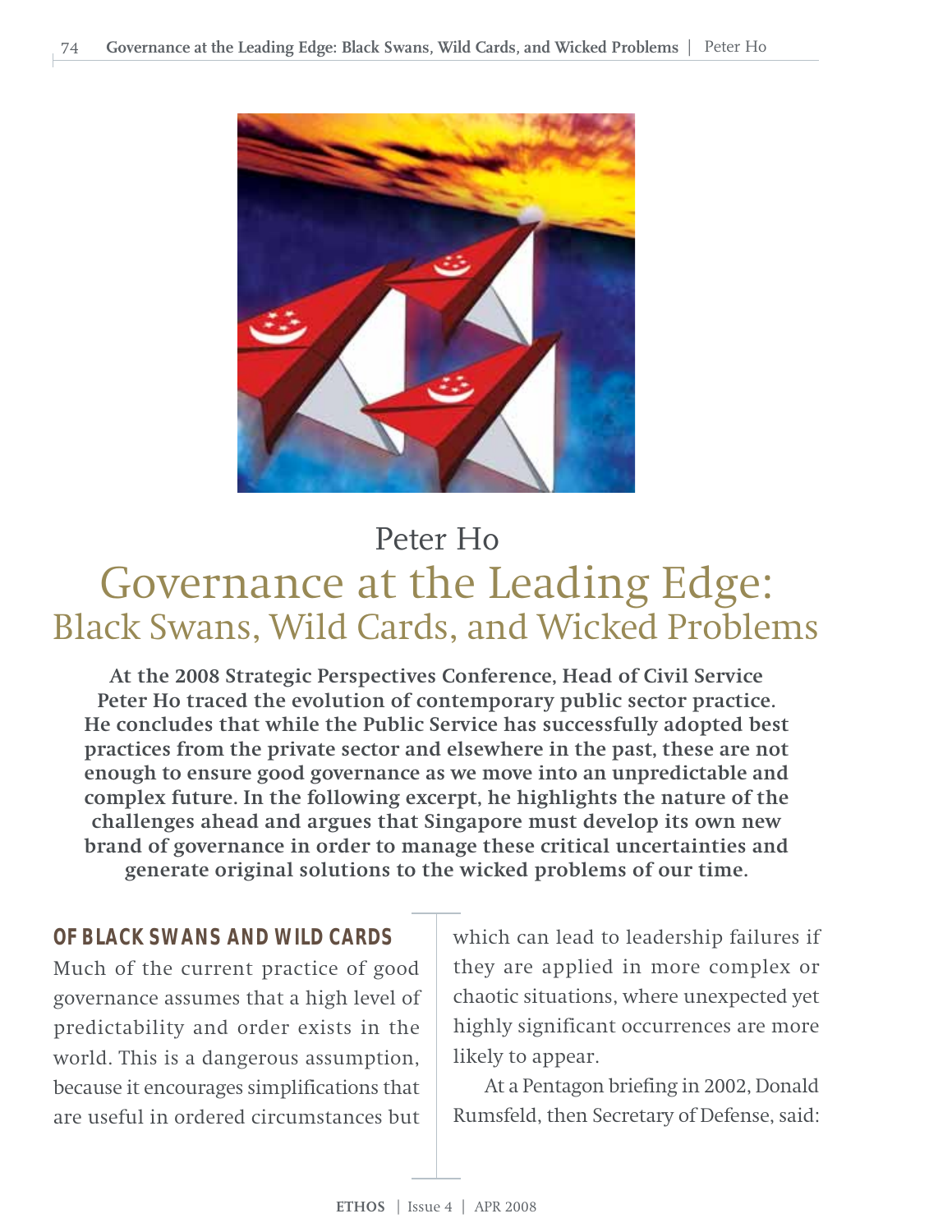"Reports that say that something hasn't happened are always interesting to me because as we know, there are known knowns; there are things we know we know. We also know there are known unknowns: that is to say we know there are some things we do not know. But there are also unknown unknowns–the ones we don't know we don't know."

His remarks attracted some ridicule for not coming straight to the point. But "unknown unknown" is a legitimate and indispensable concept in decision analysis that we should expect a Defense Secretary to understand very well. In fact, Rumsfeld also said that "the absence of evidence is not evidence of absence."

Nassim Nicholas Taleb's book *The Black Swan* is about "unknown unknowns". A 'black swan' is a rare, large-impact, hardto-predict and discontinuous event beyond the realm of normal expectations. Before black swans were discovered in Australia, people believed *all* swans were white—an incontrovertible view confirmed by available empirical evidence. "The sighting of the first black swan," wrote Taleb, "...illustrates a severe limitation to our learning from observations or experience and the fragility of our knowledge." The discovery of a single black bird invalidates millennia of confirmatory sightings of only white swans.

Black swans have three traits. First,

it is an outlier: it lies outside the realm of regular expectations, because nothing in the past points to its possibility. Second, its impact is extreme. Third, in spite of being an outlier, human nature makes us concoct explanations for its occurrence *after* the fact to render it explainable and predictable.

Taleb argues that black swans account for almost everything in our world, from the success of ideas to the dynamics of historical events and our own personal lives. He further asserts that the impact of black swans has been accelerating since the Industrial Revolution.

In the same vein, futurologist John Petersen writes about "wild cards". These are major surprises: high-impact events which come out of the blue. They are characterised by their scope, and a speed of change that challenges today's capabilities. Wild cards develop very fast, and challenge governments, societies and nations to respond effectively since there is a tendency to react to warning with discussion and compromise, rather than rapid, cohesive response.

Singapore has had its own wild cards and black swans: the Asian Financial Crisis of 1997, the severe acute respiratory syndrome (SARS) crisis of 2003, and perhaps the sub-prime mortgage crisis of 2007 and the rice "shortages" of 2008. Black swans are probably more frequent than commonly perceived—the human mind has a tendency to underestimate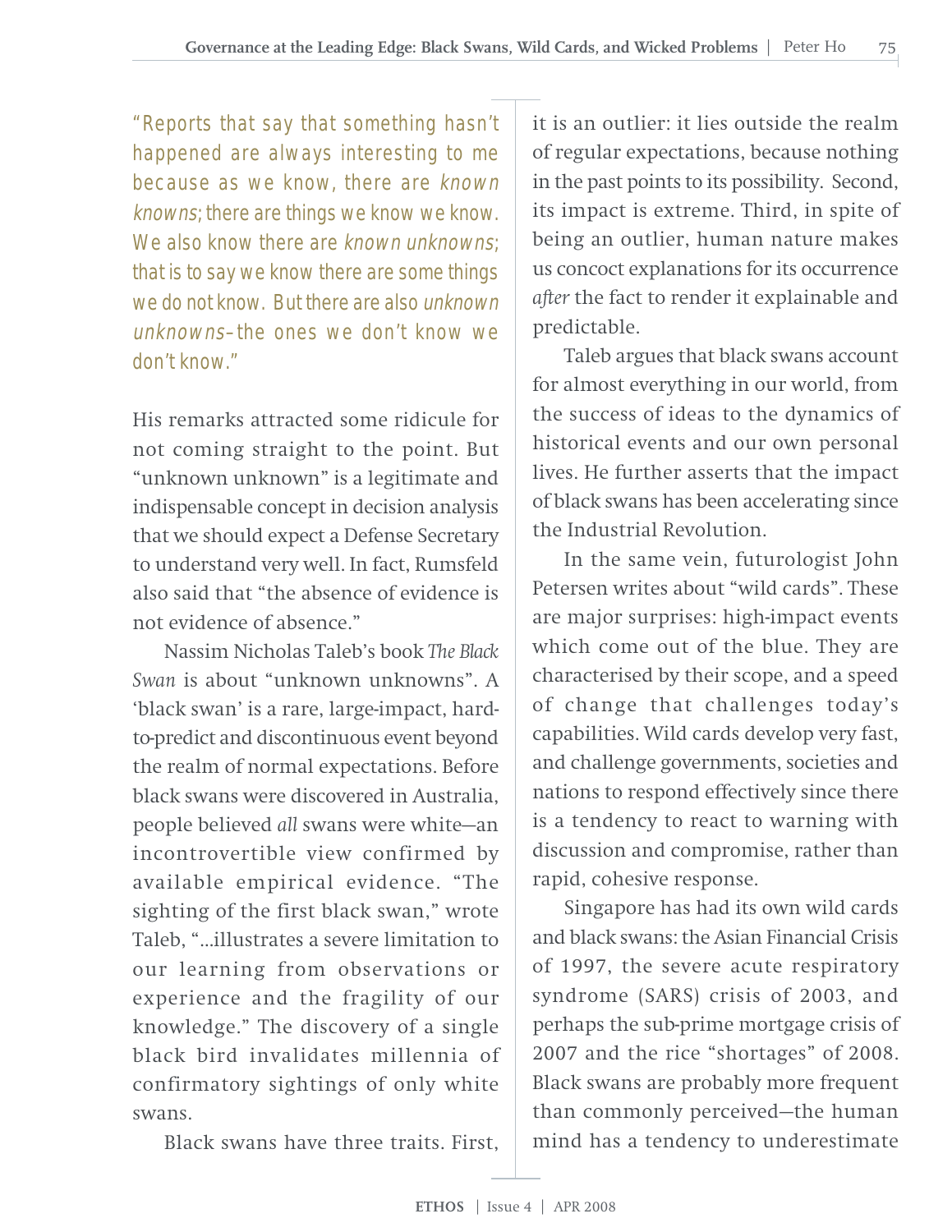such events. Clearly, we must make an extra effort to brace ourselves to deal with greater uncertainty and unpredictability.

Of course there are also good black swans and wild cards, like the emergence of the Internet, Google, and the economic resurgence of China and India. If we are able to identify them early and understand their significance, we must then be able to exploit them to our advantage.

# **THE PROBLEM OF WICKED PROBLEMS**

Wild cards or black swans generate what the political scientist Horst Rittel first called "wicked problems". Wicked problems are large, complex and intractable issues with no immediate solutions, and which involve multiple stakeholders who see the problem in many different ways. A high degree of process knowledge about creativity and collaboration is required in order to make even a dent in wicked problems. A good example of how to deal with a wicked problem is the way we addressed the problems with our education system in the late 1970s.

Singapore's one-size-fits-all, massproduction approach to education in the 1970s was ill-suited to the needs of a country undergoing rapid economic change. So Dr Goh Keng Swee and a group of systems engineers studied this wicked problem and recommended a new efficiency-driven education system where students of different abilities could be

developed differently. The education system we have today still bears the imprint of these changes made in the late seventies and early eighties.

We need to be good at strategic foresight as well as strategic planning.

There are many wicked problems that Singapore has to deal with today, such as our birth rate, a greying population, the environment, long-term energy security, and affordable healthcare. When these were first noticed as problems, they had all the characteristics of black swans or wild cards, although they would not be regarded as such today.

# **BEING COMFORTABLE WITH UNCERTAINTY**

The key challenge for good governance going forward is how to identify black swans and wild cards, and then how to deal with their consequences: wicked problems. We need to be good at strategic foresight as well as strategic planning.

Few, if any governments are thinking about how to organise and prepare themselves for the more uncertain world that we will have to face. The Singapore Public Service must develop its own new and unique capabilities in governance. And we should have the confidence to do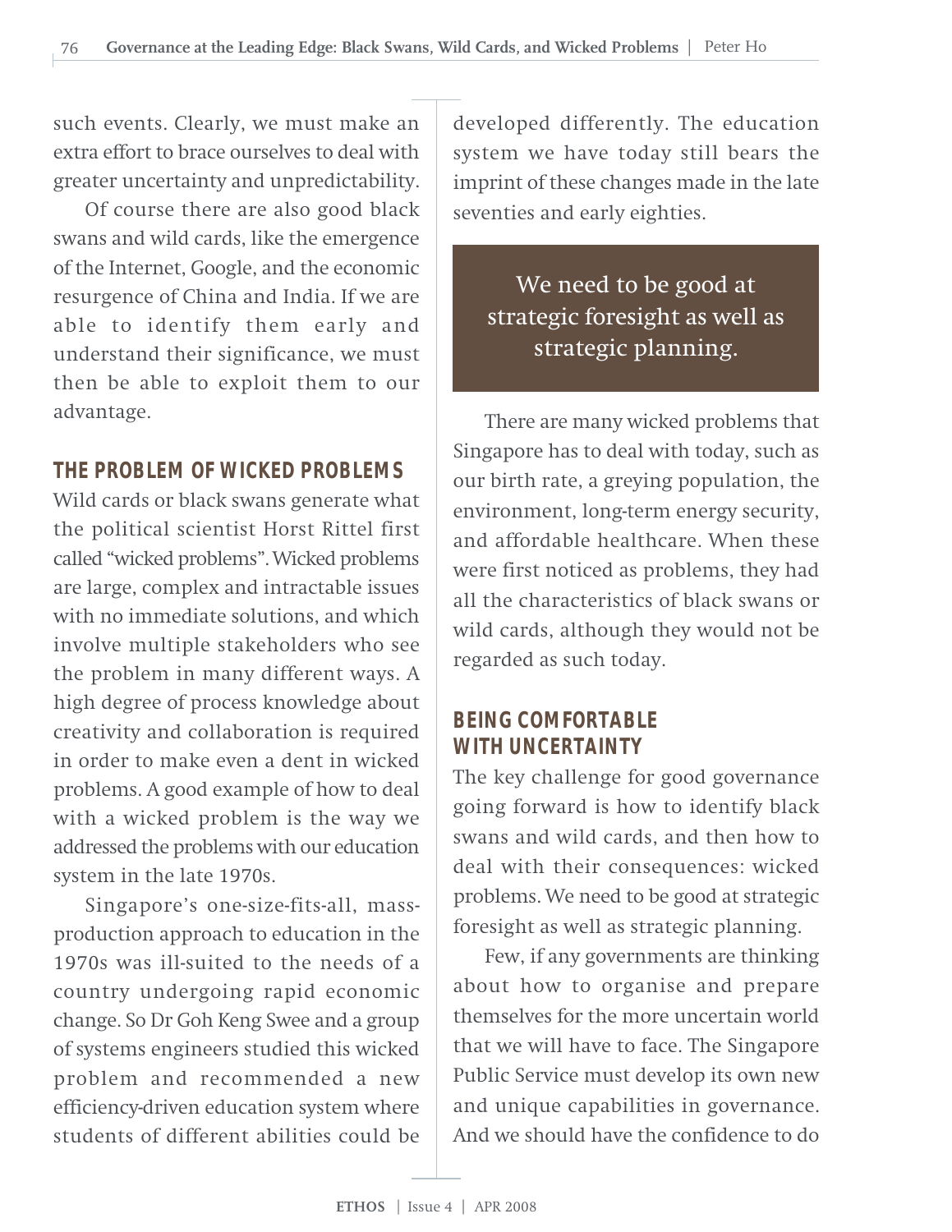so, because we have an impeccable track record in policy innovation.

The first of these new capabilities is **managing complexity and disruptive change**. Tools like scenario planning and horizon scanning enable us to detect emerging trends, threats (as well as opportunities)—the wild cards and black swans—that are beginning to appear on the horizon. The Risk Assessment and Horizon Scanning (RAHS) system is one such tool to help us do this better. As a shared platform, it has the potential to connect silos, and encourage greater collaboration between different agencies. It should facilitate a more Whole-of-Government, networked approach to strategic planning and thinking about the future.

The second new capability is **risk management**. As more black swans appear, they will transform the world we live in, in unrecognisable ways that we cannot fully predict. While we may not have formulated a complete set of strategies to replace existing ones, that is no reason for inaction. Rather than plan exhaustively for every contingency before we move, we should adopt a "search and discover" approach: act before the window closes, and act boldly in areas where we sense opportunities. We must be prepared to experiment, even if we cannot be entirely certain of the outcome. The approach is to probe, sense patterns, and to act, even in the absence of complete

information. We must learn to operate not in a "fail-safe" mode, but instead in a "safe-fail" mode.

Many black swan events and wild card situations offer opportunities even as they present threats and challenges for us. Climate change is potentially a big black swan. We will not escape the wicked problem of its impact. But undoubtedly, there are also opportunities, such as in the area of water management, where Singapore has built up considerable expertise, or in clean technology research and green financing. If we recognise and seize the opportunities early, we will have first-mover advantage.

> The approach is to probe, sense patterns, and to act, even in the absence of complete information.

But there are also risks, for example, in going into unfamiliar markets such as the Middle East. This means we must have an organisational framework that allows us to take risks, but without betting the whole house and our future on a wrong throw of the dice. Ministries are now beginning to employ enterprise risk management as a tool to manage strategic risk. The Ministry of Finance has also developed an integrated risk management framework for the Whole-of-Government  $level$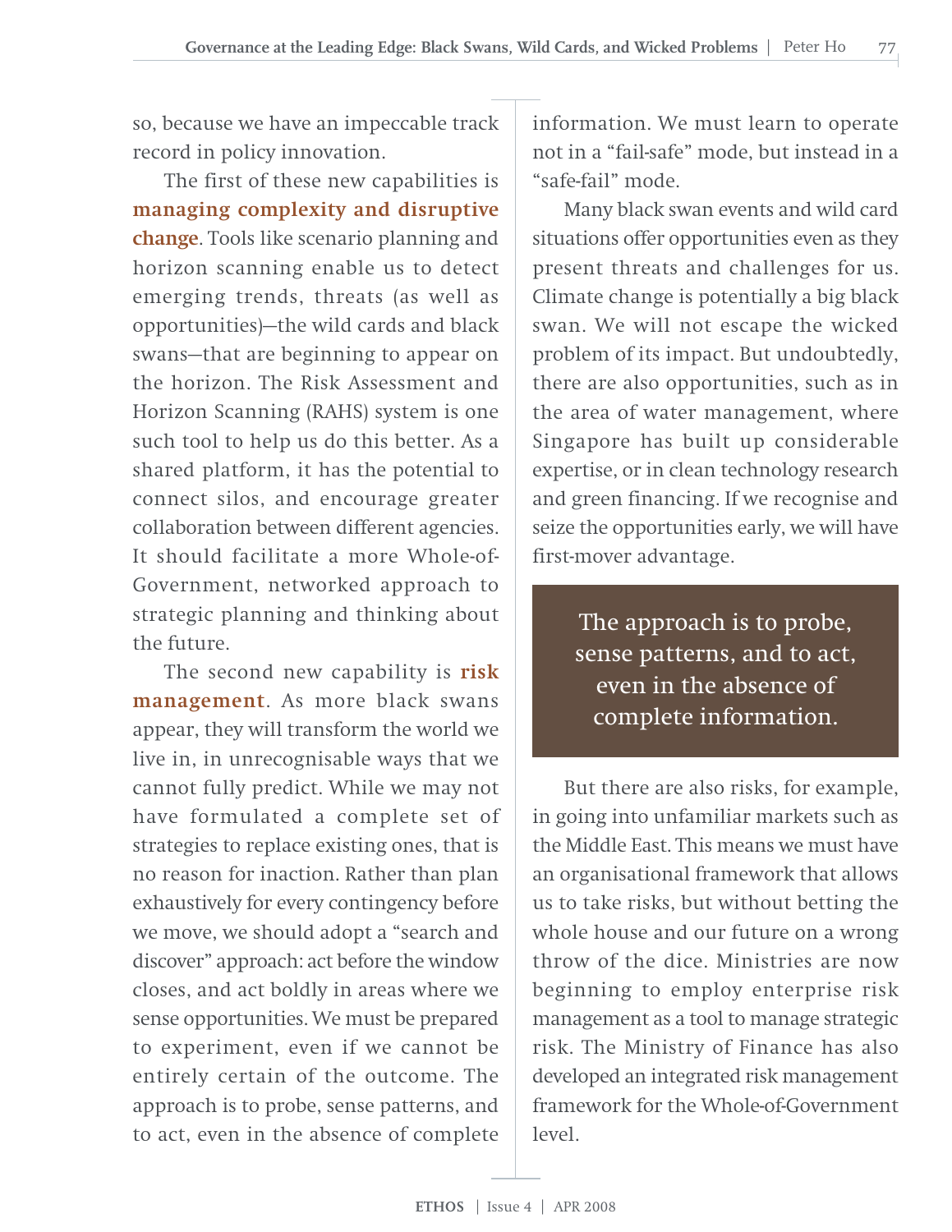**Systems thinking**, whether in Dr Goh's solution to the education system or in designing our road transport system, remains a very important tool in dealing with inter-connected problems. However, as complexity increases, we will need to develop solutions that draw from an understanding of the entire system and all its inter-related dimensions—social, political, economic, and so on.

We must also build on our existing efforts to strengthen the **innovation culture** in the public sector such that we not only have the capability to innovate incrementally, but also to innovate in disruptive ways, all the while maintaining a climate that is open to change and new opportunities. If innovation is the engine of progress for our society, we will also need the work of entrepreneurs to create bridges between the fruits of discovery and the realisation of value.

Finally, **leadership** must serve the vision. Certainly we must strive for ever higher levels of efficiency and effectiveness as a public sector, to ensure the security and prosperity of Singapore, but our growing capabilities must serve a higher purpose, and must relate to our evolving national idea.

Leaders must also practise a new skillset, creating an appropriate sense of urgency and empowering their people to drive change and strategy. They must nurture organisational agility by being flexible with resources, willing to make

useful exceptions, placing and defending talent, and championing an open, supportive climate that is conducive to innovation. We should "have strong opinions but hold them lightly".

# **A NEW PARADIGM FOR GOVERNANCE**

Our Public Service will have to assume new levels of entrepreneurship with its attendant risks and uncertainties. It will need to become expert at conducting bounded experiments. A government that explores will also, at times, have to sacrifice some degree of efficiency in service of discovery. Indeed, the complex issues of the 21st century call for a new paradigm in governance—one that is networked, innovative, exploratory and resilient in the way it confronts the challenges of our time.

> A government that explores will also, at times, have to sacrifice some degree of efficiency in service of discovery.

Certainly the world we operate in is too complex and mutable for the people at the top to have the full expertise and all the answers to call all the shots. For us to survive and thrive, we must have horizontal reach in a networked government, and the readiness to discover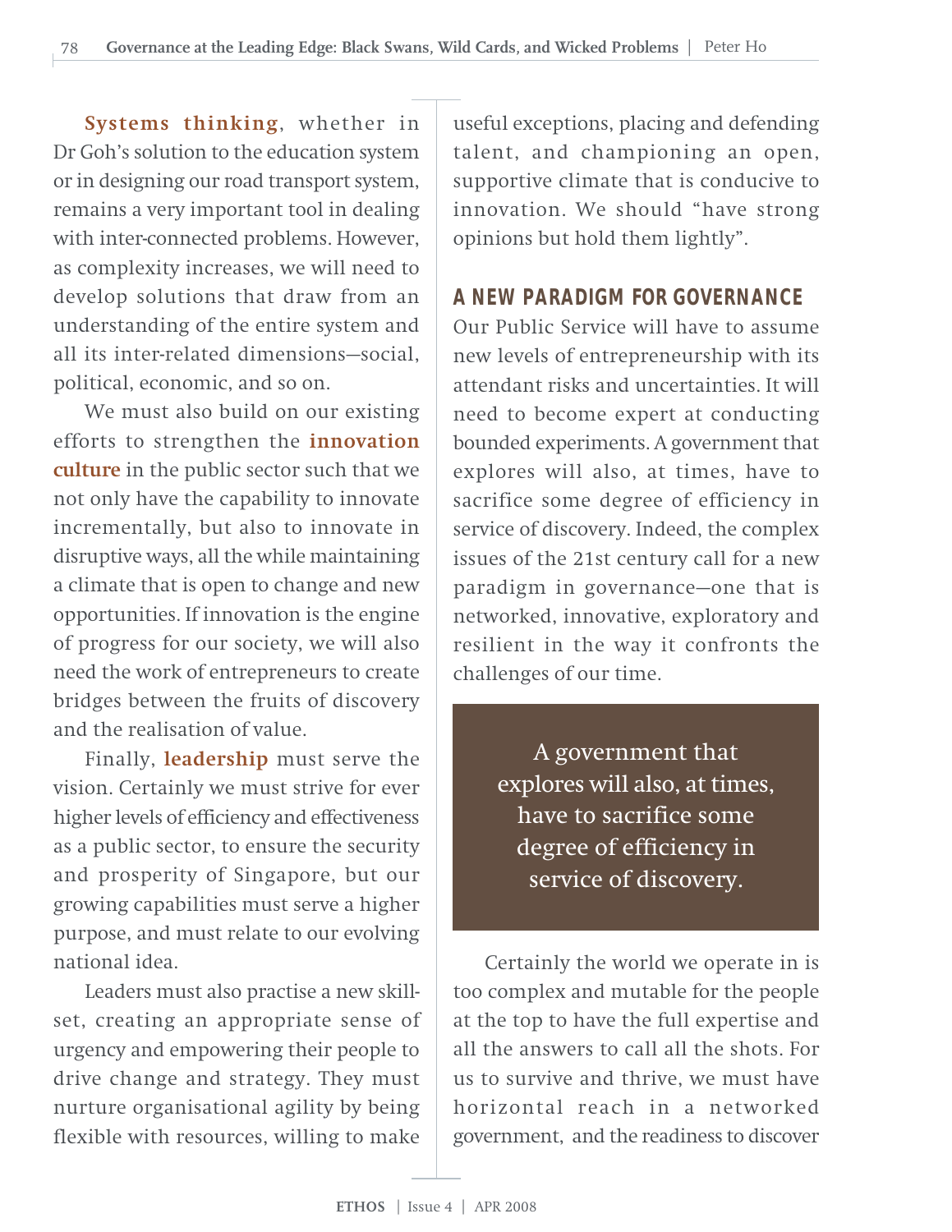and experiment, in order to gain insight, decision and action. We must take advantage of the diversity of our talent base and harness the value of new entrepreneurial and brokerage roles within the public sector.

Strategic initiatives like **World• Singapore** are mechanisms that involve people from different parts of the system to create a new common language, recodify information into common insights and a shared sense of destiny. Bringing people from different agencies together to look at complex strategic issues facilitates the horizontal flow of information and the integration of experience, expertise and ideas. It defines, communicates, and reinforces our common purpose. In this way, we can better cope with uncertainty, and better operate in a complex, interconnected world.

# **GOVERNANCE AT THE LEADING EDGE**

That Singapore is operating at the leading edge in many areas of governance means that it is no longer sufficient for our policymakers just to copy and adapt from elsewhere. As we enter a more turbulent, complex and even chaotic era, Singapore will have to evolve its own strategies and approaches to deal with the many emergent issues we will face. To achieve real breakthroughs, we will have to depend more and more on our own policy innovations.

On its own, the private sector—short on the relevant scale, reach and regulatory leverage—lacks the capacity to cope with the disruptions and discontinuities of black swans, wild cards and wicked problems. In time, a new framework of governance will be needed that spans private and public sector skill-sets. The traditional virtues of good governance must be complemented by new capabilities in managing complexity and risk. We should also resuscitate old competencies like systems engineering and strengthen existing ones like leadership and innovation. All these should be brought into the core capabilities of present and future civil servants in Singapore.

In the meantime, governments can choose either inaction—and become the *de facto* insurers of worst-case outcomes or address these challenges ahead of time with the boldness, exploratory mindset and innovation of an entrepreneur. Choosing the latter approach will be critical for the Singapore Public Service as we navigate a constantly changing and inherently unpredictable future.  $\lambda$ 

Mr Peter Ho is Head of the Singapore Civil Service. This article was adapted from a longer speech delivered at the Strategic Perspectives Conference on 8 April 2008. The full text of his original speech is available online at http://www.cscollege.gov.sg/ethos/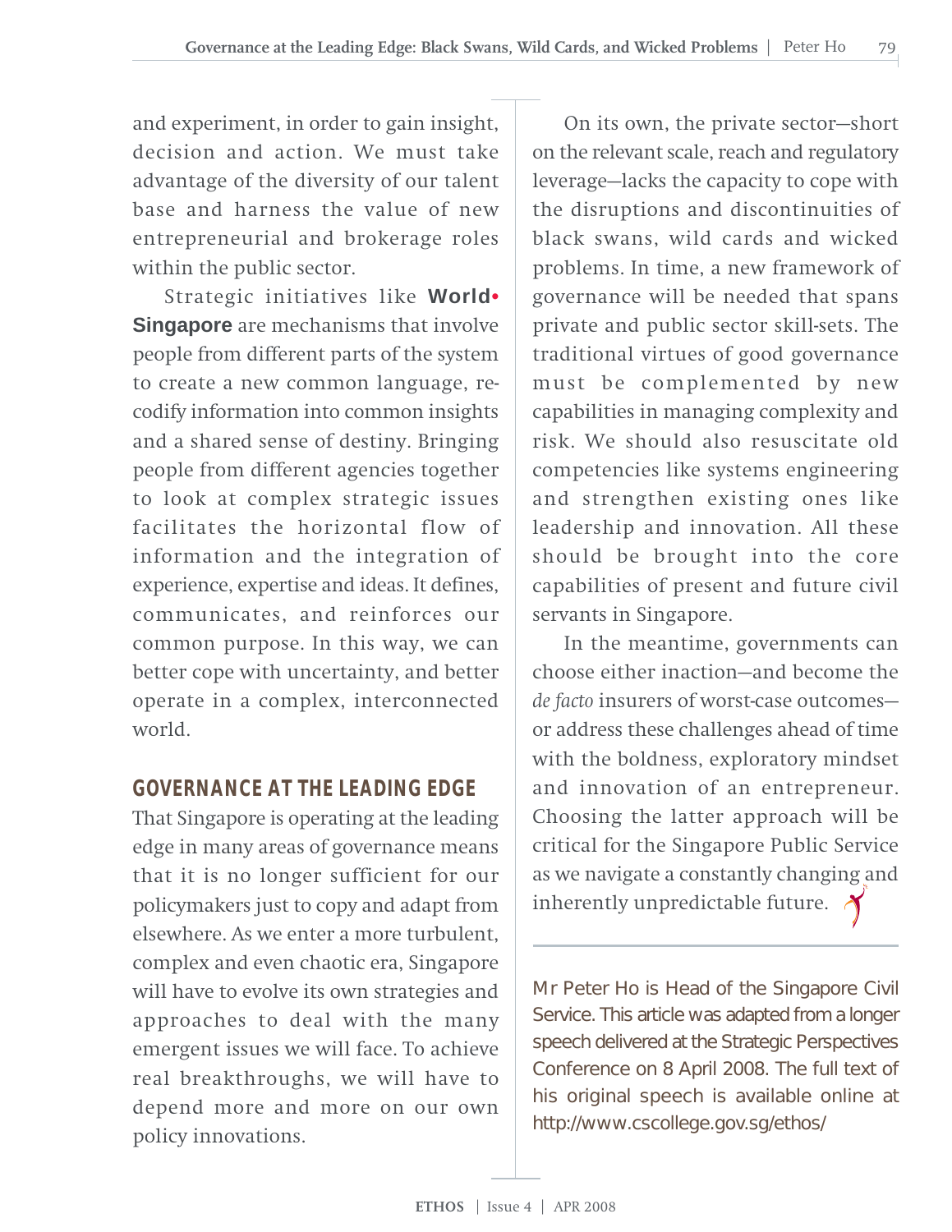

# Managing Complexity and Uncertainties Lam Chuan Leong

**Governments should make provisions for increasingly unpredictable and disruptive outcomes in the future, argues Lam Chuan Leong, Senior Fellow at the Centre for Governance and Leadership.**

istory is not without its disruptive surprises. At the end of the 19th century, it was thought that **EVALUATE:** Interprises. At the end of the 19th century, it was thought that everything that could be known had been discovered. Yet only a few years later came the x-ray, sub-atomic particles, nuclear fission and other discoveries that completely changed the world.

Clearly, however, the pace and nature of disruptive change is evolving more rapidly than ever before. It is now commonplace to assert that the world is

more complex and uncertain.

Three major factors have helped accelerate the pace of change. First, the increasing sophistication of markets and distribution channels has allowed new products to be diffused very rapidly, not only within national borders but also globally.

Second, transport and communications technologies have brought the world closer together. It has enabled global production and spread the economic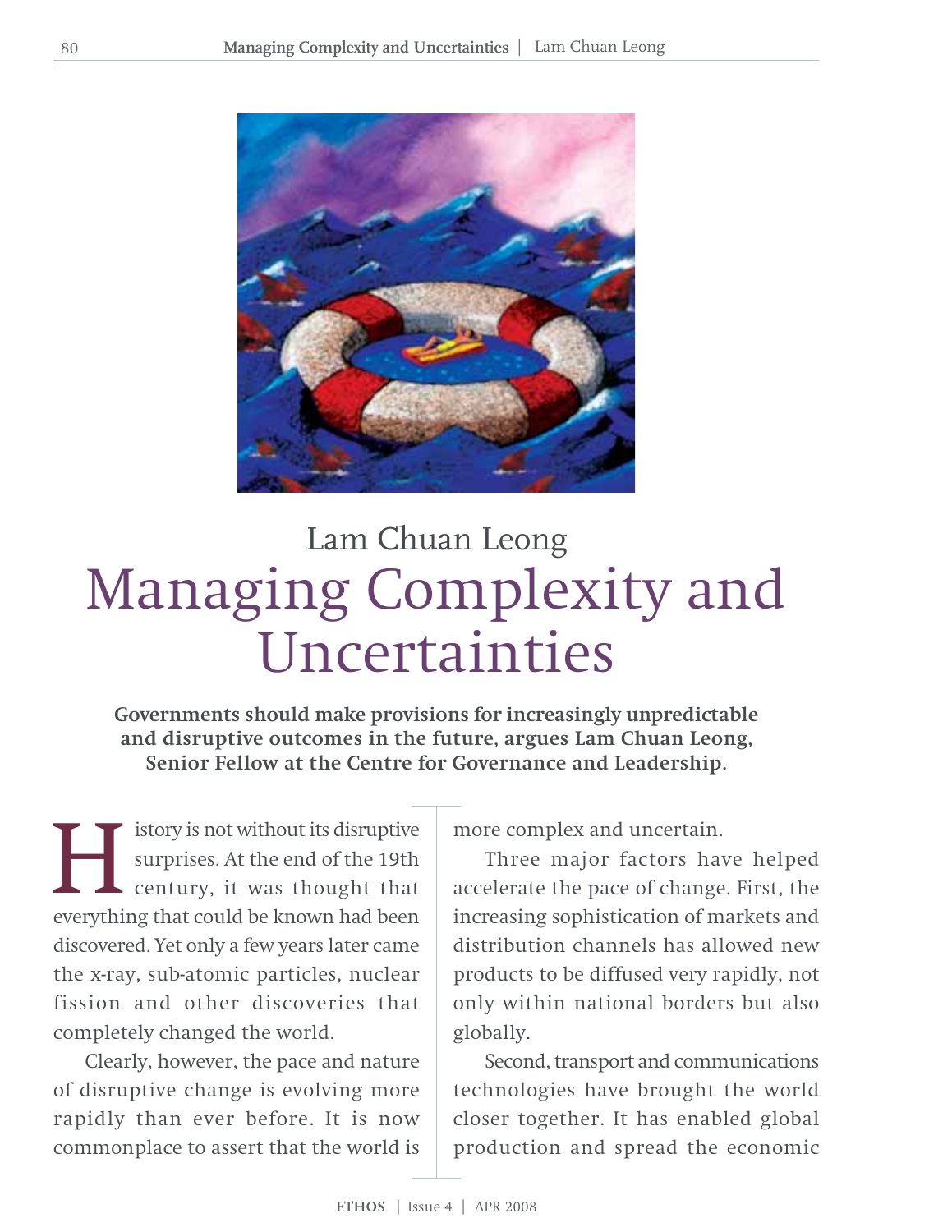gains and the knowledge of production globally in a far shorter period of time.

Third, the revolution in information technology has greatly speeded up the diffusion of information, both in terms of technology and also of social behaviour. Societies that used to exist in isolation without outside influence can now see and learn through the media or Internet about what is going on elsewhere almost instantaneously. Along with easier travel, information technology spreads and speeds up the learning process of societies in both good and bad ways.

The positive aspects of these developments are well-known. On the downside are "globalised" threats such as contagious diseases, financial crises, terrorism and conflict.

The increase in complexity and uncertainty brought about by these factors has implications on the way the public and private sectors manage their affairs.

## **RISKS OF COGNITIVE FRAGMENTATION**

Studies into human cognition have shown that the human mind cannot handle too many items at once. It tries to cope with complexity by breaking it down into compartments or sub-components which are left to be handled by other people or at other times. This has given rise to the ever finer modes of specialisation that characterise modern societies. However, this also brings with it the risk of "fragmentation". On occasion, this

fragmentation can lead to a serious failure as shown in the following example by Gary Klein: <sup>1</sup>

"During an operation, the surgeon decides to lower the patient's blood pressure. He directs the anaesthesiologist to give the patient a drug that will have this effect, but does not explain what he is trying to accomplish. The anaesthesiologist gives the drug, notes that the patient's blood pressure goes down, and boosts the level of another drug that will increase the blood pressure. To the anaesthesiologist, this is standard operating procedure to keep the patient's vital signs stable. The surgeon notes that the blood pressure is higher than he wants and directs the anaesthesiologist to increase the dosage of the first drug. The anaesthesiologist follows the request, watches for the blood pressure to reduce, and then boosts the drug that will return the blood pressure to its normal level. This cycle continues until the patient ends the game by dying."

This is a simple example that could be put right once the lesson has been learnt, but there are more complex situations where it is not as easy to avoid the negative consequences of fragmentation.

For example, people put their money into banks or insurance companies and assume that these institutions—and their regulators—know what they are doing. That did not prevent banks lending to sub-prime borrowers. The banks thought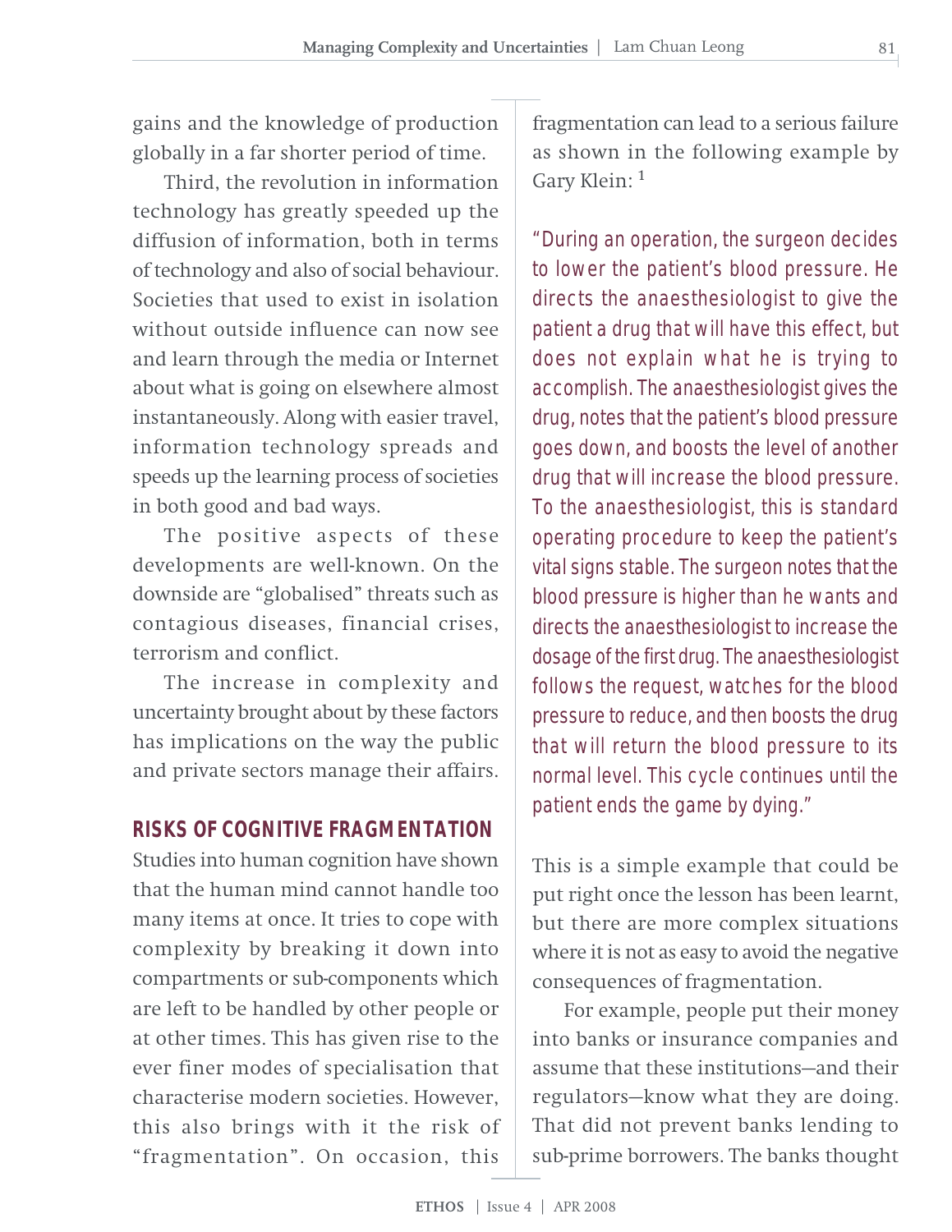they had diversified their risks. They assumed that the financial products had been structured to minimise risks. They looked to credit rating agencies and even loan insurance agencies to take care of some of the work of risk assessment and management. So the whole chain of fragmentation continued.

Had nothing untoward happened, most of them would have been richly rewarded. As it turned out, there was a correlation of risks, and the whole chain fell apart with very serious consequences on a system-wide basis, harming even those who have little to do with it. The same could be said of the food production chain, and its potential impact on human health.

Most of our current mental models assume that with given starting conditions, we can reasonably predict the outcome of management actions and therefore choose a set of actions or strategy that brings us to a desired outcome.

We act like a hive of bees, with each bee tending to his individual cell and depending on the actions of thousands of his companions to succeed as a colony. Through some self-organising principle, this arrangement succeeds remarkably

well. Indeed, so widespread is this fragmentation process that it is a tribute to human organisation that failures are relatively rare. However, as complexity increases, we must expect that the risks arising from fragmentation will increase. We must, therefore, adopt an approach that caters to such risks rather than assume that they cannot occur. This calls for a different mental model in the management of complexity.

Most of our current mental models assume that with given starting conditions, we can reasonably predict the outcome of management actions and therefore choose a set of actions or strategy that brings us to a desired outcome. Studies in complexity clearly indicate that such precision of prediction is impossible for any reasonable period into the future. We need to replace the current mental model that says, "If we do such and such, then an outcome of such and such will result." The new model is that "If we do such and such, then probably such a range of outcomes is likely to result". In fact, we have to be prepared for outcomes that are totally unexpected and perhaps thought of as "crazy" before the fact. Such mental models do not become us easily because it is the job of many formal education systems to teach predictability and knowledge of a form that is deductive, i.e., that input A invariably leads to outcome A.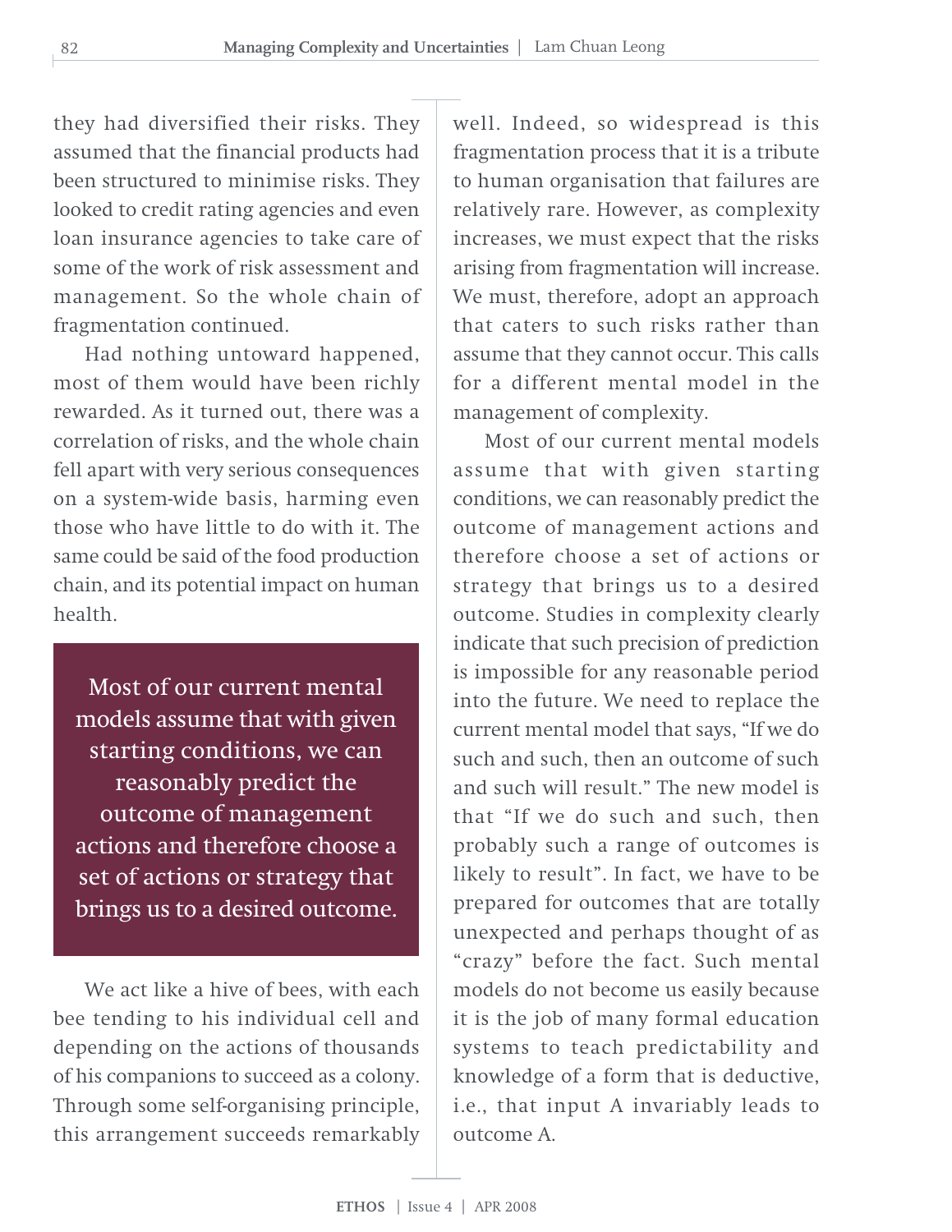# **RISK MANAGEMENT AS POLICY**

It has been said that good execution of a mediocre strategy is better than a brilliant strategy poorly executed. Yet many managers tend to assume that execution is something that can safely be left in the hands of other, usually more junior, staff. This is also an outcome of a linear mode of thinking, i.e., that once the key input parameters have been set in the form of the strategy chosen, the outcome must inevitably follow as night follows day. But if the outcome is uncertain and the unexpected has a fair chance to happen, we need to pay more attention to execution.

In particular, management has to accept the need to be prepared for surprises at all times. It should:

- a. cultivate a mindset that anticipates or at least prepares for "wild card" scenarios;
- b. accept the need to build and manage an effective risk anticipation and management system; and
- c. accept a certain cost to "insure" against low probability but high impact outcomes, e.g., choosing a strategy that yields slightly less value than the "optimal" strategy if doing so takes into account a low probability but high impact (or loss) outcome.

Adopting such a way of thinking is not without challenges. Practical leaders seldom want to waste time thinking about low-probability future events. They have

their plates full with current problems. Incurring current costs to insure against future events may seem fruitless, particularly if fast and mobile managers would have moved on to new pastures by the time any adverse impact happens, if at all. But for those who have long-term and total responsibilities for the whole organisation, risk management and the associated costs cannot be avoided.

If the outcome is uncertain and the unexpected has a fair chance to happen, we need to pay more attention to execution.

#### **BEYOND SCENARIO PLANNING**

Amongst the many tools of risk management, scenario planning has been advocated as a major tool to combat future uncertainty and to address the problem that the future is inherently unpredictable. Scenario planning is extremely useful in creating awareness of risks and the possibility of unexpected outcome. However, to fully realise the benefits of scenario planning requires a better understanding of the underlying process between scenario painting and the formulation of strategies.

Both analysis and practice show that the gap between scenarios and strategies cannot be bridged directly. One can see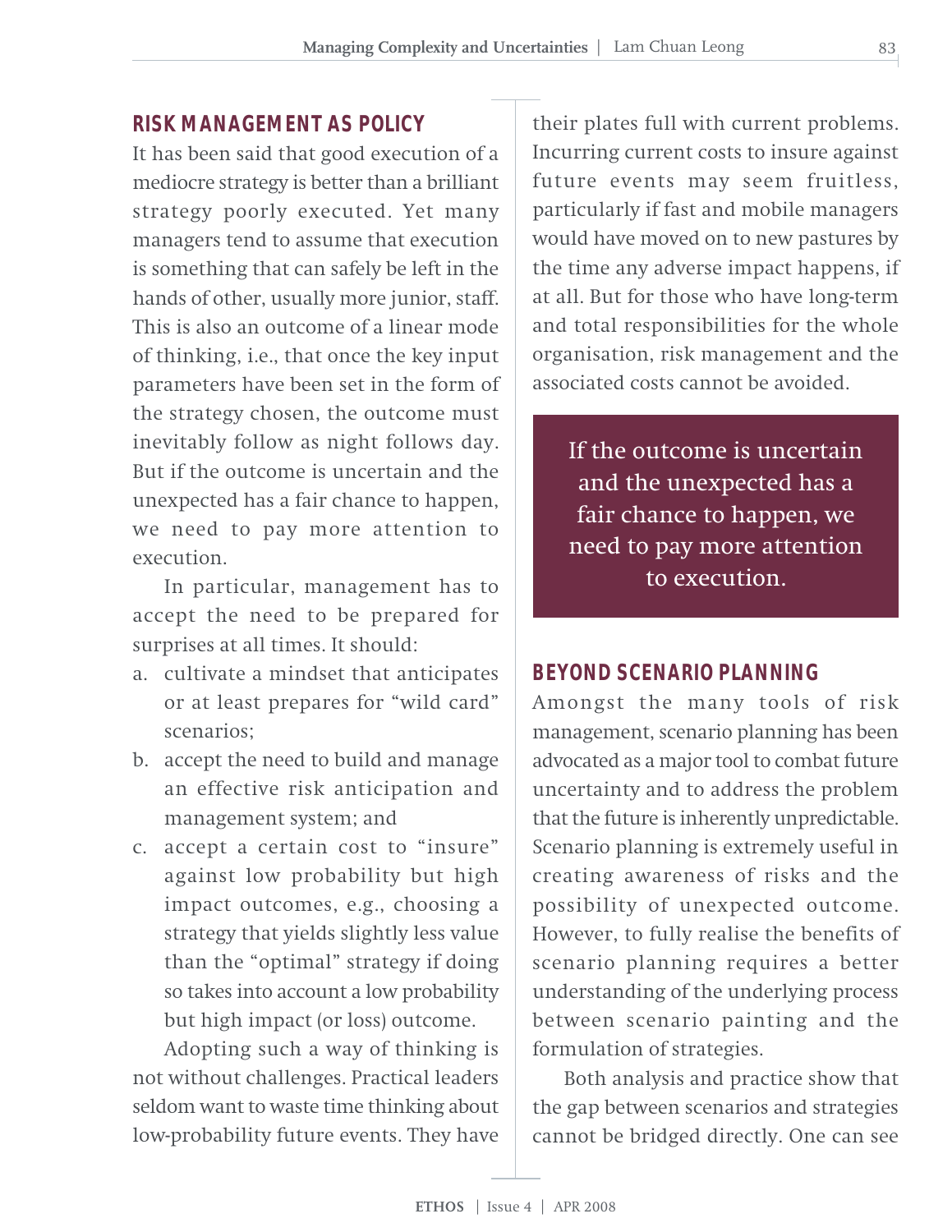this with a simple artificial example of a stock market. The scenarios are simple. For a certain time horizon, the market is either up, down or flat. Knowing these scenarios does not at all help the investor in coming to a strategy. It is impossible to create a strategy that will be robust under all scenarios. The strategy of staying out of the market or having a fully diversified portfolio will earn close to zero returns over time.

What scenarios can do is to start one on the process of thinking about the possible range of outcomes and to develop leading indicators or "trip wires" which will add more knowledge to those outcomes that are more likely to result. Developing such indicators calls for great domain knowledge, extreme skill and judgment, and the ability to read so-called "weak signals".

This is not a trivial task. Take the stock market for example: if the indicators point towards certain outcomes rather than others, then a strategy can be chosen. The sub-prime loan crisis is a good example of this process. Obviously the various scenarios of what can happen cannot be unknown to all the banks, but in their actual selection of strategy, each bank will act differently on the basis of its understanding of the market and its view of the indicators that it has developed. As it turned out, only Goldman Sachs read the appropriate signals and was duly rewarded.

# **THE NEED FOR CONTINGENT EXECUTION CAPABILITY**

Another vital step in the scenarios to strategy process is the need to build contingent execution abilities. Singapore has been extremely successful in identifying needs and building the execution ability and institutions to carry them out. This is a key ingredient of our "brand name" overseas and what many other countries have sought to learn from and emulate. These execution abilities will have to be maintained. Going forward, however, future uncertainties identified from scenarios have to be addressed through what may be called contingent execution abilities. These are abilities that can be called upon for execution not for ongoing projects but for unexpected outcomes.

One good example of this approach is the military. It is clearly impossible to foretell the development or nature of any specific conflict and how it will unfold. No military is built to execute a specific strategy, however likely it is. Instead, armed forces must be trained and equipped to be capable of dealing with the full range of possible outcomes envisaged under the scenarios.

The fact is that outside of the military, contingent execution abilities are rare because of the cost of this extra "insurance". In stable times when conditions are unlikely to change much or to change slowly enough for new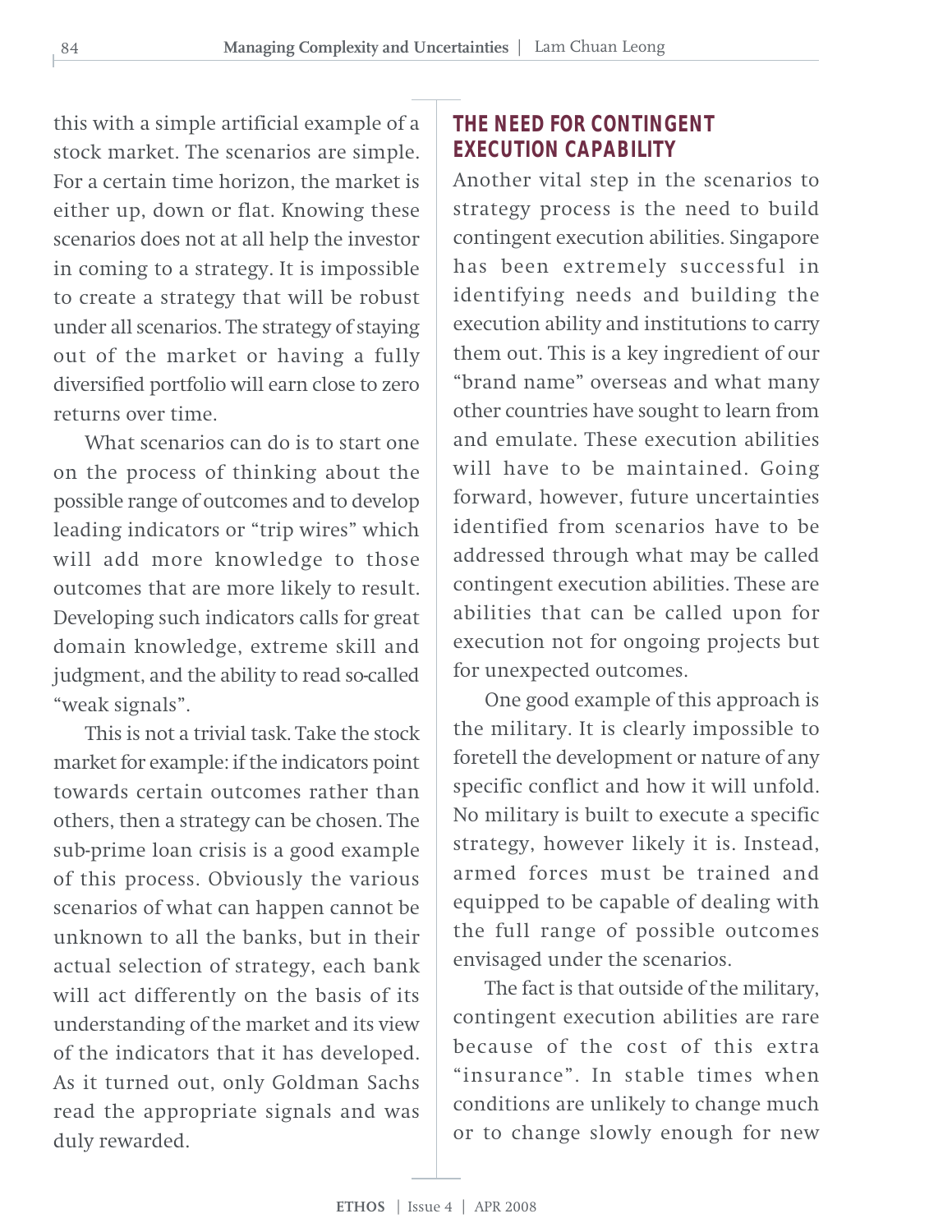execution abilities to be acquired in time, there is no point in paying this "insurance" cost. But the outcome of armed conflict is so clearly damaging that countries do pay this insurance cost for such contingent execution potential. Civil defence measures to manage potential natural disasters and preparations for health threats like a flu epidemic are other examples of such contingent execution ability potential.

#### **CONCLUSION: EXPECT THE UNEXPECTED**

If uncertainties and their downside risks are increasing in pace and impact, it is necessary to pay more attention to risk identification and anticipation. More creativity and diversity is needed in this process; scanning and interpretation of future outcomes are made more difficult by the human tendency to be trapped in past mental models. We must expect that linear extrapolation from past experience is not a sufficient guide.

Scenario planning, amongst other techniques, offers good help in extending the ability to "foresee" unexpected outcomes. However, enormous domain knowledge, skills and often luck are needed to set up a system of indicators or trip wires that will help guide strategy formulation. In the execution of strategies, more monitoring of the impact of decisions and, in particular, a system of risk assessment and management has to be deliberately set in place and

institutionalised. It is no longer possible to trust that a well reasoned and thoughtout strategy will be executed flawlessly or not encounter unexpected outcomes.

Finally, where the cost and benefits justify it, thought should be given to a development of contingent execution abilities beyond those needed for current operations.

Mr Lam Chuan Leong is Senior Fellow at the Centre for Governance and Leadership, Civil Service College and Ambassador-at-Large with the Ministry of Foreign Affairs. He is also the Chairman of the Competition Commission of Singapore. Mr Lam's key areas of interest and expertise are in the application of general management theories, particularly in the context of complex systems. His career background has been in macro-economic management, trade and investment and science and technology policies. In the course of this, he has worked on micro-economic issues, particularly in regard to regulation, monopolies, competition policy, pricing and market efficiency, privatisation of government services, transport economics, and the relationship between the public and private sectors on key projects.

#### **NOTE**

1. Klein, Gary, Sources of Power: How People Make Decisions (Cambridge, MA: MIT Press, 1999)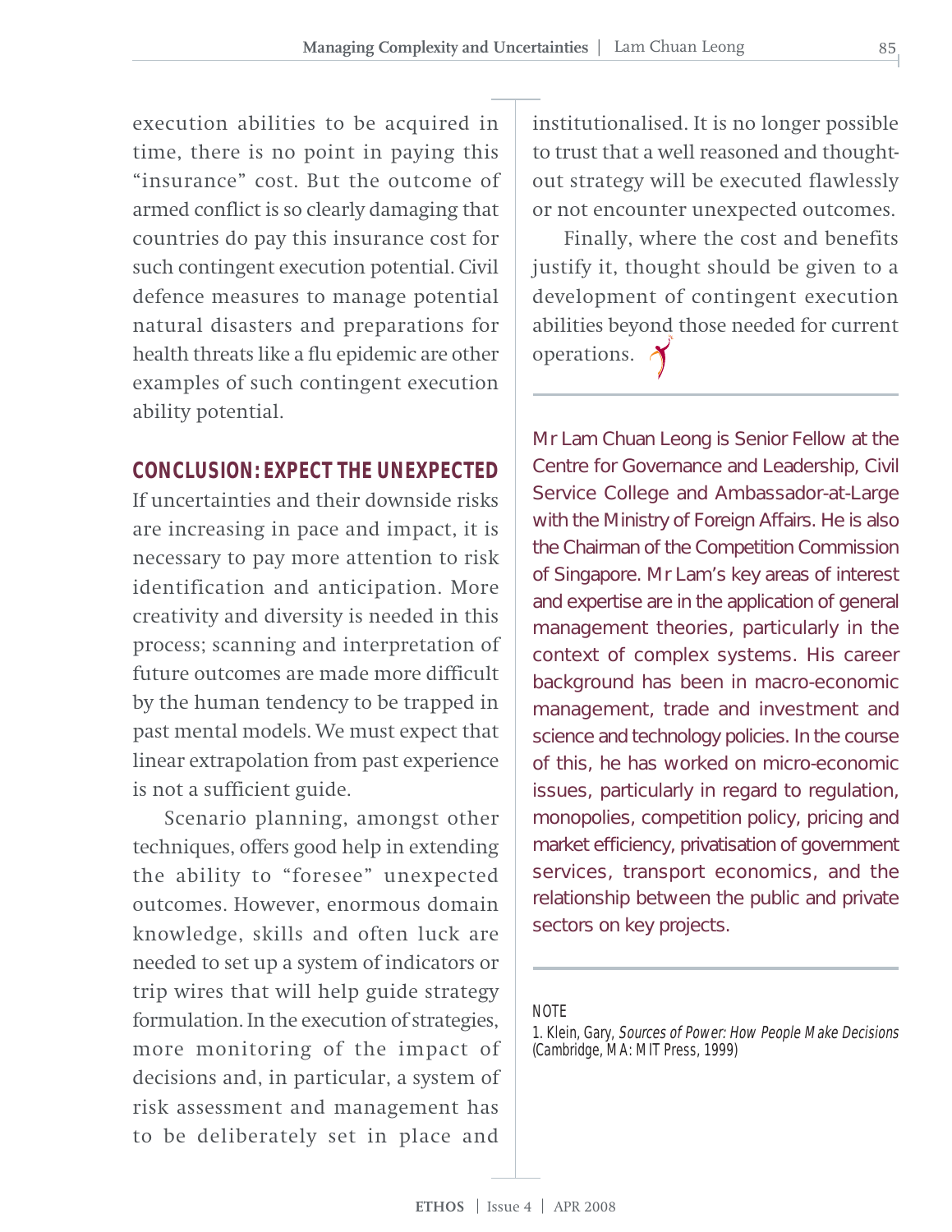# The Challenge of Growth Interview with Paul Romer

**Noted economist Paul Romer, proponent of the New Growth Theory, assesses the role of the public sector in sustaining growth in Singapore and the wider Asian region.**

#### **How would you assess Singapore's current approach to development?**

When people think about the development process, they sometimes look for a silver bullet, or the one policy or model that will drive growth. I think that is too naive. The growth process is very complicated. There are no silver bullets, no single model that everyone can copy. Singapore is a distinctive case of successful development under unusual conditions, so we should think of Singapore not as a model but as a very interesting data point.

I think the Singapore Government has done the right thing by conceptualising development around the idea of a city rather than a nation. Singapore's development as a financial centre à la New York or London is well underway; perhaps Hong Kong is a little bit ahead but there is good reason to think Singapore will keep moving up as a financial centre. You also have a clear vision of how to grow as an entertainment and tourist destination.

There is a little bit more uncertainty about Singapore as a "Silicon Valley"— as a centre of entrepreneurship. Entrepreneurship is something that many people learn first-hand, when there is an environment with plenty of entrepreneurial or start-up types of experience. People who live in that environment often go on to start other companies, and if there is the finance and legal infrastructure to support that, one little seed can grow into a whole culture of entrepreneurship. The question in Singapore is how to create that environment.

**Singapore's public sector has had a central role in directing development in the past. As the economy matures, should state involvement be scaled back in order to allow an entrepreneurial sector to flourish?**

This is one of the oldest questions in economics: What is the role of the state and what is the role of the market? We tend to think of the government and the market as substitutes. But if you limit government to those activities where it is uniquely important, then in those key areas, what the government does is a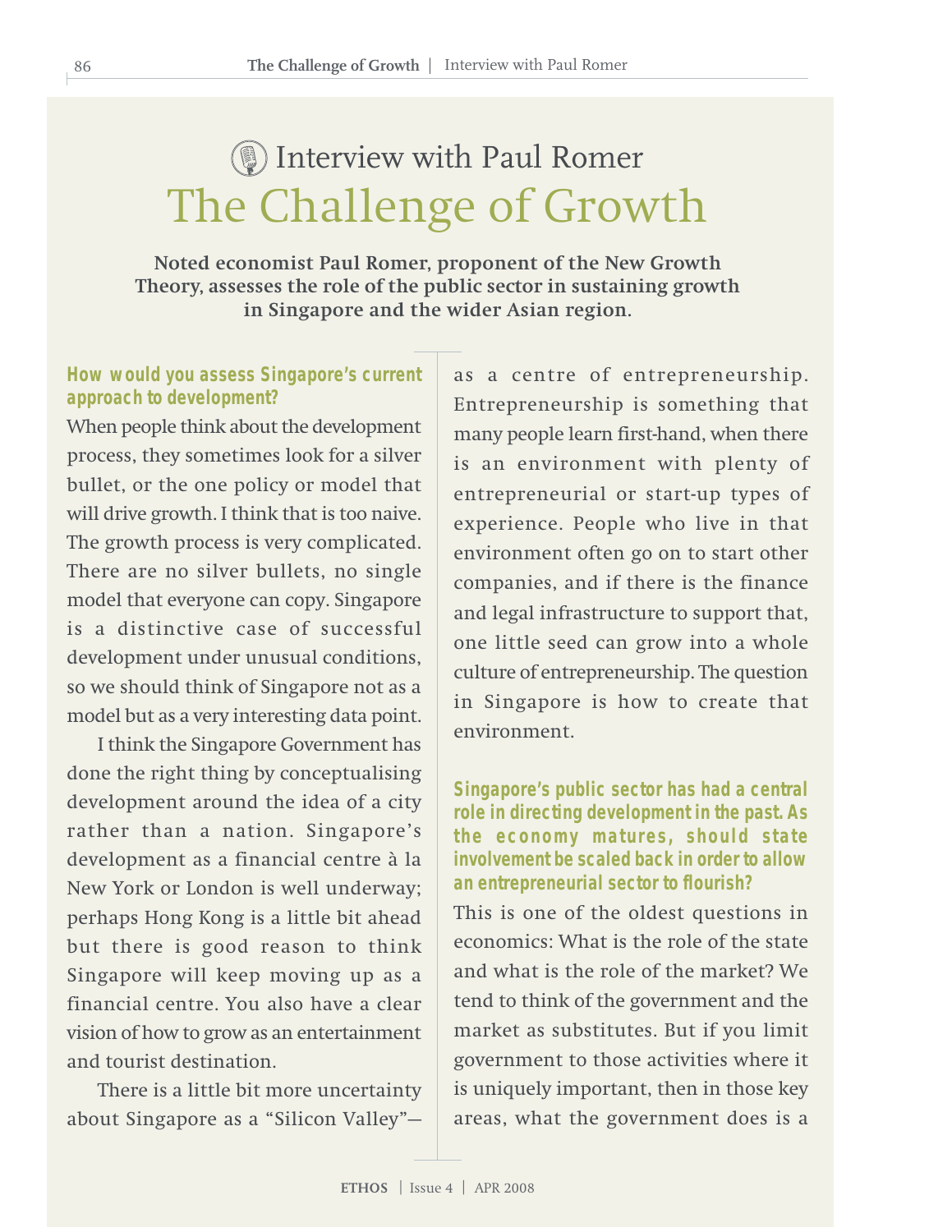complement to what the market or the private sector does. If the government does its job better, it enhances all the activities of the market. This is where thinking of Singapore as a city rather than a nation helps: you realise that there are many interesting ways in which the government can create value, such as through measures like land use planning.

Singapore should consider more mission-oriented funding for basic research across a whole range of agencies.

When you think about the problem this way, the challenge is for the government to keep its focus on those complementary activities where its role is critically important. The problem in having, for example, a government-run phone or airline company is not so much that you suppress entrepreneurship in telecoms or aviation, but that it distracts the government's resources from areas like education, research, and technological development where its role is uniquely important.

**What positive roles can a government play in spurring innovation and enterprise, without detracting from its core competencies and mission?**

If you look around the world, government is often influential in promoting new technologies, but exactly how it should do this is a subtle question. In some cases, governments have been important consumers for high-tech goods. For example, in the early development of the transistor, the US Department of Defense wanted extremely high-reliability transistors for missiles and satellites, whereas Sony wanted transistors for cheap, portable radios. So digital consumer electronics developed more rapidly in Japan than in the US.

In the 1970s, when Japanese firms were dominating consumer electronics, this looked like a mistake in US policy. Yet the Department of Defense probably helped speed up the development of integrated circuits and helped establish the US lead in digital information processing.

The general lesson one can learn from this episode is that it can be very difficult to predict how government interventions will affect the economy. However, if a government ministry tries to develop knowledge or technologies that will help it do its job better, it can result in more effective government—and sometimes in technologies like integrated circuits that benefit the broader economy.

I think the lesson for Singapore is that it could consider more mission-oriented funding for basic research across a whole range of agencies. These agencies could fund research in universities to help them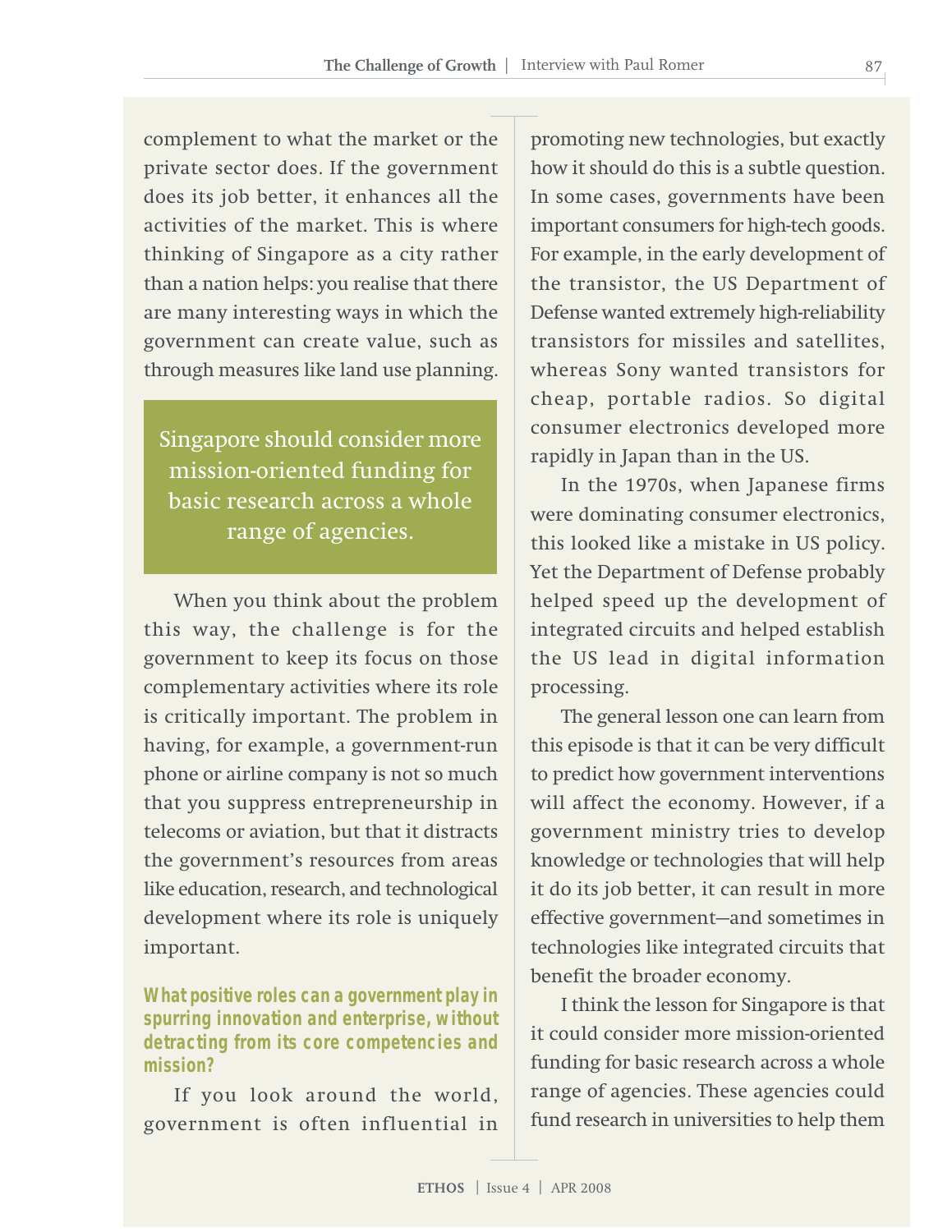achieve their own missions. This might also help with entrepreneurship. For example, I have spoken with the Ministry of Education and I think there is some very important mission-oriented basic research that they could do that could have both a direct application to Singapore's educational system, and that could also result in valuable commercial spin-offs.

Universities are very important as both the performers of research and as the trainers of people who will go out and create value in the rest of the economy. On the training side, you now face two distinct challenges. You need a mixture here both of institutions where lots of students can get in (which helps raise human capital for the whole economy), but also of some other institutions that are amongst the most selective in the world, that some of the very best students in the world will want to apply to. In some ways, you might think of the Indian Institutes of Technology (IITs), as an example outside the United **States** 

**In your view, what are the key challenges facing governments in creating the conditions for economic and technological progress?** One of the lessons that is coming out of the academic work I have been doing on the Growth Commission<sup>1</sup> is that good management and good leadership is very important for governments, just as it is for companies.

A lot of countries have viewed government employment as kind of a social policy or a form of patronage. They think that you give government jobs to people who are poor to help them have a better quality of life, or you give government jobs to people in your party to help build your political base. Both of these approaches can result in a bureaucracy where people are not wellmatched to the government jobs that they are doing, or in too many people employed by the government, with average salaries that are too low. Singapore is distinctive in trying to attract very talented people, and in keeping the number of people in government relatively small and paying those people well. This way you can attract people from the private sector. This is a simple insight, but few governments have been this thoughtful or consistent about this as Singapore has.

The other challenge in good governance lies in dealing with two fundamental problems. The first problem has to do with time horizons. Many political systems create pressure to respond immediately, or the political process deters the adoption of policies which will cause some pain now but gain in the future. So "now-versus-later" is a huge problem in managing politics in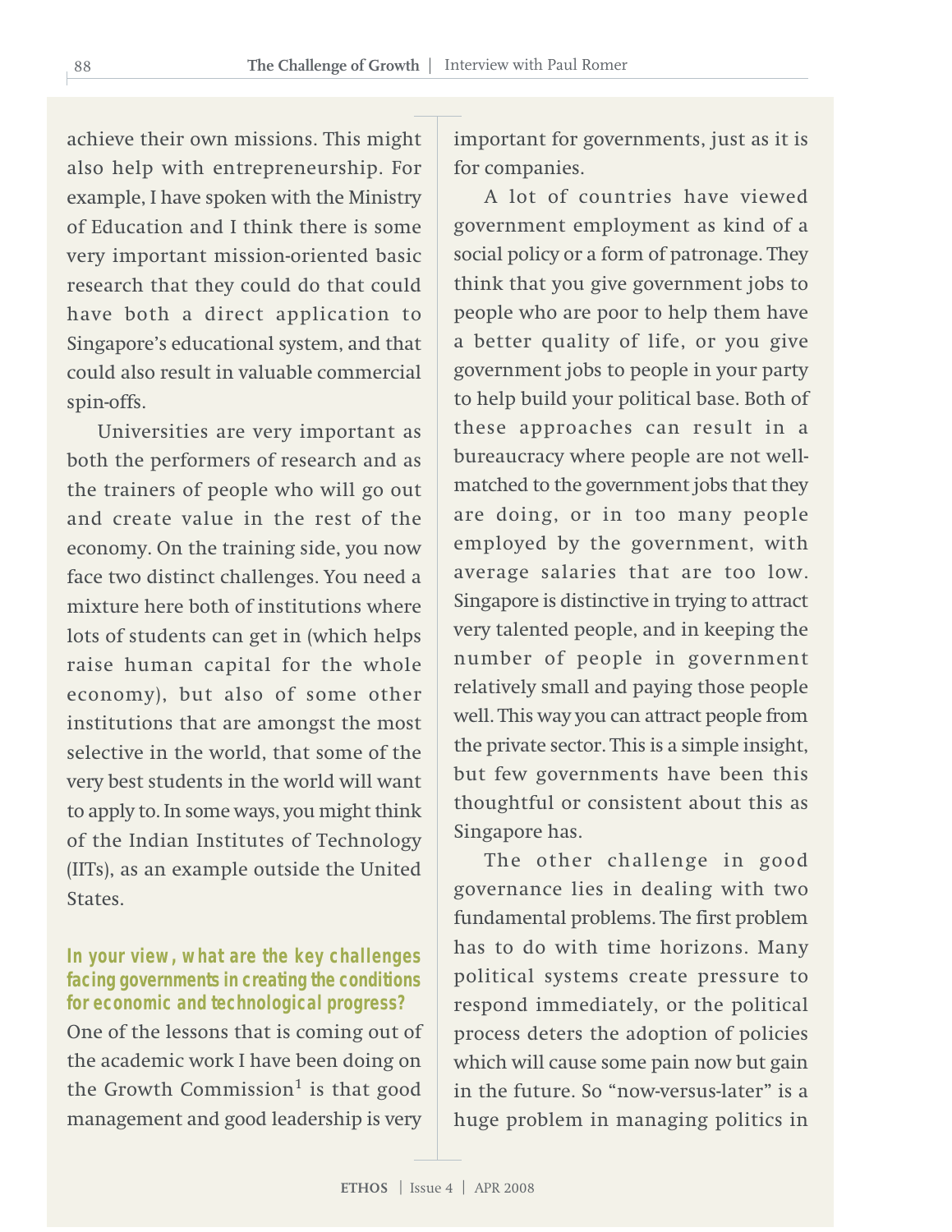governments. We have created some special institutions like independent central banks to address precisely this problem.

Growth continues and even speeds up when more people are innovating and trading with each other.

Because Singapore's political system has a dominant party that can form a strong majority government that expects to be in power in the future, Singapore has done a good job in managing "nowversus-later" issues. Because the party expects to be in power for a long time, it takes a long view in addressing problems. Because it has a strong majority, it can take actions that cause some pain now without being thrown out of office. Your political equilibrium would be difficult to replicate in most other countries, but some countries like Italy would probably be well advised to move in your direction, toward a political system where they are more likely to have strong majority governments.

The second problem that governments face is "winners and losers." Almost any policy you can imagine that would benefit large numbers of people will typically cause some losses for other people. Most

effective governments have to decide that there are times when the gains for most people are so large that they are willing to accept some losses for others along the way. This is generally acceptable if you think that those who lose on today's policy might be very different from those who lose tomorrow. In the long run, it will tend to average out, but you need a government that is strong enough to go ahead with the policy even if there are a few very vocal people who do not want it.

#### **Can growth be sustained indefinitely, assuming shrewd governance? What are the prospects for growth in Singapore and the region in the long term?**

One problem that Singapore will face as will China and India—is that the richer you get, the more your growth rates will slow down. It is inevitable that once you get to the leading edge of income per capita, you lose the benefits of fast growth from catching up. Many governments have trouble adapting when the economy shifts from very high growth to slower growth.

One of the hopeful signs about Asian development generally is that there is a fairly broad consensus now about the gains from trade—a consensus that trade is good for all participants. Increasingly, people recognise that it is not just trade with the United States but trade amongst themselves that can be beneficial. This is a wonderful development because there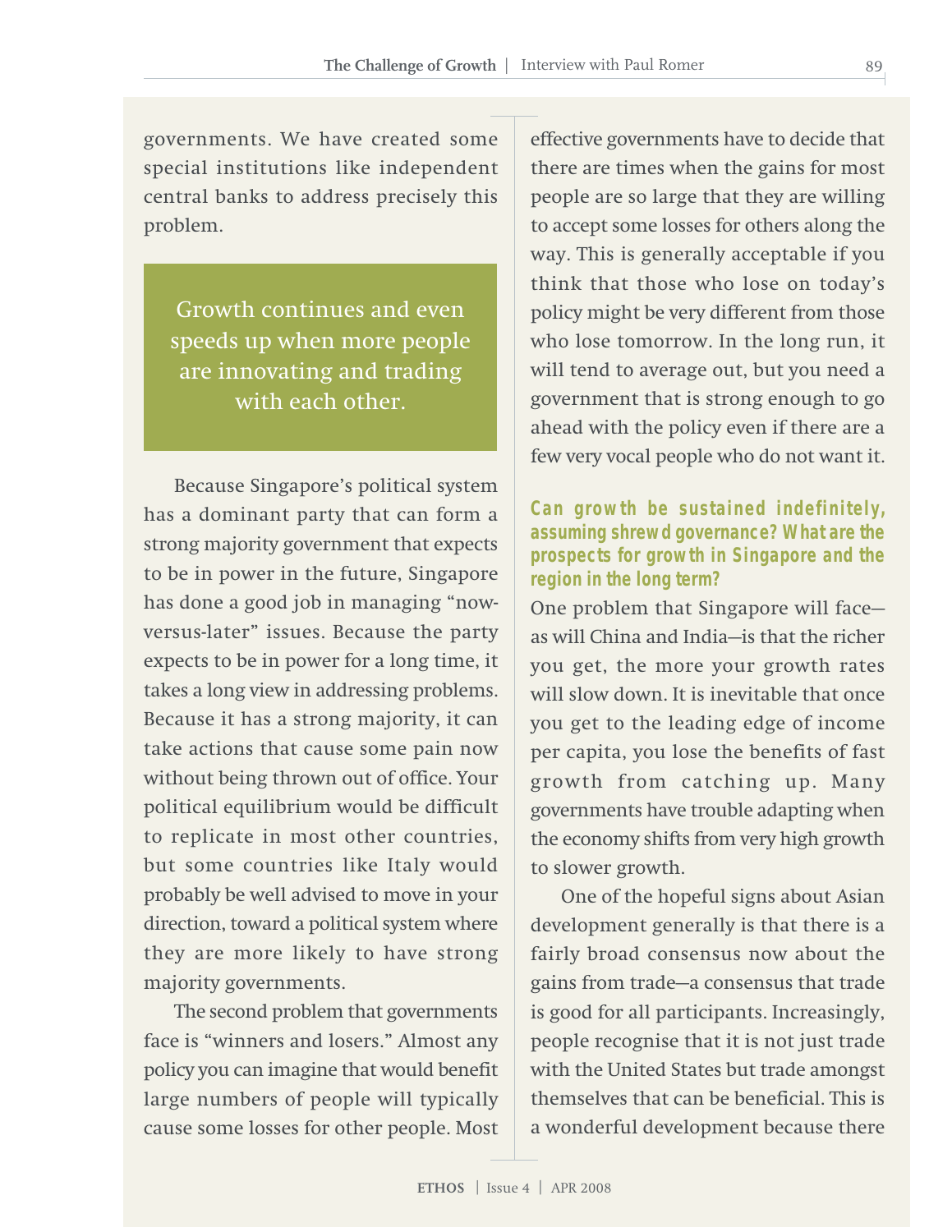are enormous gains from trade at the level of the growing countries in this region. One of the unintended consequences of a recession in the United States and a slowdown in imports from the United States is that governments and entrepreneurs worldwide start asking where else in the world they can sell to besides the United States. This will further encourage the development of more trade between the developing countries and the world, rather than just with the rich nations today.

One of the most important lessons from history is that growth continues and even speeds up when more people are innovating and trading with each other. Steadily expanding trade will help this region and the world increase the rate of discovery. With good policy that supports increased economic integration, growth at the rate that the US achieved in the 20th century, or perhaps even growth at somewhat faster rates, can be sustained into the foreseeable future.

Paul Romer is a senior fellow at the Stanford Center for International Development (SCID) and the Stanford Institute for Economic Policy Research (SIEPR). At SCID and SIEPR, Professor Romer is working on policies that could circumvent the political and institutional roadblocks that throttle catch-up growth in some of the world's poorest countries. For being the primary developer of New Growth

Theory, Professor Romer was named one of America's 25 most influential people by TIME magazine (1997), and elected a fellow of the American Academy of Arts and Sciences (2000). He taught economics at the Graduate School of Business at Stanford University, the University of California at Berkeley, the University of Chicago, and the University of Rochester. In Singapore as part of the Monetary Authority of Singapore's Eminent Visitor Programme, Professor Romer was interviewed by Donald Low, Associate Fellow of the Centre for Governance and Leadership, Civil Service College on 25 January 2008.

#### **NOTE**

1. Launched in April 2006, the Commission on Growth and Development (www.growthcommission.org) brings together 21 leading practitioners from the government, business, and policymaking arenas, including Singapore's Senior Minister Goh Chok Tong. The Commission is chaired by Nobel Laureate Professor Emeritus Michael Spence.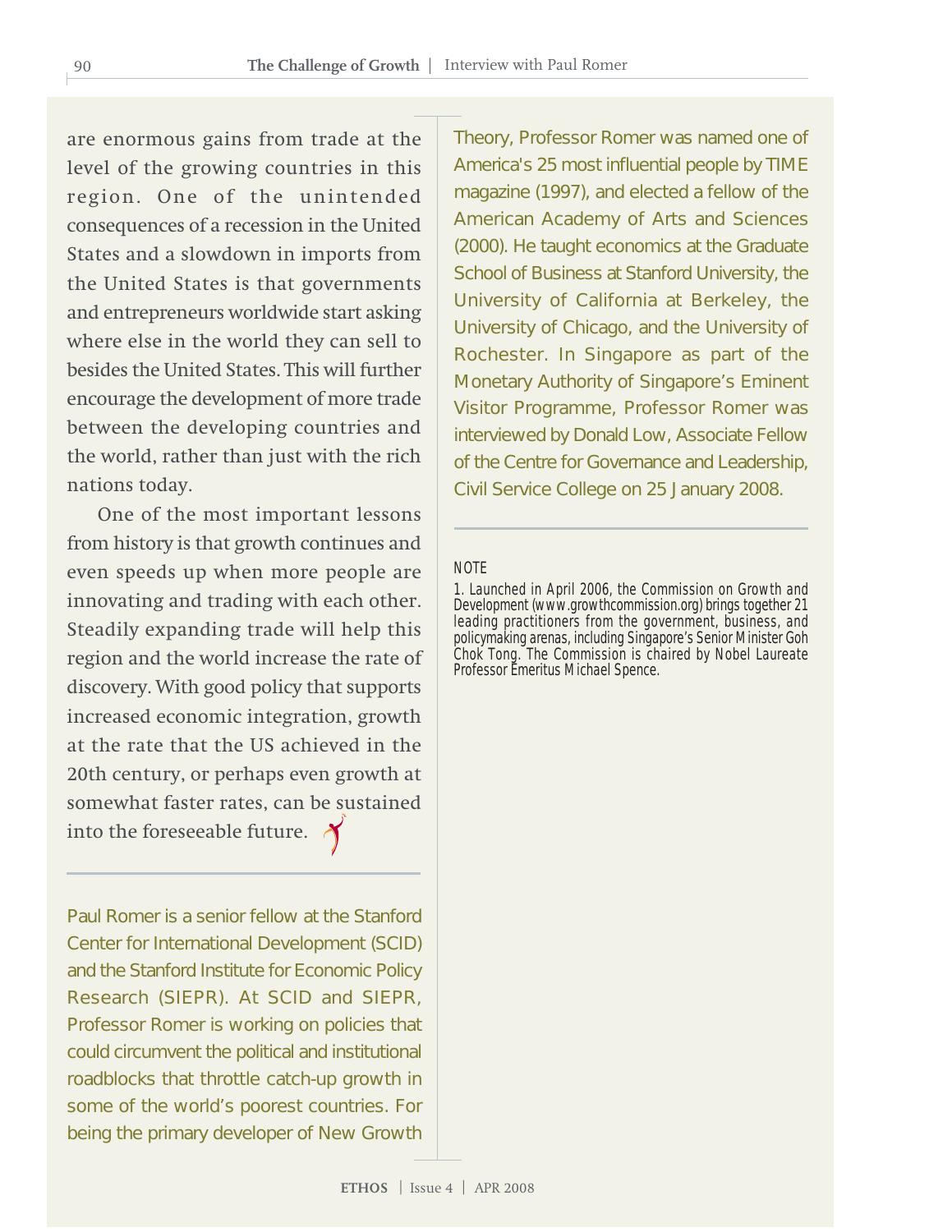# The Changing Face of Government

**The ETHOS Roundtable: The Changing Face of Government**

The ETHOS Roundtable

*The ETHOS Roundtable brings together thought leaders and practitioners to discuss key issues of interest to the public service. In this session, three eminent participants in Singapore's inaugural Leaders in Governance Programme reflect on the evolving challenges facing public sectors around the world today.*

**DR ASHRAF HASSAN ABDELWAHAB,** Deputy to the Minister, State for Administrative Development, Egypt

**MR MOTHUSI BRUCE RABASHA PALAI,** Permanent Secretary Ministry of Labour and Home Affairs, Botswana

**MR FENG TIE,** Counsellor, Department of Hong Kong, Macau and Taiwan Affairs, Ministry of Foreign Affairs, People's Republic of China

**From your perspective, what are the main issues and challenges facing the public sector today?**

**ASHRAF:** I'll take this question at two levels. At the local level, in Egypt, our challenge is that the number of public servants has risen greatly—we have 4 million at the moment, and we need to get back to a more sustainable 1.8 or 2 million. So we are working on how to restructure government without causing unemployment.

Another issue is how to improve public service culture, how we serve our customers, the way we do business with different sectors and how to encourage innovation in the public service. We need to think about how to provide good incentives, leadership and an environment that fosters this sort of culture. I think this is also a global challenge.

**PALAI:** In a developing country, the government still has an extremely important role to play in growing the economy. They have to create the necessary environment—policies, regulations, laws—to ensure that businesses can then take root and do what they do best. Therefore, the issue of public service culture is an important one—they have to begin to see their role in the bigger picture, as part of a larger economy, and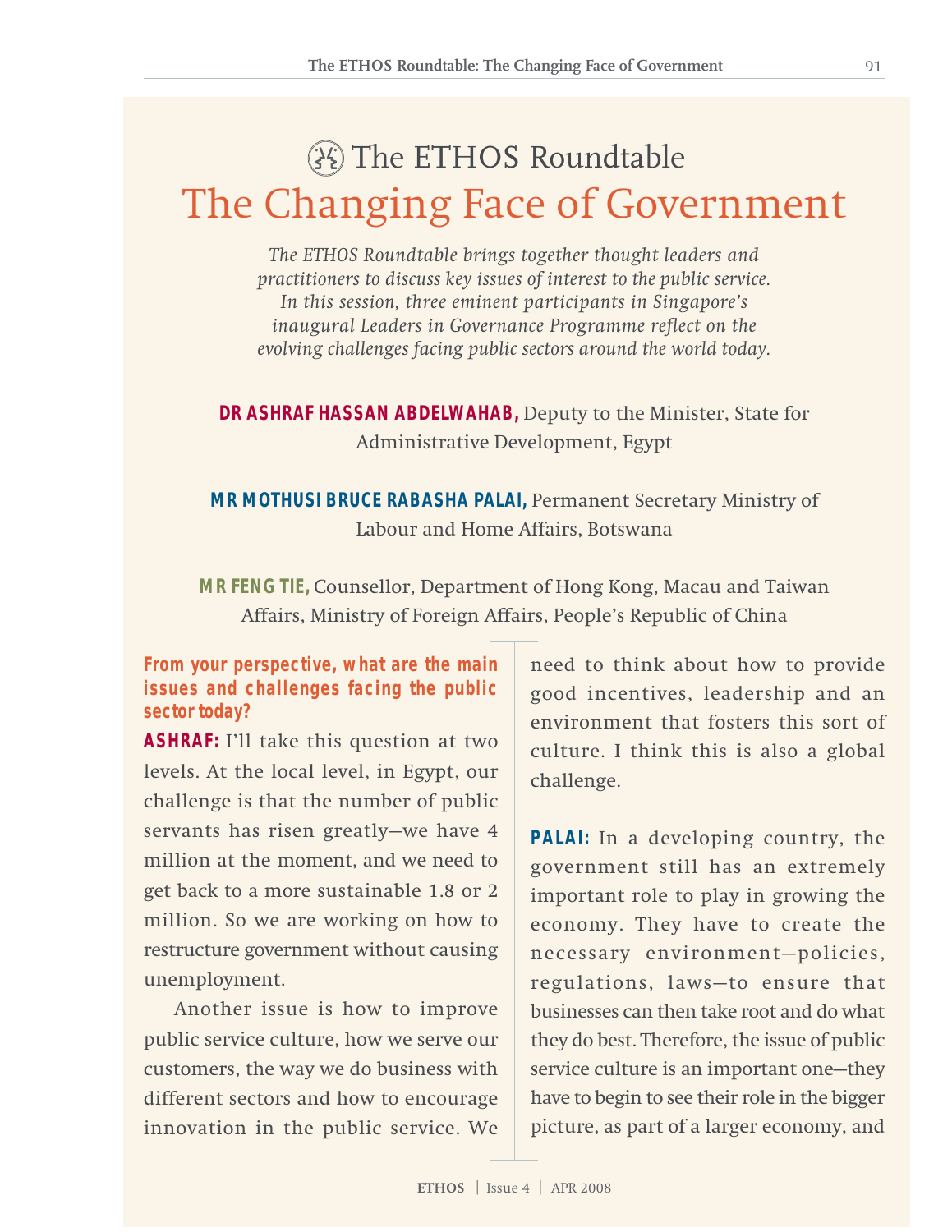learn to be more business-oriented. In the last 30 to 40 years, we have not emphasised enough their role as servants of the public in this way, and it is time we went back to basics.

There are also issues of coordination across different sectors—individual needs may involve many different pieces of information and processes across different ministries, and we need to achieve synergy among them.

The other is an issue of expectations. Because of communications that have opened up all over the world, people even in the developing world—know what goes on, say, in Singapore. They may not have been there themselves, but they know life can be better. This creates a serious expectation gap, particularly when we have a group of people at First World level in a country that is Third World. But this is also how organisations are going to convince people, for example, that if your production takes forever, you are not going to be able to compete with people in Singapore. The pressure on government is tremendous.

**FENG:** China is now at a very crucial stage of its development and reform. We actually introduced reforms and an opening up of policies 30 years ago, and over the past 30 years, I think we have made tremendous progress in terms of economic and social development. We

had a very important Party Congress last year and our aim is to achieve a fairly comfortable life for our people by the year 2020. Our goal is to quadruple our 2000 GDP by the year 2020, so that it will reach US\$4 trillion, or US\$3,000 per capita.

One challenge we face is how to promote balanced development—to ensure rapid yet sound and sustainable economic growth. How do we expand our socialist democracy and better safeguard people's rights and interests as well as preserve social equity and justice? Another challenge is to preserve the natural environment and climate, and to promote an energy and resource-efficient economy.

Against this big picture, we believe the role of the public sector is to accelerate reforms of the administrative system towards a service-oriented government. Singapore is fortunate to have just one tier of government; we have at least five tiers, including central, provincial and municipal levels. And they are all public servants. Yesterday, one of my colleagues asked how many public servants we have— I said I don't know.

We are still developing a masterplan for administrative reform; we need to improve the government's accountability system, and separate the functions of government from those of enterprises. We have to standardise the relationship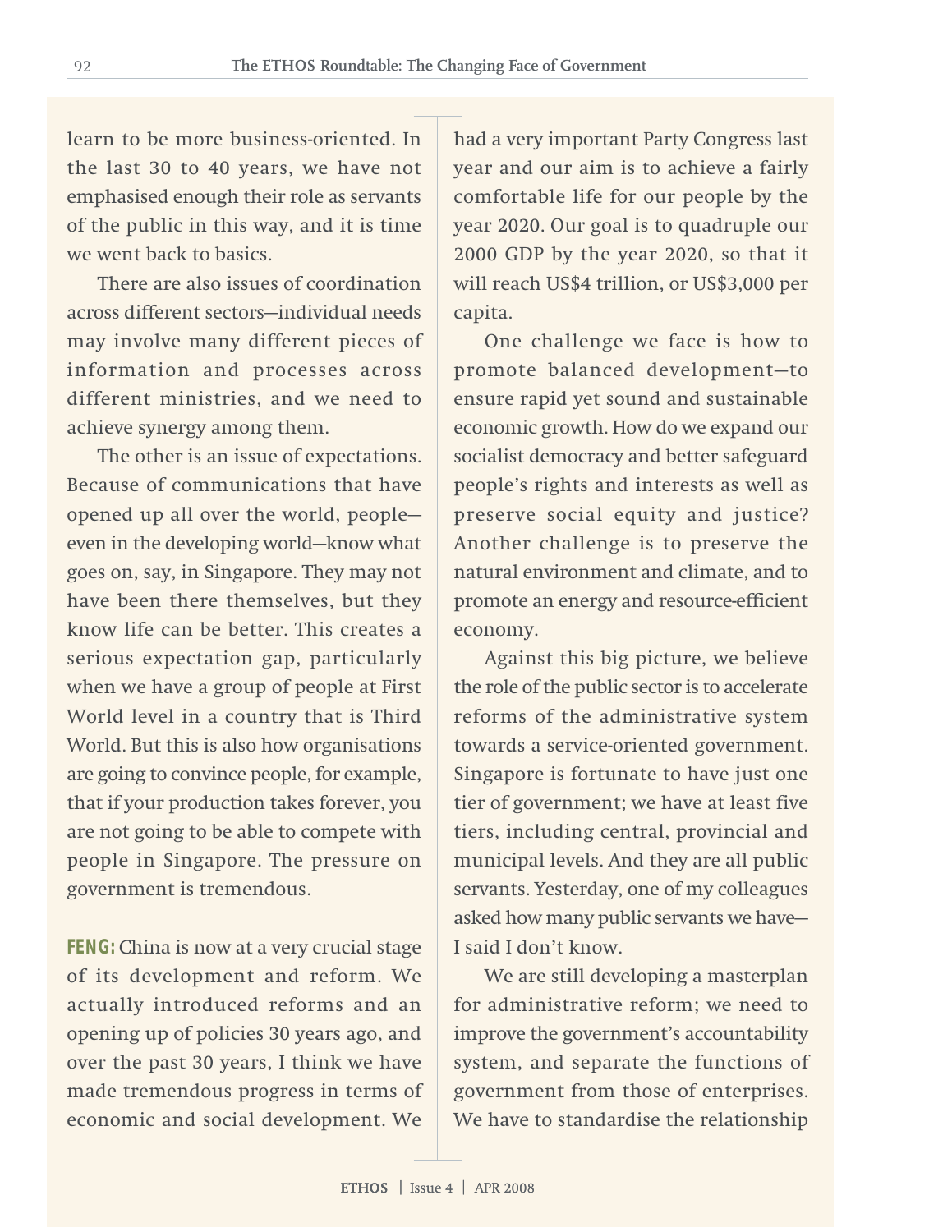between the different tiers of government, downsize certain functions and coordinate across the system. This is a huge challenge.

#### **As governments become more lean and efficient, how can they continue to play a crucial role in economic and social development?**

**ASHRAF:** The role of government has changed. At some point, the government owned everything: all the factories, companies, the economy, and it was responsible for education, health and so on, and everyone served the government, not the other way around. Centralised government promised people the following: "You just work, we will take care of you". Now we have moved to a different kind of economic structure where the government's role in industry has to be reduced, because running a company requires more nimble management. Most of the time, governments do not know how to do what the private sector does easily. So you should try to find someone who is capable of running the company better than the government. But you shouldn't just leave the private sector and citizens to face off without arbitration.

There is a stronger role than ever, in terms of regulation. You should be intervening at the right time and having some sort of leverage over the market. Governments have to monitor market

sectors and provide the necessary frameworks and logistics to make sure that there is competitiveness, the market is open to different players and citizens' rights are preserved.

Governments, apart from being regulators, also have to look ahead, see what is on the horizon, and plan for the future.

There is a stronger role than ever, in terms of regulation. You should be intervening at the right time and having some sort of leverage over the market.

**PALAI:** The challenge for governments is to develop the necessary capacity to understand and leverage on globalisation for national benefit, without necessarily increasing the bureaucracy to do so.

I think it is key to stay only in the few areas where government is really needed, such as security, and roll back in other areas to create space for people. Why, for example, am I regulating so many businesses? What if I say: "Ok, all I do is check that you're legitimate and not tied to a terrorist organisation, and then you carry on"? I think this has to be part of the rethinking of government.

Increasingly we are beginning to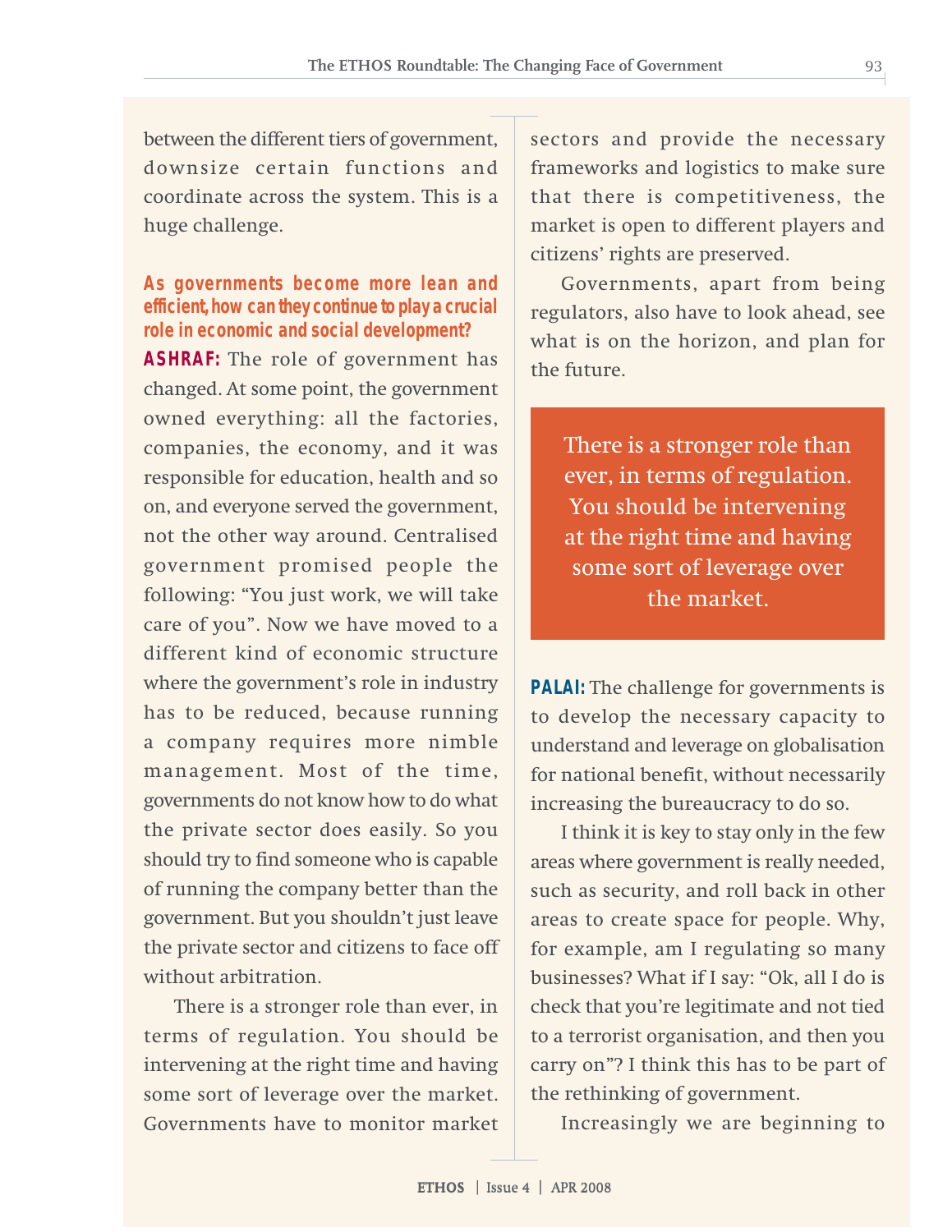accept that wealth creation is better done by individuals and individual companies than by government. So the public sector has to develop a new service culture which says, I work for you. If you want a license to get on with business, I give it to you and you then go on to create the wealth.

Governments also get greater value out of taxes from private enterprise, rather than by trying to run businesses themselves.

The challenge for governments is to develop the necessary capacity to understand and leverage on globalisation for national benefit, without necessarily increasing the bureaucracy to do so.

**FENG:** I notice that the Singapore Government plays a very strong and positive role in the economy. It means that government still has a very important role to play in a market economy.

In China, one aspect of being a serviceoriented government is to provide service quickly and effectively, for example in approving an application for starting up a company. Another service is in providing a good environment and infrastructure to attract investments and development. Governments will also be needed to make good regulations; tax policies, for example, have to be attractive to foreign investors.

But when government provides a service, it is not always passive. Sometimes you have to be very active, because globalisation can be resource intensive and involve a lot of risk. The government must have a vision. It plays an important role in pushing for economic transformation, particularly in developing countries.

#### **As economies grow at a rapid place, the gap between haves and have-nots is also widening. How should governments address this challenge?**

**ASHRAF:** I think it is the social responsibility of the government to make sure that society is moving together. Government has to provide the policies and regulations to make sure that everyone has a share, and that it's not just wealth accumulated by one group of people, because of unequal education, skills or health or whatever reasons. Economic growth should benefit society overall.

But growth is a tool for solving other problems, such as the eradication of poverty for example, and social stability. You have to have growth and wealth to ensure social stability. Otherwise, it will fall apart because people will start to feel poor, and lost, and fight among themselves.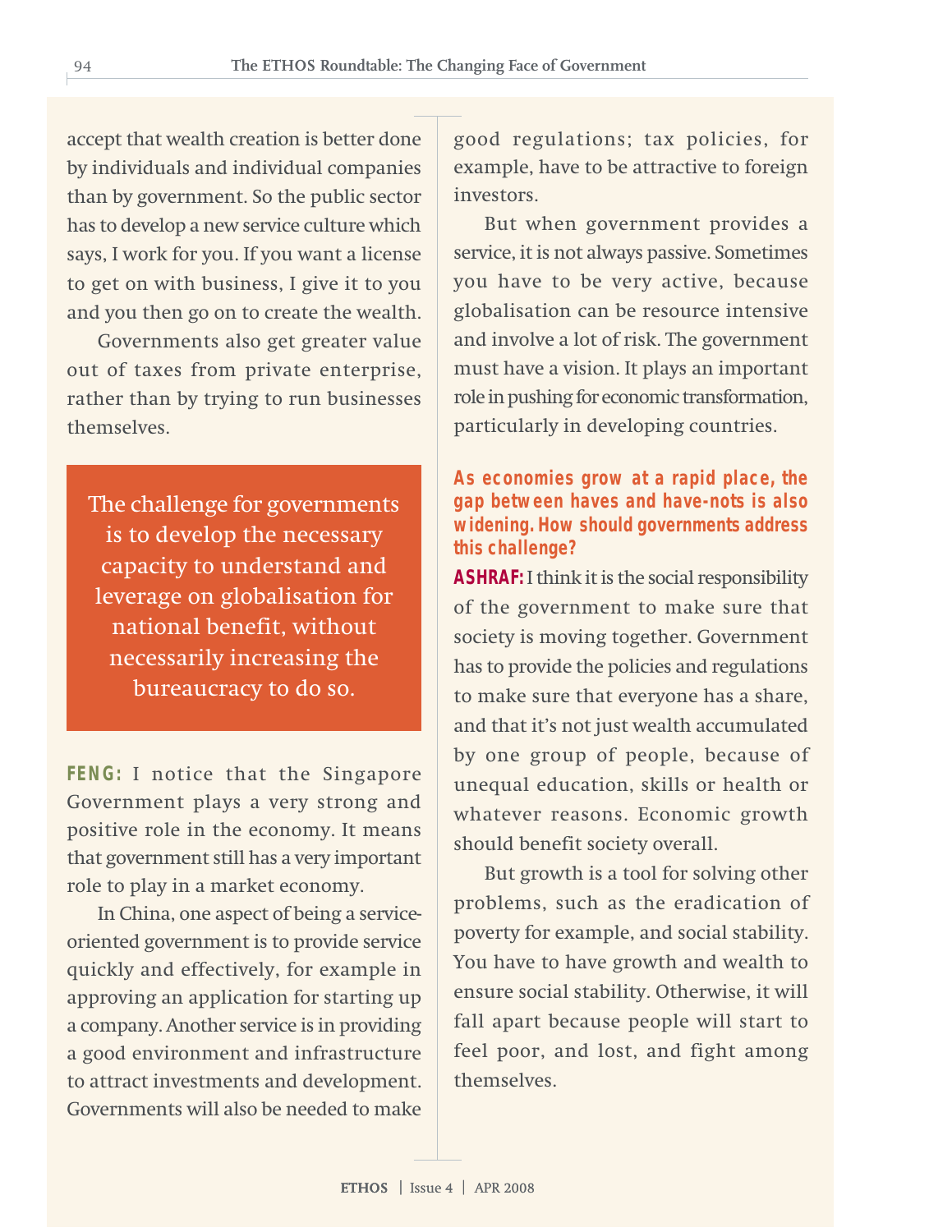**FENG:** Inequality is a big problem facing China, due to unbalanced development between the different regions, and between urban citizens and rural farmers. We are in the process of reforming our distribution system. That is to say we will stick to and improve the system whereby distribution according to work remains the predominant mode and co-exists with various other systems. As a government, we should also allow the factors of production, such as labour, management expertise and technology to play a role in distribution. Nevertheless, I think it's important to strike a balance between efficiency and equality. This is why the government will continue to have a very big role to play. In China, we try to subsidise low income families and so on, and there is much more we can do.

**PALAI:** What I see in Singapore is that you were careful not to make too many tradeoffs on economic growth for the sake of social ideals. You chose to solve the question of poverty and inequality through growth, which does not undermine self-reliance. The thing is, governments have to help, but help in a different way, one that does not undermine society and culture. We have to help people to grow out of their own poverty.

**From your time in Singapore at the Leaders in Governance Programme (LGP), is there**

#### **anything else that you have observed to be useful?**

**ASHRAF:** I think your social schemes such as housing and CPF (Central Provident Fund) are very important, because it helps social cohesion. Egypt has a pension scheme, but it doesn't cover housing, for example. So, why don't we consider housing as a tool to motivate people? I have a house; I work to pay for instalments with a CPF account. We may be able to adapt this to our environment.

When government provides a service, it is not always passive. Sometimes you have to be very active, because globalisation can be resource intensive and involve a lot of risk.

**FENG:** I have the same feeling about public housing and also the public transport system. It's very impressive, actually. In Beijing, we are now beginning to build more lines. We have a larger population and it is more difficult, but I think some of the policies you have adopted to promote public transport, to limit private cars, are very helpful.

Also, your emphasis on recycling water is also quite impressive. Beijing is a city in shortage of water, so I think it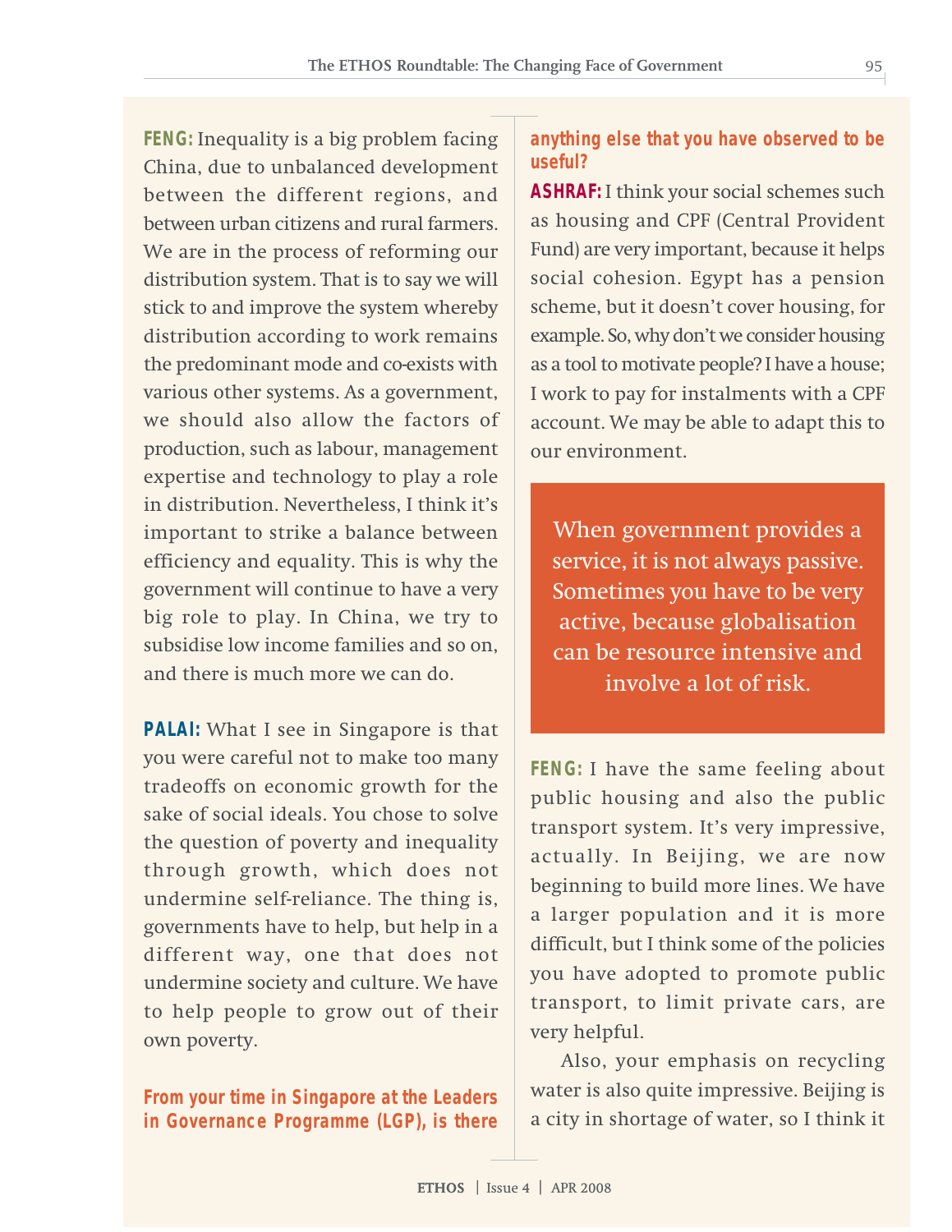is something from which we can draw some experiences.

**PALAI:** For me, it is a matter of your leadership and execution, the will to stand up and make it work and get results. You go out and look for opportunities, and create things that are not there yet, at a very high level. I feel sometimes governments talk and plan forever, they over-consult. They spend too much time thinking through things and they miss opportunities when they could have leveraged on what they have got. We have to be prepared to make mistakes; if we think there's an opportunity, let's go for it.  $\lambda$ 

The ETHOS Roundtable was conducted by ETHOS Editor Alvin Pang in January 2008. Dr Ashraf, Mr Palai and Mr Feng were participants in the inaugural Leaders in Governance Programme (LGP), organised by the Singapore Civil Service College from 13 to 23 January 2008 in Singapore. Drawing from Singapore's development experience, the LGP offered practical insights into the fundamentals of good governance and effective policy implementation for sustainable economic development and social cohesion. Over the eight-day Programme, participants interacted with senior government officials and thought leaders, and visited key government agencies to understand their operating philosophies and systems.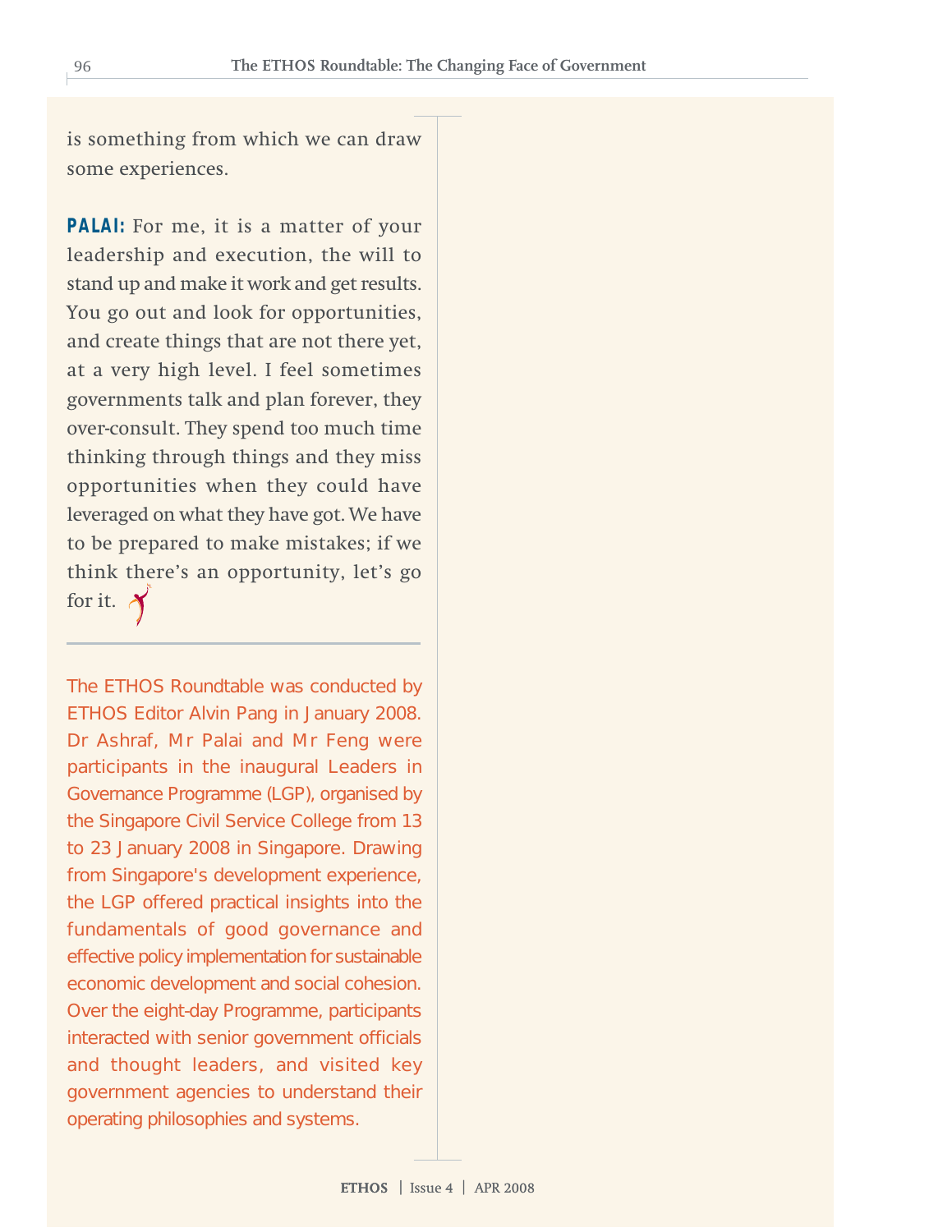#### **Erratum**

The publisher apologises for the error in citation for Hoon Hian Teck's commentary in Ethos, Issue 3, October 2007. It is reproduced correctly below.

NOTE

2. Hoon, Hian Teck and Ho Kong Weng, "Distance to Frontier and the Big Swings of the Unemployment Rate: What Room is Left for Monetary Policy?", Kiel Working Paper No. 1347, Kiel Institute for World Economics. (Paper originally presented at conference entitled, "The Phillips Curve and the Natural Rate of Unemployment," organised by Kiel Institute, Kiel (Germany), 3-4 June, 2007.)



Ethos is a biannual publication of the Centre for Governance and Leadership, Civil Service College.

It aims to provide thought leadership, insight and context on a wide range of public policy issues of interest to Singapore.

Ethos is circulated to the policy-making community in Singapore as well as to a select international readership.

It is also available online at: **www.cscollege.gov.sg/ethos**

Centre for Governance and Leadership 31 North Buona Vista Road Singapore 275983